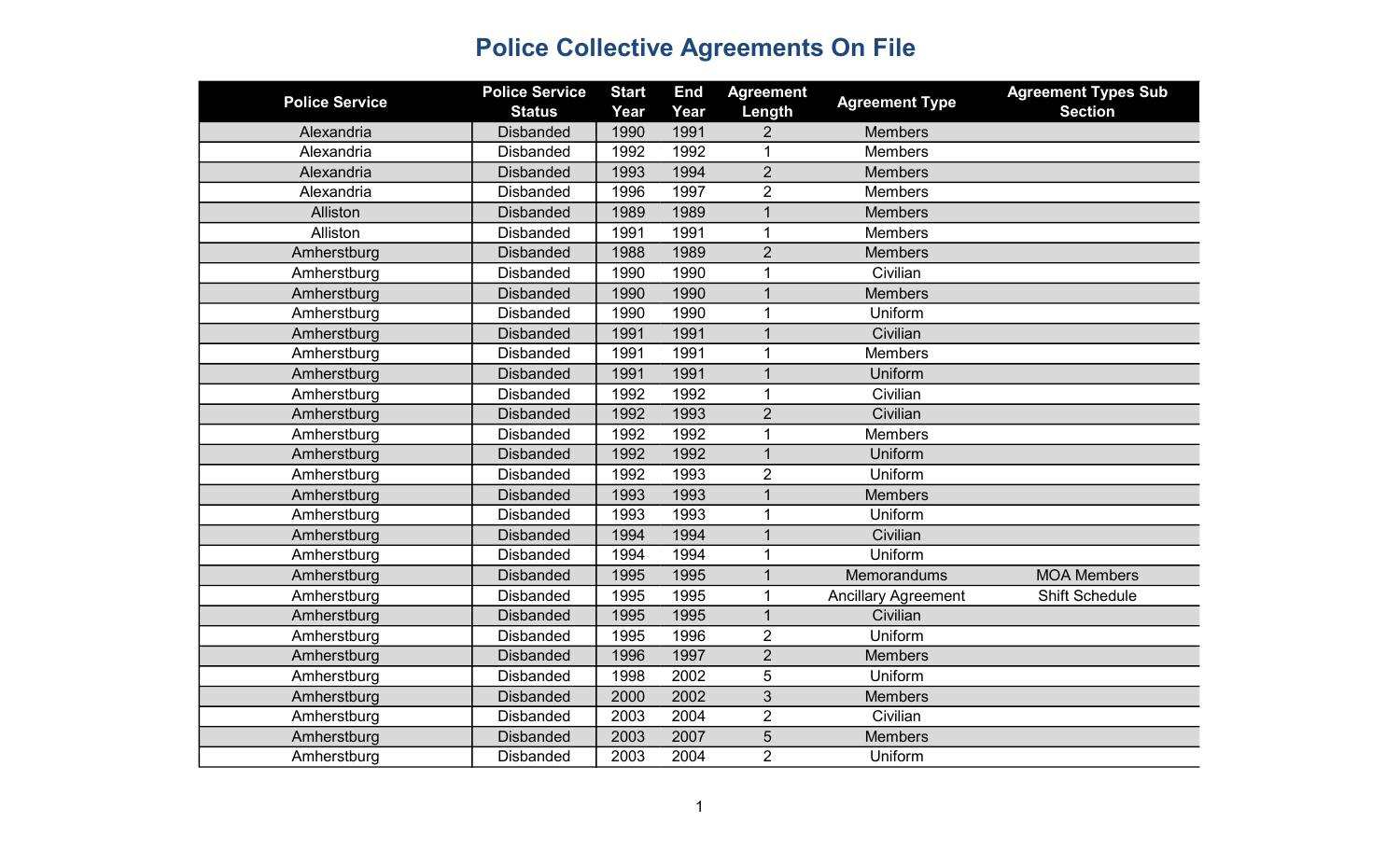| <b>Police Service</b> | <b>Police Service</b> | <b>Start</b> | <b>End</b> | <b>Agreement</b>        | <b>Agreement Type</b>  | <b>Agreement Types Sub</b> |
|-----------------------|-----------------------|--------------|------------|-------------------------|------------------------|----------------------------|
|                       | <b>Status</b>         | Year         | Year       | Length                  |                        | <b>Section</b>             |
| Amherstburg           | <b>Disbanded</b>      | 2005         | 2006       | $\overline{2}$          | Civilian               |                            |
| Amherstburg           | <b>Disbanded</b>      | 2005         | 2006       | $\overline{2}$          | Uniform                |                            |
| Amherstburg           | <b>Disbanded</b>      | 2007         | 2010       | $\overline{\mathbf{4}}$ | Civilian               |                            |
| Amherstburg           | <b>Disbanded</b>      | 2007         | 2010       | 4                       | Uniform                |                            |
| Amherstburg           | <b>Disbanded</b>      | 2011         | 2014       | $\overline{\mathbf{4}}$ | Civilian               | <b>Special Constables</b>  |
| Amherstburg           | <b>Disbanded</b>      | 2011         | 2014       | $\overline{\mathbf{4}}$ | Civilian               |                            |
| Amherstburg           | <b>Disbanded</b>      | 2011         | 2014       | $\overline{4}$          | Uniform                |                            |
| Amherstburg           | <b>Disbanded</b>      | 2015         | 2016       | $\overline{2}$          | Civilian               |                            |
| Amherstburg           | <b>Disbanded</b>      | 2015         | 2016       | $\overline{2}$          | <b>Senior Officers</b> |                            |
| Amherstburg           | <b>Disbanded</b>      | 2015         | 2016       | $\overline{2}$          | Uniform                |                            |
| Atikokan              | <b>Disbanded</b>      | 1988         | 1989       | $\overline{2}$          | <b>Members</b>         |                            |
| Atikokan              | <b>Disbanded</b>      | 1990         | 1990       | 1                       | <b>Members</b>         |                            |
| Atikokan              | <b>Disbanded</b>      | 1991         | 1991       | $\mathbf{1}$            | <b>Members</b>         |                            |
| Atikokan              | <b>Disbanded</b>      | 1992         | 1992       | 1                       | Chief                  |                            |
| Atikokan              | <b>Disbanded</b>      | 1992         | 1992       | $\mathbf 1$             | <b>Members</b>         |                            |
| Atikokan              | <b>Disbanded</b>      | 1993         | 1993       | 1                       | <b>Members</b>         |                            |
| Atikokan              | <b>Disbanded</b>      | 1996         | 1997       | $\overline{2}$          | Memorandums            | <b>MOA Members</b>         |
| Atikokan              | <b>Disbanded</b>      | 1996         | 1997       | $\overline{2}$          | <b>Members</b>         |                            |
| Atikokan              | <b>Disbanded</b>      | 2000         | 2002       | $\sqrt{3}$              | <b>Members</b>         |                            |
| Atikokan              | <b>Disbanded</b>      | 2002         | 2002       | 1                       | Chiefs                 |                            |
| Atikokan              | <b>Disbanded</b>      | 2003         | 2006       | $\overline{\mathbf{4}}$ | <b>Chiefs</b>          |                            |
| Atikokan              | <b>Disbanded</b>      | 2003         | 2007       | 5                       | <b>Members</b>         |                            |
| Aylmer                | Active                | 1989         | 1990       | $\overline{2}$          | Civilian               | <b>Special Constables</b>  |
| Aylmer                | Active                | 1989         | 1990       | $\overline{2}$          | <b>Members</b>         |                            |
| Aylmer                | Active                | 1991         | 1991       | $\mathbf{1}$            | Civilian               | <b>Special Constables</b>  |
| Aylmer                | Active                | 1991         | 1992       | $\overline{2}$          | <b>Members</b>         |                            |
| Aylmer                | Active                | 1993         | 1993       | $\mathbf{1}$            | <b>Members</b>         |                            |
| Aylmer                | Active                | 1994         | 1994       | $\mathbf{1}$            | <b>Members</b>         |                            |
| Aylmer                | Active                | 1995         | 1995       | $\mathbf{1}$            | <b>Members</b>         |                            |
| Aylmer                | Active                | 1997         | 1999       | 3                       | <b>Members</b>         |                            |
| Aylmer                | Active                | 2000         | 2002       | 3                       | Civilian               |                            |
| Aylmer                | Active                | 2000         | 2002       | 3                       | Uniform                |                            |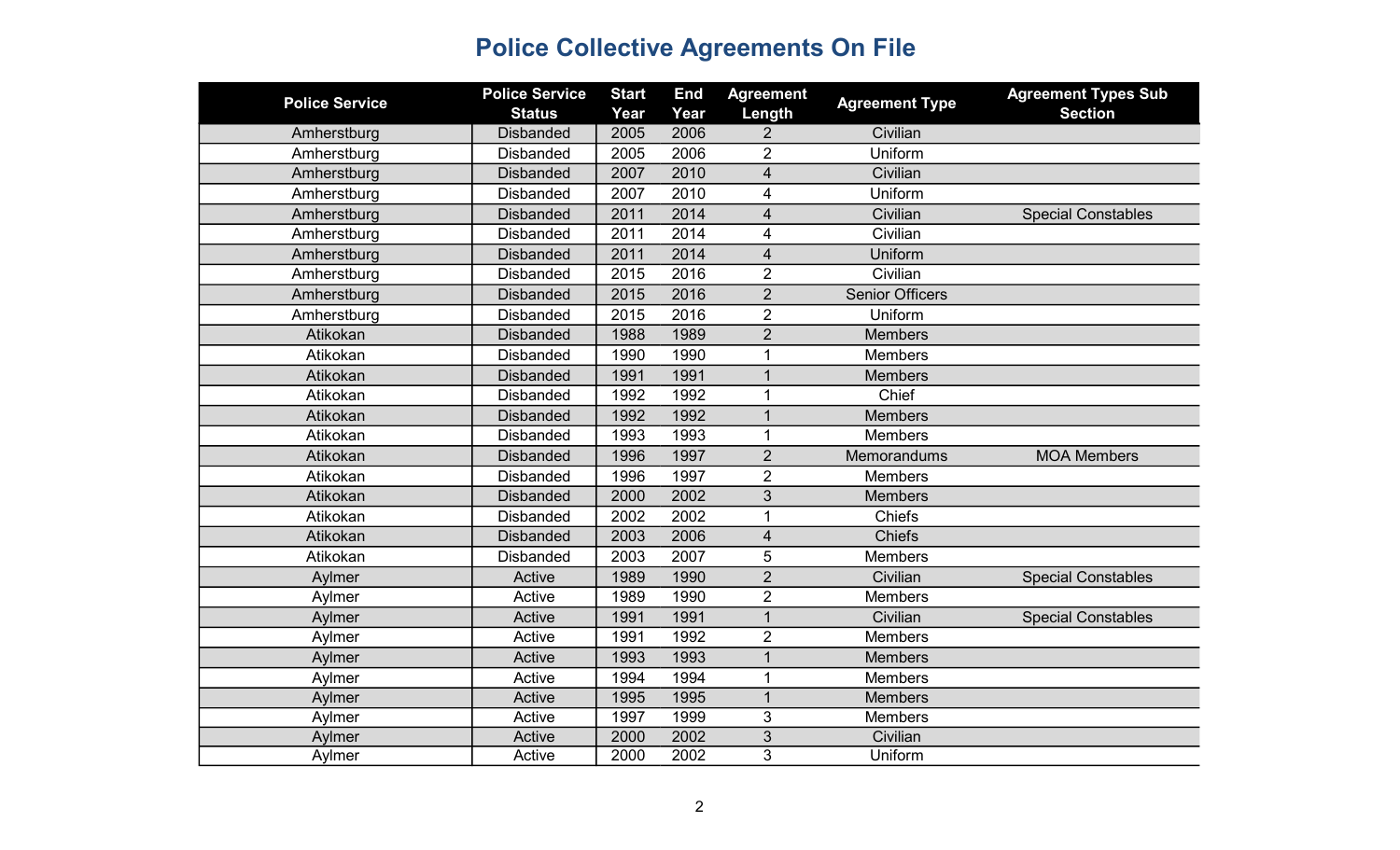| <b>Police Service</b> | <b>Police Service</b><br><b>Status</b> | <b>Start</b><br>Year | <b>End</b><br>Year | <b>Agreement</b><br>Length | <b>Agreement Type</b>  | <b>Agreement Types Sub</b><br><b>Section</b> |
|-----------------------|----------------------------------------|----------------------|--------------------|----------------------------|------------------------|----------------------------------------------|
| Aylmer                | Active                                 | 2003                 | 2004               | 2                          | Civilian               |                                              |
|                       | Active                                 | 2003                 | 2004               | $\overline{2}$             | Uniform                |                                              |
| Aylmer                |                                        | 2005                 | 2007               |                            |                        |                                              |
| Aylmer                | Active                                 |                      |                    | 3                          | Civilian               |                                              |
| Aylmer                | Active                                 | 2005                 | 2007               | 3                          | Uniform                |                                              |
| Aylmer                | Active                                 | 2008                 | 2010               | 3                          | Civilian               |                                              |
| Aylmer                | Active                                 | 2008                 | 2010               | 3                          | Uniform                |                                              |
| Aylmer                | Active                                 | 2011                 | 2013               | $\overline{3}$             | Civilian               |                                              |
| Aylmer                | Active                                 | 2011                 | 2013               | 3                          | Uniform                |                                              |
| Aylmer                | Active                                 | 2014                 | 2016               | 3                          | Civilian               |                                              |
| Aylmer                | Active                                 | 2014                 | 2016               | 3                          | Uniform                |                                              |
| Aylmer                | Active                                 | 2017                 | 2019               | 3                          | Civilian               |                                              |
| Aylmer                | Active                                 | 2017                 | 2019               | 3                          | Uniform                |                                              |
| Aylmer                | Active                                 | 2000                 | 2000               | $\overline{1}$             | Deputy Chief           |                                              |
| Aylmer                | Active                                 | 2020                 | 2022               | 3                          | Civilian               |                                              |
| Aylmer                | Active                                 | 2020                 | 2022               | 3                          | Uniform                |                                              |
| <b>Barrie</b>         | Active                                 | 1989                 | 1989               | 1                          | Uniform                |                                              |
| <b>Barrie</b>         | Active                                 | 1990                 | 1990               | $\mathbf{1}$               | Civilian               |                                              |
| <b>Barrie</b>         | Active                                 | 1990                 | 1990               | 1                          | <b>Senior Officers</b> |                                              |
| <b>Barrie</b>         | Active                                 | 1990                 | 1990               | $\mathbf{1}$               | Uniform                |                                              |
| <b>Barrie</b>         | Active                                 | 1991                 | 1991               | 1                          | Civilian               |                                              |
| <b>Barrie</b>         | Active                                 | 1991                 | 1991               | $\mathbf{1}$               | <b>Senior Officers</b> |                                              |
| <b>Barrie</b>         | Active                                 | 1991                 | 1991               | 1                          | Uniform                |                                              |
| <b>Barrie</b>         | Active                                 | 1992                 | 1992               | $\mathbf{1}$               | Civilian               |                                              |
| <b>Barrie</b>         | Active                                 | 1992                 | 1992               | $\mathbf{1}$               | Uniform                |                                              |
| <b>Barrie</b>         | Active                                 | 1993                 | 1993               | $\mathbf{1}$               | Civilian               |                                              |
| <b>Barrie</b>         | Active                                 | 1993                 | 1993               | $\mathbf{1}$               | Uniform                |                                              |
| <b>Barrie</b>         | Active                                 | 1993                 | 1996               | $\overline{\mathbf{4}}$    | <b>Senior Officers</b> |                                              |
| <b>Barrie</b>         | Active                                 | 1994                 | 1995               | $\overline{2}$             | Uniform                |                                              |
| <b>Barrie</b>         | Active                                 | 1996                 | 1999               | $\overline{\mathbf{4}}$    | Civilian               |                                              |
| <b>Barrie</b>         | Active                                 | 1996                 | 1999               | 4                          | <b>Senior Officers</b> |                                              |
| <b>Barrie</b>         | Active                                 | 1996                 | 1999               | $\overline{\mathbf{4}}$    | Uniform                |                                              |
| <b>Barrie</b>         | Active                                 | 1999                 | 2003               | 5                          | Civilian               |                                              |
| <b>Barrie</b>         | Active                                 | 1999                 | 2003               | 5                          | <b>Senior Officers</b> |                                              |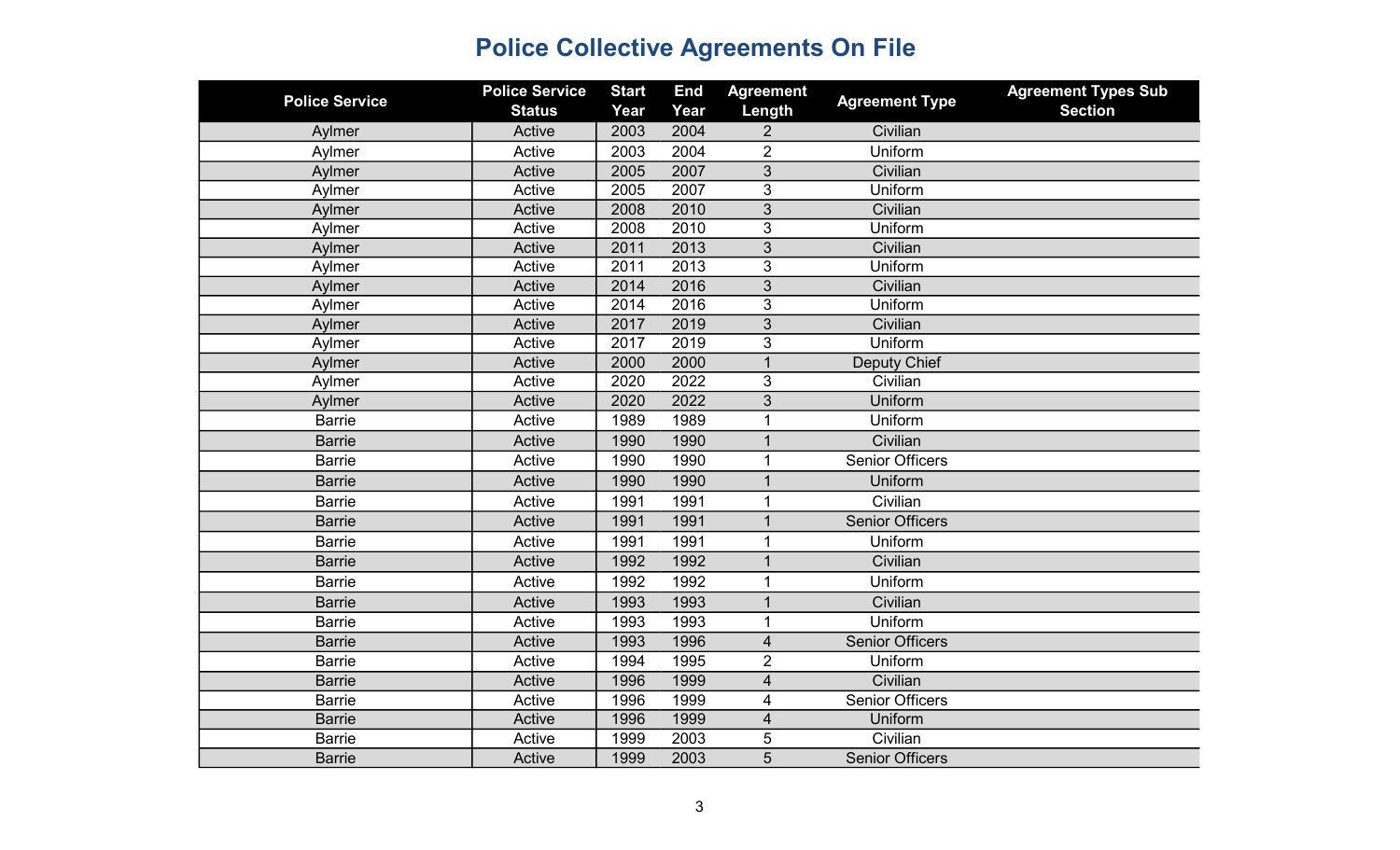| <b>Police Service</b> | <b>Police Service</b><br><b>Status</b> | <b>Start</b><br>Year | <b>End</b><br>Year | <b>Agreement</b><br>Length | <b>Agreement Type</b>  | <b>Agreement Types Sub</b><br><b>Section</b> |
|-----------------------|----------------------------------------|----------------------|--------------------|----------------------------|------------------------|----------------------------------------------|
| <b>Barrie</b>         | Active                                 | 1999                 | 2003               | 5                          | Uniform                |                                              |
| <b>Barrie</b>         | Active                                 | 2004                 | 2006               | 3                          | Civilian               |                                              |
| <b>Barrie</b>         | Active                                 | 2004                 | 2006               | 3                          | <b>Senior Officers</b> |                                              |
| <b>Barrie</b>         | Active                                 | 2004                 | 2006               | 3                          | Uniform                |                                              |
| <b>Barrie</b>         | Active                                 | 2007                 | 2009               | 3                          | Civilian               |                                              |
| <b>Barrie</b>         | Active                                 | 2007                 | 2009               | $\overline{3}$             | <b>Senior Officers</b> |                                              |
| <b>Barrie</b>         | Active                                 | 2007                 | 2009               | 3                          | Uniform                |                                              |
| <b>Barrie</b>         | Active                                 | 2010                 | 2012               | $\mathfrak{S}$             | Civilian               |                                              |
| <b>Barrie</b>         | Active                                 | 2010                 | 2012               | 3                          | <b>Senior Officers</b> |                                              |
| <b>Barrie</b>         | Active                                 | 2010                 | 2012               | 3                          | Uniform                |                                              |
| <b>Barrie</b>         | Active                                 | 2013                 | 2014               | $\overline{2}$             | Civilian               |                                              |
| <b>Barrie</b>         | Active                                 | 2013                 | 2014               | $\overline{2}$             | Uniform                |                                              |
| <b>Barrie</b>         | Active                                 | 2013                 | 2015               | 3                          | <b>Senior Officers</b> |                                              |
| <b>Barrie</b>         | Active                                 | 2015                 | 2018               | $\overline{\mathcal{L}}$   | Civilian               |                                              |
| <b>Barrie</b>         | Active                                 | 2015                 | 2018               | 4                          | Uniform                |                                              |
| <b>Barrie</b>         | Active                                 | 2016                 | 2019               | $\overline{4}$             | <b>Senior Officers</b> | Civilian                                     |
| <b>Barrie</b>         | Active                                 | 2016                 | 2019               | 4                          | <b>Senior Officers</b> | Uniform                                      |
| <b>Barrie</b>         | Active                                 | 2019                 | 2023               | 5                          | Civilian               |                                              |
| <b>Barrie</b>         | Active                                 | 2019                 | 2023               | 5                          | Uniform                |                                              |
| <b>Barrie</b>         | Active                                 | 2020                 | 2024               | 5                          | <b>Senior Officers</b> | Civilian                                     |
| <b>Barrie</b>         | Active                                 | 2020                 | 2024               | 5                          | <b>Senior Officers</b> | Uniform                                      |
| <b>Belleville</b>     | Active                                 | 1987                 | 1988               | $\overline{2}$             | Civilian               |                                              |
| <b>Belleville</b>     | Active                                 | 1987                 | 1988               | $\overline{2}$             | Uniform                |                                              |
| <b>Belleville</b>     | Active                                 | 1989                 | 1990               | $\overline{2}$             | Civilian               |                                              |
| <b>Belleville</b>     | Active                                 | 1989                 | 1990               | $\overline{2}$             | Uniform                |                                              |
| <b>Belleville</b>     | Active                                 | 1994                 | 1994               | $\overline{1}$             | Civilian               |                                              |
| <b>Belleville</b>     | Active                                 | 1994                 | 1994               | $\mathbf{1}$               | Uniform                |                                              |
| <b>Belleville</b>     | Active                                 | 1995                 | 1998               | $\overline{\mathbf{4}}$    | Civilian               |                                              |
| <b>Belleville</b>     | Active                                 | 1995                 | 1998               | 4                          | Uniform                |                                              |
| <b>Belleville</b>     | Active                                 | 1999                 | 2001               | 3                          | Civilian               |                                              |
| <b>Belleville</b>     | Active                                 | 1999                 | 2001               | 3                          | <b>Senior Officers</b> |                                              |
| <b>Belleville</b>     | Active                                 | 1999                 | 2001               | 3                          | Uniform                |                                              |
| Belleville            | Active                                 | 2002                 | 2004               | 3                          | Civilian               |                                              |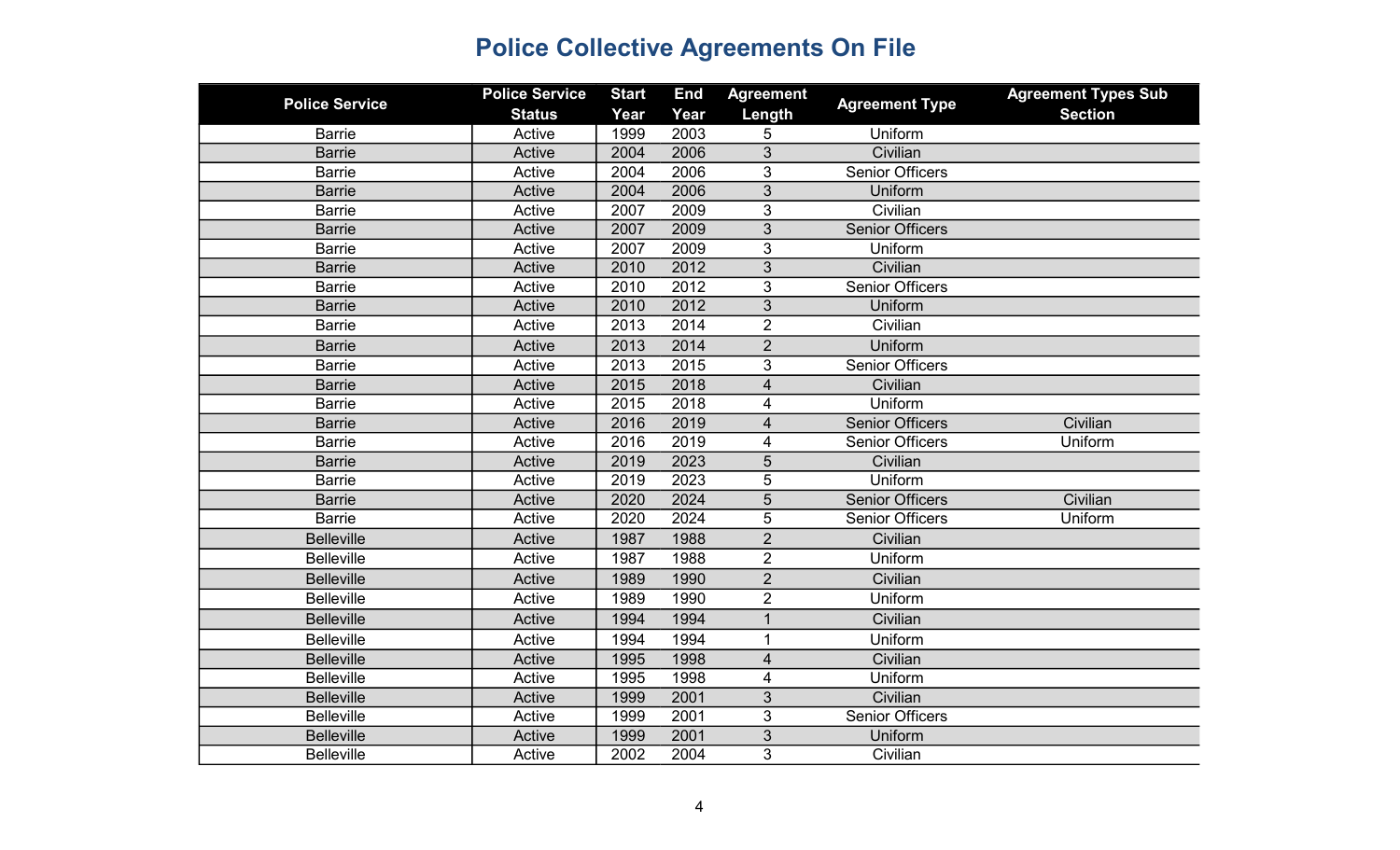| <b>Police Service</b>            | <b>Police Service</b><br><b>Status</b> | <b>Start</b><br>Year | <b>End</b><br>Year | <b>Agreement</b><br>Length | <b>Agreement Type</b>  | <b>Agreement Types Sub</b><br><b>Section</b> |
|----------------------------------|----------------------------------------|----------------------|--------------------|----------------------------|------------------------|----------------------------------------------|
| <b>Belleville</b>                | Active                                 | 2002                 | 2004               | 3                          | <b>Senior Officers</b> |                                              |
| <b>Belleville</b>                | Active                                 | 2002                 | 2004               | 3                          | Uniform                |                                              |
| <b>Belleville</b>                | Active                                 | 2005                 | 2007               | 3                          | Civilian               |                                              |
| <b>Belleville</b>                | Active                                 | 2005                 | 2007               | 3                          | <b>Senior Officers</b> |                                              |
| <b>Belleville</b>                | Active                                 | 2005                 | 2007               | 3                          | Uniform                |                                              |
| <b>Belleville</b>                | Active                                 | 2008                 | 2008               | $\mathbf{1}$               | Civilian               |                                              |
| <b>Belleville</b>                | Active                                 | 2008                 | 2008               | $\mathbf{1}$               | Uniform                |                                              |
| <b>Belleville</b>                | Active                                 | 2008                 | 2010               | 3                          | <b>Senior Officers</b> |                                              |
| <b>Belleville</b>                | Active                                 | 2009                 | 2011               | 3                          | Civilian               |                                              |
| <b>Belleville</b>                | Active                                 | 2009                 | 2011               | 3                          | Uniform                |                                              |
| <b>Belleville</b>                | Active                                 | 2012                 | 2013               | $\overline{2}$             | Civilian               |                                              |
| <b>Belleville</b>                | Active                                 | 2012                 | 2013               | $\overline{2}$             | <b>Senior Officers</b> |                                              |
| <b>Belleville</b>                | Active                                 | 2012                 | 2013               | $\overline{2}$             | Uniform                |                                              |
| <b>Belleville</b>                | Active                                 | 2014                 | 2014               | $\mathbf{1}$               | Civilian               |                                              |
| <b>Belleville</b>                | Active                                 | 2014                 | 2014               | $\mathbf{1}$               | Uniform                |                                              |
| <b>Belleville</b>                | Active                                 | 2015                 | 2017               | 3                          | Civilian               |                                              |
| <b>Belleville</b>                | Active                                 | 2015                 | 2017               | $\overline{3}$             | <b>Senior Officers</b> |                                              |
| <b>Belleville</b>                | Active                                 | 2015                 | 2017               | 3                          | Uniform                |                                              |
| <b>Bradford West Gwillimbury</b> | <b>Disbanded</b>                       | 1992                 | 1994               | 3                          | Civilian               |                                              |
| <b>Bradford West Gwillimbury</b> | <b>Disbanded</b>                       | 1992                 | 1994               | 3                          | Uniform                |                                              |
| <b>Bradford West Gwillimbury</b> | <b>Disbanded</b>                       | 1996                 | 1996               | $\mathbf{1}$               | Uniform                |                                              |
| <b>Bradford West Gwillimbury</b> | <b>Disbanded</b>                       | 1999                 | 2002               | $\overline{\mathbf{4}}$    | <b>Members</b>         |                                              |
| <b>Bradford West Gwillimbury</b> | <b>Disbanded</b>                       | 2003                 | 2004               | $\overline{2}$             | <b>Members</b>         |                                              |
| <b>Bradford West Gwillimbury</b> | <b>Disbanded</b>                       | 2005                 | 2006               | $\overline{2}$             | Members                |                                              |
| <b>Bradford West Gwillimbury</b> | <b>Disbanded</b>                       | 2007                 | 2010               | $\overline{4}$             | <b>Members</b>         |                                              |
| <b>Brant County</b>              | <b>Disbanded</b>                       |                      |                    | 1                          | None on File           |                                              |
| <b>Brantford</b>                 | Active                                 | 1990                 | 1990               | $\overline{1}$             | Civilian               |                                              |
| <b>Brantford</b>                 | Active                                 | 1990                 | 1990               | $\mathbf{1}$               | <b>Senior Officers</b> |                                              |
| <b>Brantford</b>                 | Active                                 | 1990                 | 1990               | $\mathbf{1}$               | Uniform                |                                              |
| <b>Brantford</b>                 | Active                                 | 1991                 | 1991               | $\mathbf{1}$               | Civilian               |                                              |
| <b>Brantford</b>                 | Active                                 | 1991                 | 1991               | $\mathbf{1}$               | <b>Senior Officers</b> |                                              |
| <b>Brantford</b>                 | Active                                 | 1991                 | 1991               | $\mathbf 1$                | Uniform                |                                              |
| <b>Brantford</b>                 | Active                                 | 1992                 | 1992               | $\mathbf{1}$               | Civilian               |                                              |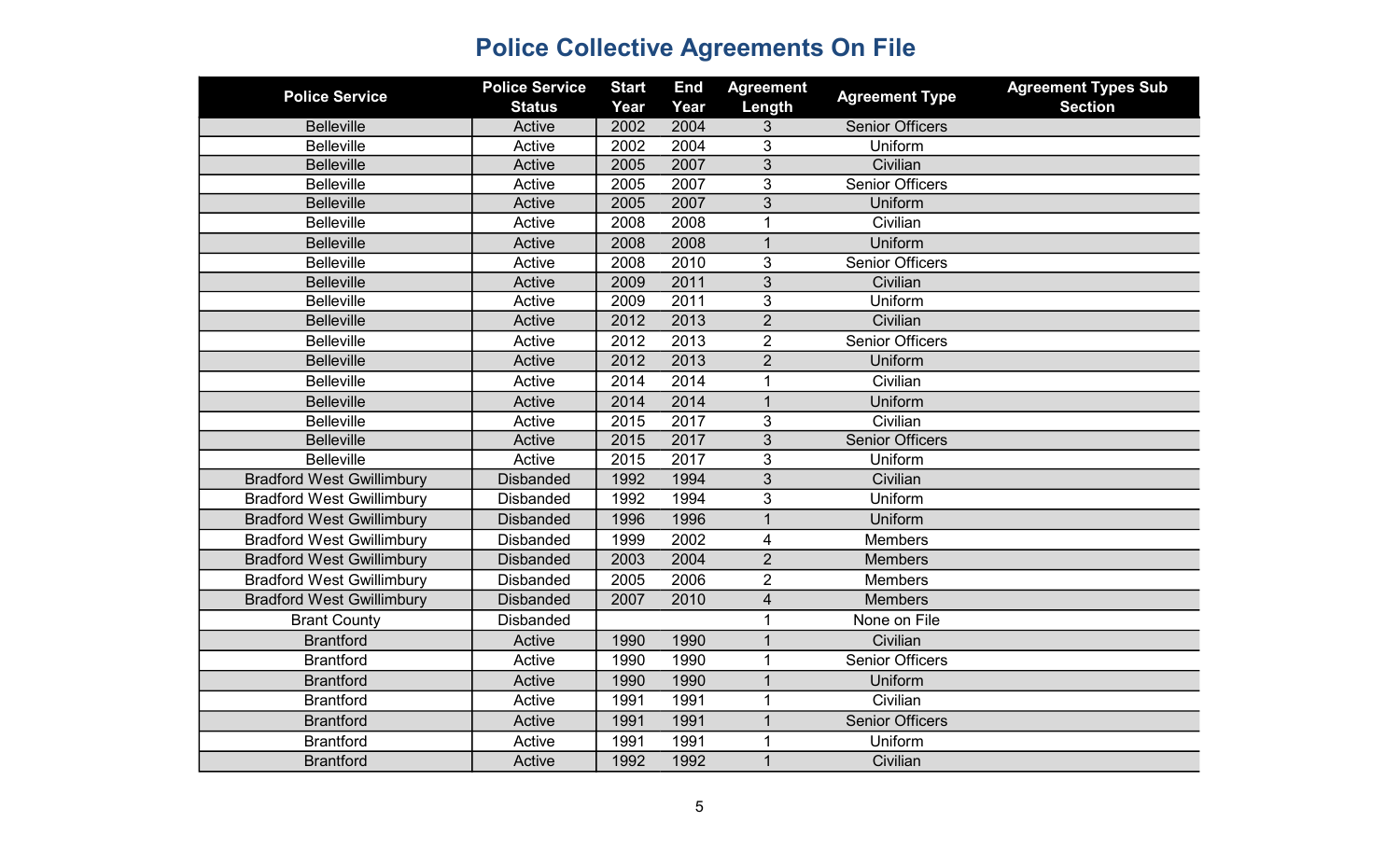| <b>Police Service</b> | <b>Police Service</b><br><b>Status</b> | <b>Start</b><br>Year | <b>End</b><br>Year | <b>Agreement</b><br>Length | <b>Agreement Type</b>  | <b>Agreement Types Sub</b><br><b>Section</b> |
|-----------------------|----------------------------------------|----------------------|--------------------|----------------------------|------------------------|----------------------------------------------|
| <b>Brantford</b>      | Active                                 | 1992                 | 1992               |                            | <b>Senior Officers</b> |                                              |
| <b>Brantford</b>      | Active                                 | 1992                 | 1992               | $\mathbf 1$                | Uniform                |                                              |
| <b>Brantford</b>      | Active                                 | 1993                 | 1994               | $\overline{2}$             | <b>Senior Officers</b> |                                              |
| <b>Brantford</b>      | Active                                 | 1993                 | 1995               | 3                          | Civilian               |                                              |
| <b>Brantford</b>      | Active                                 | 1993                 | 1995               | 3                          | Uniform                |                                              |
| <b>Brantford</b>      | Active                                 | 1995                 | 1995               | $\mathbf{1}$               | <b>Senior Officers</b> |                                              |
| <b>Brantford</b>      | Active                                 | 1996                 | 1997               | $\overline{2}$             | Civilian               |                                              |
| <b>Brantford</b>      | Active                                 | 1996                 | 1997               | $\overline{2}$             | <b>Senior Officers</b> |                                              |
| <b>Brantford</b>      | Active                                 | 1996                 | 1997               | $\overline{2}$             | Uniform                |                                              |
| <b>Brantford</b>      | Active                                 | 1998                 | 1998               | $\overline{1}$             | Civilian               |                                              |
| <b>Brantford</b>      | Active                                 | 1998                 | 2000               | 3                          | <b>Senior Officers</b> |                                              |
| <b>Brantford</b>      | Active                                 | 1998                 | 2000               | 3                          | Uniform                |                                              |
| <b>Brantford</b>      | Active                                 | 1999                 | 2001               | 3                          | Civilian               |                                              |
| <b>Brantford</b>      | Active                                 | 2001                 | 2002               | $\overline{2}$             | <b>Senior Officers</b> |                                              |
| <b>Brantford</b>      | Active                                 | 2001                 | 2002               | $\overline{2}$             | Uniform                |                                              |
| <b>Brantford</b>      | Active                                 | 2002                 | 2003               | $\overline{2}$             | Civilian               |                                              |
| <b>Brantford</b>      | Active                                 | 2003                 | 2005               | 3                          | <b>Senior Officers</b> |                                              |
| <b>Brantford</b>      | Active                                 | 2003                 | 2005               | 3                          | Uniform                |                                              |
| <b>Brantford</b>      | Active                                 | 2004                 | 2004               | $\mathbf 1$                | Civilian               |                                              |
| <b>Brantford</b>      | Active                                 | 2005                 | 2005               | $\mathbf 1$                | Civilian               |                                              |
| <b>Brantford</b>      | Active                                 | 2006                 | 2008               | 3                          | Civilian               |                                              |
| <b>Brantford</b>      | Active                                 | 2006                 | 2008               | 3                          | <b>Senior Officers</b> |                                              |
| <b>Brantford</b>      | Active                                 | 2006                 | 2008               | 3                          | Uniform                |                                              |
| <b>Brantford</b>      | Active                                 | 2009                 | 2012               | $\overline{\mathcal{A}}$   | Memorandums            | <b>Senior Officers MOA</b>                   |
| <b>Brantford</b>      | Active                                 | 2009                 | 2012               | 4                          | Civilian               |                                              |
| <b>Brantford</b>      | Active                                 | 2009                 | 2012               | $\overline{\mathbf{4}}$    | Uniform                |                                              |
| <b>Brantford</b>      | Active                                 | 2013                 | 2016               | $\overline{\mathbf{4}}$    | Memorandums            | <b>Senior Officers MOA</b>                   |
| <b>Brantford</b>      | Active                                 | 2013                 | 2016               | $\overline{\mathcal{L}}$   | Civilian               |                                              |
| <b>Brantford</b>      | Active                                 | 2013                 | 2016               | 4                          | Uniform                |                                              |
| <b>Brantford</b>      | Active                                 | 2017                 | 2020               | $\overline{4}$             | Civilian               |                                              |
| <b>Brantford</b>      | Active                                 | 2017                 | 2020               | 4                          | Uniform                |                                              |
| <b>Brantford</b>      | Active                                 | 2017                 | 2020               | 4                          | <b>Senior Officers</b> |                                              |
| <b>Brockville</b>     | Active                                 | 1989                 | 1989               | $\mathbf 1$                | Civilian               |                                              |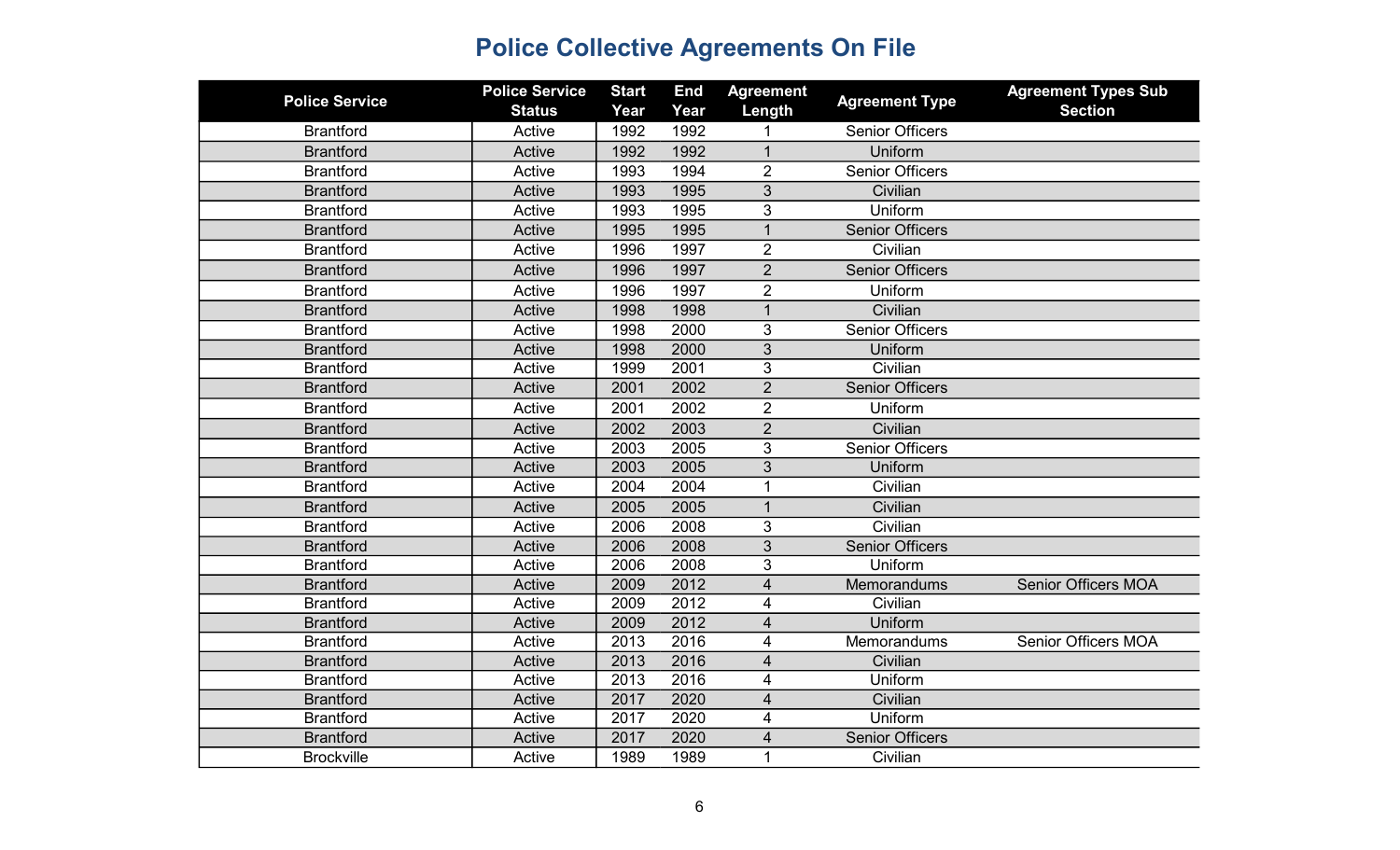| <b>Police Service</b> | <b>Police Service</b><br><b>Status</b> | <b>Start</b><br>Year | <b>End</b><br>Year | <b>Agreement</b><br>Length | <b>Agreement Type</b> | <b>Agreement Types Sub</b><br><b>Section</b> |
|-----------------------|----------------------------------------|----------------------|--------------------|----------------------------|-----------------------|----------------------------------------------|
| <b>Brockville</b>     | Active                                 | 1991                 | 1991               |                            | Civilian              |                                              |
| <b>Brockville</b>     | Active                                 | 1991                 | 1991               | 1                          | Uniform               |                                              |
| <b>Brockville</b>     | Active                                 | 1992                 | 1993               | $\overline{2}$             | Civilian              |                                              |
| <b>Brockville</b>     | Active                                 | 1992                 | 1993               | $\overline{2}$             | Uniform               |                                              |
| <b>Brockville</b>     | Active                                 | 1997                 | 1998               | $\overline{2}$             | Civilian              |                                              |
| <b>Brockville</b>     | Active                                 | 1997                 | 1998               | $\overline{2}$             | Uniform               |                                              |
| <b>Brockville</b>     | Active                                 | 1999                 | 2001               | $\overline{3}$             | Civilian              |                                              |
| <b>Brockville</b>     | Active                                 | 1999                 | 2001               | 3                          | Uniform               |                                              |
| <b>Brockville</b>     | Active                                 | 2002                 | 2003               | $\overline{2}$             | Civilian              |                                              |
| <b>Brockville</b>     | Active                                 | 2002                 | 2003               | $\overline{2}$             | Uniform               |                                              |
| <b>Brockville</b>     | Active                                 | 2004                 | 2005               | $\overline{2}$             | Civilian              |                                              |
| <b>Brockville</b>     | Active                                 | 2004                 | 2005               | $\overline{2}$             | Uniform               |                                              |
| <b>Brockville</b>     | Active                                 | 2006                 | 2007               | $\overline{2}$             | Civilian              |                                              |
| <b>Brockville</b>     | Active                                 | 2006                 | 2007               | $\overline{2}$             | Uniform               |                                              |
| <b>Brockville</b>     | Active                                 | 2008                 | 2009               | $\overline{2}$             | Civilian              |                                              |
| <b>Brockville</b>     | Active                                 | 2008                 | 2009               | $\overline{2}$             | Uniform               |                                              |
| <b>Brockville</b>     | Active                                 | 2010                 | 2012               | 3                          | Civilian              |                                              |
| <b>Brockville</b>     | Active                                 | 2010                 | $\overline{2013}$  | $\overline{\mathbf{4}}$    | Uniform               |                                              |
| <b>Brockville</b>     | Active                                 | 2013                 | 2015               | 3                          | Civilian              |                                              |
| <b>Brockville</b>     | Active                                 | 2014                 | 2014               | $\mathbf{1}$               | Uniform               |                                              |
| <b>Brockville</b>     | Active                                 | 2015                 | 2018               | $\overline{\mathbf{4}}$    | Civilian              |                                              |
| <b>Brockville</b>     | Active                                 | 2015                 | 2018               | $\overline{\mathbf{4}}$    | Uniform               |                                              |
| <b>Brockville</b>     | Active                                 | 2021                 | 2024               | $\overline{4}$             | Civilian              |                                              |
| <b>Brockville</b>     | Active                                 | 2019                 | 2022               | 4                          | Uniform               |                                              |
| <b>Carleton Place</b> | <b>Disbanded</b>                       | 1990                 | 1990               | $\mathbf{1}$               | Uniform               | Uniform/Secretary                            |
| <b>Carleton Place</b> | <b>Disbanded</b>                       | 1991                 | 1991               | $\mathbf{1}$               | Uniform               | Uniform/Secretary                            |
| <b>Carleton Place</b> | <b>Disbanded</b>                       | 1992                 | 1992               | $\overline{1}$             | Civilian              | <b>Police Communications</b>                 |
| <b>Carleton Place</b> | <b>Disbanded</b>                       | 1992                 | 1993               | $\overline{2}$             | Uniform               | Uniform/Secretary                            |
| <b>Carleton Place</b> | <b>Disbanded</b>                       | 1993                 | 1993               | $\mathbf{1}$               | Civilian              | <b>Police Communications</b>                 |
| <b>Carleton Place</b> | <b>Disbanded</b>                       | 1994                 | 1995               | $\overline{2}$             | Civilian              | <b>Police Communications</b>                 |
| <b>Carleton Place</b> | <b>Disbanded</b>                       | 1994                 | 1995               | $\overline{2}$             | Uniform               | Uniform/Secretary                            |
| <b>Carleton Place</b> | <b>Disbanded</b>                       | 1996                 | 1998               | 3                          | Civilian              | <b>Police Communications</b>                 |
| <b>Carleton Place</b> | <b>Disbanded</b>                       | 1996                 | 1998               | 3                          | Uniform               |                                              |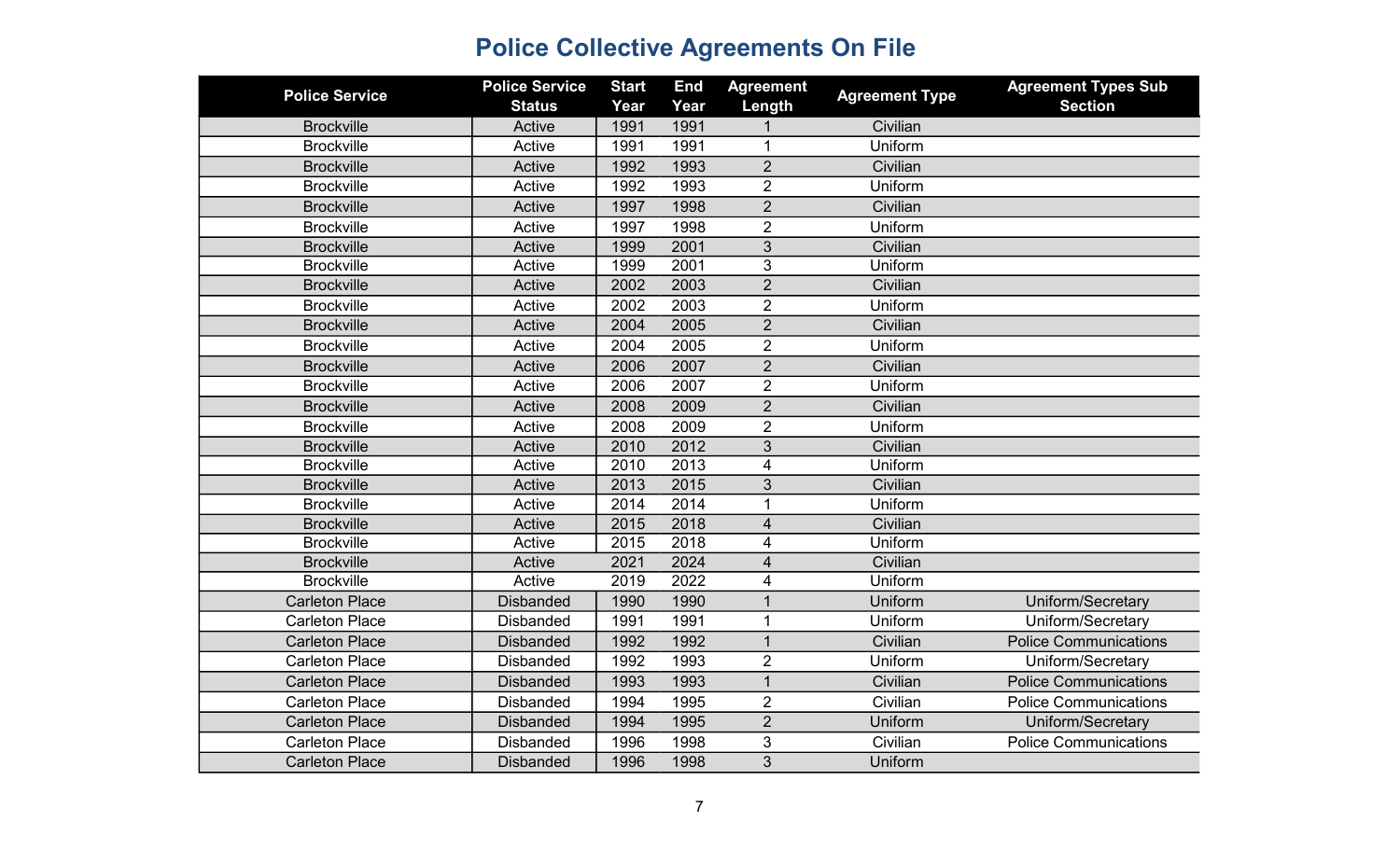| <b>Police Service</b> | <b>Police Service</b> | <b>Start</b> | <b>End</b> | <b>Agreement</b>        | <b>Agreement Type</b>  | <b>Agreement Types Sub</b>   |
|-----------------------|-----------------------|--------------|------------|-------------------------|------------------------|------------------------------|
|                       | <b>Status</b>         | Year         | Year       | Length                  |                        | <b>Section</b>               |
| <b>Carleton Place</b> | <b>Disbanded</b>      | 1999         | 2000       | $\overline{2}$          | Civilian               | <b>Police Communications</b> |
| <b>Carleton Place</b> | <b>Disbanded</b>      | 1999         | 2000       | $\overline{2}$          | Uniform                | Uniform/Secretary            |
| <b>Carleton Place</b> | <b>Disbanded</b>      | 1999         | 2000       | $\overline{2}$          | <b>Senior Officers</b> |                              |
| <b>Carleton Place</b> | <b>Disbanded</b>      | 2001         | 2002       | $\overline{2}$          | Civilian               | <b>Police Communications</b> |
| <b>Carleton Place</b> | <b>Disbanded</b>      | 2001         | 2002       | $\overline{2}$          | Uniform                | Uniform/Secretary            |
| <b>Carleton Place</b> | <b>Disbanded</b>      | N/A          | N/A        | #VALUE!                 | Memorandums            | Section 40                   |
| Chatham               | <b>Disbanded</b>      | 1991         | 1992       | $\overline{2}$          | <b>Members</b>         |                              |
| Chatham               | <b>Disbanded</b>      | 1993         | 1993       | 1                       | <b>Members</b>         |                              |
| Chatham               | <b>Disbanded</b>      | 1995         | 1995       | $\mathbf{1}$            | <b>Members</b>         |                              |
| Chatham-Kent          | Active                | 1998         | 2002       | 5                       | <b>Members</b>         |                              |
| Chatham-Kent          | Active                | 2003         | 2005       | 3                       | <b>Members</b>         |                              |
| Chatham-Kent          | Active                | 2006         | 2006       | $\mathbf{1}$            | <b>Members</b>         |                              |
| Chatham-Kent          | Active                | 2007         | 2009       | 3                       | <b>Members</b>         |                              |
| Chatham-Kent          | Active                | 2010         | 2012       | $\overline{3}$          | <b>Members</b>         |                              |
| Chatham-Kent          | Active                | 2013         | 2015       | 3                       | <b>Members</b>         |                              |
| Chatham-Kent          | Active                | 2016         | 2020       | 5                       | <b>Members</b>         |                              |
| Chatham-Kent          | Active                | 2021         | 2025       | 5                       | <b>Members</b>         |                              |
| Cobourg               | Active                | 1990         | 1990       | 1                       | Civilian               |                              |
| Cobourg               | Active                | 1990         | 1990       | $\mathbf{1}$            | Uniform                |                              |
| Cobourg               | Active                | 1991         | 1991       | $\mathbf{1}$            | Uniform                |                              |
| Cobourg               | Active                | 1992         | 1992       | 1                       | <b>Members</b>         |                              |
| Cobourg               | Active                | 1993         | 1993       | 1                       | <b>Members</b>         |                              |
| Cobourg               | Active                | 1993         | 1993       | $\mathbf{1}$            | <b>Senior Officers</b> |                              |
| Cobourg               | Active                | 1994         | 1995       | $\overline{2}$          | <b>Members</b>         |                              |
| Cobourg               | Active                | 1996         | 1997       | $\overline{2}$          | <b>Members</b>         |                              |
| Cobourg               | Active                | 1998         | 2000       | $\overline{3}$          | <b>Members</b>         |                              |
| Cobourg               | Active                | 2001         | 2003       | 3                       | Civilian               |                              |
| Cobourg               | Active                | 2001         | 2003       | $\overline{3}$          | <b>Senior Officers</b> |                              |
| Cobourg               | Active                | 2001         | 2003       | 3                       | Uniform                |                              |
| Cobourg               | Active                | 2004         | 2006       | 3                       | Civilian               |                              |
| Cobourg               | Active                | 2004         | 2007       | 4                       | Uniform                |                              |
| Cobourg               | Active                | 2007         | 2010       | $\overline{\mathbf{4}}$ | Civilian               |                              |
| Cobourg               | Active                | 2008         | 2010       | 3                       | Uniform                |                              |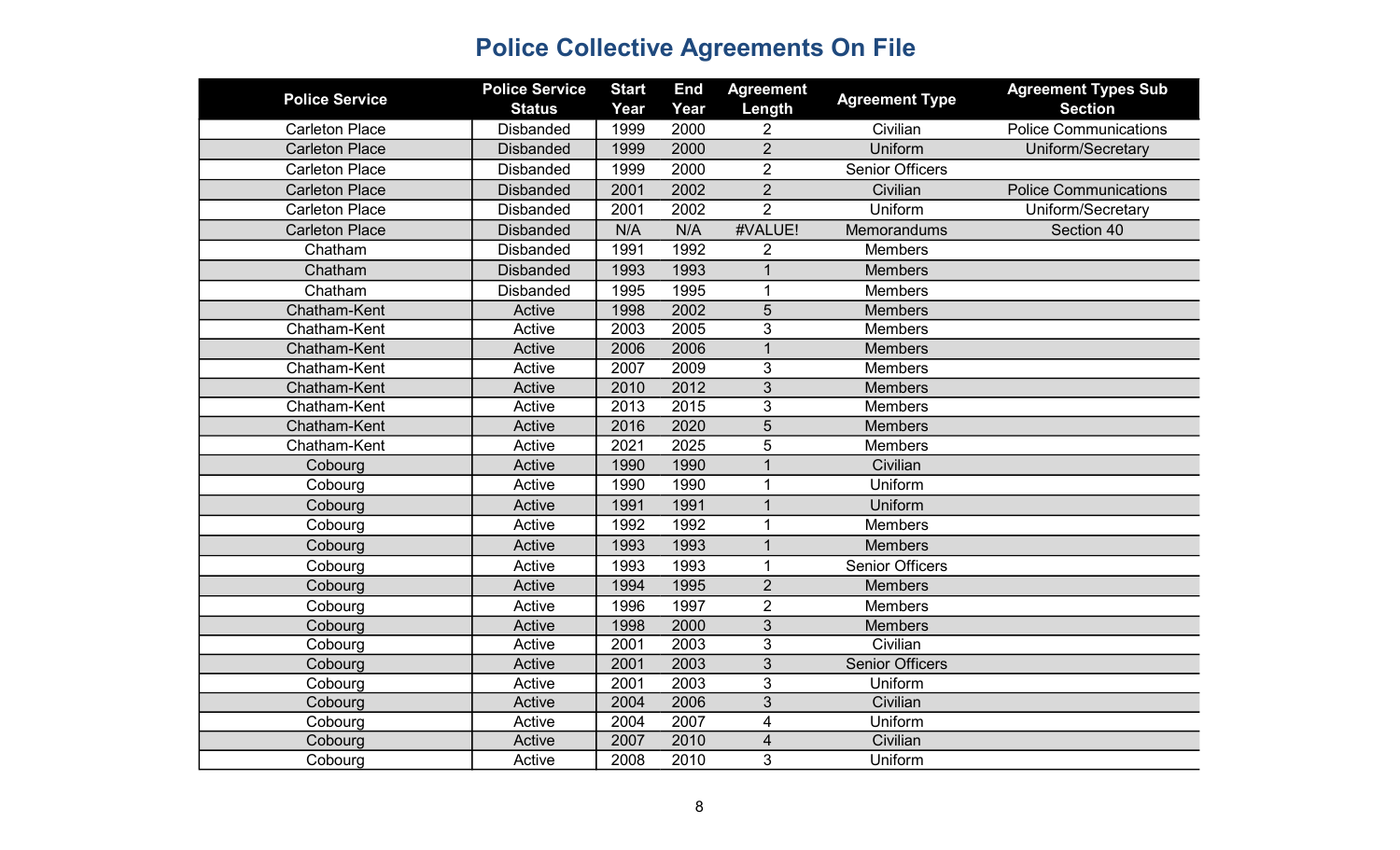| <b>Police Service</b>   | <b>Police Service</b><br><b>Status</b> | <b>Start</b><br>Year | <b>End</b><br>Year | <b>Agreement</b><br>Length | <b>Agreement Type</b>  | <b>Agreement Types Sub</b><br><b>Section</b> |
|-------------------------|----------------------------------------|----------------------|--------------------|----------------------------|------------------------|----------------------------------------------|
| Cobourg                 | Active                                 | 2009                 | 2011               | 3                          | <b>Senior Officers</b> |                                              |
| Cobourg                 | Active                                 | 2011                 | 2013               | 3                          | Civilian               |                                              |
| Cobourg                 | Active                                 | 2011                 | 2013               | 3                          | Uniform                |                                              |
| Cobourg                 | Active                                 | 2014                 | 2016               | 3                          | Civilian               |                                              |
| Cobourg                 | Active                                 | 2014                 | 2016               | 3                          | Uniform                |                                              |
| Cobourg                 | Active                                 | 2017                 | 2020               | 4                          | Civilian               |                                              |
| Cobourg                 | Active                                 | 2017                 | 2020               | $\overline{\mathcal{L}}$   | Uniform                |                                              |
| Cobourg                 | Active                                 | 2018                 | 2020               | 3                          | <b>Senior Officers</b> |                                              |
| Cobourg                 | Active                                 | 2021                 | 2024               | $\overline{4}$             | Civilian               |                                              |
| Cobourg                 | Active                                 | 2021                 | 2024               | 4                          | Uniform                |                                              |
| Cobourg                 | Active                                 | 2021                 | 2024               | 4                          | <b>Senior Officers</b> |                                              |
| <b>Colchester South</b> | <b>Disbanded</b>                       | 1989                 | 1989               | 1                          | Civilian               |                                              |
| <b>Colchester South</b> | <b>Disbanded</b>                       | 1989                 | 1989               | $\mathbf 1$                | Uniform                |                                              |
| <b>Colchester South</b> | <b>Disbanded</b>                       | 1990                 | 1990               | $\mathbf 1$                | Civilian               |                                              |
| <b>Colchester South</b> | <b>Disbanded</b>                       | 1990                 | 1990               | $\overline{1}$             | Uniform                |                                              |
| <b>Colchester South</b> | <b>Disbanded</b>                       | 1991                 | 1991               | $\mathbf{1}$               | Civilian               |                                              |
| <b>Colchester South</b> | <b>Disbanded</b>                       | 1991                 | 1991               | $\mathbf{1}$               | Uniform                |                                              |
| <b>Colchester South</b> | <b>Disbanded</b>                       | 1992                 | 1993               | $\overline{2}$             | Civilian               |                                              |
| <b>Colchester South</b> | <b>Disbanded</b>                       | 1992                 | 1993               | $\overline{2}$             | Uniform                |                                              |
| <b>Colchester South</b> | <b>Disbanded</b>                       | 1994                 | 1994               | $\mathbf{1}$               | Civilian               |                                              |
| <b>Colchester South</b> | <b>Disbanded</b>                       | 1994                 | 1994               | $\overline{1}$             | Uniform                |                                              |
| <b>Colchester South</b> | <b>Disbanded</b>                       | 1997                 | 1998               | $\overline{2}$             | Civilian               |                                              |
| <b>Colchester South</b> | <b>Disbanded</b>                       | 1997                 | 1998               | $\overline{2}$             | Uniform                |                                              |
| Collingwood             | <b>Disbanded</b>                       | 1992                 | 1992               | $\mathbf 1$                | Civilian               |                                              |
| Collingwood             | <b>Disbanded</b>                       | 1992                 | 1992               | 1                          | <b>Senior Officers</b> |                                              |
| Collingwood             | <b>Disbanded</b>                       | 1992                 | 1992               | $\mathbf 1$                | Uniform                |                                              |
| Cornwall                | Active                                 | 1990                 | 1990               | $\mathbf{1}$               | <b>Members</b>         |                                              |
| Cornwall                | Active                                 | 1991                 | 1993               | 3                          | <b>Members</b>         |                                              |
| Cornwall                | Active                                 | 1994                 | 1995               | $\overline{2}$             | <b>Members</b>         |                                              |
| Cornwall                | Active                                 | 1998                 | 2002               | $\overline{5}$             | <b>Members</b>         |                                              |
| Cornwall                | Active                                 | 2003                 | 2004               | $\overline{2}$             | <b>Members</b>         |                                              |
| Cornwall                | Active                                 | 2005                 | 2006               | $\overline{2}$             | <b>Members</b>         |                                              |
| Cornwall                | Active                                 | 2007                 | 2009               | 3                          | <b>Members</b>         |                                              |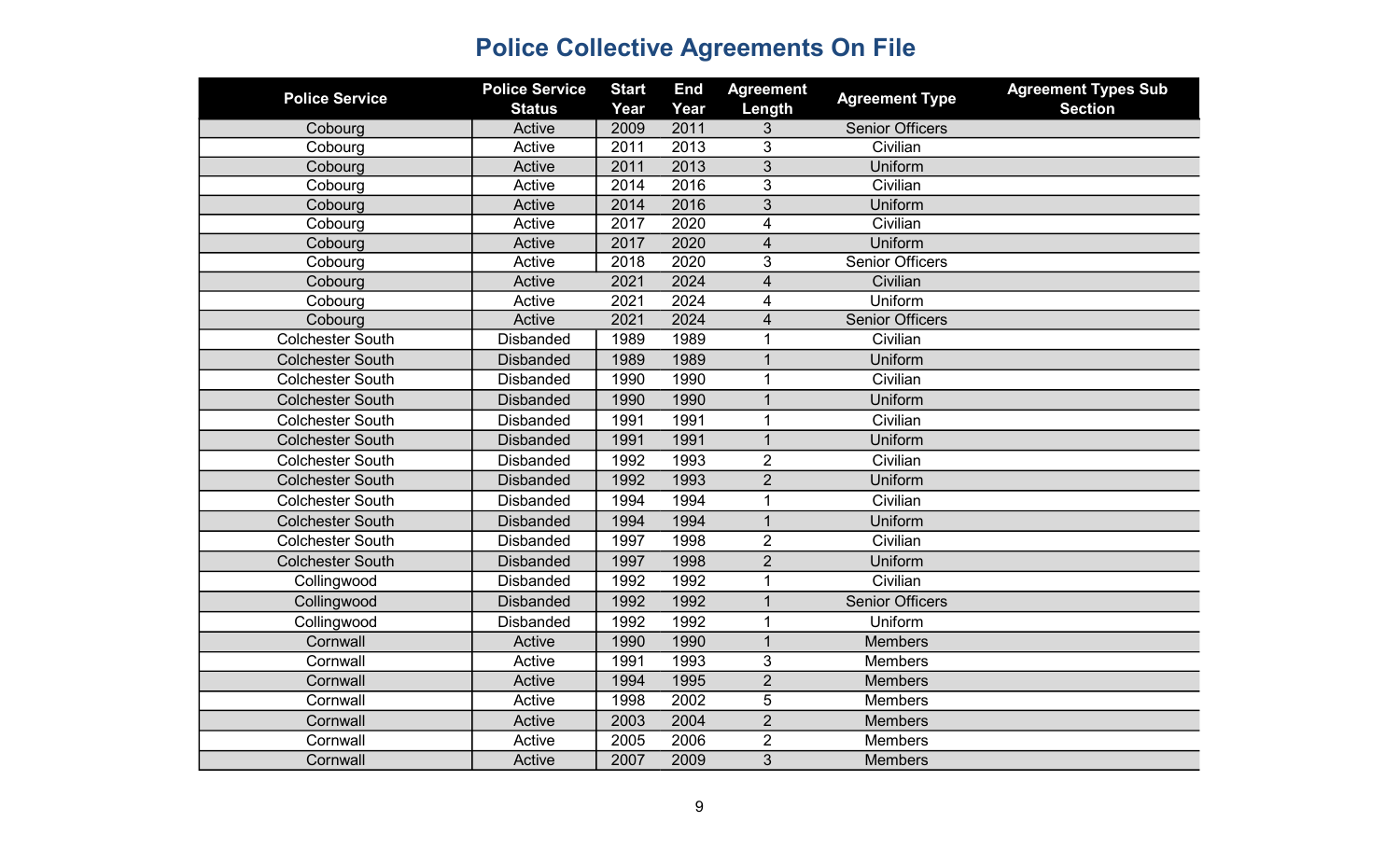| <b>Police Service</b> | <b>Police Service</b> | <b>Start</b> | <b>End</b> | <b>Agreement</b>        |                        | <b>Agreement Types Sub</b> |
|-----------------------|-----------------------|--------------|------------|-------------------------|------------------------|----------------------------|
|                       | <b>Status</b>         | Year         | Year       | Length                  | <b>Agreement Type</b>  | <b>Section</b>             |
| Cornwall              | Active                | 2010         | 2012       | 3                       | <b>Members</b>         |                            |
| Cornwall              | Active                | 2013         | 2015       | 3                       | <b>Members</b>         |                            |
| Cornwall              | Active                | 2016         | 2020       | 5                       | <b>Members</b>         |                            |
| Cornwall              | Active                | 2018         | 2021       | $\overline{4}$          | <b>Senior Officers</b> |                            |
| Cornwall              | Active                | 2021         | 2024       | 4                       | Members                |                            |
| Deep River            | Active                | 1991         | 1992       | $\overline{2}$          | <b>Members</b>         |                            |
| Deep River            | Active                | 2001         | 2003       | 3                       | Members                |                            |
| Deep River            | Active                | 2004         | 2005       | $\overline{2}$          | <b>Members</b>         |                            |
| Deep River            | Active                | 2006         | 2008       | 3                       | Members                |                            |
| Deep River            | Active                | 2009         | 2011       | $\mathfrak{S}$          | <b>Members</b>         |                            |
| Deep River            | Active                | 2012         | 2014       | $\overline{3}$          | <b>Members</b>         |                            |
| Deep River            | Active                | 2015         | 2017       | $\overline{3}$          | <b>Members</b>         |                            |
| Deep River            | Active                | 2018         | 2020       | 3                       | <b>Members</b>         |                            |
| Deep River            | Active                | 2021         | 2024       | $\overline{\mathbf{4}}$ | <b>Members</b>         |                            |
| Deseronto             | <b>Disbanded</b>      | 1990         | 1991       | $\overline{2}$          | <b>Members</b>         |                            |
| Deseronto             | <b>Disbanded</b>      | 1992         | 1992       | 1                       | <b>Members</b>         |                            |
| Deseronto             | <b>Disbanded</b>      | 1994         | 1994       | $\mathbf{1}$            | <b>Members</b>         |                            |
| Deseronto             | <b>Disbanded</b>      | 1995         | 1995       | $\mathbf 1$             | <b>Members</b>         |                            |
| Deseronto             | <b>Disbanded</b>      | 1996         | 1996       | 1                       | <b>Members</b>         |                            |
| Deseronto             | <b>Disbanded</b>      | 1997         | 1998       | $\overline{2}$          | <b>Members</b>         |                            |
| Deseronto             | <b>Disbanded</b>      | 1999         | 1999       | 1                       | <b>Members</b>         |                            |
| Deseronto             | <b>Disbanded</b>      | 2000         | 2001       | $\overline{2}$          | <b>Members</b>         |                            |
| Deseronto             | <b>Disbanded</b>      | 2002         | 2002       | $\mathbf{1}$            | <b>Members</b>         |                            |
| <b>Dresden</b>        | <b>Disbanded</b>      | 1990         | 1991       | $\overline{2}$          | Uniform                |                            |
| <b>Dresden</b>        | <b>Disbanded</b>      | 1992         | 1993       | $\overline{2}$          | Uniform                |                            |
| <b>Dresden</b>        | <b>Disbanded</b>      | 1994         | 1995       | $\overline{2}$          | Uniform                |                            |
| <b>Dryden</b>         | <b>Disbanded</b>      | 1990         | 1991       | $\overline{2}$          | <b>Members</b>         |                            |
| <b>Dryden</b>         | <b>Disbanded</b>      | 1992         | 1993       | $\overline{2}$          | <b>Members</b>         |                            |
| Dryden                | <b>Disbanded</b>      | 1994         | 1994       | 1                       | Members                |                            |
| <b>Dryden</b>         | <b>Disbanded</b>      | 1995         | 1995       | $\mathbf{1}$            | <b>Members</b>         |                            |
| <b>Dryden</b>         | <b>Disbanded</b>      | 1999         | 2003       | 5                       | <b>Senior Officers</b> |                            |
| <b>Dryden</b>         | <b>Disbanded</b>      | 2001         | 2003       | $\mathfrak{S}$          | <b>Members</b>         |                            |
| Dryden                | <b>Disbanded</b>      | 2004         | 2006       | 3                       | <b>Members</b>         |                            |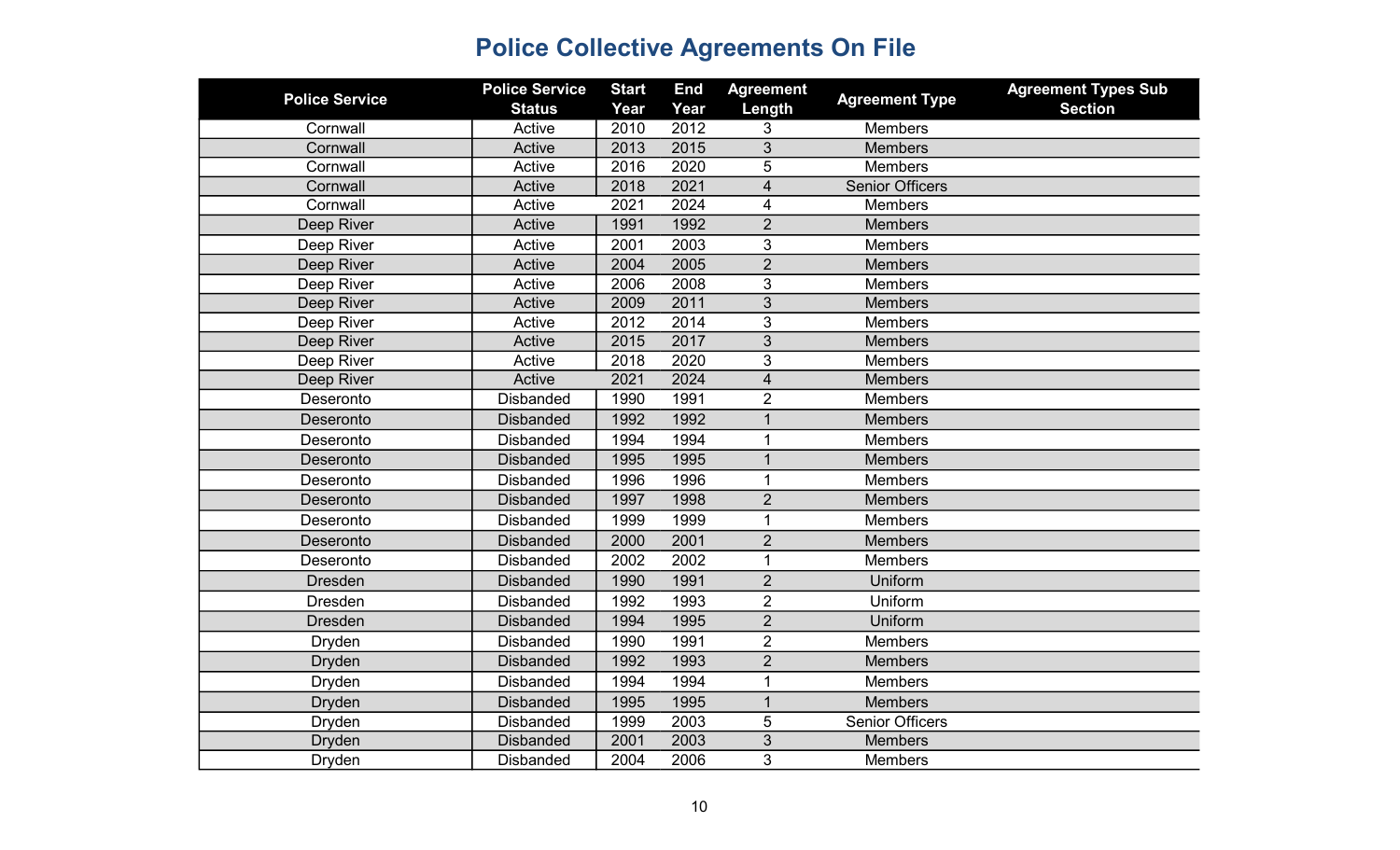| <b>Police Service</b> | <b>Police Service</b> | <b>Start</b> | <b>End</b> | <b>Agreement</b>        | <b>Agreement Type</b>  | <b>Agreement Types Sub</b> |
|-----------------------|-----------------------|--------------|------------|-------------------------|------------------------|----------------------------|
|                       | <b>Status</b>         | Year         | Year       | Length                  |                        | <b>Section</b>             |
| <b>Dryden</b>         | <b>Disbanded</b>      | 2007         | 2010       | 4                       | Memorandums            | Letter of Understanding    |
| Dryden                | <b>Disbanded</b>      | 2007         | 2010       | 4                       | <b>Members</b>         |                            |
| <b>Dryden</b>         | <b>Disbanded</b>      | 2007         | 2010       | $\overline{\mathbf{4}}$ | <b>Senior Officers</b> |                            |
| Dryden                | <b>Disbanded</b>      | 2010         | 2012       | 3                       | Memorandums            | Members MOA                |
| <b>Dryden</b>         | <b>Disbanded</b>      | 2011         | 2012       | $\overline{2}$          | <b>Senior Officers</b> |                            |
| Dryden                | <b>Disbanded</b>      | 2013         | 2014       | $\overline{2}$          | Memorandums            | Members MOA                |
| <b>Dryden</b>         | <b>Disbanded</b>      | 2013         | 2014       | $\overline{2}$          | Memorandums            | <b>Senior Officers MOA</b> |
| Dryden                | <b>Disbanded</b>      | 2015         | 2017       | 3                       | Memorandums            | Members MOA                |
| <b>Dryden</b>         | <b>Disbanded</b>      | 2015         | 2017       | 3                       | Memorandums            | <b>Senior Officers MOA</b> |
| Dryden                | <b>Disbanded</b>      | 2018         | 2018       | $\mathbf{1}$            | <b>Members</b>         |                            |
| <b>Dryden</b>         | <b>Disbanded</b>      | 2018         | 2018       | $\mathbf{1}$            | <b>Senior Officers</b> |                            |
| Dryden                | <b>Disbanded</b>      | 2020         | 2022       | 3                       | Memorandums            | <b>Members MOA</b>         |
| <b>Dryden</b>         | <b>Disbanded</b>      | 2020         | 2022       | 3                       | Memorandums            | <b>Senior Officers MOA</b> |
| Dryden                | <b>Disbanded</b>      | 2020         | 2022       | 3                       | <b>Members</b>         |                            |
| <b>Dryden</b>         | <b>Disbanded</b>      | 2020         | 2022       | 3                       | <b>Senior Officers</b> |                            |
| Durham (Town)         | <b>Disbanded</b>      | 1991         | 1992       | $\overline{2}$          | <b>Members</b>         |                            |
| Durham (Town)         | <b>Disbanded</b>      | 1993         | 1994       | $\overline{2}$          | <b>Members</b>         |                            |
| Durham (Town)         | <b>Disbanded</b>      | 1996         | 1997       | $\overline{2}$          | <b>Members</b>         |                            |
| Durham (Town)         | <b>Disbanded</b>      | 1998         | 1999       | $\overline{2}$          | <b>Members</b>         |                            |
| Durham Region         | Active                | 1989         | 1990       | $\overline{2}$          | Civilian               |                            |
| Durham Region         | Active                | 1989         | 1990       | $\overline{2}$          | <b>Senior Officers</b> |                            |
| Durham Region         | Active                | 1989         | 1990       | $\overline{2}$          | Uniform                |                            |
| Durham Region         | Active                | 1991         | 1991       | $\mathbf{1}$            | Civilian               |                            |
| Durham Region         | Active                | 1991         | 1991       | $\mathbf{1}$            | <b>Senior Officers</b> |                            |
| Durham Region         | Active                | 1991         | 1991       | $\overline{1}$          | Uniform                |                            |
| Durham Region         | Active                | 1992         | 1992       | $\mathbf 1$             | Civilian               |                            |
| Durham Region         | Active                | 1992         | 1992       | $\overline{1}$          | Uniform                |                            |
| Durham Region         | Active                | 1993         | 1994       | $\overline{2}$          | Civilian               |                            |
| Durham Region         | Active                | 1993         | 1994       | $\overline{2}$          | Uniform                |                            |
| Durham Region         | Active                | 1995         | 1995       | $\mathbf{1}$            | Civilian               |                            |
| Durham Region         | Active                | 1995         | 1995       | $\mathbf{1}$            | Uniform                |                            |
| Durham Region         | Active                | 1996         | 1998       | 3                       | <b>Senior Officers</b> |                            |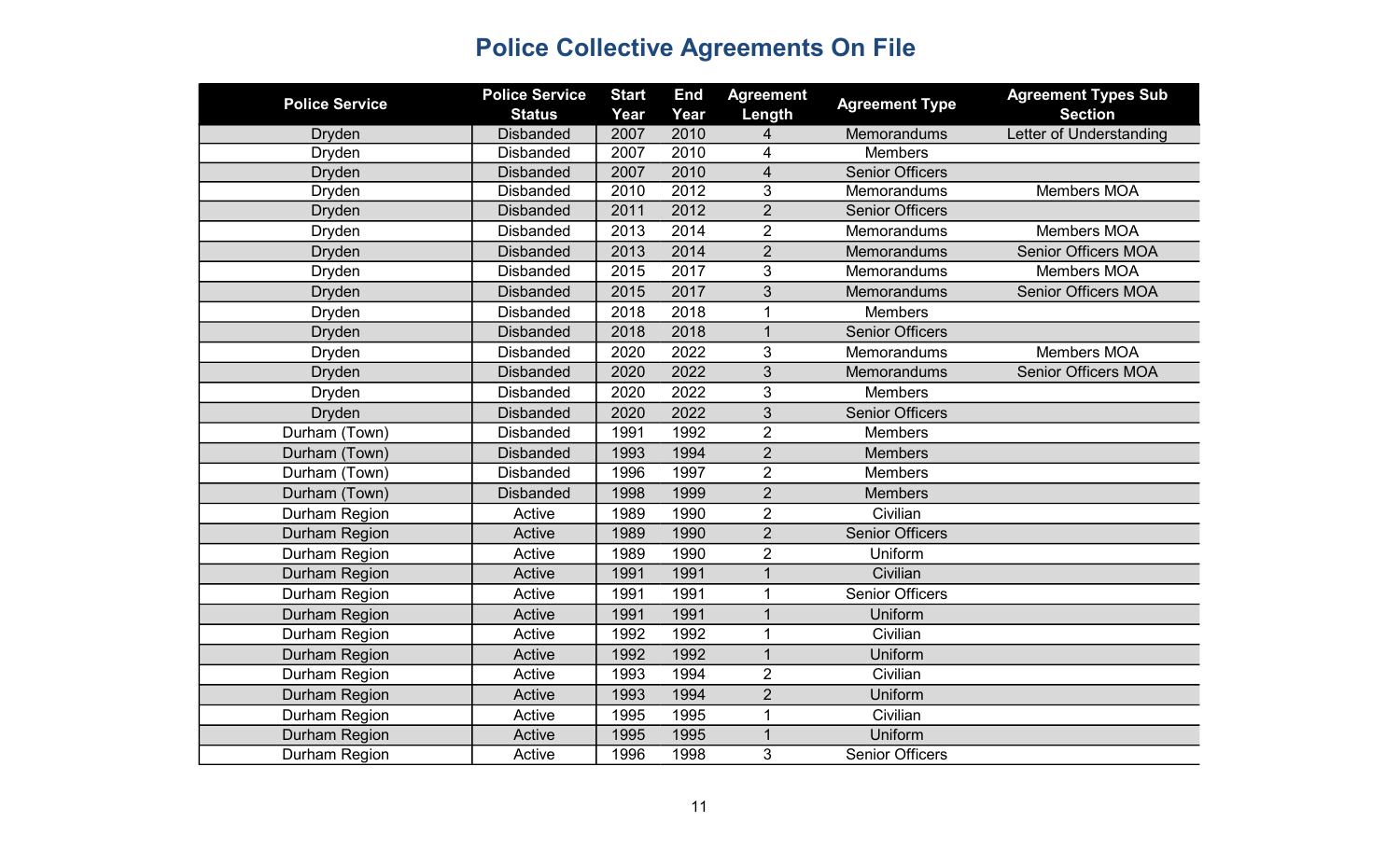| <b>Police Service</b> | <b>Police Service</b><br><b>Status</b> | <b>Start</b><br>Year | <b>End</b><br>Year | <b>Agreement</b><br>Length | <b>Agreement Type</b>  | <b>Agreement Types Sub</b><br><b>Section</b> |
|-----------------------|----------------------------------------|----------------------|--------------------|----------------------------|------------------------|----------------------------------------------|
| Durham Region         | Active                                 | 1996                 | 1999               | 4                          | Civilian               |                                              |
| Durham Region         | Active                                 | 1996                 | 1999               | 4                          | Uniform                |                                              |
| Durham Region         | Active                                 | 1999                 | 2003               | $\overline{5}$             | Civilian               |                                              |
| Durham Region         | Active                                 | 1999                 | 2003               | 5                          | <b>Senior Officers</b> |                                              |
| Durham Region         | Active                                 | 1999                 | 2003               | 5                          | Uniform                |                                              |
| Durham Region         | Active                                 | 2001                 | 2001               | 1                          | Memorandums            | <b>Civilian MOA</b>                          |
| Durham Region         | Active                                 | 2001                 | 2001               | $\mathbf{1}$               | Memorandums            | <b>Uniform MOA</b>                           |
| Durham Region         | Active                                 | 2003                 | 2003               | 1                          | Civilian               |                                              |
| Durham Region         | Active                                 | 2004                 | 2005               | $\overline{2}$             | <b>Memorandums</b>     | Uniform & Civilian MOA                       |
| Durham Region         | Active                                 | 2004                 | 2005               | $\overline{2}$             | Civilian               |                                              |
| Durham Region         | Active                                 | 2004                 | 2005               | $\overline{2}$             | Uniform                |                                              |
| Durham Region         | Active                                 | 2004                 | 2006               | 3                          | <b>Senior Officers</b> |                                              |
| Durham Region         | Active                                 | 2007                 | 2007               | $\overline{1}$             | Civilian               |                                              |
| Durham Region         | Active                                 | 2007                 | 2007               | 1                          | Uniform                |                                              |
| Durham Region         | Active                                 | 2007                 | 2009               | 3                          | <b>Senior Officers</b> |                                              |
| Durham Region         | Active                                 | 2010                 | 2011               | $\overline{2}$             | Civilian               |                                              |
| Durham Region         | Active                                 | 2010                 | 2011               | $\overline{2}$             | Uniform                |                                              |
| Durham Region         | Active                                 | 2010                 | 2012               | 3                          | <b>Senior Officers</b> |                                              |
| Durham Region         | Active                                 | 2012                 | 2012               | $\mathbf{1}$               | Civilian               |                                              |
| Durham Region         | Active                                 | 2012                 | 2012               | $\mathbf{1}$               | Uniform                |                                              |
| Durham Region         | Active                                 | 2013                 | 2014               | $\overline{2}$             | Civilian               |                                              |
| Durham Region         | Active                                 | 2013                 | 2014               | $\overline{2}$             | <b>Senior Officers</b> |                                              |
| Durham Region         | Active                                 | 2013                 | 2014               | $\overline{2}$             | Uniform                |                                              |
| Durham Region         | Active                                 | 2015                 | 2018               | $\overline{4}$             | Civilian               |                                              |
| Durham Region         | Active                                 | 2015                 | 2018               | $\overline{4}$             | Uniform                |                                              |
| Durham Region         | Active                                 | 2015                 | 2018               | 4                          | <b>Senior Officers</b> |                                              |
| Durham Region         | Active                                 | 2019                 | 2019               | $\overline{1}$             | Civilian               |                                              |
| Durham Region         | Active                                 | 2019                 | 2019               | $\mathbf{1}$               | Uniform                |                                              |
| Durham Region         | Active                                 | 2020                 | 2024               | $\overline{5}$             | <b>Senior Officers</b> |                                              |
| Durham Region         | Active                                 | 2020                 | 2024               | 5                          | Civilian               |                                              |
| Durham Region         | Active                                 | 2020                 | 2024               | 5                          | Uniform                |                                              |
| East Zora-Tavistock   | <b>Disbanded</b>                       | 1993                 | 1993               | $\mathbf 1$                | Uniform                |                                              |
| East Zora-Tavistock   | <b>Disbanded</b>                       | 1994                 | 1994               | $\overline{1}$             | Uniform                |                                              |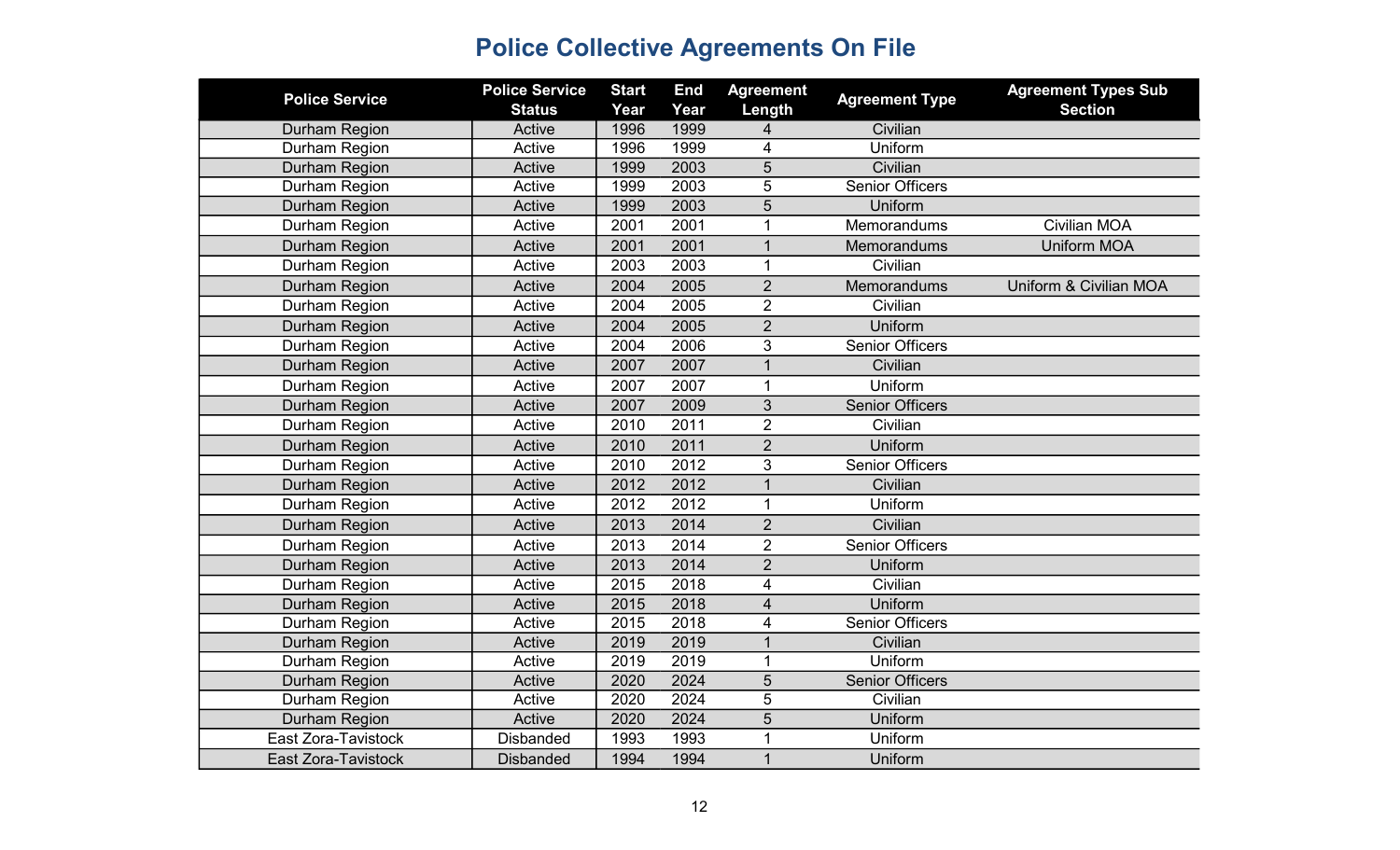| <b>Police Service</b>      | <b>Police Service</b> | <b>Start</b> | <b>End</b> | <b>Agreement</b> | <b>Agreement Type</b>      | <b>Agreement Types Sub</b> |
|----------------------------|-----------------------|--------------|------------|------------------|----------------------------|----------------------------|
|                            | <b>Status</b>         | Year         | Year       | Length           |                            | <b>Section</b>             |
| East Zora-Tavistock        | <b>Disbanded</b>      | 1995         | 1995       |                  | Uniform                    |                            |
| <b>East Zora-Tavistock</b> | <b>Disbanded</b>      | 1996         | 1997       | $\overline{2}$   | Uniform                    |                            |
| <b>Elliot Lake</b>         | <b>Disbanded</b>      | 1990         | 1991       | $\overline{2}$   | Uniform                    |                            |
| <b>Elliot Lake</b>         | <b>Disbanded</b>      | 1992         | 1992       | $\overline{1}$   | Civilian                   |                            |
| <b>Elliot Lake</b>         | <b>Disbanded</b>      | 1992         | 1992       | 1                | Uniform                    |                            |
| <b>Elliot Lake</b>         | <b>Disbanded</b>      | 1996         | 1999       | 4                | Civilian                   |                            |
| <b>Elliot Lake</b>         | <b>Disbanded</b>      | 1996         | 1999       | 4                | Uniform                    |                            |
| <b>Elliot Lake</b>         | <b>Disbanded</b>      | 2000         | 2002       | 3                | Civilian                   |                            |
| <b>Elliot Lake</b>         | <b>Disbanded</b>      | 2000         | 2002       | 3                | Uniform                    |                            |
| <b>Elliot Lake</b>         | <b>Disbanded</b>      | 2004         | 2006       | 3                | Uniform                    |                            |
| Espanola                   | <b>Disbanded</b>      | 1990         | 1991       | $\overline{2}$   | <b>Members</b>             |                            |
| Espanola                   | <b>Disbanded</b>      | 1992         | 1993       | $\overline{2}$   | <b>Members</b>             |                            |
| Espanola                   | <b>Disbanded</b>      | 1994         | 1994       | $\mathbf 1$      | <b>Members</b>             |                            |
| Espanola                   | <b>Disbanded</b>      | 1995         | 1996       | $\overline{2}$   | <b>Members</b>             |                            |
| Espanola                   | <b>Disbanded</b>      | 1997         | 1998       | $\overline{2}$   | <b>Members</b>             |                            |
| Espanola                   | <b>Disbanded</b>      | 1999         | 2003       | 5                | <b>Members</b>             |                            |
| Espanola                   | <b>Disbanded</b>      | 2004         | 2005       | $\overline{2}$   | <b>Members</b>             |                            |
| Espanola                   | <b>Disbanded</b>      | 2008         | 2010       | 3                | <b>Members</b>             |                            |
| Espanola                   | <b>Disbanded</b>      | 2011         | 2013       | 3                | Members                    |                            |
| Espanola                   | <b>Disbanded</b>      | 2014         | 2014       | $\mathbf{1}$     | <b>Members</b>             |                            |
| Espanola                   | <b>Disbanded</b>      | 2014         | 2016       | 3                | <b>Members</b>             |                            |
| <b>Essex</b>               | <b>Disbanded</b>      | 1992         | 1993       | $\overline{2}$   | Uniform                    |                            |
| <b>Essex</b>               | <b>Disbanded</b>      | 1994         | 1996       | 3                | Uniform                    |                            |
| <b>Essex</b>               | <b>Disbanded</b>      | 1996         | 1997       | $\overline{2}$   | Uniform                    |                            |
| <b>Essex</b>               | <b>Disbanded</b>      | 1998         | 1999       | $\overline{2}$   | <b>Members</b>             |                            |
| <b>Essex</b>               | <b>Disbanded</b>      | 1999         | 2001       | 3                | <b>Ancillary Agreement</b> | Constitution               |
| <b>Essex</b>               | <b>Disbanded</b>      | 1999         | 2001       | 3                | <b>Members</b>             |                            |
| <b>Essex</b>               | <b>Disbanded</b>      | 2002         | 2004       | 3                | <b>Members</b>             |                            |
| Essex                      | <b>Disbanded</b>      | 2005         | 2007       | 3                | <b>Members</b>             |                            |
| <b>Essex</b>               | <b>Disbanded</b>      | 2008         | 2008       | $\mathbf{1}$     | <b>Members</b>             |                            |
| Fergus                     | <b>Disbanded</b>      | 1998         | 1998       | $\mathbf 1$      | Members                    |                            |
| <b>Fort Frances</b>        | <b>Disbanded</b>      | 1992         | 1993       | $\overline{2}$   | Civilian                   |                            |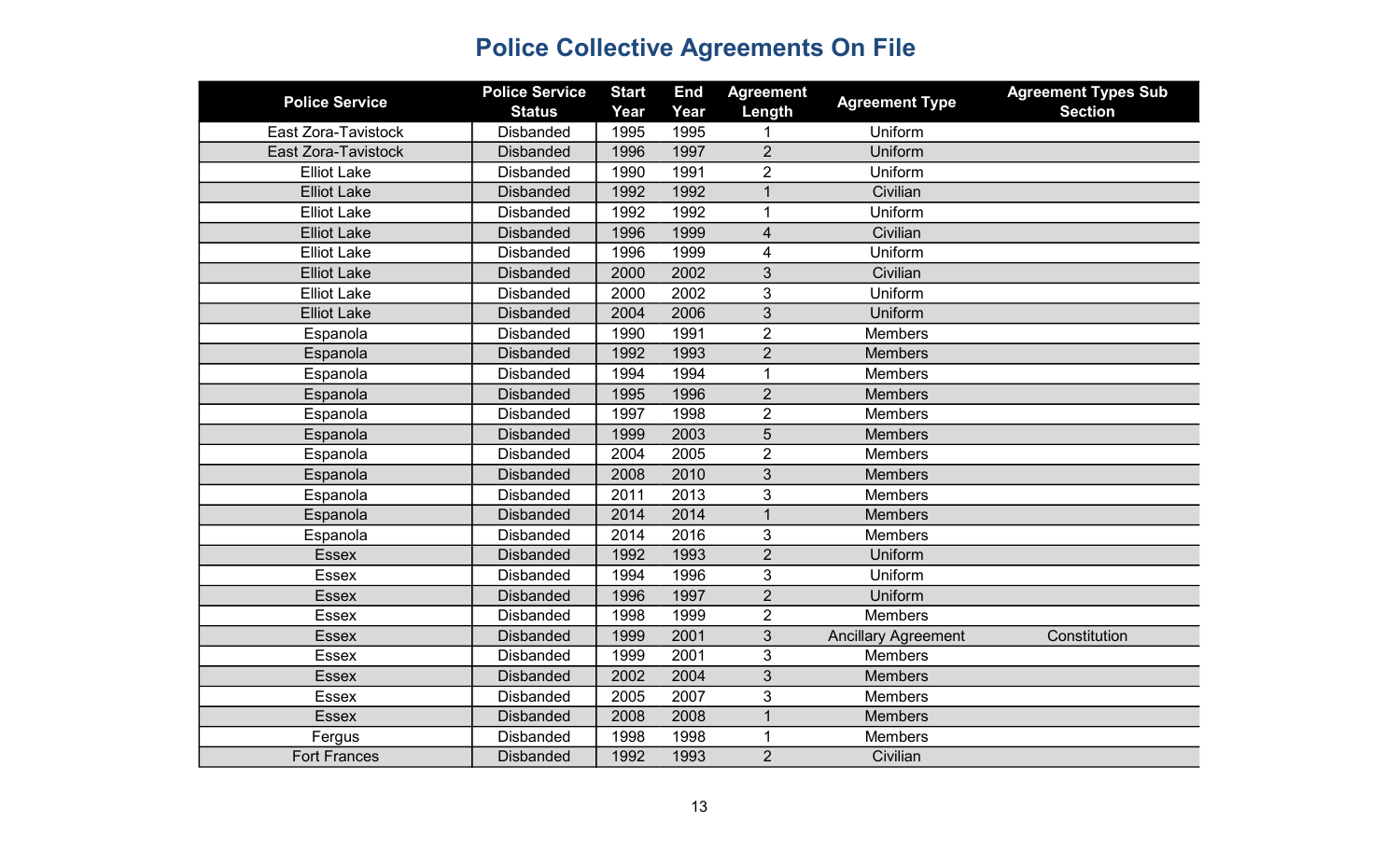| <b>Police Service</b> | <b>Police Service</b><br><b>Status</b> | <b>Start</b><br>Year | <b>End</b><br>Year | <b>Agreement</b><br>Length | <b>Agreement Type</b> | <b>Agreement Types Sub</b><br><b>Section</b> |
|-----------------------|----------------------------------------|----------------------|--------------------|----------------------------|-----------------------|----------------------------------------------|
| <b>Fort Frances</b>   | <b>Disbanded</b>                       | 1992                 | 1993               | 2                          | Uniform               |                                              |
| <b>Fort Frances</b>   | <b>Disbanded</b>                       | 1994                 | 1995               | $\overline{2}$             | Civilian              |                                              |
| <b>Fort Frances</b>   | <b>Disbanded</b>                       | 1994                 | 1995               | $\overline{2}$             | Uniform               |                                              |
| Gananoque             | Active                                 | 1996                 | 1997               | $\overline{2}$             | Civilian              | <b>Civilian Part Time</b>                    |
| Gananoque             | Active                                 | 1996                 | 1997               | $\overline{2}$             | Civilian              | <b>Court Coordinator</b>                     |
| Gananoque             | Active                                 | 1996                 | 1997               | $\overline{2}$             | Civilian              |                                              |
| Gananoque             | Active                                 | 1996                 | 1997               | $\overline{2}$             | Uniform               |                                              |
| Gananoque             | Active                                 | 1998                 | 1999               | $\overline{2}$             | Civilian              | <b>Civilian Part Time</b>                    |
| Gananoque             | Active                                 | 1998                 | 1999               | $\overline{2}$             | Civilian              |                                              |
| Gananoque             | Active                                 | 1998                 | 1999               | $\overline{2}$             | Uniform               |                                              |
| Gananoque             | Active                                 | 2000                 | 2002               | 3                          | Uniform               |                                              |
| Gananoque             | Active                                 | 2003                 | 2003               | $\mathbf{1}$               | Civilian              | <b>Civilian Job Sharing</b>                  |
| Gananoque             | Active                                 | 2003                 | 2003               | 1                          | Civilian              | <b>Civilian Part Time</b>                    |
| Gananoque             | Active                                 | 2003                 | 2003               | $\mathbf 1$                | Civilian              | <b>Court Coordinator</b>                     |
| Gananoque             | Active                                 | 2003                 | 2003               | 1                          | Civilian              |                                              |
| Gananoque             | Active                                 | 2003                 | 2003               | $\mathbf{1}$               | Uniform               |                                              |
| Gananoque             | Active                                 | 2004                 | 2005               | $\overline{2}$             | Civilian              | <b>Civilian Job Sharing</b>                  |
| Gananoque             | Active                                 | 2004                 | 2005               | $\overline{2}$             | Civilian              | <b>Civilian Part Time</b>                    |
| Gananoque             | Active                                 | 2004                 | 2005               | $\overline{2}$             | Civilian              | <b>Court Coordinator</b>                     |
| Gananoque             | Active                                 | 2004                 | 2005               | $\overline{2}$             | Civilian              |                                              |
| Gananoque             | Active                                 | 2004                 | 2005               | $\overline{2}$             | Uniform               |                                              |
| Gananoque             | Active                                 | 2006                 | 2007               | $\overline{2}$             | Uniform               |                                              |
| Gananoque             | Active                                 | 2008                 | 2010               | 3                          | Civilian              | <b>Civilian FT</b>                           |
| Gananoque             | Active                                 | 2008                 | 2010               | $\sqrt{3}$                 | Civilian              | <b>Civilian Part Time</b>                    |
| Gananoque             | Active                                 | 2008                 | 2010               | 3                          | Uniform               |                                              |
| Gananoque             | Active                                 | 2011                 | 2013               | 3                          | Civilian              | <b>Civilian FT</b>                           |
| Gananoque             | Active                                 | 2011                 | 2013               | 3                          | Civilian              | <b>Civilian Part Time</b>                    |
| Gananoque             | Active                                 | 2011                 | 2013               | 3                          | Uniform               |                                              |
| Gananoque             | Active                                 | 2014                 | 2014               | $\mathbf{1}$               | Civilian              | <b>Admin Assistant</b>                       |
| Gananoque             | Active                                 | 2014                 | 2014               | $\mathbf{1}$               | Civilian              | <b>Civilian FT</b>                           |
| Gananoque             | Active                                 | 2014                 | 2014               | 1                          | Civilian              | <b>Civilian Part Time</b>                    |
| Gananoque             | Active                                 | 2014                 | 2014               | 1                          | Uniform               |                                              |
| Gloucester            | <b>Disbanded</b>                       | 1991                 | 1991               | $\mathbf{1}$               | Civilian              |                                              |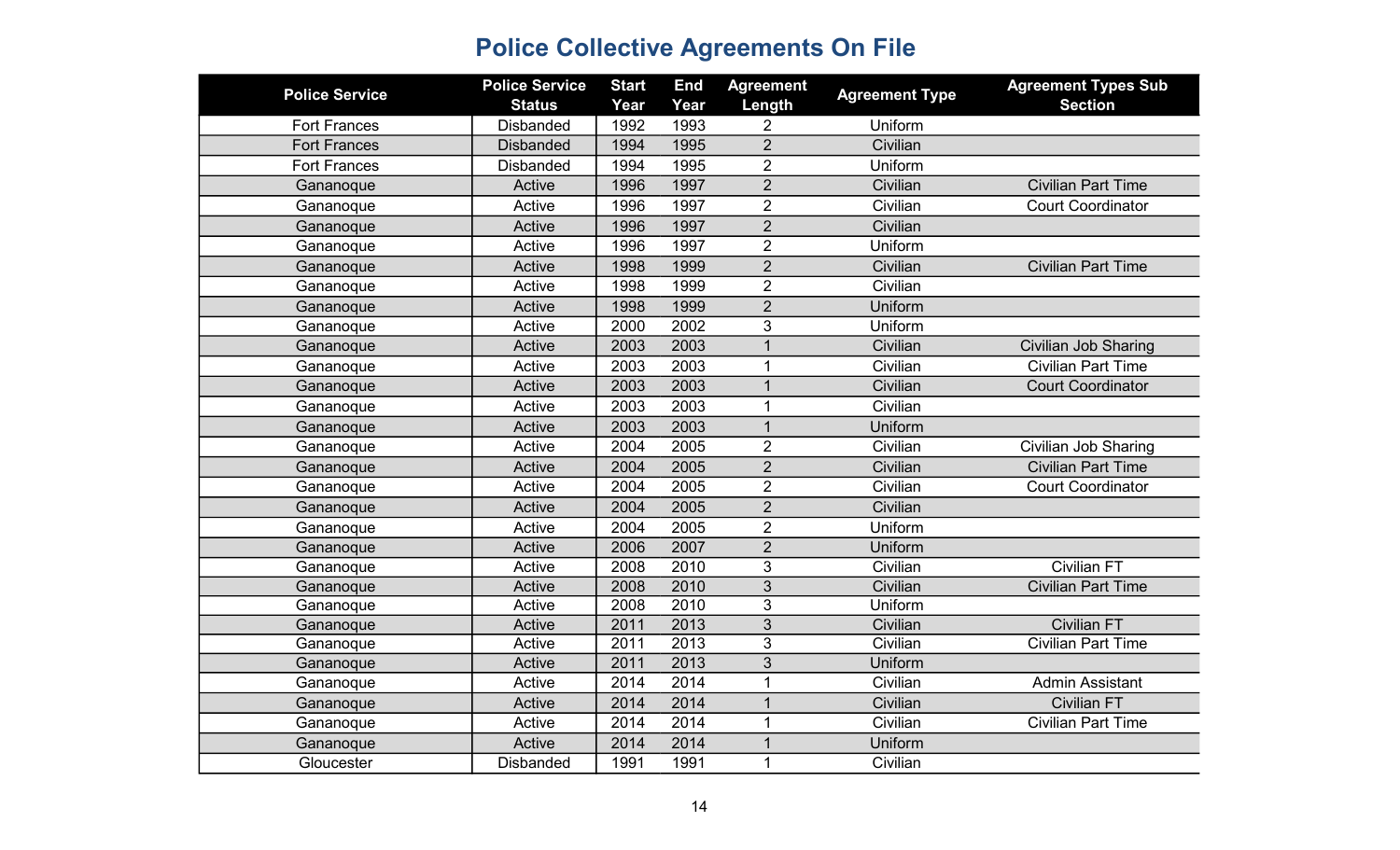| <b>Police Service</b> | <b>Police Service</b><br><b>Status</b> | <b>Start</b><br>Year | <b>End</b><br>Year | <b>Agreement</b><br>Length | <b>Agreement Type</b>  | <b>Agreement Types Sub</b><br><b>Section</b> |
|-----------------------|----------------------------------------|----------------------|--------------------|----------------------------|------------------------|----------------------------------------------|
| Gloucester            | <b>Disbanded</b>                       | 1991                 | 1991               |                            | Uniform                |                                              |
| Gloucester            | <b>Disbanded</b>                       | 1992                 | 1992               | 1                          | Civilian               |                                              |
| Gloucester            | <b>Disbanded</b>                       | 1992                 | 1992               | $\mathbf{1}$               | <b>Senior Officers</b> |                                              |
| Gloucester            | <b>Disbanded</b>                       | 1992                 | 1992               | $\mathbf{1}$               | Uniform                |                                              |
| Gloucester            | <b>Disbanded</b>                       | 1994                 | 1994               |                            | Civilian               |                                              |
| Gloucester            | <b>Disbanded</b>                       | 1994                 | 1994               | $\mathbf 1$                | <b>Senior Officers</b> |                                              |
| Gloucester            | <b>Disbanded</b>                       | 1994                 | 1994               | $\mathbf{1}$               | Uniform                |                                              |
| Goderich              | <b>Disbanded</b>                       | 1990                 | 1990               | 1                          | Civilian               |                                              |
| Goderich              | <b>Disbanded</b>                       | 1990                 | 1990               | $\mathbf{1}$               | Uniform                |                                              |
| Goderich              | <b>Disbanded</b>                       | 1991                 | 1992               | $\overline{2}$             | Memorandums            | <b>Civilian Dispatchers MOA</b>              |
| Goderich              | <b>Disbanded</b>                       | 1991                 | 1992               | $\overline{2}$             | Civilian               |                                              |
| Goderich              | <b>Disbanded</b>                       | 1991                 | 1992               | $\overline{2}$             | Uniform                |                                              |
| Goderich              | <b>Disbanded</b>                       | 1993                 | 1994               | $\overline{2}$             | Civilian               |                                              |
| Goderich              | <b>Disbanded</b>                       | 1993                 | 1994               | $\overline{2}$             | Uniform                |                                              |
| Goderich              | <b>Disbanded</b>                       | 1995                 | 1995               | 1                          | Civilian               |                                              |
| Goderich              | <b>Disbanded</b>                       | 1995                 | 1995               | $\mathbf 1$                | Uniform                |                                              |
| Goderich              | <b>Disbanded</b>                       | 1996                 | 1996               | $\mathbf{1}$               | Civilian               |                                              |
| Goderich              | <b>Disbanded</b>                       | 1996                 | 1996               | $\mathbf 1$                | Uniform                |                                              |
| Goderich              | <b>Disbanded</b>                       | 1997                 | 1997               | $\mathbf{1}$               | Civilian               |                                              |
| Goderich              | <b>Disbanded</b>                       | 1997                 | 1997               | $\mathbf 1$                | Uniform                |                                              |
| Goderich              | <b>Disbanded</b>                       | 1998                 | 1998               | $\mathbf 1$                | Memorandums            | Uniform & Civilian MOU                       |
| Guelph                | Active                                 | 1989                 | 1989               |                            | Civilian               |                                              |
| Guelph                | Active                                 | 1989                 | 1989               | $\mathbf 1$                | Uniform                |                                              |
| Guelph                | Active                                 | 1991                 | 1991               | $\mathbf{1}$               | Civilian               |                                              |
| Guelph                | Active                                 | 1991                 | 1991               | $\mathbf 1$                | Uniform                |                                              |
| Guelph                | Active                                 | 1992                 | 1992               | 1                          | Civilian               |                                              |
| Guelph                | Active                                 | 1992                 | 1992               | $\mathbf{1}$               | <b>Senior Officers</b> |                                              |
| Guelph                | Active                                 | 1992                 | 1992               | $\mathbf 1$                | Uniform                |                                              |
| Guelph                | Active                                 | 1993                 | 1993               | $\mathbf{1}$               | Civilian               |                                              |
| Guelph                | Active                                 | 1993                 | 1993               | 1                          | Uniform                |                                              |
| Guelph                | Active                                 | 1994                 | 1994               |                            | Civilian               |                                              |
| Guelph                | Active                                 | 1994                 | 1994               | $\mathbf 1$                | <b>Senior Officers</b> |                                              |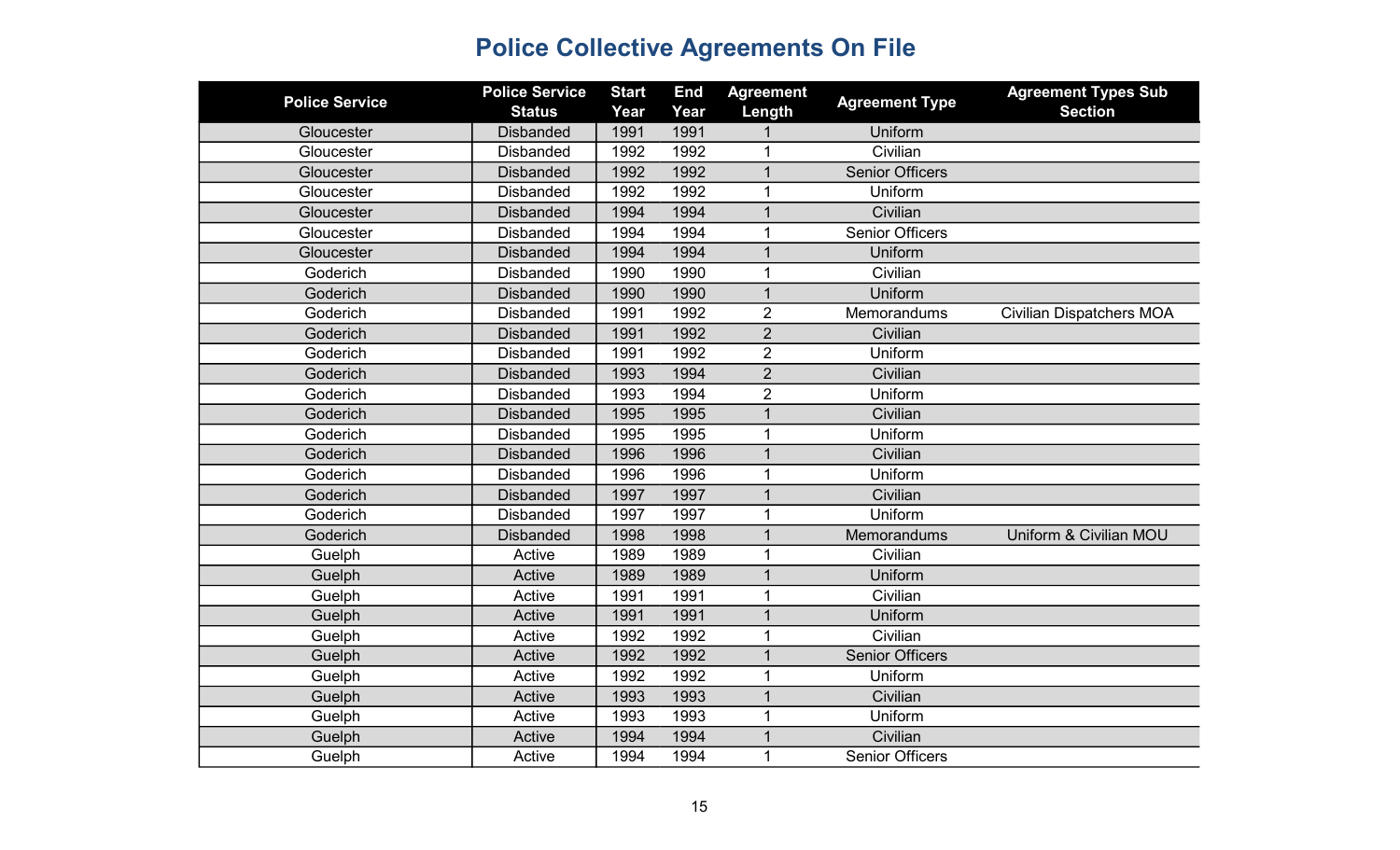| <b>Police Service</b> | <b>Police Service</b><br><b>Status</b> | <b>Start</b><br>Year | <b>End</b><br>Year | <b>Agreement</b><br>Length | <b>Agreement Type</b>  | <b>Agreement Types Sub</b><br><b>Section</b> |
|-----------------------|----------------------------------------|----------------------|--------------------|----------------------------|------------------------|----------------------------------------------|
| Guelph                | Active                                 | 1994                 | 1994               |                            | Uniform                |                                              |
| Guelph                | Active                                 | 1995                 | 1995               | 1                          | Civilian               |                                              |
| Guelph                | Active                                 | 1995                 | 1995               | $\mathbf{1}$               | Uniform                |                                              |
| Guelph                | Active                                 | 1996                 | 1998               | 3                          | Civilian               |                                              |
| Guelph                | Active                                 | 1996                 | 1998               | 3                          | Uniform                |                                              |
| Guelph                | Active                                 | 1999                 | 2002               | 4                          | Civilian               |                                              |
| Guelph                | Active                                 | 1999                 | 2002               | $\overline{\mathbf{4}}$    | <b>Senior Officers</b> |                                              |
| Guelph                | Active                                 | 1999                 | 2002               | 4                          | Uniform                |                                              |
| Guelph                | Active                                 | 2003                 | 2005               | $\mathfrak{S}$             | Civilian               |                                              |
| Guelph                | Active                                 | 2003                 | 2005               | $\overline{3}$             | <b>Senior Officers</b> |                                              |
| Guelph                | Active                                 | 2003                 | 2005               | 3                          | Uniform                |                                              |
| Guelph                | Active                                 | 2006                 | 2008               | 3                          | <b>Senior Officers</b> | Civilian                                     |
| Guelph                | Active                                 | 2006                 | 2008               | 3                          | <b>Senior Officers</b> | Uniform                                      |
| Guelph                | Active                                 | 2006                 | 2008               | 3                          | Civilian               |                                              |
| Guelph                | Active                                 | 2006                 | 2008               | 3                          | Uniform                |                                              |
| Guelph                | Active                                 | 2009                 | 2010               | $\overline{2}$             | <b>Senior Officers</b> | Civilian                                     |
| Guelph                | Active                                 | 2009                 | 2010               | $\overline{2}$             | <b>Senior Officers</b> | Uniform                                      |
| Guelph                | Active                                 | 2009                 | 2010               | $\overline{2}$             | Civilian               |                                              |
| Guelph                | Active                                 | 2009                 | 2010               | $\overline{2}$             | Uniform                |                                              |
| Guelph                | Active                                 | 2011                 | 2012               | $\overline{2}$             | <b>Senior Officers</b> | Civilian                                     |
| Guelph                | Active                                 | 2011                 | 2012               | $\overline{2}$             | <b>Senior Officers</b> | Uniform                                      |
| Guelph                | Active                                 | 2011                 | 2012               | $\overline{2}$             | Civilian               |                                              |
| Guelph                | Active                                 | 2011                 | 2012               | $\overline{2}$             | Uniform                |                                              |
| Guelph                | Active                                 | 2013                 | 2014               | $\overline{2}$             | <b>Senior Officers</b> | Civilian                                     |
| Guelph                | Active                                 | 2013                 | 2014               | $\overline{2}$             | <b>Senior Officers</b> | Uniform                                      |
| Guelph                | Active                                 | 2013                 | 2014               | $\overline{2}$             | Civilian               |                                              |
| Guelph                | Active                                 | 2013                 | 2014               | $\overline{2}$             | Uniform                |                                              |
| Guelph                | Active                                 | 2015                 | 2018               | 4                          | <b>Senior Officers</b> | Civilian                                     |
| Guelph                | Active                                 | 2015                 | 2018               | $\overline{\mathbf{4}}$    | <b>Senior Officers</b> | Uniform                                      |
| Guelph                | Active                                 | 2015                 | 2018               | 4                          | Civilian               |                                              |
| Guelph                | Active                                 | 2015                 | 2018               | $\overline{\mathbf{4}}$    | Uniform                |                                              |
| Guelph                | Active                                 | 2019                 | 2023               | 5                          | <b>Senior Officers</b> | Civilian                                     |
| Guelph                | Active                                 | 2019                 | 2023               | 5                          | <b>Senior Officers</b> | Uniform                                      |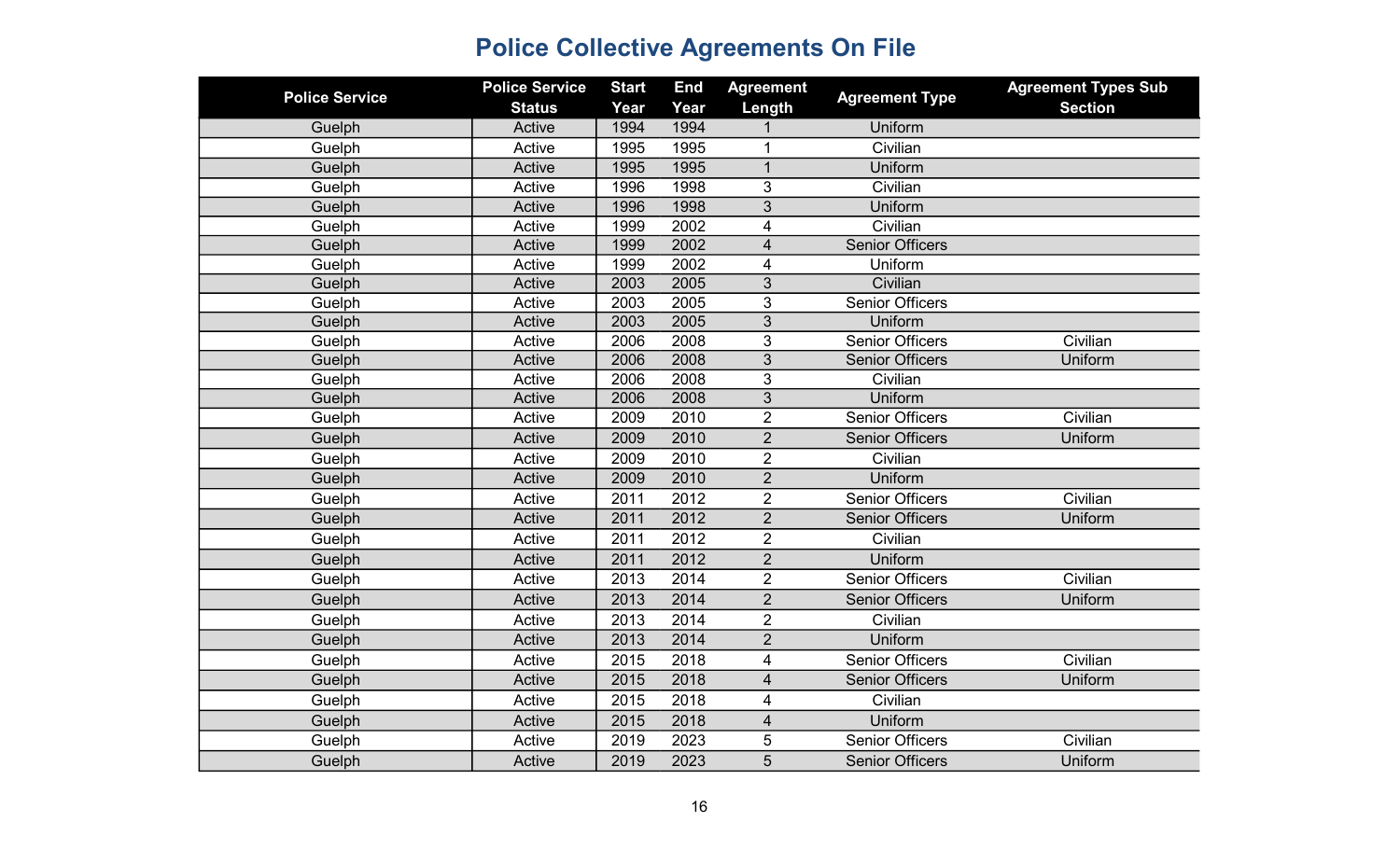| <b>Police Service</b>    | <b>Police Service</b><br><b>Status</b> | <b>Start</b><br>Year | <b>End</b><br>Year | <b>Agreement</b><br>Length | <b>Agreement Type</b>  | <b>Agreement Types Sub</b><br><b>Section</b> |
|--------------------------|----------------------------------------|----------------------|--------------------|----------------------------|------------------------|----------------------------------------------|
| Guelph                   | Active                                 | 2019                 | 2023               | 5                          | Civilian               |                                              |
| Guelph                   | Active                                 | 2019                 | 2023               | 5                          | Uniform                |                                              |
| Haldimand-Norfolk        | <b>Disbanded</b>                       | 1989                 | 1990               | $\overline{2}$             | Civilian               |                                              |
| <b>Haldimand-Norfolk</b> | <b>Disbanded</b>                       | 1989                 | 1990               | $\overline{2}$             | Uniform                |                                              |
| <b>Haldimand-Norfolk</b> | <b>Disbanded</b>                       |                      |                    |                            | Civilian               |                                              |
|                          |                                        | 1990                 | 1990               | 1                          |                        | <b>Civilian Part Time</b>                    |
| <b>Haldimand-Norfolk</b> | <b>Disbanded</b>                       | 1991                 | 1991               | $\mathbf{1}$               | Civilian               | <b>Civilian Part Time</b>                    |
| <b>Haldimand-Norfolk</b> | <b>Disbanded</b>                       | 1991                 | 1991               | 1                          | Civilian               |                                              |
| <b>Haldimand-Norfolk</b> | <b>Disbanded</b>                       | 1991                 | 1992               | $\overline{2}$             | <b>Senior Officers</b> |                                              |
| <b>Haldimand-Norfolk</b> | <b>Disbanded</b>                       | 1991                 | 1991               | $\mathbf{1}$               | Uniform                |                                              |
| <b>Haldimand-Norfolk</b> | <b>Disbanded</b>                       | 1992                 | 1992               | $\mathbf{1}$               | <b>Senior Officers</b> | Civilian                                     |
| <b>Haldimand-Norfolk</b> | <b>Disbanded</b>                       | 1992                 | 1993               | $\overline{2}$             | Civilian               | <b>Civilian Part Time</b>                    |
| <b>Haldimand-Norfolk</b> | <b>Disbanded</b>                       | 1992                 | 1992               | 1                          | Civilian               |                                              |
| Haldimand-Norfolk        | <b>Disbanded</b>                       | 1992                 | 1992               | 1                          | Uniform                |                                              |
| <b>Haldimand-Norfolk</b> | <b>Disbanded</b>                       | 1993                 | 1998               | 6                          | Civilian               |                                              |
| Haldimand-Norfolk        | <b>Disbanded</b>                       | 1993                 | 1998               | 6                          | <b>Senior Officers</b> |                                              |
| <b>Haldimand-Norfolk</b> | <b>Disbanded</b>                       | 1993                 | 1998               | $6\phantom{1}$             | Uniform                |                                              |
| Haldimand-Norfolk        | <b>Disbanded</b>                       | 1994                 | 1998               | 5                          | Civilian               | <b>Civilian Part Time</b>                    |
| <b>Halton Region</b>     | Active                                 | 1986                 | 1987               | $\overline{2}$             | Civilian               |                                              |
| <b>Halton Region</b>     | Active                                 | 1986                 | 1987               | $\overline{2}$             | Uniform                |                                              |
| <b>Halton Region</b>     | Active                                 | 1988                 | 1988               | $\mathbf{1}$               | Civilian               |                                              |
| <b>Halton Region</b>     | Active                                 | 1988                 | 1988               | $\mathbf 1$                | <b>Senior Officers</b> |                                              |
| <b>Halton Region</b>     | Active                                 | 1988                 | 1988               | $\mathbf{1}$               | Uniform                |                                              |
| <b>Halton Region</b>     | Active                                 | 1989                 | 1990               | $\overline{2}$             | Civilian               |                                              |
| <b>Halton Region</b>     | Active                                 | 1989                 | 1990               | $\overline{2}$             | <b>Senior Officers</b> |                                              |
| <b>Halton Region</b>     | Active                                 | 1991                 | 1991               | 1                          | Civilian               |                                              |
| <b>Halton Region</b>     | Active                                 | 1991                 | 1991               | $\mathbf{1}$               | <b>Senior Officers</b> |                                              |
| Halton Region            | Active                                 | 1991                 | 1991               | 1                          | Uniform                |                                              |
| <b>Halton Region</b>     | Active                                 | 1992                 | 1992               | $\overline{1}$             | <b>Senior Officers</b> |                                              |
| <b>Halton Region</b>     | Active                                 | 1992                 | 1992               | $\mathbf 1$                | Uniform                |                                              |
| <b>Halton Region</b>     | Active                                 | 1993                 | 1993               | 1                          | Civilian               |                                              |
| <b>Halton Region</b>     | Active                                 | 1993                 | 1993               | 1                          | <b>Senior Officers</b> |                                              |
| <b>Halton Region</b>     | Active                                 | 1993                 | 1993               | 1                          | Uniform                |                                              |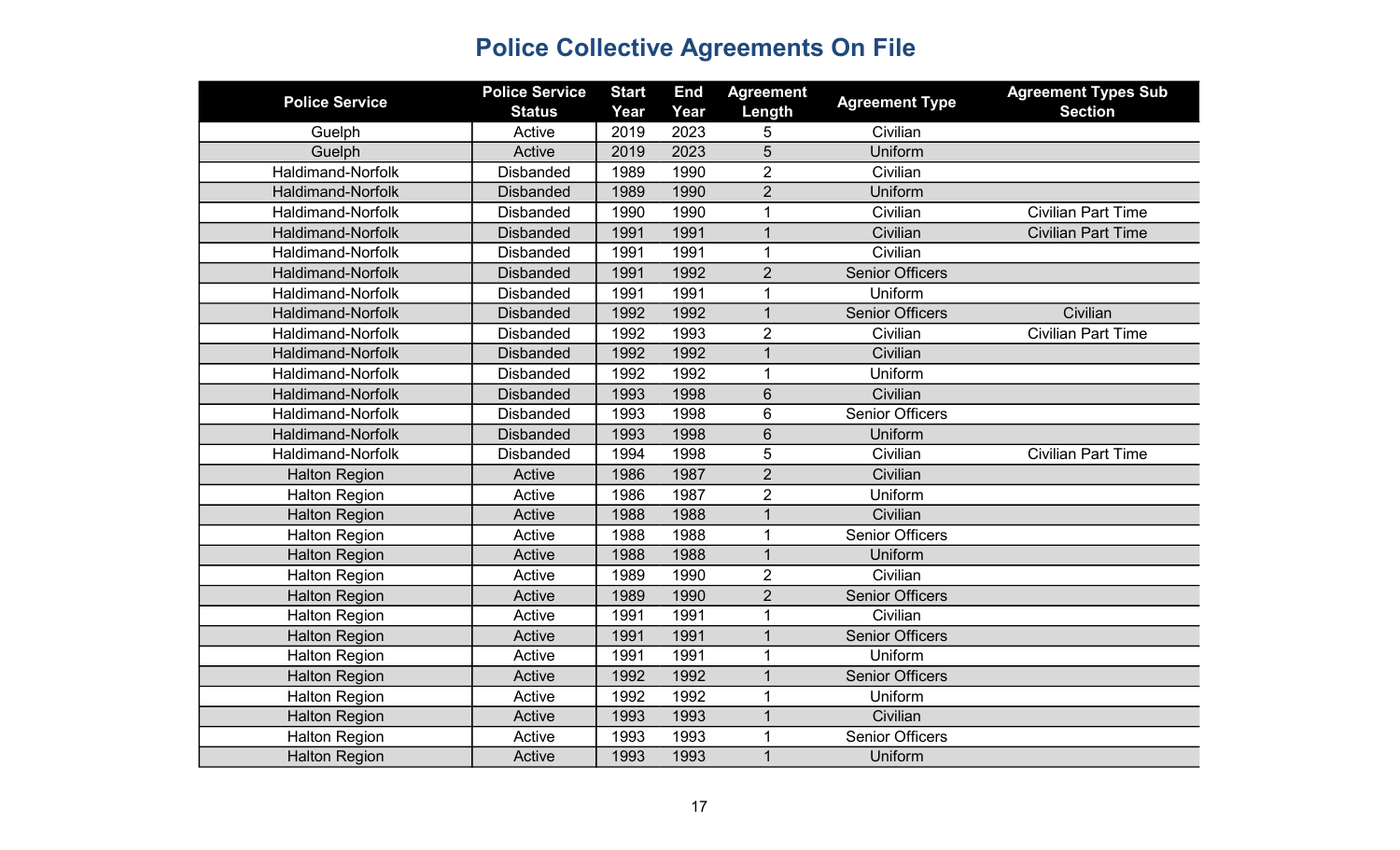| <b>Police Service</b> | <b>Police Service</b> | <b>Start</b> | <b>End</b> | <b>Agreement</b>        |                        | <b>Agreement Types Sub</b> |
|-----------------------|-----------------------|--------------|------------|-------------------------|------------------------|----------------------------|
|                       | <b>Status</b>         | Year         | Year       | Length                  | <b>Agreement Type</b>  | <b>Section</b>             |
| <b>Halton Region</b>  | Active                | 1994         | 1996       | 3                       | <b>Senior Officers</b> |                            |
| <b>Halton Region</b>  | Active                | 1996         | 1999       | $\overline{4}$          | Civilian               |                            |
| <b>Halton Region</b>  | Active                | 1996         | 1999       | 4                       | <b>Senior Officers</b> |                            |
| <b>Halton Region</b>  | Active                | 1996         | 1999       | $\overline{\mathbf{4}}$ | Uniform                |                            |
| <b>Halton Region</b>  | Active                | 1999         | 2002       | $\overline{4}$          | Civilian               |                            |
| <b>Halton Region</b>  | Active                | 1999         | 2002       | $\overline{\mathbf{4}}$ | Uniform                |                            |
| <b>Halton Region</b>  | Active                | 2000         | 2003       | $\overline{\mathbf{4}}$ | <b>Senior Officers</b> |                            |
| <b>Halton Region</b>  | Active                | 2003         | 2005       | 3                       | Civilian               |                            |
| <b>Halton Region</b>  | Active                | 2003         | 2005       | 3                       | <b>Senior Officers</b> |                            |
| <b>Halton Region</b>  | Active                | 2003         | 2005       | 3                       | Uniform                |                            |
| <b>Halton Region</b>  | Active                | 2005         | 2008       | $\overline{4}$          | <b>Senior Officers</b> |                            |
| <b>Halton Region</b>  | Active                | 2006         | 2008       | $\mathfrak{S}$          | Civilian               |                            |
| <b>Halton Region</b>  | Active                | 2006         | 2008       | 3                       | Uniform                |                            |
| <b>Halton Region</b>  | Active                | 2009         | 2011       | $\overline{3}$          | Civilian               |                            |
| <b>Halton Region</b>  | Active                | 2009         | 2011       | $\overline{3}$          | <b>Senior Officers</b> |                            |
| <b>Halton Region</b>  | Active                | 2009         | 2011       | $\overline{3}$          | Uniform                |                            |
| <b>Halton Region</b>  | Active                | 2012         | 2014       | 3                       | Civilian               |                            |
| <b>Halton Region</b>  | Active                | 2012         | 2014       | 3                       | <b>Senior Officers</b> |                            |
| Halton Region         | Active                | 2012         | 2014       | 3                       | Uniform                |                            |
| <b>Halton Region</b>  | Active                | 2015         | 2018       | $\overline{\mathbf{4}}$ | Civilian               |                            |
| <b>Halton Region</b>  | Active                | 2015         | 2018       | 4                       | <b>Senior Officers</b> |                            |
| <b>Halton Region</b>  | Active                | 2015         | 2018       | $\overline{\mathbf{4}}$ | Uniform                |                            |
| <b>Halton Region</b>  | Active                | 2019         | 2022       | 4                       | Civilian               |                            |
| <b>Halton Region</b>  | Active                | 2019         | 2022       | $\overline{4}$          | Uniform                |                            |
| Hamilton              | Active                | 2000         | 2002       | 3                       | Civilian               |                            |
| Hamilton              | Active                | 2000         | 2002       | 3                       | Uniform                |                            |
| <b>Hamilton</b>       | Active                | 2000         | 2003       | $\overline{\mathbf{4}}$ | <b>Senior Officers</b> |                            |
| Hamilton              | Active                | 2003         | 2005       | 3                       | Civilian               |                            |
| Hamilton              | Active                | 2003         | 2005       | 3                       | Uniform                |                            |
| Hamilton              | Active                | 2004         | 2006       | 3                       | <b>Senior Officers</b> |                            |
| Hamilton              | Active                | 2006         | 2008       | 3                       | Civilian               |                            |
| Hamilton              | Active                | 2006         | 2008       | 3                       | Uniform                |                            |
| Hamilton              | Active                | 2007         | 2007       | $\mathbf 1$             | Memorandums            | Memorandum of Settlement   |
| Hamilton              | Active                | 2009         | 2012       | $\overline{4}$          | Civilian               |                            |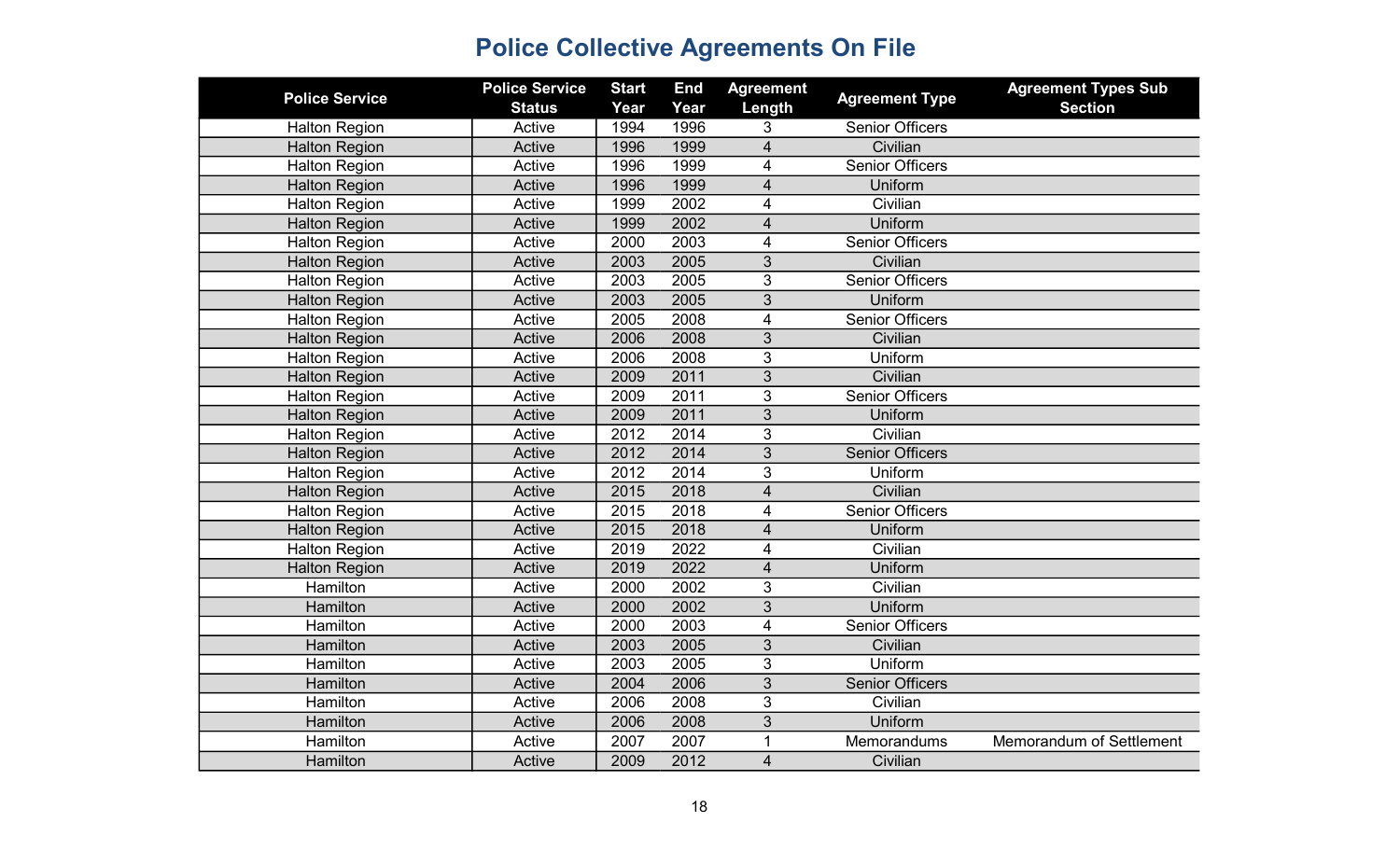| <b>Police Service</b> | <b>Police Service</b><br><b>Status</b> | <b>Start</b><br>Year | <b>End</b><br>Year | <b>Agreement</b><br>Length | <b>Agreement Type</b>  | <b>Agreement Types Sub</b><br><b>Section</b> |
|-----------------------|----------------------------------------|----------------------|--------------------|----------------------------|------------------------|----------------------------------------------|
| Hamilton              | Active                                 | 2009                 | 2012               | 4                          | Uniform                |                                              |
| Hamilton              | Active                                 | 2013                 | 2017               | 5                          | Civilian               |                                              |
| Hamilton              | Active                                 | 2013                 | 2017               | 5                          | <b>Senior Officers</b> |                                              |
| Hamilton              | Active                                 | 2013                 | 2017               | 5                          | Uniform                |                                              |
| Hamilton              | Active                                 | 2018                 | 2022               | 5                          | <b>Senior Officers</b> |                                              |
| Hamilton-Wentworth    | <b>Disbanded</b>                       | 1989                 | 1990               | $\overline{2}$             | Civilian               |                                              |
| Hamilton-Wentworth    | <b>Disbanded</b>                       | 1989                 | 1990               | $\overline{2}$             | <b>Senior Officers</b> |                                              |
| Hamilton-Wentworth    | <b>Disbanded</b>                       | 1989                 | 1990               | $\overline{2}$             | Uniform                |                                              |
| Hamilton-Wentworth    | <b>Disbanded</b>                       | 1991                 | 1992               | $\overline{2}$             | Civilian               |                                              |
| Hamilton-Wentworth    | <b>Disbanded</b>                       | 1991                 | 1992               | $\overline{2}$             | <b>Senior Officers</b> |                                              |
| Hamilton-Wentworth    | <b>Disbanded</b>                       | 1991                 | 1992               | $\overline{2}$             | Uniform                |                                              |
| Hamilton-Wentworth    | <b>Disbanded</b>                       | 1993                 | 1999               | $\overline{7}$             | <b>Senior Officers</b> |                                              |
| Hamilton-Wentworth    | <b>Disbanded</b>                       | 1995                 | 1995               | 1                          | Memorandums            | <b>Civilian MOA</b>                          |
| Hamilton-Wentworth    | <b>Disbanded</b>                       | 1995                 | 1995               | $\mathbf{1}$               | Memorandums            | <b>Uniform MOA</b>                           |
| Hamilton-Wentworth    | <b>Disbanded</b>                       | 1995                 | 1995               | $\mathbf{1}$               | Civilian               |                                              |
| Hamilton-Wentworth    | <b>Disbanded</b>                       | 1995                 | 1995               | $\mathbf{1}$               | Uniform                |                                              |
| Hamilton-Wentworth    | <b>Disbanded</b>                       | 1996                 | 1999               | 4                          | Civilian               |                                              |
| Hamilton-Wentworth    | <b>Disbanded</b>                       | 1996                 | 1999               | $\overline{4}$             | Uniform                |                                              |
| Hanover               | Active                                 | 1990                 | 1990               | 1                          | Civilian               |                                              |
| Hanover               | Active                                 | 1990                 | 1990               | $\mathbf{1}$               | Uniform                |                                              |
| Hanover               | Active                                 | 1991                 | 1991               | 1                          | Civilian               |                                              |
| Hanover               | Active                                 | 1991                 | 1991               | $\mathbf 1$                | Uniform                |                                              |
| Hanover               | Active                                 | 1992                 | 1992               | 1                          | Civilian               |                                              |
| Hanover               | Active                                 | 1992                 | 1992               | $\mathbf{1}$               | Uniform                |                                              |
| Hanover               | Active                                 | 1993                 | 1994               | $\overline{2}$             | Civilian               |                                              |
| Hanover               | Active                                 | 1993                 | 1994               | $\overline{2}$             | Uniform                |                                              |
| Hanover               | Active                                 | 1995                 | 1995               | $\overline{1}$             | Civilian               |                                              |
| Hanover               | Active                                 | 1995                 | 1995               | $\mathbf{1}$               | Uniform                |                                              |
| Hanover               | Active                                 | 1996                 | 1996               | $\mathbf{1}$               | Civilian               |                                              |
| Hanover               | Active                                 | 1996                 | 1996               | $\overline{1}$             | Uniform                |                                              |
| Hanover               | Active                                 | 1997                 | 1997               |                            | Civilian               |                                              |
| Hanover               | Active                                 | 1997                 | 1997               | $\mathbf{1}$               | <b>Senior Officers</b> |                                              |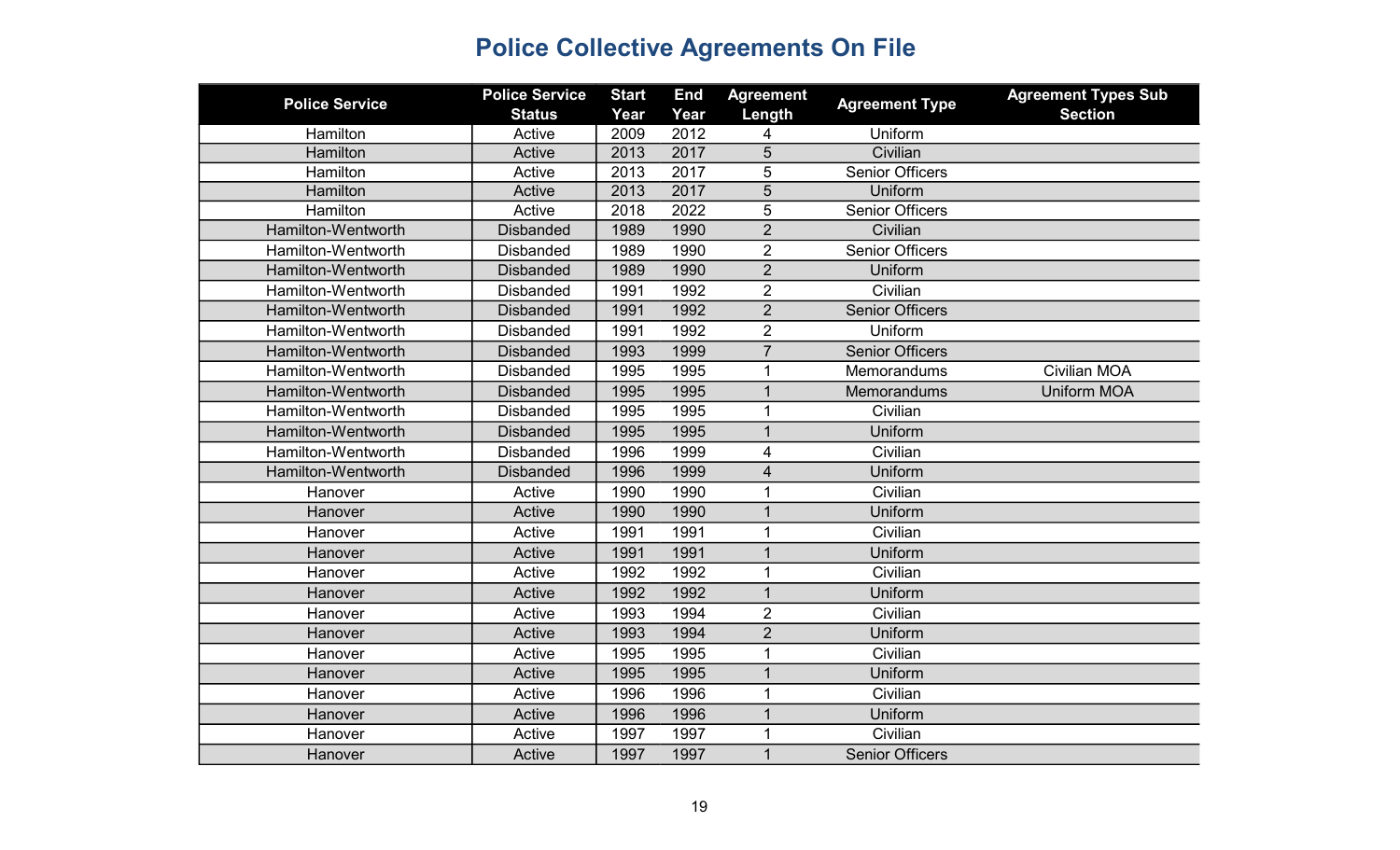| Length<br><b>Section</b><br><b>Status</b><br>Year<br>Year<br>1997<br>Active<br>1997<br>Uniform<br>Hanover<br>Active<br>2008<br>Civilian<br>Hanover<br>2005<br>4<br>2005<br>2008<br>Uniform<br>Hanover<br>Active<br>4<br>2011<br>Civilian<br>Active<br>2009<br>3<br>Hanover<br>2011<br>Uniform<br>2009<br>3<br>Hanover<br>Active<br>2012<br>2014<br>3<br>Civilian<br>Active<br>Hanover<br>2012<br>2014<br>3<br>Uniform<br>Active<br>Hanover<br>2015<br>2017<br>3<br>Civilian<br>Hanover<br>Active<br>5<br>Civilian<br>Active<br>2018<br>2022<br>Hanover<br>$\overline{5}$<br>2022<br>Active<br>2018<br>Uniform<br>Hanover<br>Uniform<br>1993<br>Harriston<br><b>Disbanded</b><br>1993<br>1<br>1995<br>$\overline{2}$<br><b>Disbanded</b><br>1994<br>Uniform<br>Harriston<br>Uniform<br>Harriston<br><b>Disbanded</b><br>1996<br>1996<br>$\mathbf 1$<br>1997<br>Uniform<br>Harriston<br><b>Disbanded</b><br>1997<br>$\mathbf{1}$<br>$\mathbf{1}$<br>Uniform<br>1998<br>1998<br>Harriston<br><b>Disbanded</b><br><b>Disbanded</b><br>1988<br>1989<br>$\overline{2}$<br>Civilian<br><b>Civilian Communication Officer</b><br>Hawkesbury<br>1989<br>$\overline{2}$<br><b>Disbanded</b><br>1988<br>Uniform<br>Hawkesbury<br>1990<br>$\overline{1}$<br><b>Civilian/Court Officers</b><br><b>Disbanded</b><br>1990<br>Civilian<br>Hawkesbury<br>Uniform<br>1990<br>Hawkesbury<br><b>Disbanded</b><br>1990<br>1<br>Civilian<br><b>Disbanded</b><br>1991<br><b>Court Officers</b><br>Hawkesbury<br>1991<br>$\mathbf{1}$<br>Civilian<br>1991<br>$\mathbf{1}$<br><b>Disbanded</b><br>1991 | <b>Police Service</b> | <b>Police Service</b> | <b>Start</b> | <b>End</b> | <b>Agreement</b> | <b>Agreement Type</b> | <b>Agreement Types Sub</b> |
|-------------------------------------------------------------------------------------------------------------------------------------------------------------------------------------------------------------------------------------------------------------------------------------------------------------------------------------------------------------------------------------------------------------------------------------------------------------------------------------------------------------------------------------------------------------------------------------------------------------------------------------------------------------------------------------------------------------------------------------------------------------------------------------------------------------------------------------------------------------------------------------------------------------------------------------------------------------------------------------------------------------------------------------------------------------------------------------------------------------------------------------------------------------------------------------------------------------------------------------------------------------------------------------------------------------------------------------------------------------------------------------------------------------------------------------------------------------------------------------------------------------------------------------------------------------------------------|-----------------------|-----------------------|--------------|------------|------------------|-----------------------|----------------------------|
|                                                                                                                                                                                                                                                                                                                                                                                                                                                                                                                                                                                                                                                                                                                                                                                                                                                                                                                                                                                                                                                                                                                                                                                                                                                                                                                                                                                                                                                                                                                                                                               |                       |                       |              |            |                  |                       |                            |
|                                                                                                                                                                                                                                                                                                                                                                                                                                                                                                                                                                                                                                                                                                                                                                                                                                                                                                                                                                                                                                                                                                                                                                                                                                                                                                                                                                                                                                                                                                                                                                               |                       |                       |              |            |                  |                       |                            |
|                                                                                                                                                                                                                                                                                                                                                                                                                                                                                                                                                                                                                                                                                                                                                                                                                                                                                                                                                                                                                                                                                                                                                                                                                                                                                                                                                                                                                                                                                                                                                                               |                       |                       |              |            |                  |                       |                            |
|                                                                                                                                                                                                                                                                                                                                                                                                                                                                                                                                                                                                                                                                                                                                                                                                                                                                                                                                                                                                                                                                                                                                                                                                                                                                                                                                                                                                                                                                                                                                                                               |                       |                       |              |            |                  |                       |                            |
|                                                                                                                                                                                                                                                                                                                                                                                                                                                                                                                                                                                                                                                                                                                                                                                                                                                                                                                                                                                                                                                                                                                                                                                                                                                                                                                                                                                                                                                                                                                                                                               |                       |                       |              |            |                  |                       |                            |
|                                                                                                                                                                                                                                                                                                                                                                                                                                                                                                                                                                                                                                                                                                                                                                                                                                                                                                                                                                                                                                                                                                                                                                                                                                                                                                                                                                                                                                                                                                                                                                               |                       |                       |              |            |                  |                       |                            |
|                                                                                                                                                                                                                                                                                                                                                                                                                                                                                                                                                                                                                                                                                                                                                                                                                                                                                                                                                                                                                                                                                                                                                                                                                                                                                                                                                                                                                                                                                                                                                                               |                       |                       |              |            |                  |                       |                            |
|                                                                                                                                                                                                                                                                                                                                                                                                                                                                                                                                                                                                                                                                                                                                                                                                                                                                                                                                                                                                                                                                                                                                                                                                                                                                                                                                                                                                                                                                                                                                                                               |                       |                       |              |            |                  |                       |                            |
|                                                                                                                                                                                                                                                                                                                                                                                                                                                                                                                                                                                                                                                                                                                                                                                                                                                                                                                                                                                                                                                                                                                                                                                                                                                                                                                                                                                                                                                                                                                                                                               |                       |                       |              |            |                  |                       |                            |
|                                                                                                                                                                                                                                                                                                                                                                                                                                                                                                                                                                                                                                                                                                                                                                                                                                                                                                                                                                                                                                                                                                                                                                                                                                                                                                                                                                                                                                                                                                                                                                               |                       |                       |              |            |                  |                       |                            |
|                                                                                                                                                                                                                                                                                                                                                                                                                                                                                                                                                                                                                                                                                                                                                                                                                                                                                                                                                                                                                                                                                                                                                                                                                                                                                                                                                                                                                                                                                                                                                                               |                       |                       |              |            |                  |                       |                            |
|                                                                                                                                                                                                                                                                                                                                                                                                                                                                                                                                                                                                                                                                                                                                                                                                                                                                                                                                                                                                                                                                                                                                                                                                                                                                                                                                                                                                                                                                                                                                                                               |                       |                       |              |            |                  |                       |                            |
|                                                                                                                                                                                                                                                                                                                                                                                                                                                                                                                                                                                                                                                                                                                                                                                                                                                                                                                                                                                                                                                                                                                                                                                                                                                                                                                                                                                                                                                                                                                                                                               |                       |                       |              |            |                  |                       |                            |
|                                                                                                                                                                                                                                                                                                                                                                                                                                                                                                                                                                                                                                                                                                                                                                                                                                                                                                                                                                                                                                                                                                                                                                                                                                                                                                                                                                                                                                                                                                                                                                               |                       |                       |              |            |                  |                       |                            |
|                                                                                                                                                                                                                                                                                                                                                                                                                                                                                                                                                                                                                                                                                                                                                                                                                                                                                                                                                                                                                                                                                                                                                                                                                                                                                                                                                                                                                                                                                                                                                                               |                       |                       |              |            |                  |                       |                            |
|                                                                                                                                                                                                                                                                                                                                                                                                                                                                                                                                                                                                                                                                                                                                                                                                                                                                                                                                                                                                                                                                                                                                                                                                                                                                                                                                                                                                                                                                                                                                                                               |                       |                       |              |            |                  |                       |                            |
|                                                                                                                                                                                                                                                                                                                                                                                                                                                                                                                                                                                                                                                                                                                                                                                                                                                                                                                                                                                                                                                                                                                                                                                                                                                                                                                                                                                                                                                                                                                                                                               |                       |                       |              |            |                  |                       |                            |
|                                                                                                                                                                                                                                                                                                                                                                                                                                                                                                                                                                                                                                                                                                                                                                                                                                                                                                                                                                                                                                                                                                                                                                                                                                                                                                                                                                                                                                                                                                                                                                               |                       |                       |              |            |                  |                       |                            |
|                                                                                                                                                                                                                                                                                                                                                                                                                                                                                                                                                                                                                                                                                                                                                                                                                                                                                                                                                                                                                                                                                                                                                                                                                                                                                                                                                                                                                                                                                                                                                                               |                       |                       |              |            |                  |                       |                            |
|                                                                                                                                                                                                                                                                                                                                                                                                                                                                                                                                                                                                                                                                                                                                                                                                                                                                                                                                                                                                                                                                                                                                                                                                                                                                                                                                                                                                                                                                                                                                                                               |                       |                       |              |            |                  |                       |                            |
|                                                                                                                                                                                                                                                                                                                                                                                                                                                                                                                                                                                                                                                                                                                                                                                                                                                                                                                                                                                                                                                                                                                                                                                                                                                                                                                                                                                                                                                                                                                                                                               |                       |                       |              |            |                  |                       |                            |
|                                                                                                                                                                                                                                                                                                                                                                                                                                                                                                                                                                                                                                                                                                                                                                                                                                                                                                                                                                                                                                                                                                                                                                                                                                                                                                                                                                                                                                                                                                                                                                               | Hawkesbury            |                       |              |            |                  |                       |                            |
| Uniform<br>1991<br><b>Disbanded</b><br>1991<br>$\mathbf{1}$<br>Hawkesbury                                                                                                                                                                                                                                                                                                                                                                                                                                                                                                                                                                                                                                                                                                                                                                                                                                                                                                                                                                                                                                                                                                                                                                                                                                                                                                                                                                                                                                                                                                     |                       |                       |              |            |                  |                       |                            |
| 1992<br>Civilian<br><b>Disbanded</b><br>1992<br>1<br>Hawkesbury                                                                                                                                                                                                                                                                                                                                                                                                                                                                                                                                                                                                                                                                                                                                                                                                                                                                                                                                                                                                                                                                                                                                                                                                                                                                                                                                                                                                                                                                                                               |                       |                       |              |            |                  |                       |                            |
| 1992<br>$\mathbf{1}$<br>Uniform<br>1992<br>Hawkesbury<br><b>Disbanded</b>                                                                                                                                                                                                                                                                                                                                                                                                                                                                                                                                                                                                                                                                                                                                                                                                                                                                                                                                                                                                                                                                                                                                                                                                                                                                                                                                                                                                                                                                                                     |                       |                       |              |            |                  |                       |                            |
| 1996<br><b>Disbanded</b><br>1993<br>4<br>Memorandums<br>Members MOA<br>Hawkesbury                                                                                                                                                                                                                                                                                                                                                                                                                                                                                                                                                                                                                                                                                                                                                                                                                                                                                                                                                                                                                                                                                                                                                                                                                                                                                                                                                                                                                                                                                             |                       |                       |              |            |                  |                       |                            |
| 1995<br>3<br><b>Disbanded</b><br>1993<br>Civilian<br>Hawkesbury                                                                                                                                                                                                                                                                                                                                                                                                                                                                                                                                                                                                                                                                                                                                                                                                                                                                                                                                                                                                                                                                                                                                                                                                                                                                                                                                                                                                                                                                                                               |                       |                       |              |            |                  |                       |                            |
| $\overline{2}$<br>1996<br>1997<br>Civilian<br>Hawkesbury<br><b>Disbanded</b>                                                                                                                                                                                                                                                                                                                                                                                                                                                                                                                                                                                                                                                                                                                                                                                                                                                                                                                                                                                                                                                                                                                                                                                                                                                                                                                                                                                                                                                                                                  |                       |                       |              |            |                  |                       |                            |
| 1997<br>$\overline{2}$<br>Uniform<br>Hawkesbury<br><b>Disbanded</b><br>1996                                                                                                                                                                                                                                                                                                                                                                                                                                                                                                                                                                                                                                                                                                                                                                                                                                                                                                                                                                                                                                                                                                                                                                                                                                                                                                                                                                                                                                                                                                   |                       |                       |              |            |                  |                       |                            |
| $\overline{2}$<br><b>Disbanded</b><br>1990<br>1989<br><b>Members</b><br>Ingersoll                                                                                                                                                                                                                                                                                                                                                                                                                                                                                                                                                                                                                                                                                                                                                                                                                                                                                                                                                                                                                                                                                                                                                                                                                                                                                                                                                                                                                                                                                             |                       |                       |              |            |                  |                       |                            |
| $\overline{2}$<br>Ingersoll<br><b>Disbanded</b><br>1992<br>1993<br><b>Members</b>                                                                                                                                                                                                                                                                                                                                                                                                                                                                                                                                                                                                                                                                                                                                                                                                                                                                                                                                                                                                                                                                                                                                                                                                                                                                                                                                                                                                                                                                                             |                       |                       |              |            |                  |                       |                            |
| <b>Senior Officers</b><br><b>Disbanded</b><br>1992<br>1993<br>$\overline{2}$<br>Ingersoll                                                                                                                                                                                                                                                                                                                                                                                                                                                                                                                                                                                                                                                                                                                                                                                                                                                                                                                                                                                                                                                                                                                                                                                                                                                                                                                                                                                                                                                                                     |                       |                       |              |            |                  |                       |                            |
| $\mathbf{1}$<br>1994<br>1994<br>Ingersoll<br><b>Disbanded</b><br><b>Members</b>                                                                                                                                                                                                                                                                                                                                                                                                                                                                                                                                                                                                                                                                                                                                                                                                                                                                                                                                                                                                                                                                                                                                                                                                                                                                                                                                                                                                                                                                                               |                       |                       |              |            |                  |                       |                            |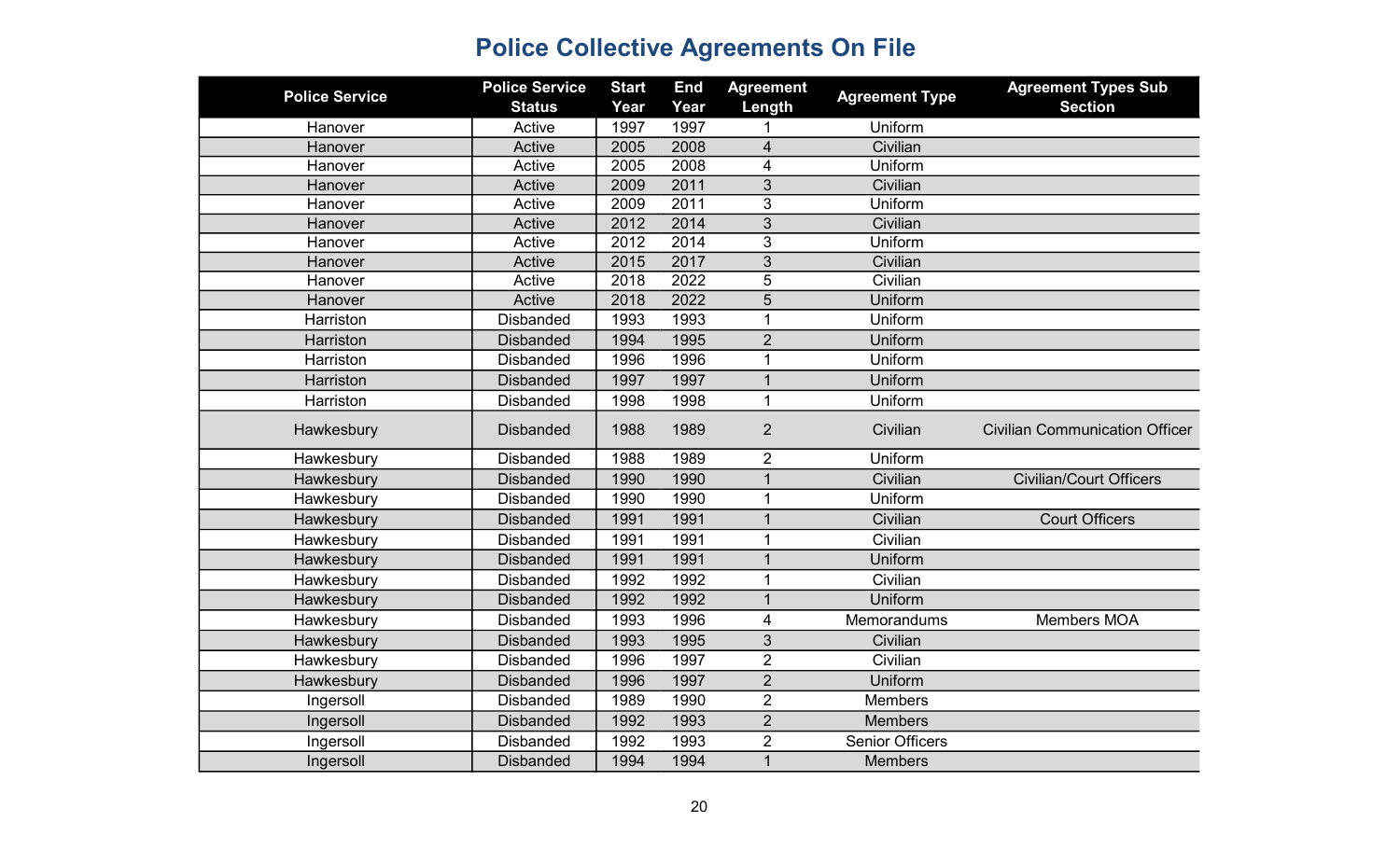| <b>Police Service</b>             | <b>Police Service</b><br><b>Status</b> | <b>Start</b><br>Year | <b>End</b><br>Year | <b>Agreement</b><br>Length | <b>Agreement Type</b>  | <b>Agreement Types Sub</b><br><b>Section</b> |
|-----------------------------------|----------------------------------------|----------------------|--------------------|----------------------------|------------------------|----------------------------------------------|
| Ingersoll                         | <b>Disbanded</b>                       | 1994                 | 1994               |                            | <b>Senior Officers</b> |                                              |
| Ingersoll                         | <b>Disbanded</b>                       | 1995                 | 1995               | $\mathbf 1$                | <b>Members</b>         |                                              |
| Ingersoll                         | <b>Disbanded</b>                       | 1995                 | 1995               | $\mathbf{1}$               | <b>Senior Officers</b> |                                              |
| Ingersoll                         | <b>Disbanded</b>                       | 1996                 | 1996               | $\mathbf{1}$               | <b>Members</b>         |                                              |
| Ingersoll                         | <b>Disbanded</b>                       | 1996                 | 1996               | $\mathbf{1}$               | <b>Senior Officers</b> |                                              |
| Ingersoll                         | <b>Disbanded</b>                       | 1997                 | 1999               | 3                          | <b>Members</b>         |                                              |
| Ingersoll                         | <b>Disbanded</b>                       | 1997                 | 1999               | 3                          | <b>Senior Officers</b> |                                              |
| Ingersoll                         | <b>Disbanded</b>                       | 2001                 | 2002               | $\overline{2}$             | Memorandums            | <b>Members MOA</b>                           |
| Ingersoll                         | <b>Disbanded</b>                       | 2001                 | 2002               | $\overline{2}$             | Memorandums            | <b>Senior Officers MOA</b>                   |
| Innisfil                          | <b>Disbanded</b>                       | 1991                 | 1991               | $\mathbf{1}$               | <b>Members</b>         |                                              |
| Innisfil                          | <b>Disbanded</b>                       | 1992                 | 1992               | $\mathbf{1}$               | <b>Members</b>         |                                              |
| Innisfil                          | <b>Disbanded</b>                       | 1992                 | 1995               | 4                          | <b>Senior Officers</b> |                                              |
| Innisfil                          | <b>Disbanded</b>                       | 1993                 | 1993               | 1                          | <b>Members</b>         |                                              |
| Innisfil                          | <b>Disbanded</b>                       | 1995                 | 1995               | $\mathbf{1}$               | <b>Members</b>         |                                              |
| Kapuskasing                       | <b>Disbanded</b>                       | 1988                 | 1989               | $\overline{2}$             | <b>Members</b>         |                                              |
| Kapuskasing                       | <b>Disbanded</b>                       | 1992                 | 1994               | 3                          | <b>Members</b>         |                                              |
| Kawartha Lakes (Formerly Lindsay) | Active                                 | 2001                 | 2003               | 3                          | Civilian               |                                              |
| Kawartha Lakes (Formerly Lindsay) | Active                                 | 2001                 | 2003               | $\overline{3}$             | Uniform                |                                              |
| Kawartha Lakes (Formerly Lindsay) | Active                                 | 2004                 | 2006               | 3                          | Civilian               |                                              |
| Kawartha Lakes (Formerly Lindsay) | Active                                 | 2004                 | 2006               | 3                          | <b>Senior Officers</b> |                                              |
| Kawartha Lakes (Formerly Lindsay) | Active                                 | 2004                 | 2006               | 3                          | Uniform                |                                              |
| Kawartha Lakes (Formerly Lindsay) | Active                                 | 2007                 | 2009               | 3                          | <b>Senior Officers</b> |                                              |
| Kawartha Lakes (Formerly Lindsay) | Active                                 | 2007                 | 2010               | 4                          | Civilian               |                                              |
| Kawartha Lakes (Formerly Lindsay) | Active                                 | 2007                 | 2010               | 4                          | Uniform                |                                              |
| Kawartha Lakes (Formerly Lindsay) | Active                                 | 2010                 | 2010               | $\mathbf{1}$               | <b>Senior Officers</b> |                                              |
| Kawartha Lakes (Formerly Lindsay) | Active                                 | 2011                 | 2013               | 3                          | Civilian               |                                              |
| Kawartha Lakes (Formerly Lindsay) | Active                                 | 2011                 | 2013               | 3                          | <b>Senior Officers</b> |                                              |
| Kawartha Lakes (Formerly Lindsay) | Active                                 | 2011                 | 2013               | 3                          | Uniform                |                                              |
| Kawartha Lakes (Formerly Lindsay) | Active                                 | 2014                 | 2014               | $\mathbf{1}$               | Civilian               |                                              |
| Kawartha Lakes (Formerly Lindsay) | Active                                 | 2014                 | 2014               | $\mathbf{1}$               | Uniform                |                                              |
| Kawartha Lakes (Formerly Lindsay) | Active                                 | 2015                 | 2018               | 4                          | <b>Senior Officers</b> |                                              |
| Kawartha Lakes (Formerly Lindsay) | Active                                 | 2015                 | 2019               | 5                          | Civilian               |                                              |
| Kawartha Lakes (Formerly Lindsay) | Active                                 | 2015                 | 2018               | 4                          | Uniform                |                                              |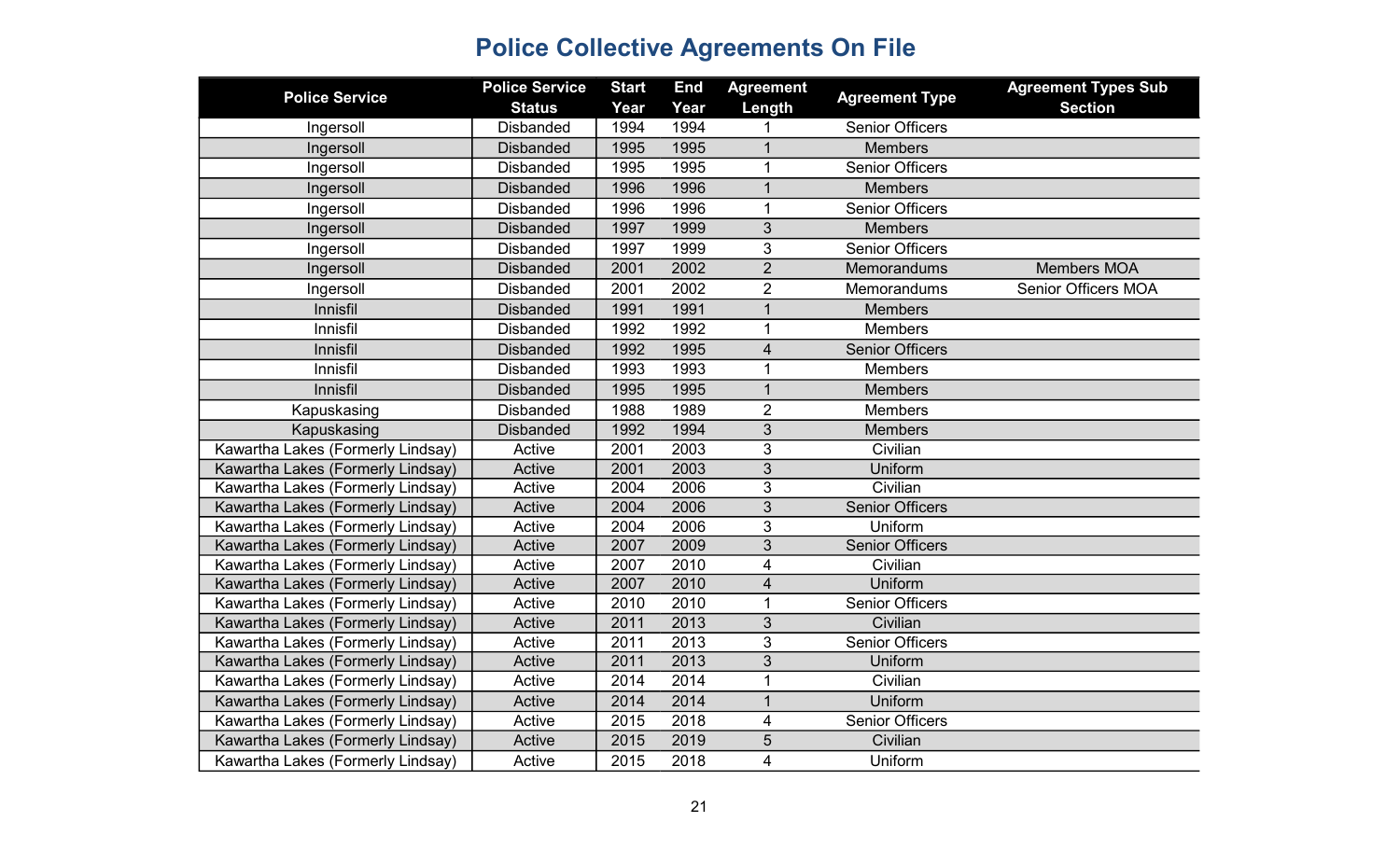| <b>Police Service</b>             | <b>Police Service</b> | <b>Start</b> | <b>End</b> | <b>Agreement</b> | <b>Agreement Type</b>  | <b>Agreement Types Sub</b> |
|-----------------------------------|-----------------------|--------------|------------|------------------|------------------------|----------------------------|
|                                   | <b>Status</b>         | Year         | Year       | Length           |                        | <b>Section</b>             |
| Kawartha Lakes (Formerly Lindsay) | Active                | 2020         | 2021       | $\overline{2}$   | Uniform                |                            |
| Kawartha Lakes (Formerly Lindsay) | Active                | 2019         | 2021       | 3                | Civilian               |                            |
| Kawartha Lakes (Formerly Lindsay) | Active                | 2020         | 2021       | $\overline{2}$   | <b>Senior Officers</b> |                            |
| Kemptville                        | <b>Disbanded</b>      | 1992         | 1993       | $\overline{2}$   | <b>Members</b>         |                            |
| Kemptville                        | <b>Disbanded</b>      | 1995         | 1995       | $\mathbf{1}$     | Chief                  |                            |
| Kenora                            | <b>Disbanded</b>      | 1990         | 1991       | $\overline{2}$   | <b>Members</b>         |                            |
| Kenora                            | <b>Disbanded</b>      | 1992         | 1993       | $\overline{2}$   | <b>Members</b>         |                            |
| Kenora                            | <b>Disbanded</b>      | 1996         | 1998       | 3                | <b>Members</b>         |                            |
| Kenora                            | <b>Disbanded</b>      | 1999         | 2003       | $\overline{5}$   | <b>Members</b>         |                            |
| Kenora                            | <b>Disbanded</b>      | 2004         | 2004       | 1                | Deputy Chief           |                            |
| Kenora                            | <b>Disbanded</b>      | 2004         | 2005       | $\overline{2}$   | Chief                  |                            |
| Kenora                            | <b>Disbanded</b>      | 2004         | 2004       | 1                | <b>Members</b>         |                            |
| Kenora                            | <b>Disbanded</b>      | 2005         | 2005       | $\mathbf{1}$     | <b>Members</b>         |                            |
| Kenora                            | <b>Disbanded</b>      | 2006         | 2007       | $\overline{2}$   | Memorandums            | Members MOA                |
| Kenora                            | <b>Disbanded</b>      | 2006         | 2006       | $\mathbf{1}$     | Chief                  |                            |
| Kenora                            | <b>Disbanded</b>      | 2006         | 2006       | 1                | Deputy Chief           |                            |
| Kenora                            | <b>Disbanded</b>      | 2006         | 2006       | $\mathbf{1}$     | <b>Members</b>         |                            |
| Kenora                            | <b>Disbanded</b>      | 2007         | 2007       | 1                | Chief                  |                            |
| Kenora                            | <b>Disbanded</b>      | 2007         | 2007       | $\mathbf{1}$     | Deputy Chief           |                            |
| Kenora                            | <b>Disbanded</b>      | 2007         | 2007       | 1                | <b>Members</b>         |                            |
| Kenora                            | <b>Disbanded</b>      | 2008         | 2008       | $\mathbf{1}$     | Deputy Chief           |                            |
| Kincardine                        | <b>Disbanded</b>      | 1992         | 1993       | $\overline{2}$   | Uniform                |                            |
| Kingston                          | Active                | 1989         | 1989       | 1                | Civilian               |                            |
| Kingston                          | Active                | 1989         | 1989       | $\mathbf{1}$     | Uniform                |                            |
| Kingston                          | Active                | 1990         | 1990       | $\overline{1}$   | Civilian               |                            |
| Kingston                          | Active                | 1990         | 1990       | $\mathbf 1$      | Uniform                |                            |
| Kingston                          | Active                | 1991         | 1991       | $\overline{1}$   | Civilian               |                            |
| Kingston                          | Active                | 1991         | 1991       | $\mathbf{1}$     | Uniform                |                            |
| Kingston                          | Active                | 1992         | 1993       | $\overline{2}$   | Civilian               |                            |
| Kingston                          | Active                | 1992         | 1993       | $\overline{2}$   | Uniform                |                            |
| Kingston                          | Active                | 1994         | 1994       | 1                | Civilian               |                            |
| Kingston                          | Active                | 1994         | 1994       | $\mathbf{1}$     | Uniform                |                            |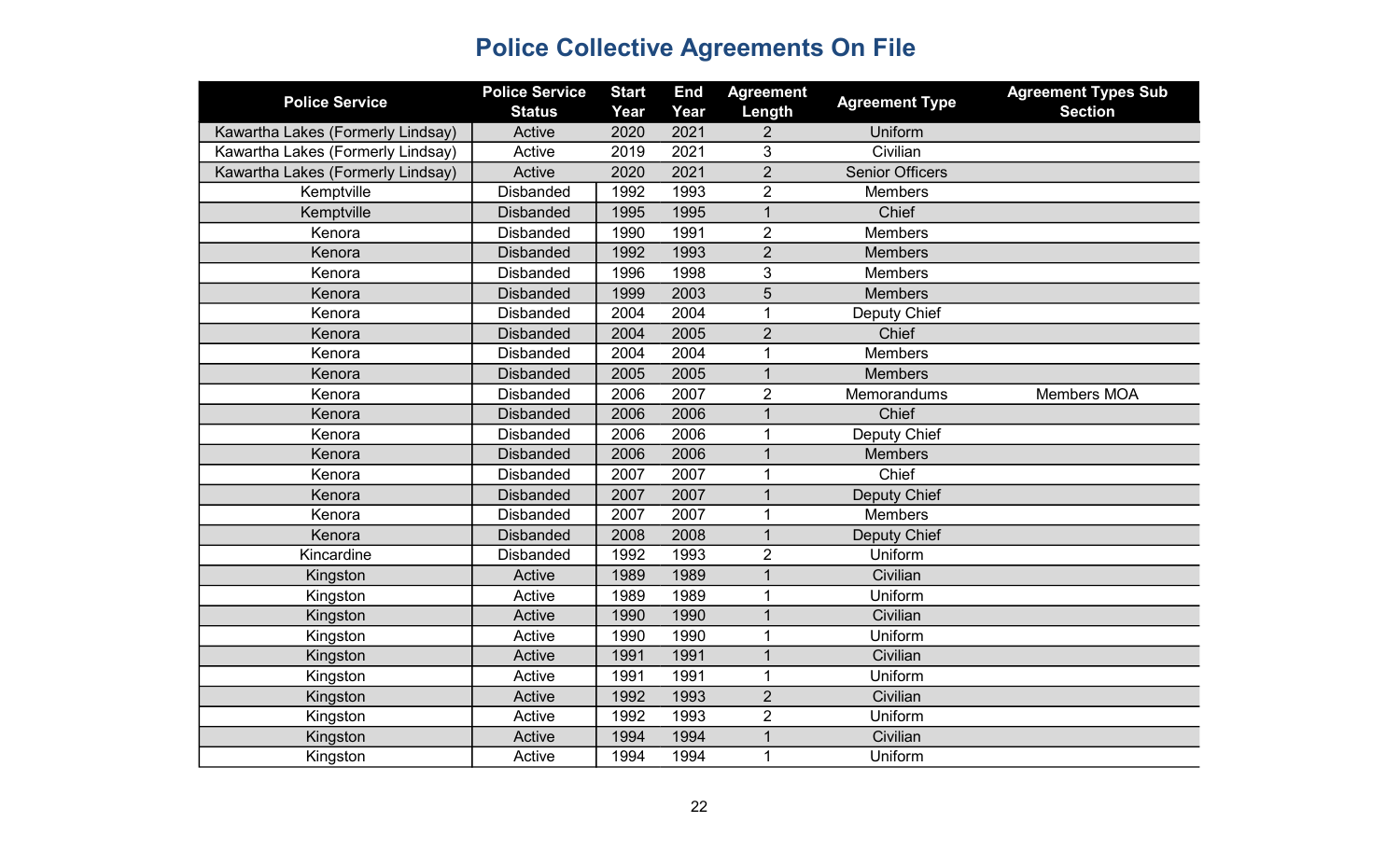| <b>Police Service</b> | <b>Police Service</b><br><b>Status</b> | <b>Start</b><br>Year | <b>End</b><br>Year | <b>Agreement</b><br>Length | <b>Agreement Type</b>  | <b>Agreement Types Sub</b><br><b>Section</b> |
|-----------------------|----------------------------------------|----------------------|--------------------|----------------------------|------------------------|----------------------------------------------|
| Kingston              | Active                                 | 1998                 | 2002               | 5                          | Civilian               |                                              |
| Kingston              | Active                                 | 1998                 | 2002               | 5                          | Uniform                |                                              |
| Kingston              | Active                                 | 2003                 | 2003               | $\overline{1}$             | Civilian               |                                              |
| Kingston              | Active                                 | 2003                 | 2003               | $\mathbf{1}$               | Uniform                |                                              |
| Kingston              | Active                                 | 2004                 | 2005               | $\overline{2}$             | Civilian               |                                              |
| Kingston              | Active                                 | 2004                 | 2005               | $\overline{2}$             | Uniform                |                                              |
| Kingston              | Active                                 | 2006                 | 2008               | 3                          | <b>Senior Officers</b> | Civilian                                     |
| Kingston              | Active                                 | 2006                 | 2008               | 3                          | <b>Senior Officers</b> | Uniform                                      |
| Kingston              | Active                                 | 2006                 | 2008               | 3                          | Civilian               |                                              |
| Kingston              | Active                                 | 2006                 | 2008               | 3                          | Uniform                |                                              |
| Kingston              | Active                                 | 2009                 | 2011               | 3                          | <b>Senior Officers</b> | Civilian                                     |
| Kingston              | Active                                 | 2009                 | 2011               | 3                          | <b>Senior Officers</b> | Uniform                                      |
| Kingston              | Active                                 | 2009                 | 2010               | $\overline{2}$             | Civilian               |                                              |
| Kingston              | Active                                 | 2009                 | 2010               | $\overline{2}$             | Uniform                |                                              |
| Kingston              | Active                                 | 2012                 | 2014               | $\overline{3}$             | <b>Senior Officers</b> | Uniform                                      |
| Kingston              | Active                                 | 2012                 | 2013               | $\overline{2}$             | Civilian               |                                              |
| Kingston              | Active                                 | 2012                 | 2013               | $\overline{2}$             | Uniform                |                                              |
| Kingston              | Active                                 | 2014                 | 2014               | 1                          | Civilian               |                                              |
| Kingston              | Active                                 | 2014                 | 2014               | $\overline{1}$             | Uniform                |                                              |
| Kingston              | Active                                 | 2015                 | 2015               | 1                          | Civilian               |                                              |
| Kingston              | Active                                 | 2015                 | 2015               | $\mathbf{1}$               | Uniform                |                                              |
| Kingston              | Active                                 | 2017                 | 2019               | 3                          | Civilian               |                                              |
| Kingston              | Active                                 | 2017                 | 2019               | $\overline{3}$             | <b>Senior Officers</b> |                                              |
| Kingston              | Active                                 | 2017                 | 2019               | 3                          | Uniform                |                                              |
| Kingston              | Active                                 | 2020                 | 2022               | 3                          | Civilian               |                                              |
| Kingston              | Active                                 | 2020                 | 2022               | 3                          | <b>Senior Officers</b> | Uniform                                      |
| Kingston              | Active                                 | 2020                 | 2022               | 3                          | Uniform                |                                              |
| Kingsville            | <b>Disbanded</b>                       | 1992                 | 1992               | $\mathbf{1}$               | Uniform                |                                              |
| Kingsville            | <b>Disbanded</b>                       | 1993                 | 1994               | $\overline{2}$             | Civilian               |                                              |
| Kingsville            | <b>Disbanded</b>                       | 1993                 | 1994               | $\overline{2}$             | Uniform                |                                              |
| Kingsville            | <b>Disbanded</b>                       | 1997                 | 1997               | $\overline{1}$             | Civilian               |                                              |
| Kingsville            | <b>Disbanded</b>                       | 1997                 | 1997               | 1                          | Uniform                |                                              |
| Kingsville            | <b>Disbanded</b>                       | 1998                 | 1998               | $\overline{1}$             | Civilian               |                                              |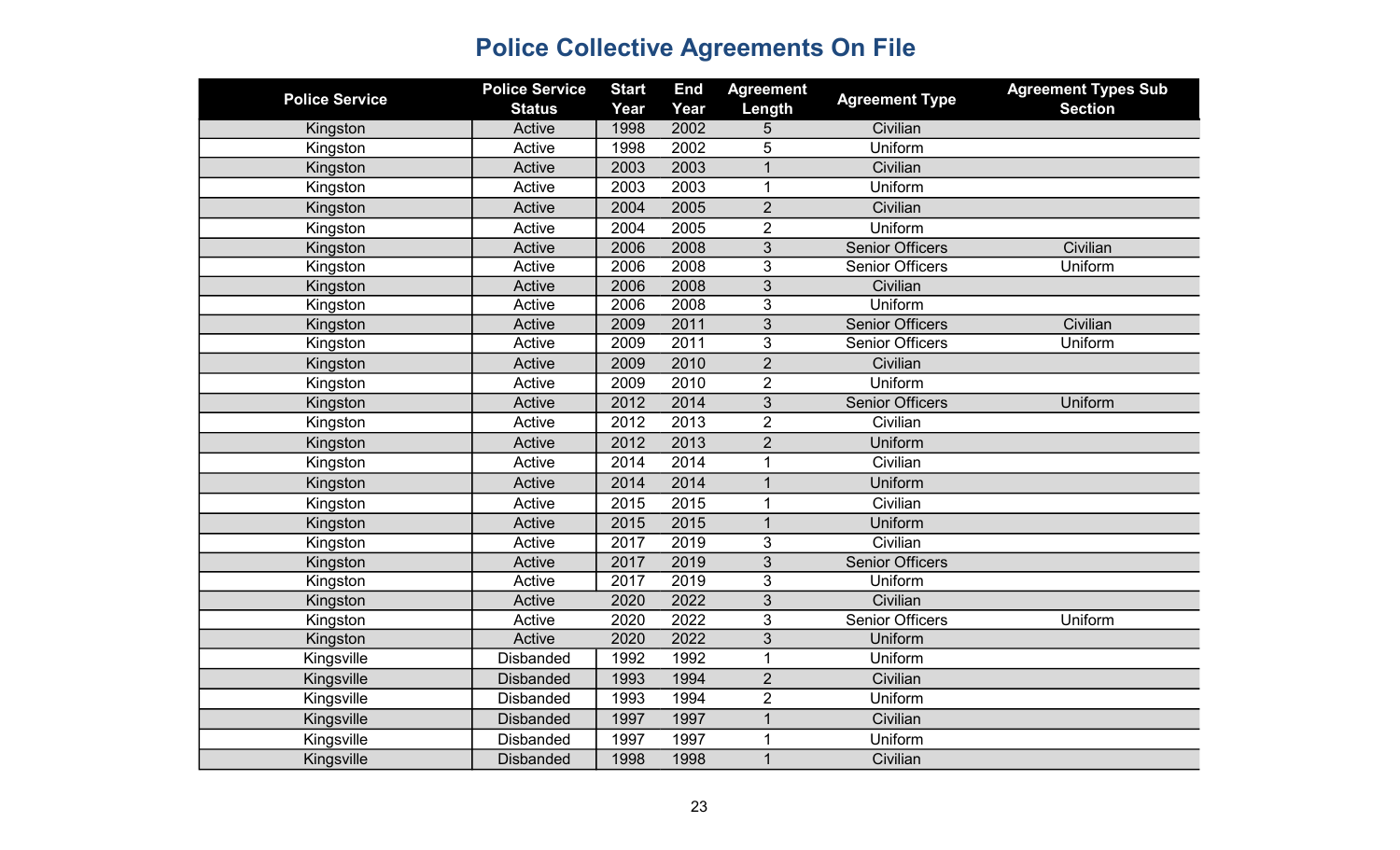| <b>Police Service</b> | <b>Police Service</b> | <b>Start</b> | <b>End</b> | <b>Agreement</b> | <b>Agreement Type</b>  | <b>Agreement Types Sub</b>  |
|-----------------------|-----------------------|--------------|------------|------------------|------------------------|-----------------------------|
|                       | <b>Status</b>         | Year         | Year       | Length           |                        | <b>Section</b>              |
| Kingsville            | <b>Disbanded</b>      | 1998         | 1998       |                  | Uniform                |                             |
| Kingsville            | <b>Disbanded</b>      | 1998         | 1998       | 1                | Chief                  |                             |
| <b>Kirkland Lake</b>  | <b>Disbanded</b>      | 1990         | 1990       | 1                | <b>Members</b>         |                             |
| <b>Kirkland Lake</b>  | <b>Disbanded</b>      | 1990         | 1990       | $\mathbf{1}$     | <b>Senior Officers</b> |                             |
| <b>Kirkland Lake</b>  | <b>Disbanded</b>      | 1991         | 1991       | 1                | Civilian               |                             |
| <b>Kirkland Lake</b>  | <b>Disbanded</b>      | 1991         | 1991       | $\mathbf{1}$     | <b>Senior Officers</b> |                             |
| <b>Kirkland Lake</b>  | <b>Disbanded</b>      | 1991         | 1991       | 1                | Uniform                |                             |
| <b>Kirkland Lake</b>  | <b>Disbanded</b>      | 1992         | 1992       | $\mathbf{1}$     | Civilian               |                             |
| <b>Kirkland Lake</b>  | <b>Disbanded</b>      | 1992         | 1992       | 1                | <b>Senior Officers</b> |                             |
| <b>Kirkland Lake</b>  | <b>Disbanded</b>      | 1992         | 1992       | 1                | Uniform                |                             |
| <b>Kirkland Lake</b>  | <b>Disbanded</b>      | 1993         | 1994       | $\overline{2}$   | Civilian               |                             |
| <b>Kirkland Lake</b>  | <b>Disbanded</b>      | 1993         | 1994       | $\overline{2}$   | <b>Senior Officers</b> |                             |
| <b>Kirkland Lake</b>  | <b>Disbanded</b>      | 1993         | 1994       | $\overline{2}$   | Uniform                |                             |
| <b>Kirkland Lake</b>  | <b>Disbanded</b>      | 1996         | 1996       | $\mathbf{1}$     | Civilian               |                             |
| <b>Kirkland Lake</b>  | <b>Disbanded</b>      | 1998         | 1998       | 1                | Civilian               |                             |
| Lakefield             | <b>Disbanded</b>      | 1991         | 1991       | $\mathbf{1}$     | Uniform                |                             |
| Lakefield             | <b>Disbanded</b>      | 1992         | 1993       | $\overline{2}$   | Uniform                |                             |
| Lakefield             | <b>Disbanded</b>      | 1993         | 1994       | $\overline{2}$   | Uniform                |                             |
| Lakefield             | <b>Disbanded</b>      | 1996         | 1997       | $\overline{2}$   | Uniform                | <b>Part-Time Constables</b> |
| Lakefield             | <b>Disbanded</b>      | 1996         | 1996       | $\mathbf{1}$     | Uniform                |                             |
| Lakefield             | <b>Disbanded</b>      | 1997         | 1997       | 1                | Uniform                |                             |
| Lakefield             | <b>Disbanded</b>      | 1998         | 1998       | $\mathbf{1}$     | Uniform                |                             |
| Lakefield             | <b>Disbanded</b>      | 2010         | 2010       | $\mathbf{1}$     | Civilian               |                             |
| Lakefield             | <b>Disbanded</b>      | 2010         | 2010       | $\mathbf{1}$     | <b>Senior Officers</b> |                             |
| Lakefield             | <b>Disbanded</b>      | 2010         | 2010       |                  | Uniform                |                             |
| LaSalle               | Active                | 1992         | 1993       | $\overline{2}$   | Civilian               |                             |
| LaSalle               | Active                | 1992         | 1993       | $\overline{2}$   | Uniform                |                             |
| LaSalle               | Active                | 1994         | 1995       | $\overline{2}$   | Uniform                |                             |
| LaSalle               | Active                | 1996         | 1996       | $\mathbf{1}$     | Uniform                |                             |
| LaSalle               | Active                | 1997         | 1998       | $\overline{2}$   | Uniform                |                             |
| LaSalle               | Active                | 1999         | 2001       | 3                | Civilian               |                             |
| LaSalle               | Active                | 1999         | 2001       | $\overline{3}$   | Uniform                |                             |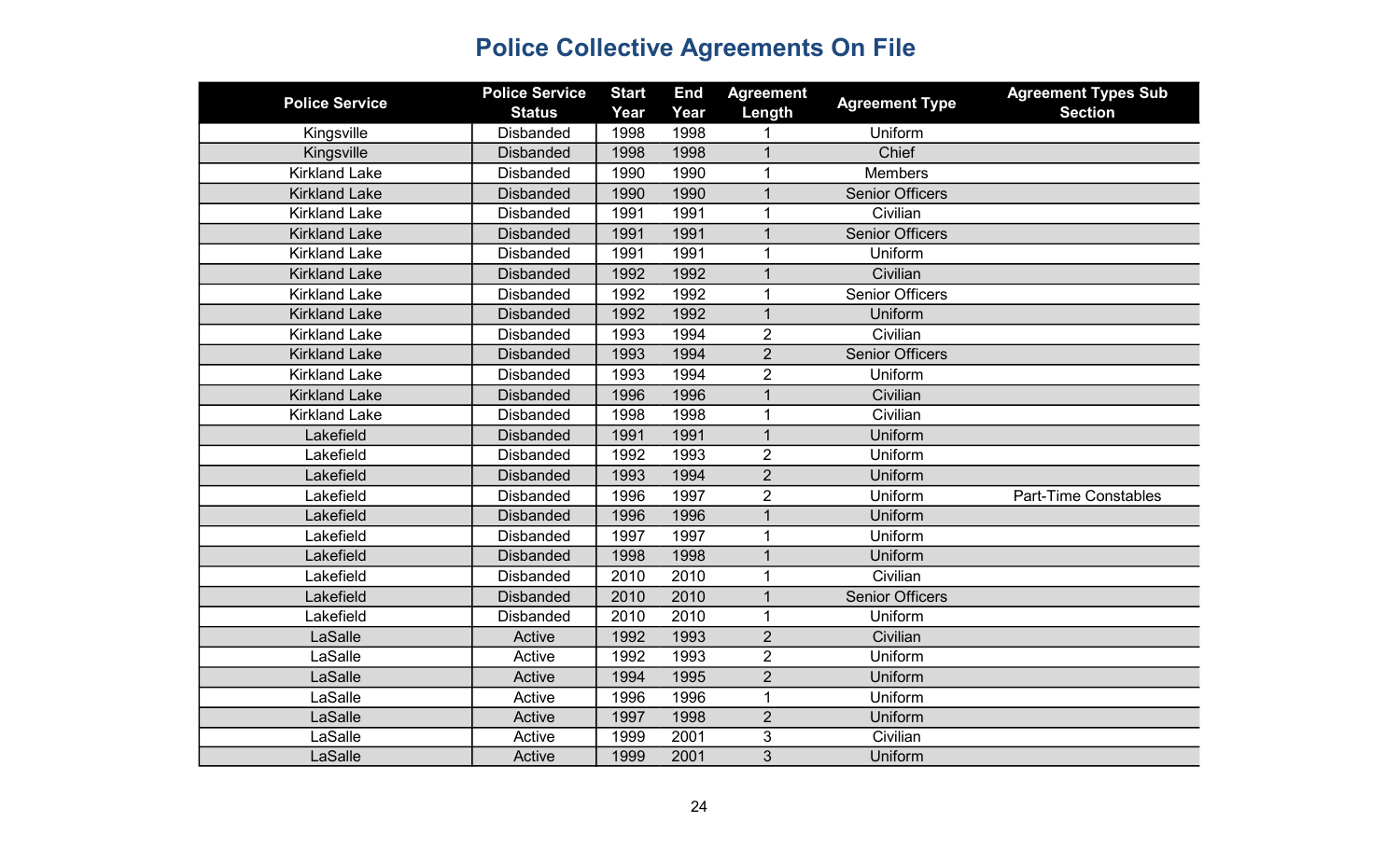| <b>Police Service</b>        | <b>Police Service</b> | <b>Start</b> | <b>End</b> | <b>Agreement</b>        | <b>Agreement Type</b> | <b>Agreement Types Sub</b> |
|------------------------------|-----------------------|--------------|------------|-------------------------|-----------------------|----------------------------|
|                              | <b>Status</b>         | Year         | Year       | Length                  |                       | <b>Section</b>             |
| LaSalle                      | Active                | 2002         | 2004       | 3                       | Civilian              |                            |
| LaSalle                      | Active                | 2005         | 2007       | 3                       | Civilian              |                            |
| LaSalle                      | Active                | 2005         | 2007       | 3                       | Uniform               |                            |
| LaSalle                      | Active                | 2008         | 2012       | 5                       | Civilian              |                            |
| LaSalle                      | Active                | 2008         | 2012       | 5                       | Uniform               |                            |
| LaSalle                      | Active                | 2013         | 2016       | $\overline{\mathbf{4}}$ | Civilian              |                            |
| LaSalle                      | Active                | 2013         | 2016       | 4                       | Uniform               |                            |
| LaSalle                      | Active                | 2017         | 2020       | $\overline{\mathbf{4}}$ | Civilian              |                            |
| LaSalle                      | Active                | 2017         | 2020       | 4                       | Uniform               |                            |
| Leamington                   | <b>Disbanded</b>      | 1990         | 1991       | $\overline{2}$          | <b>Members</b>        |                            |
| Leamington                   | <b>Disbanded</b>      | 1992         | 1992       | $\mathbf 1$             | <b>Members</b>        |                            |
| Leamington                   | <b>Disbanded</b>      | 1993         | 1993       | $\mathbf 1$             | <b>Members</b>        |                            |
| Leamington                   | <b>Disbanded</b>      | 1994         | 1995       | $\overline{2}$          | <b>Members</b>        |                            |
| Leamington                   | <b>Disbanded</b>      | 1996         | 1997       | $\overline{2}$          | <b>Members</b>        |                            |
| Leamington                   | <b>Disbanded</b>      | 1998         | 1998       | $\mathbf{1}$            | <b>Members</b>        |                            |
| Leamington                   | <b>Disbanded</b>      | 1999         | 2000       | $\overline{2}$          | <b>Members</b>        |                            |
| Leamington                   | <b>Disbanded</b>      | 2001         | 2002       | $\overline{2}$          | <b>Members</b>        |                            |
| Leamington                   | <b>Disbanded</b>      | 2003         | 2005       | 3                       | <b>Members</b>        |                            |
| Leamington                   | <b>Disbanded</b>      | 2004         | 2004       | $\mathbf{1}$            | <b>Memorandums</b>    | <b>MOA</b>                 |
| Leamington                   | <b>Disbanded</b>      | 2006         | 2007       | $\overline{2}$          | <b>Members</b>        |                            |
| Leamington                   | <b>Disbanded</b>      | 2008         | 2010       | 3                       | <b>Members</b>        |                            |
| Lindsay (Now Kawartha Lakes) | <b>Disbanded</b>      | 1990         | 1990       | $\mathbf{1}$            | Uniform               |                            |
| Lindsay (Now Kawartha Lakes) | <b>Disbanded</b>      | 1991         | 1991       | $\mathbf{1}$            | Civilian              |                            |
| Lindsay (Now Kawartha Lakes) | <b>Disbanded</b>      | 1991         | 1991       | $\mathbf{1}$            | Uniform               |                            |
| Lindsay (Now Kawartha Lakes) | <b>Disbanded</b>      | 1992         | 1992       | $\mathbf 1$             | Civilian              |                            |
| Lindsay (Now Kawartha Lakes) | <b>Disbanded</b>      | 1992         | 1992       | $\mathbf{1}$            | Uniform               |                            |
| Lindsay (Now Kawartha Lakes) | <b>Disbanded</b>      | 1993         | 1994       | $\overline{2}$          | Uniform               |                            |
| Lindsay (Now Kawartha Lakes) | <b>Disbanded</b>      | 1995         | 1996       | $\overline{2}$          | Civilian              |                            |
| Lindsay (Now Kawartha Lakes) | <b>Disbanded</b>      | 1995         | 1996       | $\overline{2}$          | Uniform               |                            |
| Lindsay (Now Kawartha Lakes) | <b>Disbanded</b>      | 1997         | 1999       | 3                       | Civilian              |                            |
| Lindsay (Now Kawartha Lakes) | <b>Disbanded</b>      | 1997         | 1999       | 3                       | Uniform               |                            |
| Listowel                     | <b>Disbanded</b>      | 1991         | 1991       | $\mathbf{1}$            | Uniform               |                            |
| Listowel                     | <b>Disbanded</b>      | 1992         | 1992       | 1                       | Uniform               |                            |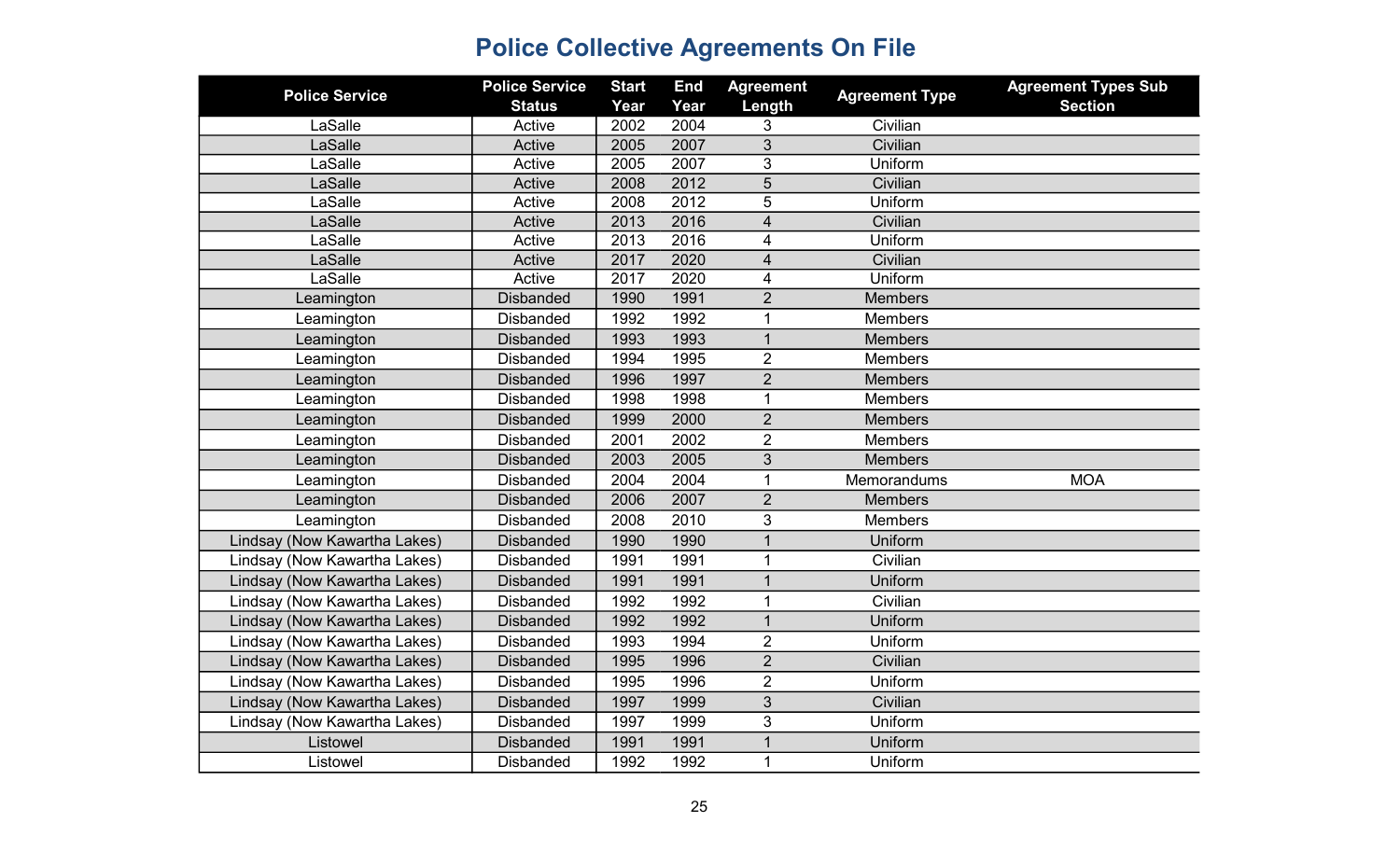| <b>Police Service</b> | <b>Police Service</b><br><b>Status</b> | <b>Start</b><br>Year | <b>End</b><br>Year | <b>Agreement</b><br>Length | <b>Agreement Type</b> | <b>Agreement Types Sub</b><br><b>Section</b> |
|-----------------------|----------------------------------------|----------------------|--------------------|----------------------------|-----------------------|----------------------------------------------|
| Listowel              | <b>Disbanded</b>                       | 1993                 | 1993               |                            | Uniform               |                                              |
| Listowel              | <b>Disbanded</b>                       | 1994                 | 1994               | $\mathbf 1$                | Uniform               |                                              |
| Listowel              | <b>Disbanded</b>                       | 1995                 | 1995               | $\mathbf{1}$               | Uniform               |                                              |
| Listowel              | <b>Disbanded</b>                       | 1996                 | 1996               | 1                          | Uniform               |                                              |
| Listowel              | <b>Disbanded</b>                       | 1997                 | 1997               | $\overline{1}$             | Uniform               |                                              |
| Listowel              | <b>Disbanded</b>                       | 1998                 | 1998               | $\mathbf{1}$               | Uniform               |                                              |
| London                | Active                                 | 1991                 | 1991               | $\mathbf{1}$               | Civilian              |                                              |
| London                | Active                                 | 1991                 | 1991               | 1                          | Uniform               |                                              |
| London                | Active                                 | 1992                 | 1993               | $\overline{2}$             | Civilian              |                                              |
| London                | Active                                 | 1992                 | 1993               | $\overline{2}$             | Uniform               |                                              |
| London                | Active                                 | 1994                 | 1995               | $\overline{2}$             | Civilian              |                                              |
| London                | Active                                 | 1994                 | 1995               | $\overline{2}$             | Uniform               |                                              |
| London                | Active                                 | 1996                 | 1998               | 3                          | Civilian              |                                              |
| London                | Active                                 | 1996                 | 1998               | 3                          | Uniform               |                                              |
| London                | Active                                 | 1999                 | 2001               | 3                          | Civilian              |                                              |
| London                | Active                                 | 1999                 | 2001               | 3                          | Uniform               |                                              |
| London                | Active                                 | 2002                 | 2003               | $\overline{2}$             | Civilian              |                                              |
| London                | Active                                 | 2002                 | 2003               | $\overline{2}$             | Uniform               |                                              |
| London                | Active                                 | 2006                 | 2007               | $\overline{2}$             | Civilian              |                                              |
| London                | Active                                 | 2006                 | 2007               | $\overline{2}$             | Uniform               |                                              |
| London                | Active                                 | 2008                 | 2010               | 3                          | Civilian              |                                              |
| London                | Active                                 | 2008                 | 2010               | 3                          | Uniform               |                                              |
| London                | Active                                 | 2011                 | 2014               | $\overline{4}$             | Civilian              |                                              |
| London                | Active                                 | 2011                 | $\overline{2014}$  | 4                          | Uniform               |                                              |
| London                | Active                                 | 2015                 | 2018               | 4                          | Civilian              |                                              |
| London                | Active                                 | 2015                 | 2018               | 4                          | Uniform               |                                              |
| London                | Active                                 | 2019                 | 2022               | 4                          | Civilian              |                                              |
| London                | Active                                 | 2019                 | 2022               | 4                          | Uniform               |                                              |
| Marathon              | <b>Disbanded</b>                       | 1991                 | 1991               | $\mathbf{1}$               | Civilian              |                                              |
| Marathon              | <b>Disbanded</b>                       | 1991                 | 1991               | 1                          | Uniform               |                                              |
| Marathon              | <b>Disbanded</b>                       | 1992                 | 1993               | $\overline{2}$             | Civilian              |                                              |
| Marathon              | <b>Disbanded</b>                       | 1992                 | 1993               | $\overline{2}$             | Uniform               |                                              |
| Meaford               | <b>Disbanded</b>                       | 1991                 | 1992               | $\overline{2}$             | <b>Members</b>        |                                              |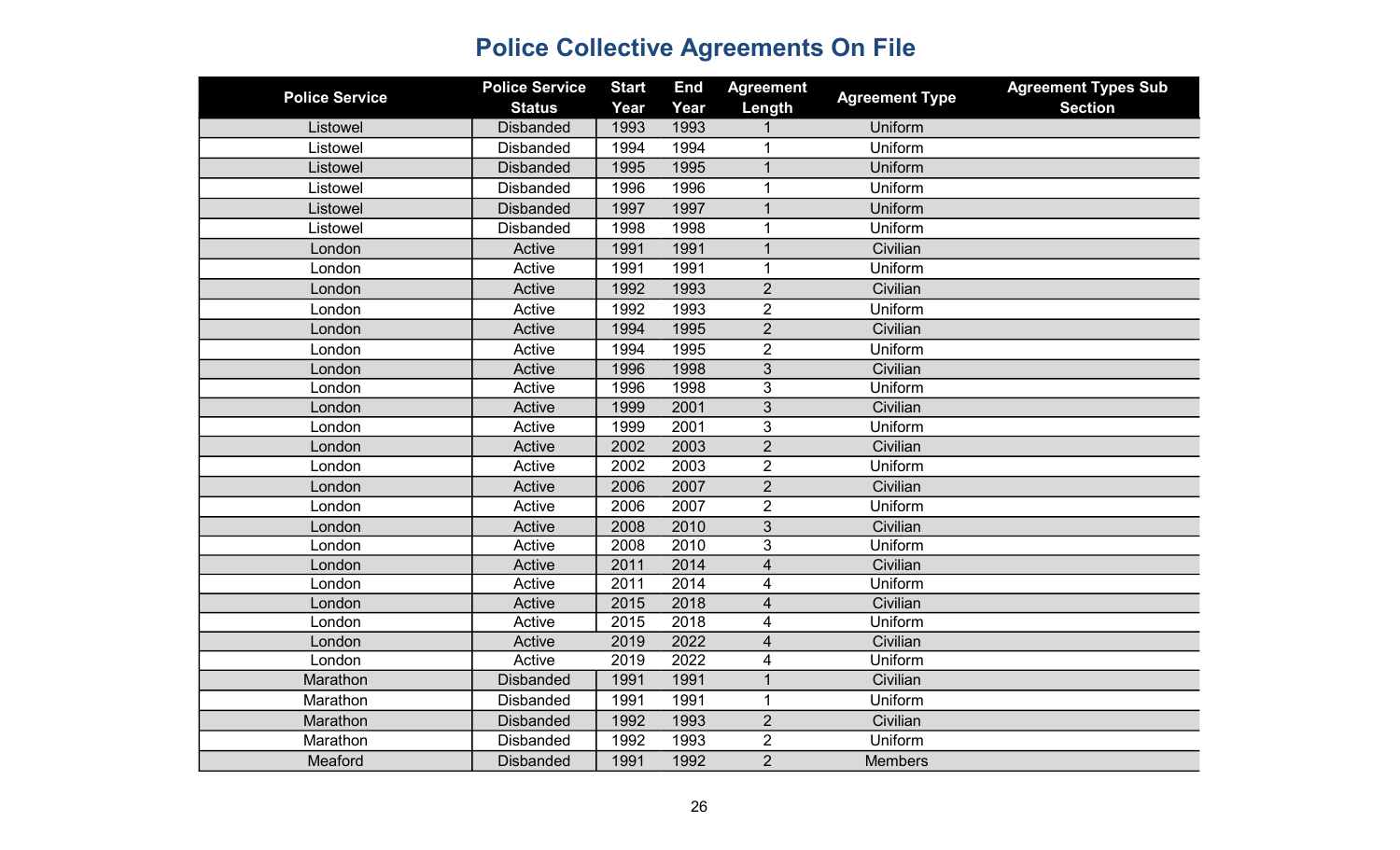| <b>Police Service</b> | <b>Police Service</b> | <b>Start</b> | <b>End</b> | <b>Agreement</b>        | <b>Agreement Type</b>  | <b>Agreement Types Sub</b> |
|-----------------------|-----------------------|--------------|------------|-------------------------|------------------------|----------------------------|
|                       | <b>Status</b>         | Year         | Year       | Length                  |                        | <b>Section</b>             |
| Meaford-Thornbury     | <b>Disbanded</b>      | 1997         | 1997       |                         | <b>Members</b>         |                            |
| Meaford-Thornbury     | <b>Disbanded</b>      | 1998         | 2000       | 3                       | <b>Members</b>         |                            |
| Meaford-Thornbury     | <b>Disbanded</b>      | 2001         | 2001       | 1                       | Members                |                            |
| Mersea                | <b>Disbanded</b>      | 1992         | 1992       | $\overline{1}$          | Uniform                |                            |
| Mersea                | <b>Disbanded</b>      | 1993         | 1993       | 1                       | Uniform                |                            |
| Mersea                | <b>Disbanded</b>      | 1994         | 1994       | 1                       | <b>Members</b>         |                            |
| Michipicoten          | <b>Disbanded</b>      | 1992         | 1993       | $\overline{2}$          | Civilian               |                            |
| Michipicoten          | <b>Disbanded</b>      | 1992         | 1993       | $\overline{2}$          | Uniform                |                            |
| Michipicoten          | <b>Disbanded</b>      | 1996         | 2000       | 5                       | Civilian               |                            |
| Michipicoten          | <b>Disbanded</b>      | 1996         | 2000       | $\sqrt{5}$              | Uniform                |                            |
| Michipicoten          | <b>Disbanded</b>      | 2001         | 2004       | 4                       | Civilian               |                            |
| Michipicoten          | <b>Disbanded</b>      | 2001         | 2004       | $\overline{\mathbf{4}}$ | Uniform                |                            |
| Michipicoten          | <b>Disbanded</b>      | 2005         | 2007       | 3                       | Civilian               |                            |
| Michipicoten          | <b>Disbanded</b>      | 2005         | 2007       | 3                       | Uniform                |                            |
| Michipicoten          | <b>Disbanded</b>      | 2008         | 2010       | 3                       | Civilian               |                            |
| Michipicoten          | <b>Disbanded</b>      | 2008         | 2010       | 3                       | Uniform                |                            |
| Midland               | <b>Disbanded</b>      | 1992         | 1993       | $\overline{2}$          | Civilian               |                            |
| Midland               | <b>Disbanded</b>      | 1992         | 1993       | $\overline{2}$          | <b>Senior Officers</b> |                            |
| Midland               | <b>Disbanded</b>      | 1992         | 1993       | $\overline{2}$          | Uniform                |                            |
| Midland               | <b>Disbanded</b>      | 1994         | 1994       | $\mathbf{1}$            | <b>Senior Officers</b> |                            |
| Midland               | <b>Disbanded</b>      | 1995         | 1995       | 1                       | Uniform                |                            |
| Midland               | <b>Disbanded</b>      | 1996         | 1996       | $\mathbf{1}$            | Civilian               |                            |
| Midland               | <b>Disbanded</b>      | 1997         | 1998       | $\overline{2}$          | Civilian               |                            |
| Midland               | <b>Disbanded</b>      | 1997         | 1998       | $\overline{2}$          | <b>Senior Officers</b> |                            |
| Midland               | <b>Disbanded</b>      | 1997         | 1998       | $\overline{2}$          | Uniform                |                            |
| Midland               | <b>Disbanded</b>      | 1999         | 2001       | 3                       | Civilian               |                            |
| Midland               | <b>Disbanded</b>      | 1999         | 2001       | 3                       | <b>Senior Officers</b> |                            |
| Midland               | <b>Disbanded</b>      | 1999         | 2001       | 3                       | Uniform                |                            |
| Midland               | <b>Disbanded</b>      | 2002         | 2004       | 3                       | Civilian               |                            |
| Midland               | <b>Disbanded</b>      | 2002         | 2004       | 3                       | <b>Senior Officers</b> |                            |
| Midland               | <b>Disbanded</b>      | 2002         | 2004       | 3                       | Uniform                |                            |
| Midland               | <b>Disbanded</b>      | 2005         | 2007       | $\overline{3}$          | Uniform                |                            |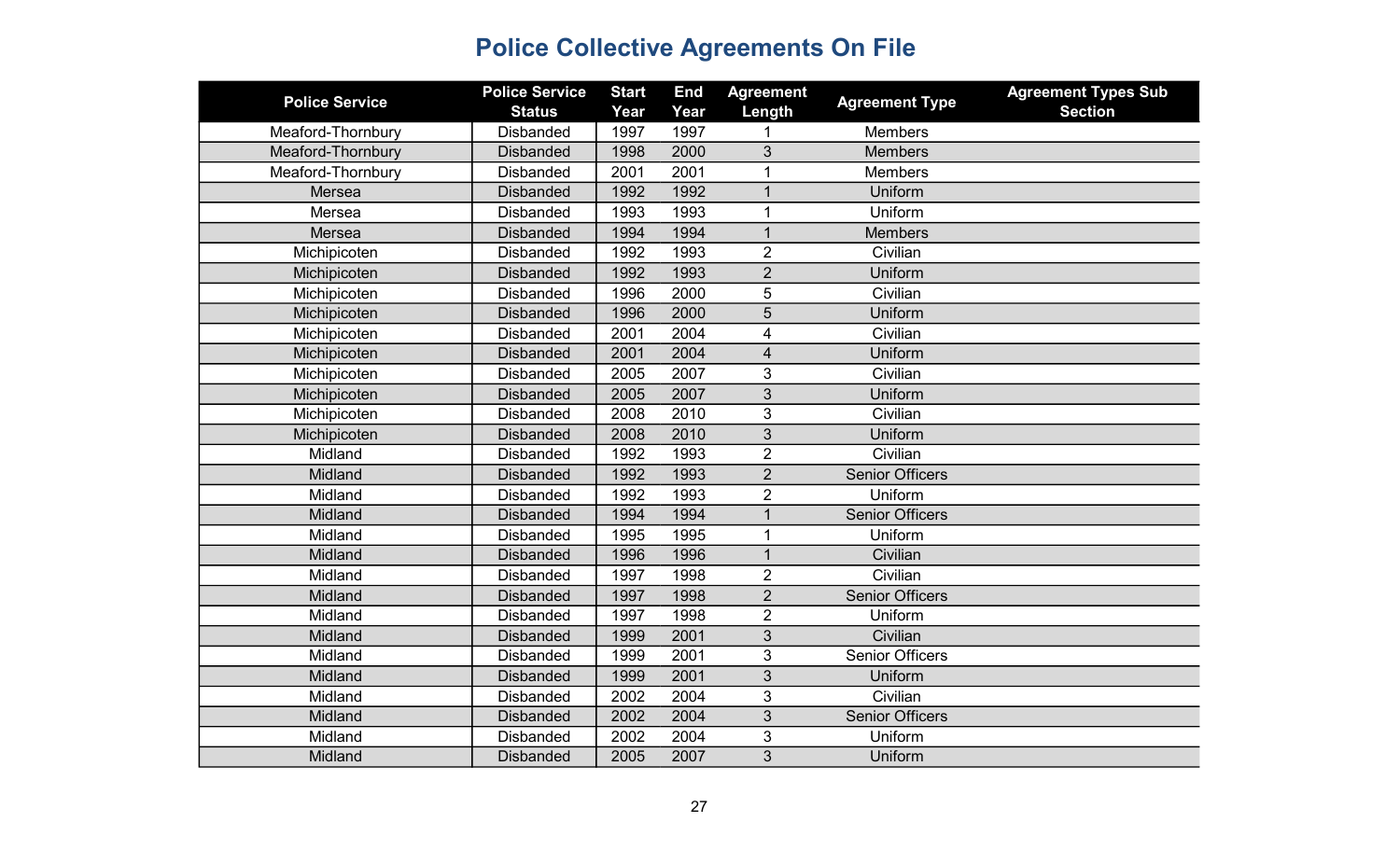| <b>Police Service</b> | <b>Police Service</b><br><b>Status</b> | <b>Start</b><br>Year | <b>End</b><br>Year | <b>Agreement</b><br>Length | <b>Agreement Type</b>  | <b>Agreement Types Sub</b><br><b>Section</b> |
|-----------------------|----------------------------------------|----------------------|--------------------|----------------------------|------------------------|----------------------------------------------|
| Midland               | <b>Disbanded</b>                       | 2008                 | 2010               | 3                          | Civilian               |                                              |
| Midland               | <b>Disbanded</b>                       | 2008                 | 2010               | 3                          | Uniform                |                                              |
| Midland               | <b>Disbanded</b>                       | 2011                 | 2013               | 3                          | Civilian               |                                              |
| Midland               | <b>Disbanded</b>                       | 2011                 | 2013               | 3                          | <b>Senior Officers</b> |                                              |
| Midland               | <b>Disbanded</b>                       | 2011                 | 2013               | 3                          | Uniform                |                                              |
| Midland               | <b>Disbanded</b>                       | 2014                 | 2014               |                            | Civilian               |                                              |
| Midland               | <b>Disbanded</b>                       | 2014                 | 2014               | 1                          | <b>Senior Officers</b> |                                              |
| Midland               | <b>Disbanded</b>                       | 2014                 | 2014               | $\overline{1}$             | Uniform                |                                              |
| Midland               | <b>Disbanded</b>                       | 2015                 | 2017               | 3                          | Civilian               |                                              |
| Midland               | <b>Disbanded</b>                       | 2015                 | 2017               | 3                          | Uniform                |                                              |
| Mitchell              | <b>Disbanded</b>                       | 1991                 | 1991               |                            | Uniform                |                                              |
| Mitchell              | <b>Disbanded</b>                       | 1992                 | 1992               |                            | Uniform                |                                              |
| Mitchell              | <b>Disbanded</b>                       | 1993                 | 1993               | 1                          | Uniform                |                                              |
| <b>Mitchell</b>       | <b>Disbanded</b>                       | 1994                 | 1994               | $\mathbf{1}$               | Uniform                |                                              |
| Nepean                | <b>Disbanded</b>                       | 1991                 | 1992               | $\overline{2}$             | Civilian               |                                              |
| Nepean                | <b>Disbanded</b>                       | 1991                 | 1991               | $\mathbf{1}$               | Uniform                |                                              |
| Nepean                | <b>Disbanded</b>                       | 1992                 | 1992               | 1                          | Uniform                |                                              |
| Nepean                | <b>Disbanded</b>                       | 1993                 | 1994               | $\overline{2}$             | <b>Senior Officers</b> |                                              |
| <b>New Liskeard</b>   | <b>Disbanded</b>                       | 1992                 | 1992               | 1                          | <b>Members</b>         |                                              |
| <b>New Liskeard</b>   | <b>Disbanded</b>                       | 1993                 | 1993               | $\mathbf{1}$               | <b>Members</b>         |                                              |
| <b>New Liskeard</b>   | <b>Disbanded</b>                       | 1994                 | 1994               |                            | <b>Members</b>         |                                              |
| <b>New Liskeard</b>   | <b>Disbanded</b>                       | 1995                 | 1995               | $\mathbf 1$                | <b>Members</b>         |                                              |
| <b>New Liskeard</b>   | <b>Disbanded</b>                       | 1996                 | 1997               | $\overline{2}$             | <b>Members</b>         |                                              |
| <b>New Liskeard</b>   | <b>Disbanded</b>                       | 1998                 | 1999               | $\overline{2}$             | <b>Members</b>         |                                              |
| <b>New Liskeard</b>   | <b>Disbanded</b>                       | 2000                 | 2001               | $\overline{2}$             | <b>Members</b>         |                                              |
| <b>New Liskeard</b>   | <b>Disbanded</b>                       | 2002                 | 2003               | $\overline{2}$             | <b>Members</b>         |                                              |
| New Tecumseh          | <b>Disbanded</b>                       | 1991                 | 1991               | 1                          | Members                |                                              |
| Niagara Region        | Active                                 | 1991                 | 1991               | $\overline{1}$             | Civilian               |                                              |
| Niagara Region        | Active                                 | 1991                 | 1991               | 1                          | Uniform                |                                              |
| Niagara Region        | Active                                 | 1992                 | 1992               | $\mathbf 1$                | Civilian               |                                              |
| Niagara Region        | Active                                 | 1992                 | 1992               |                            | <b>Senior Officers</b> |                                              |
| Niagara Region        | Active                                 | 1992                 | 1992               | $\overline{1}$             | Uniform                |                                              |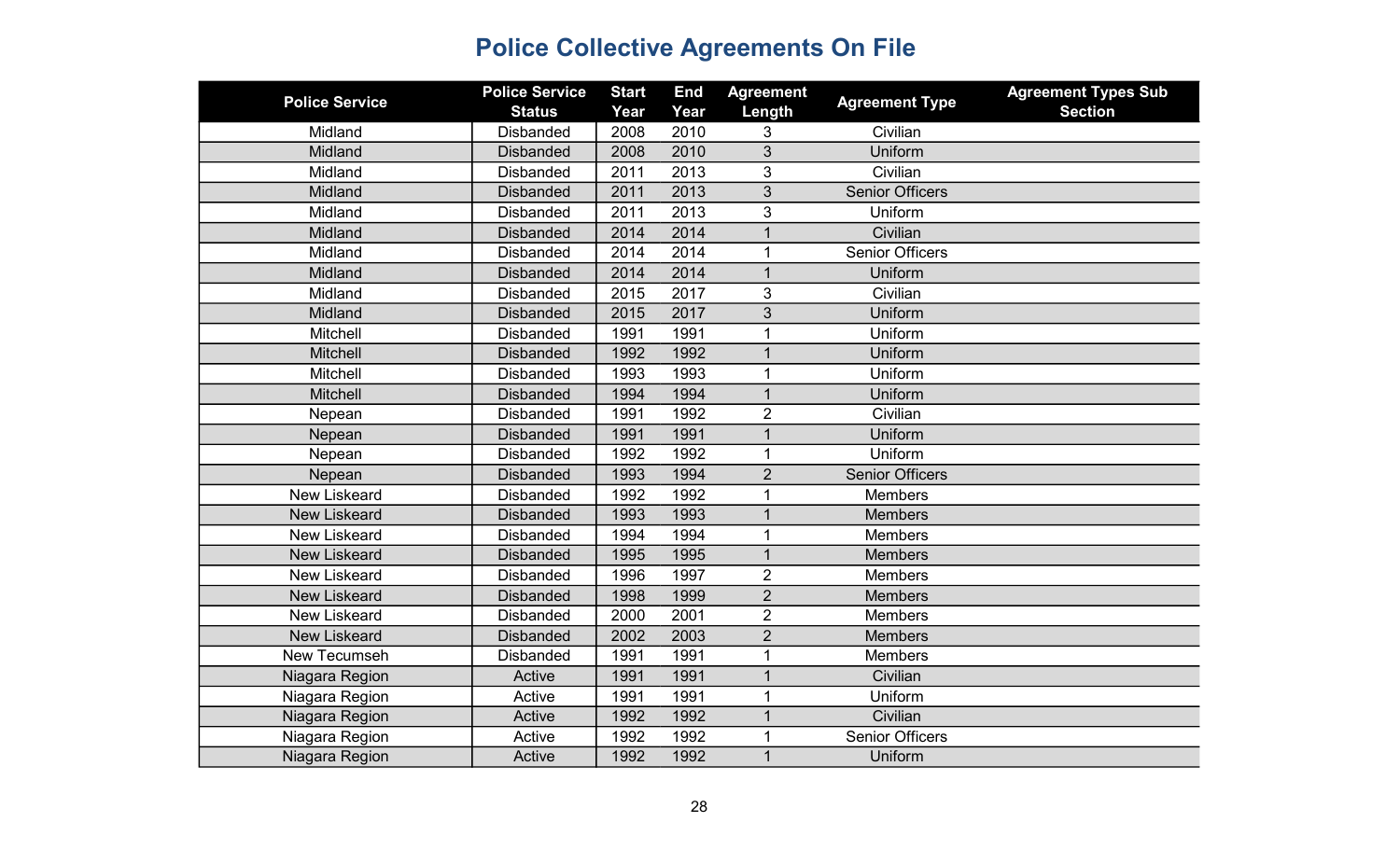| <b>Police Service</b> | <b>Police Service</b><br><b>Status</b> | <b>Start</b><br>Year | <b>End</b><br>Year | <b>Agreement</b><br>Length | <b>Agreement Type</b>  | <b>Agreement Types Sub</b><br><b>Section</b> |
|-----------------------|----------------------------------------|----------------------|--------------------|----------------------------|------------------------|----------------------------------------------|
| Niagara Region        | Active                                 | 1993                 | 1993               |                            | <b>Senior Officers</b> |                                              |
| Niagara Region        | Active                                 | 1993                 | 1993               | $\mathbf{1}$               | Uniform                |                                              |
| Niagara Region        | Active                                 | 1993                 | 1995               | 3                          | Civilian               |                                              |
| Niagara Region        | Active                                 | 1994                 | 1994               | $\mathbf 1$                | Civilian               |                                              |
| Niagara Region        | Active                                 | 1994                 | 1994               | $\mathbf{1}$               | <b>Senior Officers</b> |                                              |
| Niagara Region        | Active                                 | 1994                 | 1994               | $\mathbf{1}$               | Uniform                |                                              |
| Niagara Region        | Active                                 | 1995                 | 1995               | $\mathbf{1}$               | <b>Memorandums</b>     | Civilian & Uniform MOS                       |
| Niagara Region        | Active                                 | 1995                 | 1995               | $\mathbf{1}$               | Uniform                |                                              |
| Niagara Region        | Active                                 | 1996                 | 1998               | 3                          | Memorandums            | <b>Senior Officers MOS</b>                   |
| Niagara Region        | Active                                 | 1996                 | 1997               | $\overline{2}$             | Civilian               |                                              |
| Niagara Region        | Active                                 | 1996                 | 1997               | $\overline{2}$             | Uniform                |                                              |
| Niagara Region        | Active                                 | 1998                 | 1999               | $\overline{2}$             | Civilian               |                                              |
| Niagara Region        | Active                                 | 1998                 | 1999               | $\overline{2}$             | <b>Senior Officers</b> |                                              |
| Niagara Region        | Active                                 | 1998                 | 1999               | $\overline{2}$             | Uniform                |                                              |
| Niagara Region        | Active                                 | 2000                 | 2002               | 3                          | Civilian               |                                              |
| Niagara Region        | Active                                 | 2000                 | 2002               | 3                          | <b>Senior Officers</b> |                                              |
| Niagara Region        | Active                                 | 2000                 | 2002               | 3                          | Uniform                |                                              |
| Niagara Region        | Active                                 | 2003                 | 2005               | $\overline{3}$             | Civilian               |                                              |
| Niagara Region        | Active                                 | 2003                 | 2005               | $\overline{3}$             | <b>Senior Officers</b> |                                              |
| Niagara Region        | Active                                 | 2003                 | 2005               | 3                          | Uniform                |                                              |
| Niagara Region        | Active                                 | 2006                 | 2008               | 3                          | Civilian               |                                              |
| Niagara Region        | Active                                 | 2006                 | 2008               | 3                          | <b>Senior Officers</b> |                                              |
| Niagara Region        | Active                                 | 2006                 | 2008               | 3                          | Uniform                |                                              |
| Niagara Region        | Active                                 | 2009                 | 2011               | 3                          | Memorandums            | <b>SOA</b>                                   |
| Niagara Region        | Active                                 | 2009                 | 2011               | 3                          | Civilian               |                                              |
| Niagara Region        | Active                                 | 2009                 | 2011               | 3                          | Uniform                |                                              |
| Niagara Region        | Active                                 | 2012                 | 2012               | $\mathbf{1}$               | Civilian               |                                              |
| Niagara Region        | Active                                 | 2012                 | 2012               | $\mathbf{1}$               | Uniform                |                                              |
| Niagara Region        | Active                                 | 2012                 | 2015               | 4                          | <b>Senior Officers</b> |                                              |
| Niagara Region        | Active                                 | 2012                 | 2015               | $\overline{\mathbf{4}}$    | <b>Senior Officers</b> |                                              |
| Niagara Region        | Active                                 | 2013                 | 2015               | 3                          | Civilian               |                                              |
| Niagara Region        | Active                                 | 2013                 | 2015               | 3                          | Uniform                |                                              |
| Niagara Region        | Active                                 | 2016                 | 2019               | $\overline{\mathbf{4}}$    | Civilian               |                                              |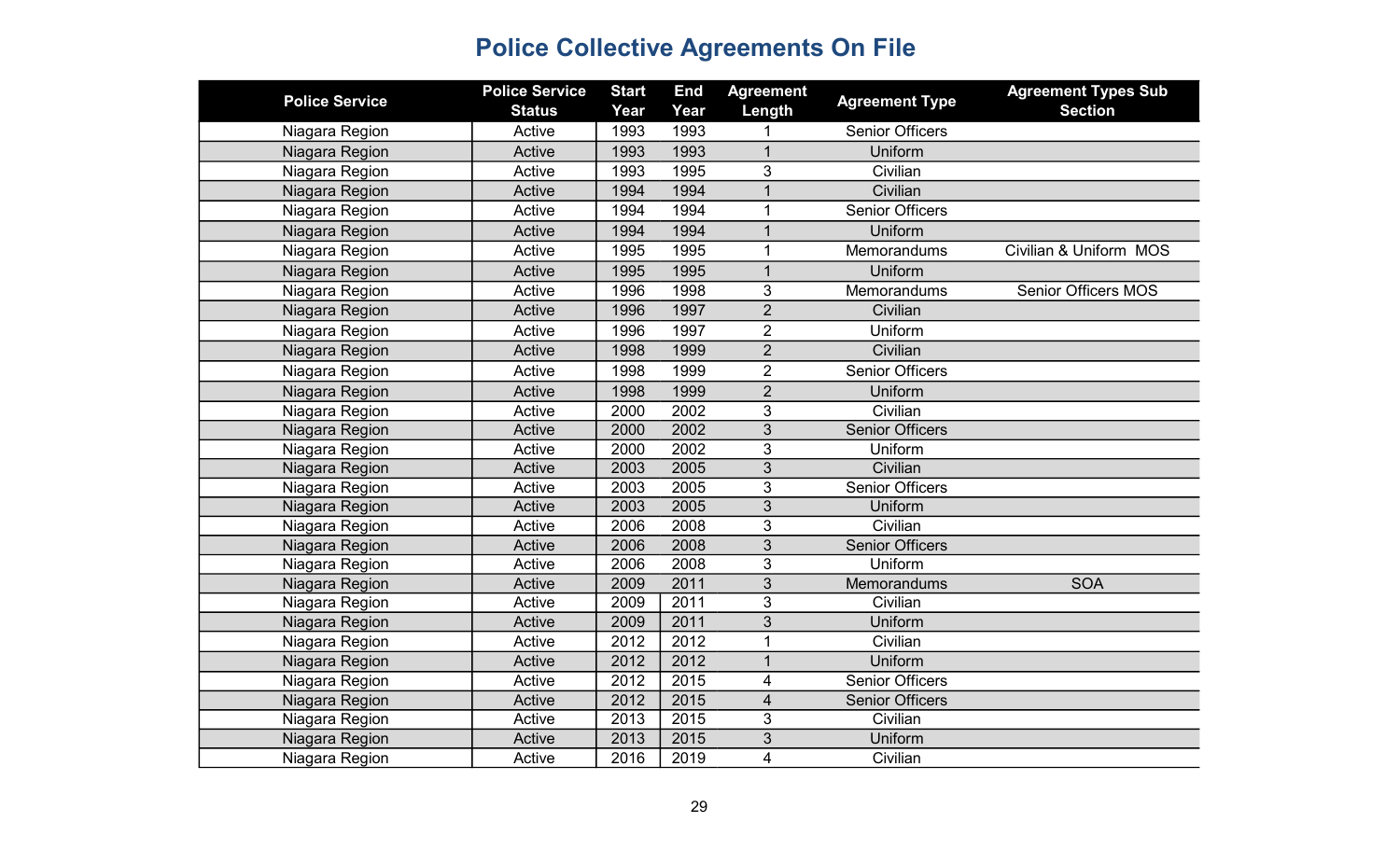| <b>Police Service</b>  | <b>Police Service</b><br><b>Status</b> | <b>Start</b><br>Year | <b>End</b><br>Year | <b>Agreement</b><br>Length | <b>Agreement Type</b>  | <b>Agreement Types Sub</b><br><b>Section</b> |
|------------------------|----------------------------------------|----------------------|--------------------|----------------------------|------------------------|----------------------------------------------|
| Niagara Region         | Active                                 | 2016                 | 2019               | 4                          | Uniform                |                                              |
| North Bay              | Active                                 | 1991                 | 1991               | 1                          | Uniform                |                                              |
| North Bay              | Active                                 | 1992                 | 1992               | $\overline{1}$             | Civilian               |                                              |
| North Bay              | Active                                 | 1992                 | 1992               | $\mathbf{1}$               | Uniform                |                                              |
| North Bay              | Active                                 | 1993                 | 1993               | $\mathbf{1}$               | Civilian               |                                              |
| North Bay              | Active                                 | 1993                 | 1993               | $\mathbf 1$                | <b>Senior Officers</b> |                                              |
| North Bay              | Active                                 | 1993                 | 1993               | $\mathbf 1$                | Uniform                |                                              |
| North Bay              | Active                                 | 1994                 | 1994               | 1                          | Civilian               |                                              |
| North Bay              | Active                                 | 1994                 | 1994               | $\overline{1}$             | Uniform                |                                              |
| North Bay              | Active                                 | 1996                 | 1998               | 3                          | Civilian               |                                              |
| North Bay              | Active                                 | 1996                 | 1998               | 3                          | Uniform                |                                              |
| North Bay              | Active                                 | 1998                 | 1998               | $\mathbf{1}$               | Civilian               |                                              |
| North Bay              | Active                                 | 1999                 | 2001               | $\mathfrak{S}$             | Civilian               |                                              |
| North Bay              | Active                                 | 1999                 | 2001               | 3                          | Uniform                |                                              |
| North Bay              | Active                                 | 2002                 | 2003               | $\overline{2}$             | Civilian               |                                              |
| North Bay              | Active                                 | 2002                 | 2003               | $\overline{2}$             | Uniform                |                                              |
| North Bay              | Active                                 | 2004                 | 2004               | $\overline{1}$             | Civilian               |                                              |
| North Bay              | Active                                 | 2004                 | 2004               | $\mathbf{1}$               | Uniform                |                                              |
| North Bay              | Active                                 | 2005                 | 2007               | 3                          | Civilian               |                                              |
| North Bay              | Active                                 | 2005                 | 2007               | 3                          | Uniform                |                                              |
| North Bay              | Active                                 | 2008                 | 2010               | $\mathfrak{S}$             | Civilian               |                                              |
| North Bay              | Active                                 | 2008                 | 2010               | 3                          | Uniform                |                                              |
| North Bay              | Active                                 | 2011                 | 2014               | $\overline{\mathbf{4}}$    | Civilian               |                                              |
| North Bay              | Active                                 | 2011                 | 2014               | 4                          | Uniform                |                                              |
| North Bay              | Active                                 | 2015                 | 2018               | $\overline{\mathbf{4}}$    | Civilian               |                                              |
| North Bay              | Active                                 | 2015                 | 2018               | 4                          | Uniform                |                                              |
| North Bay              | Active                                 | 2019                 | 2020               | $\overline{2}$             | Civilian               |                                              |
| North Bay              | Active                                 | 2019                 | 2020               | $\overline{2}$             | Uniform                |                                              |
| <b>North Glengarry</b> | <b>Disbanded</b>                       | N/A                  | N/A                | #VALUE!                    | None on File           |                                              |
| Norwich                | <b>Disbanded</b>                       | 1990                 | 1991               | 2                          | Uniform                |                                              |
| Norwich                | <b>Disbanded</b>                       | 1992                 | 1992               | $\mathbf 1$                | Uniform                |                                              |
| Norwich                | <b>Disbanded</b>                       | 1993                 | 1993               | $\mathbf 1$                | Memorandums            | <b>Uniform MOA</b>                           |
| Norwich                | <b>Disbanded</b>                       | 1994                 | 1995               | $\overline{2}$             | Uniform                |                                              |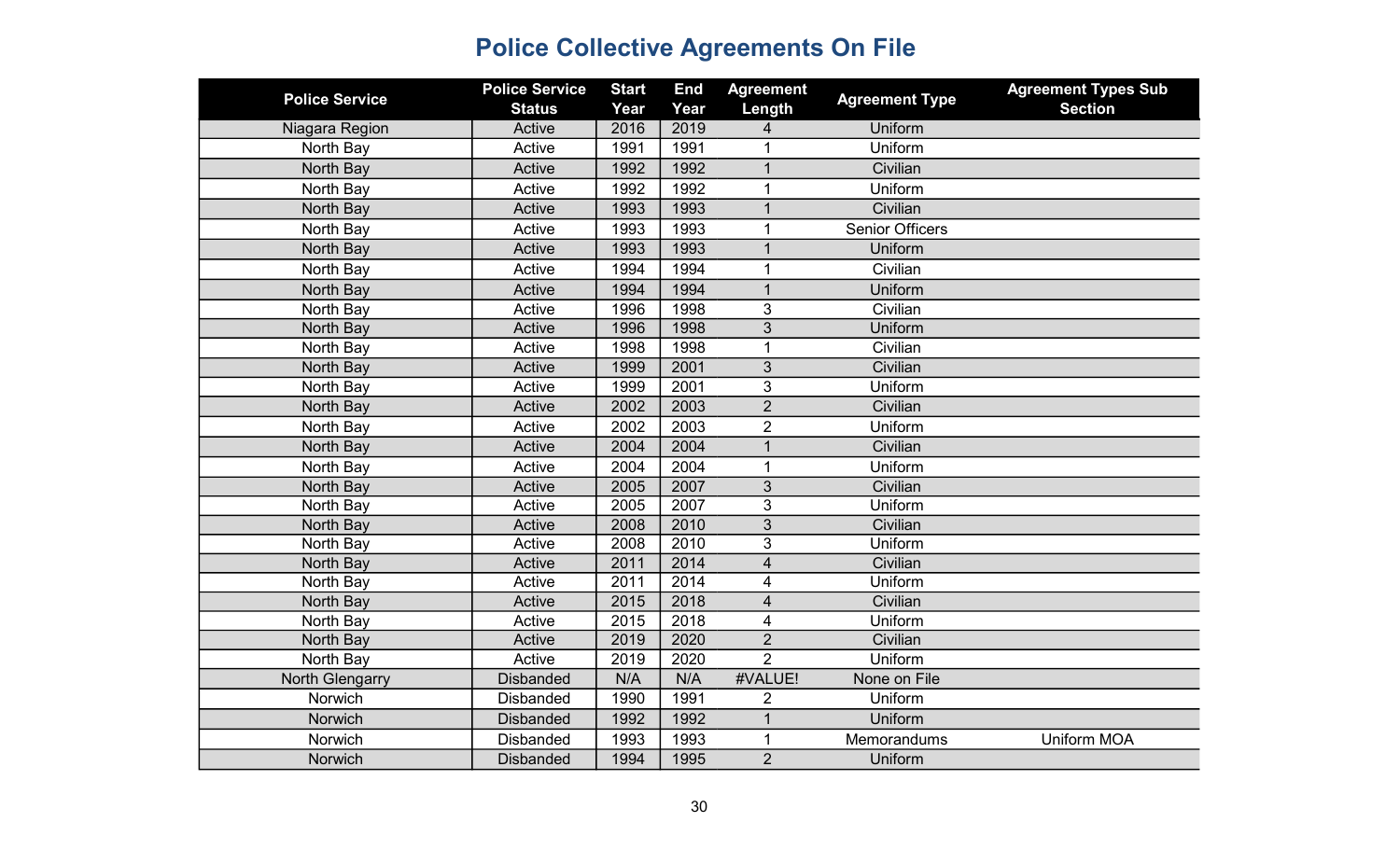| <b>Police Service</b> | <b>Police Service</b> | <b>Start</b> | <b>End</b> | <b>Agreement</b>        | <b>Agreement Type</b> | <b>Agreement Types Sub</b> |
|-----------------------|-----------------------|--------------|------------|-------------------------|-----------------------|----------------------------|
|                       | <b>Status</b>         | Year         | Year       | Length                  |                       | <b>Section</b>             |
| Norwich               | <b>Disbanded</b>      | 1996         | 1996       |                         | Uniform               |                            |
| Norwich               | <b>Disbanded</b>      | 1997         | 1997       | 1                       | Uniform               |                            |
| Norwich               | <b>Disbanded</b>      | 1998         | 1998       | 1                       | Uniform               |                            |
| Orangeville           | <b>Disbanded</b>      | 1990         | 1992       | 3                       | Civilian              |                            |
| Orangeville           | <b>Disbanded</b>      | 1990         | 1992       | 3                       | Uniform               |                            |
| Orangeville           | <b>Disbanded</b>      | 1992         | 1993       | $\overline{2}$          | Civilian              |                            |
| Orangeville           | <b>Disbanded</b>      | 1992         | 1993       | $\overline{2}$          | Uniform               |                            |
| Orangeville           | <b>Disbanded</b>      | 1995         | 1995       | $\mathbf{1}$            | Civilian              |                            |
| Orangeville           | <b>Disbanded</b>      | 1995         | 1995       | $\mathbf{1}$            | Uniform               |                            |
| Orangeville           | <b>Disbanded</b>      | 1996         | 1999       | $\overline{4}$          | Civilian              |                            |
| Orangeville           | <b>Disbanded</b>      | 1996         | 1999       | 4                       | Uniform               |                            |
| Orangeville           | <b>Disbanded</b>      | 2000         | 2002       | $\overline{3}$          | Civilian              |                            |
| Orangeville           | <b>Disbanded</b>      | 2000         | 2003       | 4                       | Uniform               |                            |
| Orangeville           | <b>Disbanded</b>      | 2001         | 2002       | $\overline{2}$          | Uniform               |                            |
| Orangeville           | <b>Disbanded</b>      | 2003         | 2005       | 3                       | Civilian              |                            |
| Orangeville           | <b>Disbanded</b>      | 2003         | 2005       | 3                       | Uniform               |                            |
| Orangeville           | <b>Disbanded</b>      | 2006         | 2008       | $\overline{3}$          | Civilian              |                            |
| Orangeville           | <b>Disbanded</b>      | 2006         | 2008       | 3                       | Uniform               |                            |
| Orangeville           | <b>Disbanded</b>      | 2009         | 2011       | 3                       | Civilian              |                            |
| Orangeville           | <b>Disbanded</b>      | 2009         | 2011       | 3                       | Uniform               |                            |
| Orangeville           | <b>Disbanded</b>      | 2012         | 2014       | 3                       | Civilian              |                            |
| Orangeville           | <b>Disbanded</b>      | 2012         | 2015       | $\overline{\mathbf{4}}$ | Uniform               |                            |
| Orangeville           | <b>Disbanded</b>      | 2016         | 2019       | 4                       | Civilian              |                            |
| Orangeville           | <b>Disbanded</b>      | 2016         | 2019       | $\overline{\mathbf{4}}$ | Uniform               |                            |
| Orillia               | <b>Disbanded</b>      | 1990         | 1990       | 1                       | Uniform               |                            |
| Orillia               | <b>Disbanded</b>      | 1990         | 1991       | $\overline{2}$          | Civilian              |                            |
| Orillia               | <b>Disbanded</b>      | 1992         | 1992       | 1                       | Civilian              |                            |
| Orillia               | <b>Disbanded</b>      | 1992         | 1992       | $\overline{1}$          | Uniform               |                            |
| Orillia               | <b>Disbanded</b>      | 1993         | 1993       | $\mathbf{1}$            | Civilian              |                            |
| Orillia               | <b>Disbanded</b>      | 1993         | 1993       | $\mathbf 1$             | Uniform               |                            |
| Orillia               | <b>Disbanded</b>      | 1994         | 1995       | $\overline{2}$          | Civilian              |                            |
| Orillia               | <b>Disbanded</b>      | 1995         | 1995       | 1                       | Uniform               |                            |
| Orillia               | <b>Disbanded</b>      | 1996         | 1996       | 1                       | Civilian              | Proposal                   |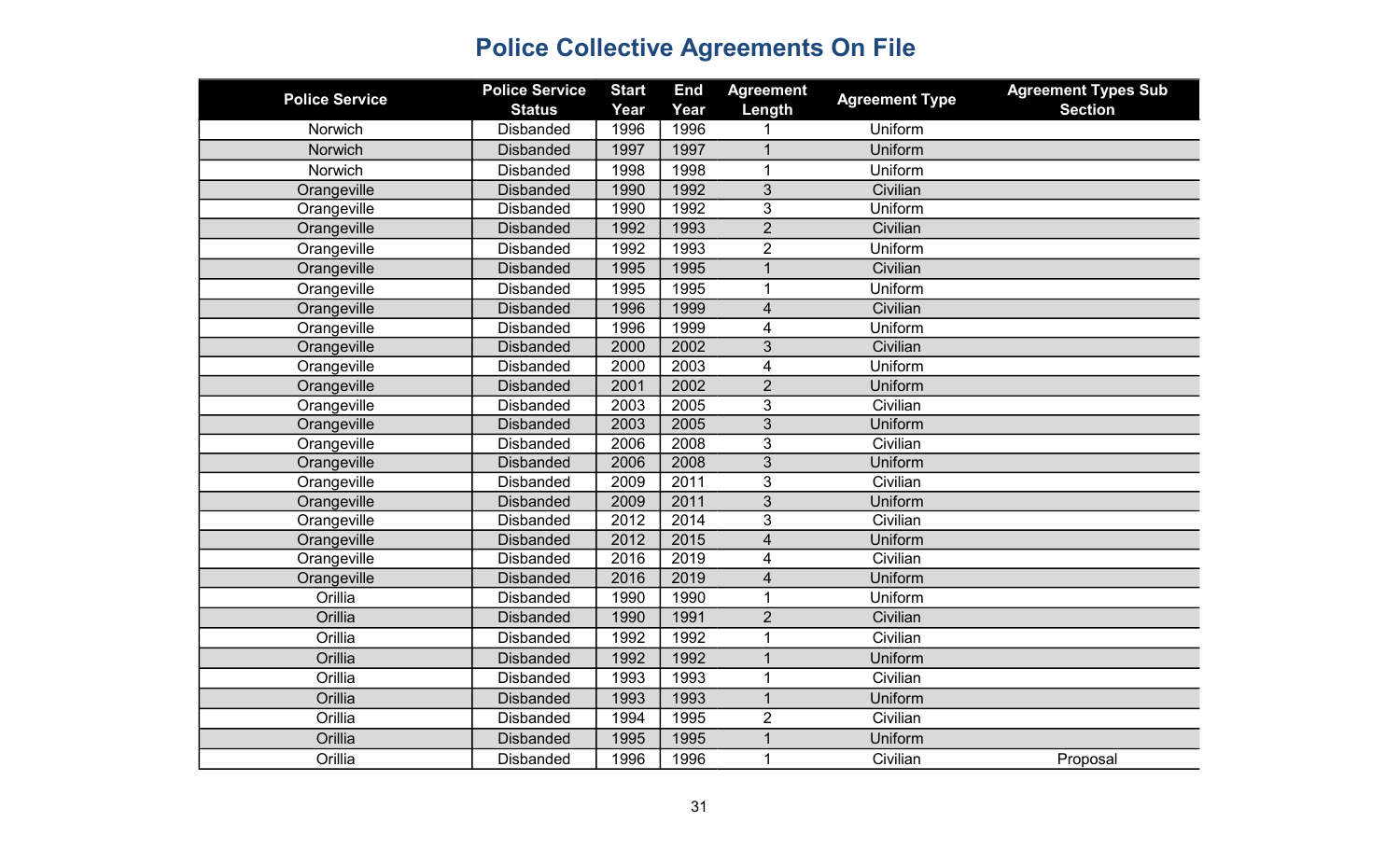| <b>Police Service</b> | <b>Police Service</b><br><b>Status</b> | <b>Start</b><br>Year | <b>End</b><br>Year | <b>Agreement</b><br>Length | <b>Agreement Type</b>  | <b>Agreement Types Sub</b><br><b>Section</b> |
|-----------------------|----------------------------------------|----------------------|--------------------|----------------------------|------------------------|----------------------------------------------|
| Orillia               | <b>Disbanded</b>                       | 1996                 | 1996               |                            | Uniform                | Proposal                                     |
| Orillia               | <b>Disbanded</b>                       | 1996                 | 1998               | 3                          | Civilian               |                                              |
| Ottawa                | Active                                 | 1991                 | 1991               | $\mathbf{1}$               | Uniform                |                                              |
| Ottawa                | Active                                 | 1992                 | 1992               | 1                          | <b>Senior Officers</b> |                                              |
| Ottawa                | Active                                 | 1992                 | 1992               | $\mathbf{1}$               | Uniform                |                                              |
| Ottawa                | Active                                 | 1994                 | 1994               | $\mathbf{1}$               | <b>Senior Officers</b> |                                              |
| Ottawa                | Active                                 | 1997                 | 1999               | 3                          | Civilian               |                                              |
| Ottawa                | Active                                 | 1997                 | 1999               | 3                          | Uniform                |                                              |
| Ottawa                | Active                                 | 2000                 | 2002               | 3                          | Uniform                |                                              |
| Ottawa                | Active                                 | 2002                 | 2002               | 1                          | Memorandums            | <b>MOA Members</b>                           |
| Ottawa                | Active                                 | 2003                 | 2003               | $\overline{1}$             | <b>Senior Officers</b> |                                              |
| Ottawa                | Active                                 | 2003                 | 2004               | $\overline{2}$             | Civilian               |                                              |
| Ottawa                | Active                                 | 2004                 | 2006               | $\overline{3}$             | <b>Senior Officers</b> |                                              |
| Ottawa                | Active                                 | 2005                 | 2006               | $\overline{2}$             | Memorandums            | <b>MOA</b>                                   |
| Ottawa                | Active                                 | 2007                 | 2007               | $\overline{1}$             | Uniform                |                                              |
| Ottawa                | Active                                 | 2008                 | 2010               | 3                          | Civilian               |                                              |
| Ottawa                | Active                                 | 2008                 | 2010               | 3                          | <b>Senior Officers</b> |                                              |
| Ottawa                | Active                                 | 2008                 | 2010               | 3                          | Uniform                |                                              |
| Ottawa                | Active                                 | 2011                 | 2012               | $\overline{2}$             | Civilian               |                                              |
| Ottawa                | Active                                 | 2011                 | 2012               | $\overline{2}$             | Uniform                |                                              |
| Ottawa                | Active                                 | 2011                 | 2014               | $\overline{4}$             | <b>Senior Officers</b> |                                              |
| Ottawa                | Active                                 | 2013                 | 2014               | $\overline{2}$             | Civilian               |                                              |
| Ottawa                | Active                                 | 2013                 | 2014               | $\overline{2}$             | Uniform                |                                              |
| Ottawa                | Active                                 | 2015                 | 2015               | 1                          | Civilian               |                                              |
| Ottawa                | Active                                 | 2015                 | 2015               | $\mathbf{1}$               | Uniform                |                                              |
| Ottawa                | Active                                 | 2015                 | 2018               | 4                          | <b>Senior Officers</b> |                                              |
| Ottawa                | Active                                 | 2016                 | 2019               | $\overline{\mathbf{4}}$    | Civilian               |                                              |
| Ottawa                | Active                                 | 2016                 | 2019               | 4                          | Uniform                |                                              |
| Ottawa-Carleton       | <b>Disbanded</b>                       | 1991                 | 1991               | $\overline{1}$             | Civilian               |                                              |
| Ottawa-Carleton       | <b>Disbanded</b>                       | 1991                 | 1991               | 1                          | <b>Senior Officers</b> |                                              |
| Ottawa-Carleton       | <b>Disbanded</b>                       | 1992                 | 1992               |                            | Civilian               |                                              |
| Ottawa-Carleton       | <b>Disbanded</b>                       | 1996                 | 1996               |                            | Civilian               |                                              |
| Ottawa-Carleton       | <b>Disbanded</b>                       | 1996                 | 1996               | $\mathbf{1}$               | <b>Senior Officers</b> |                                              |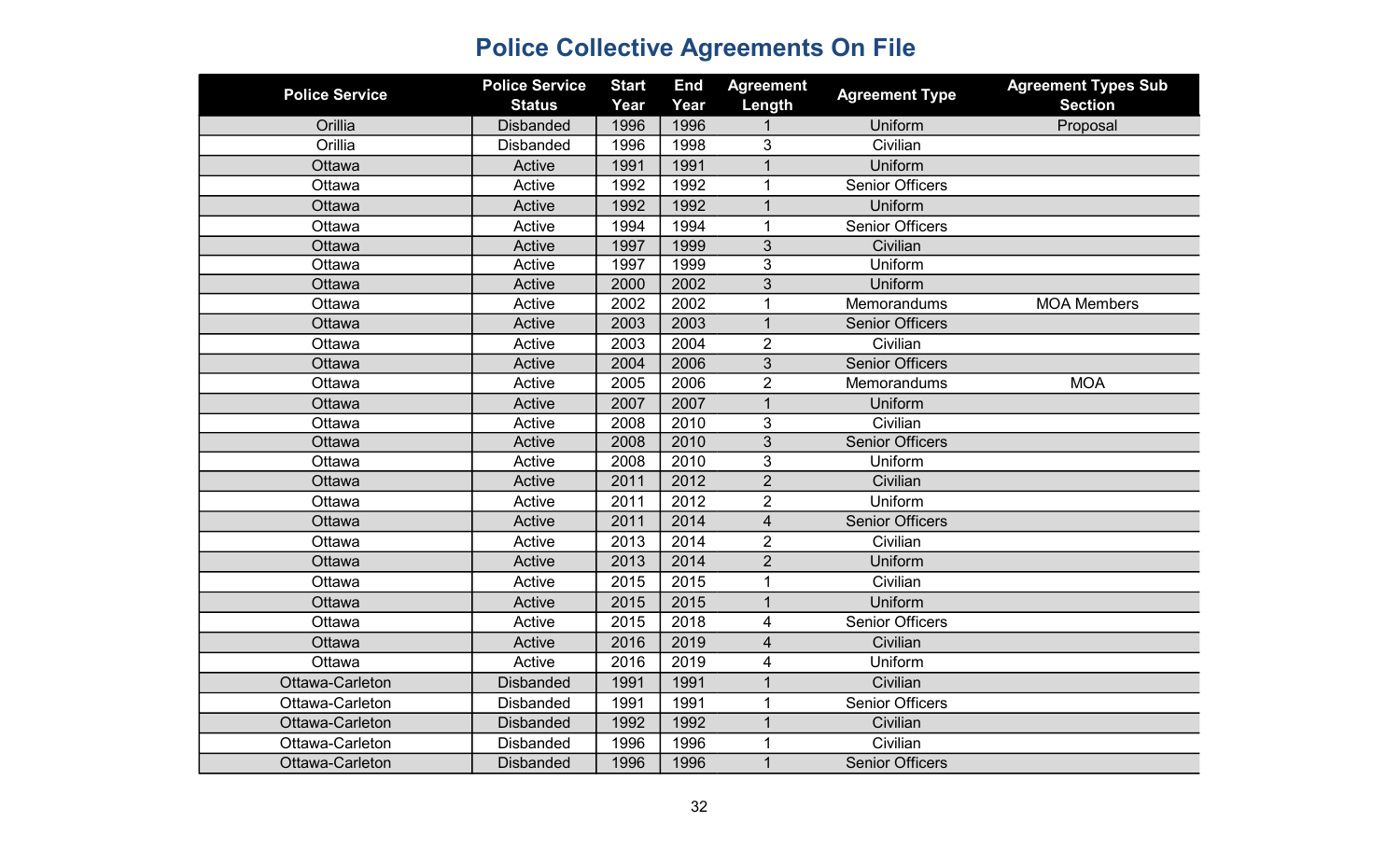| <b>Police Service</b>   | <b>Police Service</b><br><b>Status</b> | <b>Start</b><br>Year | <b>End</b><br>Year | <b>Agreement</b><br>Length | <b>Agreement Type</b>  | <b>Agreement Types Sub</b><br><b>Section</b> |
|-------------------------|----------------------------------------|----------------------|--------------------|----------------------------|------------------------|----------------------------------------------|
| Ottawa-Carleton         | <b>Disbanded</b>                       | 1996                 | 1996               |                            | Uniform                |                                              |
| Ottawa-Carleton         | <b>Disbanded</b>                       | 1997                 | 1999               | 3                          | Civilian               |                                              |
| Ottawa-Carleton         | <b>Disbanded</b>                       | 1997                 | 1999               | 3                          | Uniform                |                                              |
| Ottawa-Carleton         | <b>Disbanded</b>                       | 2000                 | 2002               | 3                          | Uniform                |                                              |
| Owen Sound              | Active                                 | 1992                 | 1993               | $\overline{2}$             | <b>Members</b>         |                                              |
| <b>Owen Sound</b>       | Active                                 | 1997                 | 1999               | $\overline{3}$             | <b>Members</b>         |                                              |
| Owen Sound              | Active                                 | 2001                 | 2003               | 3                          | <b>Members</b>         |                                              |
| <b>Owen Sound</b>       | Active                                 | 2003                 | 2005               | 3                          | <b>Members</b>         |                                              |
| Owen Sound              | Active                                 | 2006                 | 2008               | 3                          | Civilian               |                                              |
| <b>Owen Sound</b>       | Active                                 | 2006                 | 2008               | 3                          | <b>Senior Officers</b> |                                              |
| Owen Sound              | Active                                 | 2006                 | 2008               | $\mathfrak{B}$             | Uniform                |                                              |
| <b>Owen Sound</b>       | Active                                 | 2009                 | 2011               | $\overline{3}$             | Civilian               |                                              |
| Owen Sound              | Active                                 | 2009                 | 2011               | $\mathfrak{B}$             | <b>Senior Officers</b> |                                              |
| <b>Owen Sound</b>       | Active                                 | 2009                 | 2011               | 3                          | Uniform                |                                              |
| Owen Sound              | Active                                 | 2012                 | 2014               | $\overline{3}$             | Civilian               |                                              |
| <b>Owen Sound</b>       | Active                                 | 2012                 | 2014               | $\overline{3}$             | <b>Senior Officers</b> |                                              |
| Owen Sound              | Active                                 | 2012                 | 2014               | 3                          | Uniform                |                                              |
| <b>Owen Sound</b>       | Active                                 | 2015                 | 2018               | $\overline{4}$             | Civilian               |                                              |
| Owen Sound              | Active                                 | 2015                 | 2018               | 4                          | <b>Senior Officers</b> |                                              |
| <b>Owen Sound</b>       | Active                                 | 2015                 | 2018               | $\overline{4}$             | Uniform                |                                              |
| Owen Sound              | Active                                 | 2019                 | 2023               | 5                          | Civilian               |                                              |
| <b>Owen Sound</b>       | Active                                 | 2019                 | 2023               | 5                          | Uniform                |                                              |
| <b>Oxford Community</b> | <b>Disbanded</b>                       | 1999                 | 2002               | $\overline{4}$             | Civilian               |                                              |
| <b>Oxford Community</b> | <b>Disbanded</b>                       | 1999                 | 2002               | $\overline{4}$             | <b>Senior Officers</b> |                                              |
| <b>Oxford Community</b> | <b>Disbanded</b>                       | 1999                 | 2002               | $\overline{\mathbf{4}}$    | Uniform                |                                              |
| <b>Oxford Community</b> | <b>Disbanded</b>                       | 2003                 | 2005               | 3                          | Civilian               |                                              |
| <b>Oxford Community</b> | <b>Disbanded</b>                       | 2003                 | 2005               | 3                          | <b>Senior Officers</b> |                                              |
| <b>Oxford Community</b> | <b>Disbanded</b>                       | 2003                 | 2005               | 3                          | Uniform                |                                              |
| <b>Oxford Community</b> | <b>Disbanded</b>                       | 2006                 | 2009               | $\overline{\mathbf{4}}$    | Civilian               |                                              |
| <b>Oxford Community</b> | <b>Disbanded</b>                       | 2006                 | 2009               | $\overline{\mathbf{4}}$    | <b>Senior Officers</b> |                                              |
| <b>Oxford Community</b> | <b>Disbanded</b>                       | 2006                 | 2009               | $\overline{4}$             | Uniform                |                                              |
| Palmerston              | <b>Disbanded</b>                       | 1991                 | 1991               | $\mathbf 1$                | Civilian               |                                              |
| Palmerston              | <b>Disbanded</b>                       | 1991                 | 1991               | 1                          | Uniform                |                                              |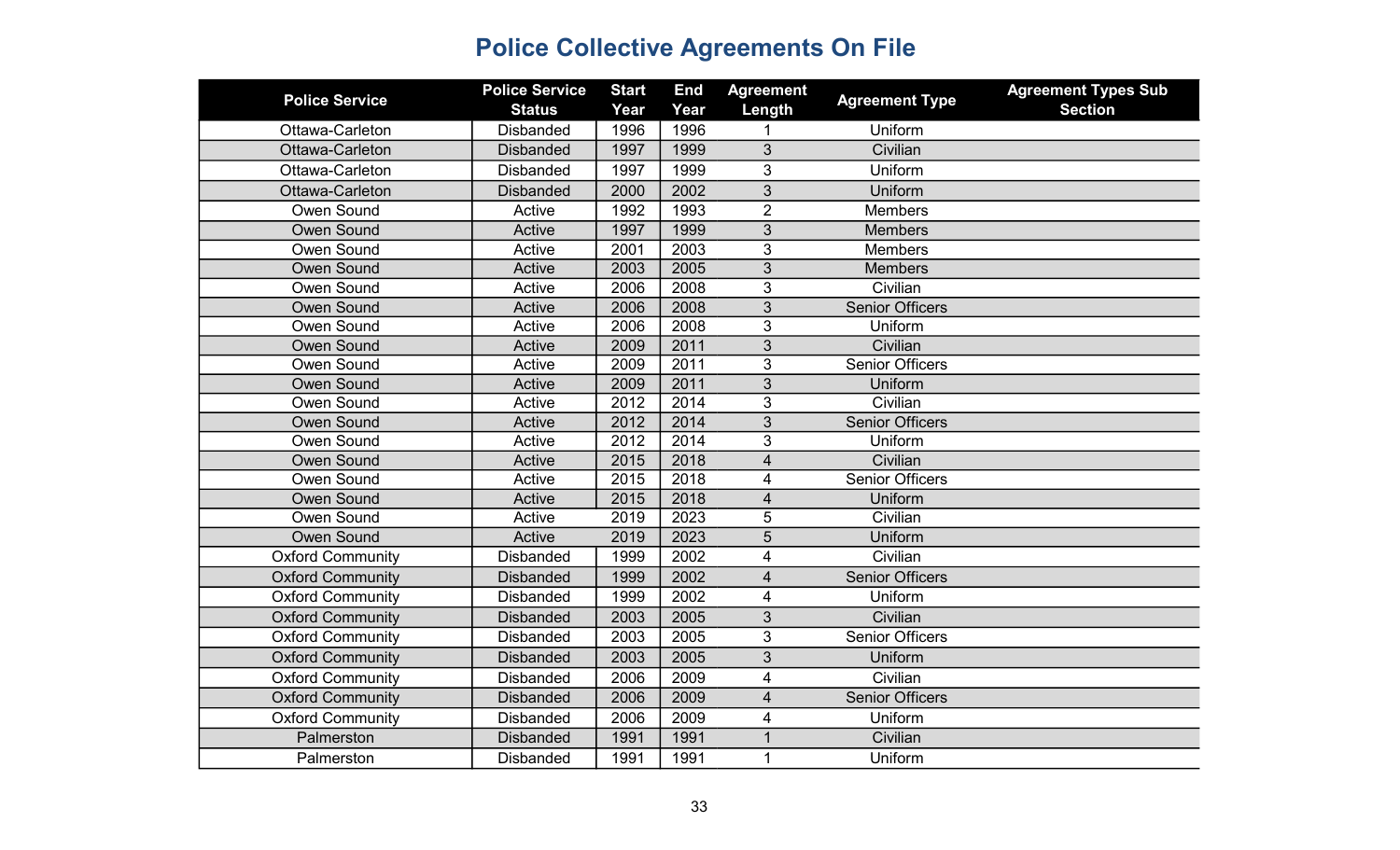| <b>Police Service</b> | <b>Police Service</b> | <b>Start</b> | <b>End</b> | <b>Agreement</b> | <b>Agreement Type</b>  | <b>Agreement Types Sub</b> |
|-----------------------|-----------------------|--------------|------------|------------------|------------------------|----------------------------|
|                       | <b>Status</b>         | Year         | Year       | Length           |                        | <b>Section</b>             |
| Palmerston            | <b>Disbanded</b>      | 1993         | 1993       |                  | Uniform<br>Uniform     |                            |
| Palmerston            | <b>Disbanded</b>      | 1998         | 1998       | 1                |                        |                            |
| Paris                 | <b>Disbanded</b>      | 1990         | 1991       | $\overline{2}$   | <b>Memorandums</b>     | Members MOA/ MOU           |
| Paris                 | <b>Disbanded</b>      | 1992         | 1992       | $\mathbf{1}$     | Memorandums            | Members MOA                |
| Paris                 | <b>Disbanded</b>      | 1993         | 1993       | $\mathbf{1}$     | <b>Members</b>         |                            |
| Paris                 | <b>Disbanded</b>      | 1994         | 1994       | $\mathbf 1$      | <b>Members</b>         |                            |
| Paris                 | <b>Disbanded</b>      | 1995         | 1995       | $\mathbf{1}$     | <b>Memorandums</b>     | <b>Members MOA</b>         |
| Paris                 | <b>Disbanded</b>      | 1996         | 1997       | $\overline{2}$   | Memorandums            | <b>Members MOS</b>         |
| Paris                 | <b>Disbanded</b>      | 1998         | 2000       | 3                | Civilian               |                            |
| Peel                  | Active                | 1989         | 1990       | $\overline{2}$   | Civilian               |                            |
| Peel                  | Active                | 1989         | 1990       | $\overline{2}$   | <b>Senior Officers</b> |                            |
| Peel                  | Active                | 1989         | 1990       | $\overline{2}$   | Uniform                |                            |
| Peel                  | Active                | 1991         | 1991       | $\mathbf{1}$     | Uniform                |                            |
| Peel                  | Active                | 1991         | 1992       | $\overline{2}$   | Civilian               |                            |
| Peel                  | Active                | 1992         | 1992       | $\mathbf 1$      | Uniform                |                            |
| Peel                  | Active                | 1993         | 1995       | 3                | Civilian               |                            |
| Peel                  | Active                | 1993         | 1995       | 3                | <b>Senior Officers</b> |                            |
| Peel                  | Active                | 1993         | 1995       | 3                | Uniform                |                            |
| Peel                  | Active                | 1996         | 1996       | $\mathbf 1$      | Civilian               | Proposal                   |
| Peel                  | Active                | 1996         | 1998       | 3                | Civilian               |                            |
| Peel                  | Active                | 1996         | 1999       | $\overline{4}$   | <b>Senior Officers</b> |                            |
| Peel                  | Active                | 1996         | 1999       | 4                | Uniform                |                            |
| Peel                  | Active                | 1998         | 1999       | $\overline{2}$   | Civilian               |                            |
| Peel                  | Active                | 1998         | 1999       | $\overline{2}$   | Uniform                |                            |
| Peel                  | Active                | 2000         | 2000       | $\overline{1}$   | <b>Senior Officers</b> |                            |
| Peel                  | Active                | 2000         | 2002       | 3                | Civilian               |                            |
| Peel                  | Active                | 2000         | 2002       | $\overline{3}$   | Uniform                |                            |
| Peel                  | Active                | 2001         | 2003       | 3                | <b>Senior Officers</b> |                            |
| Peel                  | Active                | 2004         | 2006       | 3                | Civilian               |                            |
| Peel                  | Active                | 2004         | 2006       | 3                | <b>Senior Officers</b> |                            |
| Peel                  | Active                | 2004         | 2006       | 3                | Uniform                |                            |
| Peel                  | Active                | 2007         | 2009       | 3                | <b>Senior Officers</b> |                            |
| Peel                  | Active                | 2007         | 2010       | 4                | Civilian               |                            |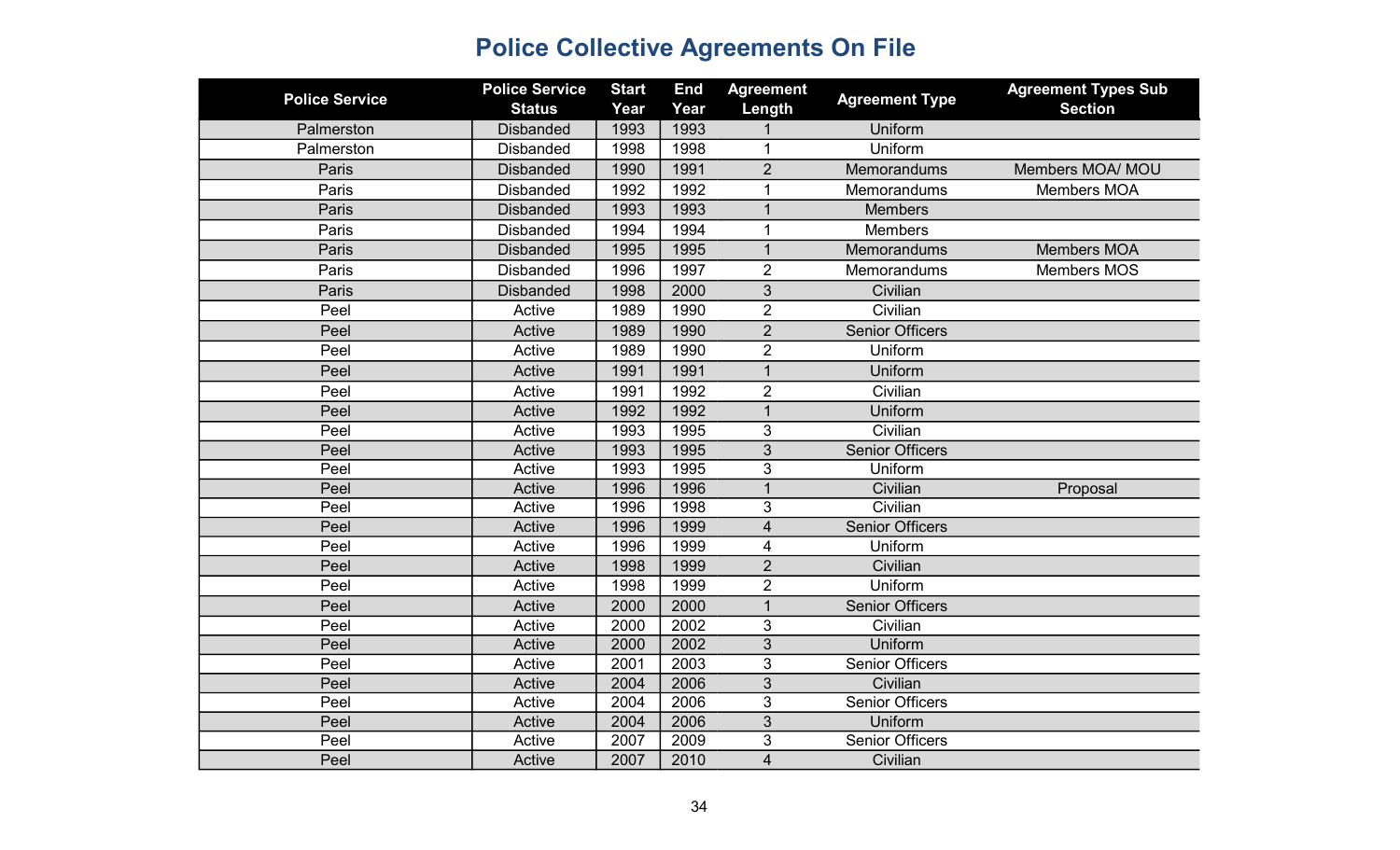| <b>Police Service</b> | <b>Police Service</b> | <b>Start</b> | <b>End</b> | <b>Agreement</b> | <b>Agreement Type</b>  | <b>Agreement Types Sub</b> |
|-----------------------|-----------------------|--------------|------------|------------------|------------------------|----------------------------|
|                       | <b>Status</b>         | Year         | Year       | Length           |                        | <b>Section</b>             |
| Peel                  | Active                | 2007         | 2010       | 4                | Uniform                |                            |
| Peel                  | Active                | 2010         | 2010       | 1                | <b>Senior Officers</b> |                            |
| Peel                  | Active                | 2011         | 2014       | 4                | Civilian               |                            |
| Peel                  | Active                | 2011         | 2014       | 4                | <b>Senior Officers</b> |                            |
| Peel                  | Active                | 2011         | 2014       | 4                | Uniform                |                            |
| Peel                  | Active                | 2015         | 2019       | 5                | Civilian               |                            |
| Peel                  | Active                | 2015         | 2019       | 5                | <b>Senior Officers</b> |                            |
| Peel                  | Active                | 2015         | 2019       | 5                | Uniform                |                            |
| Peel                  | Active                | 2020         | 2024       | 5                | Uniform                |                            |
| Peel                  | Active                | 2020         | 2024       | 5                | Civilian               |                            |
| Peel                  | Active                | 2020         | 2024       | 5                | <b>Senior Officers</b> |                            |
| Pembroke              | <b>Disbanded</b>      | 1989         | 1990       | $\overline{2}$   | Civilian               |                            |
| Pembroke              | <b>Disbanded</b>      | 1989         | 1990       | $\overline{2}$   | Uniform                |                            |
| Pembroke              | <b>Disbanded</b>      | 1991         | 1991       | $\mathbf{1}$     | Civilian               |                            |
| Pembroke              | <b>Disbanded</b>      | 1991         | 1991       | $\mathbf 1$      | Uniform                |                            |
| Pembroke              | <b>Disbanded</b>      | 1992         | 1992       | $\mathbf{1}$     | Civilian               |                            |
| Pembroke              | <b>Disbanded</b>      | 1992         | 1993       | $\overline{2}$   | Uniform                |                            |
| Pembroke              | <b>Disbanded</b>      | 1993         | 1993       | $\mathbf 1$      | Civilian               |                            |
| Pembroke              | <b>Disbanded</b>      | 1994         | 1994       | $\mathbf 1$      | Civilian               |                            |
| Pembroke              | <b>Disbanded</b>      | 1994         | 1995       | $\overline{2}$   | Uniform                |                            |
| Pembroke              | <b>Disbanded</b>      | 1995         | 1995       | $\mathbf 1$      | Civilian               |                            |
| Pembroke              | <b>Disbanded</b>      | 1996         | 1997       | $\overline{2}$   | Civilian               |                            |
| Pembroke              | <b>Disbanded</b>      | 1996         | 1997       | $\overline{2}$   | Uniform                |                            |
| Pembroke              | <b>Disbanded</b>      | 1998         | 2000       | 3                | Civilian               |                            |
| Pembroke              | <b>Disbanded</b>      | 1998         | 2000       | 3                | Uniform                |                            |
| Pembroke              | <b>Disbanded</b>      | 2001         | 2003       | 3                | Civilian               |                            |
| Pembroke              | <b>Disbanded</b>      | 2001         | 2003       | 3                | Uniform                |                            |
| Pembroke              | <b>Disbanded</b>      | 2004         | 2005       | $\overline{2}$   | Civilian               |                            |
| Pembroke              | <b>Disbanded</b>      | 2004         | 2006       | 3                | Civilian               |                            |
| Pembroke              | <b>Disbanded</b>      | 2004         | 2005       | $\overline{2}$   | Uniform                |                            |
| Pembroke              | <b>Disbanded</b>      | 2006         | 2008       | 3                | Civilian               |                            |
| Pembroke              | <b>Disbanded</b>      | 2006         | 2008       | 3                | Uniform                |                            |
| Pembroke              | <b>Disbanded</b>      | 2009         | 2011       | 3                | Civilian               |                            |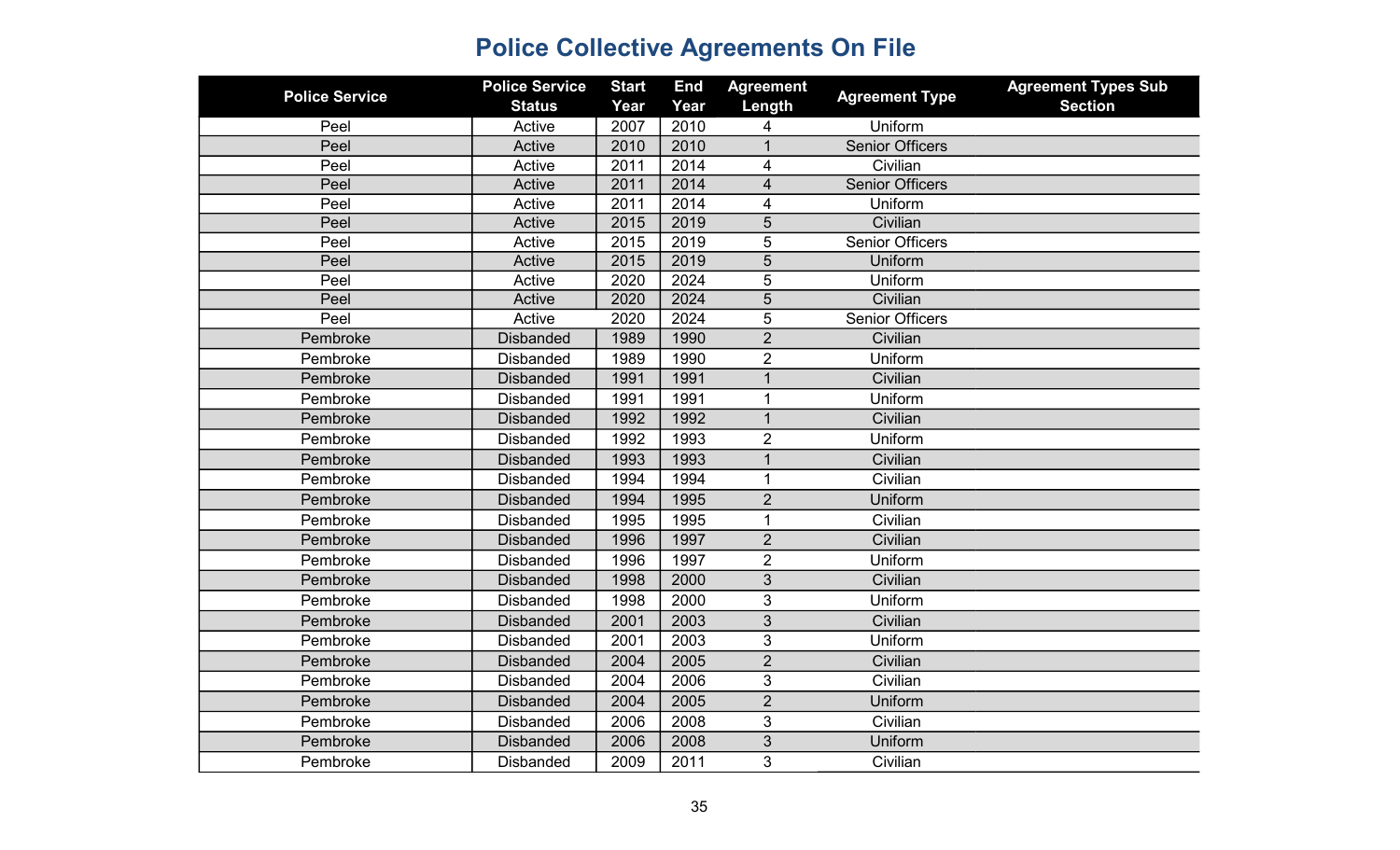| <b>Police Service</b>  | <b>Police Service</b><br><b>Status</b> | <b>Start</b><br>Year | <b>End</b><br>Year | <b>Agreement</b><br>Length | <b>Agreement Type</b>  | <b>Agreement Types Sub</b><br><b>Section</b> |
|------------------------|----------------------------------------|----------------------|--------------------|----------------------------|------------------------|----------------------------------------------|
| Pembroke               | <b>Disbanded</b>                       | 2009                 | 2011               | 3                          | Uniform                |                                              |
| Pembroke               | <b>Disbanded</b>                       | 2012                 | 2013               | $\overline{2}$             | Uniform                |                                              |
| Penetanguishene        | <b>Disbanded</b>                       | 1991                 | 1991               | 1                          | Uniform                |                                              |
| Penetanguishene        | <b>Disbanded</b>                       | 1994                 | 1994               | 1                          | Civilian               |                                              |
| Penetanguishene        | <b>Disbanded</b>                       | 1994                 | 1994               | 1                          | Uniform                |                                              |
| Perth                  | <b>Disbanded</b>                       | 1990                 | 1990               | 1                          | Civilian               |                                              |
| Perth                  | <b>Disbanded</b>                       | 1992                 | 1993               | $\overline{2}$             | Civilian               |                                              |
| Perth                  | <b>Disbanded</b>                       | 1992                 | 1993               | $\overline{2}$             | Uniform                |                                              |
| Perth                  | <b>Disbanded</b>                       | 1994                 | 1995               | $\overline{2}$             | Civilian               |                                              |
| Perth                  | <b>Disbanded</b>                       | 1994                 | 1995               | $\overline{2}$             | Uniform                |                                              |
| Perth                  | <b>Disbanded</b>                       | 1996                 | 1997               | $\overline{2}$             | Civilian               |                                              |
| Perth                  | <b>Disbanded</b>                       | 1996                 | 1997               | $\overline{2}$             | Uniform                |                                              |
| Perth                  | <b>Disbanded</b>                       | 1998                 | 1999               | $\overline{2}$             | Civilian               |                                              |
| Perth                  | <b>Disbanded</b>                       | 1998                 | 1999               | $\overline{2}$             | Uniform                |                                              |
| Perth                  | <b>Disbanded</b>                       | 2000                 | 2002               | 3                          | Civilian               |                                              |
| Perth                  | <b>Disbanded</b>                       | 2000                 | 2002               | 3                          | Uniform                |                                              |
| Perth                  | <b>Disbanded</b>                       | 2003                 | 2004               | $\overline{2}$             | Civilian               |                                              |
| Perth                  | <b>Disbanded</b>                       | 2003                 | 2005               | 3                          | Uniform                |                                              |
| Perth                  | <b>Disbanded</b>                       | 2005                 | 2007               | 3                          | Civilian               |                                              |
| Perth                  | <b>Disbanded</b>                       | 2006                 | 2007               | $\overline{2}$             | Uniform                |                                              |
| Perth                  | <b>Disbanded</b>                       | 2008                 | 2009               | $\overline{2}$             | Civilian               |                                              |
| Perth                  | <b>Disbanded</b>                       | 2008                 | 2009               | $\overline{2}$             | Uniform                |                                              |
| Perth                  | <b>Disbanded</b>                       | 2010                 | 2013               | $\overline{4}$             | Civilian               |                                              |
| Perth                  | <b>Disbanded</b>                       | 2010                 | 2013               | 4                          | Uniform                |                                              |
| Peterborough-Lakefield | Active                                 | 1991                 | 1991               | $\mathbf 1$                | Civilian               |                                              |
| Peterborough-Lakefield | Active                                 | 1991                 | 1992               | $\overline{2}$             | <b>Senior Officers</b> |                                              |
| Peterborough-Lakefield | Active                                 | 1992                 | 1992               | $\mathbf 1$                | Uniform                |                                              |
| Peterborough-Lakefield | Active                                 | 1993                 | 1993               | 1                          | Civilian               |                                              |
| Peterborough-Lakefield | Active                                 | 1993                 | 1993               | $\mathbf{1}$               | <b>Senior Officers</b> |                                              |
| Peterborough-Lakefield | Active                                 | 1993                 | 1993               | $\mathbf 1$                | Uniform                |                                              |
| Peterborough-Lakefield | Active                                 | 1994                 | 1994               |                            | Civilian               |                                              |
| Peterborough-Lakefield | Active                                 | 1994                 | 1994               | 1                          | <b>Senior Officers</b> |                                              |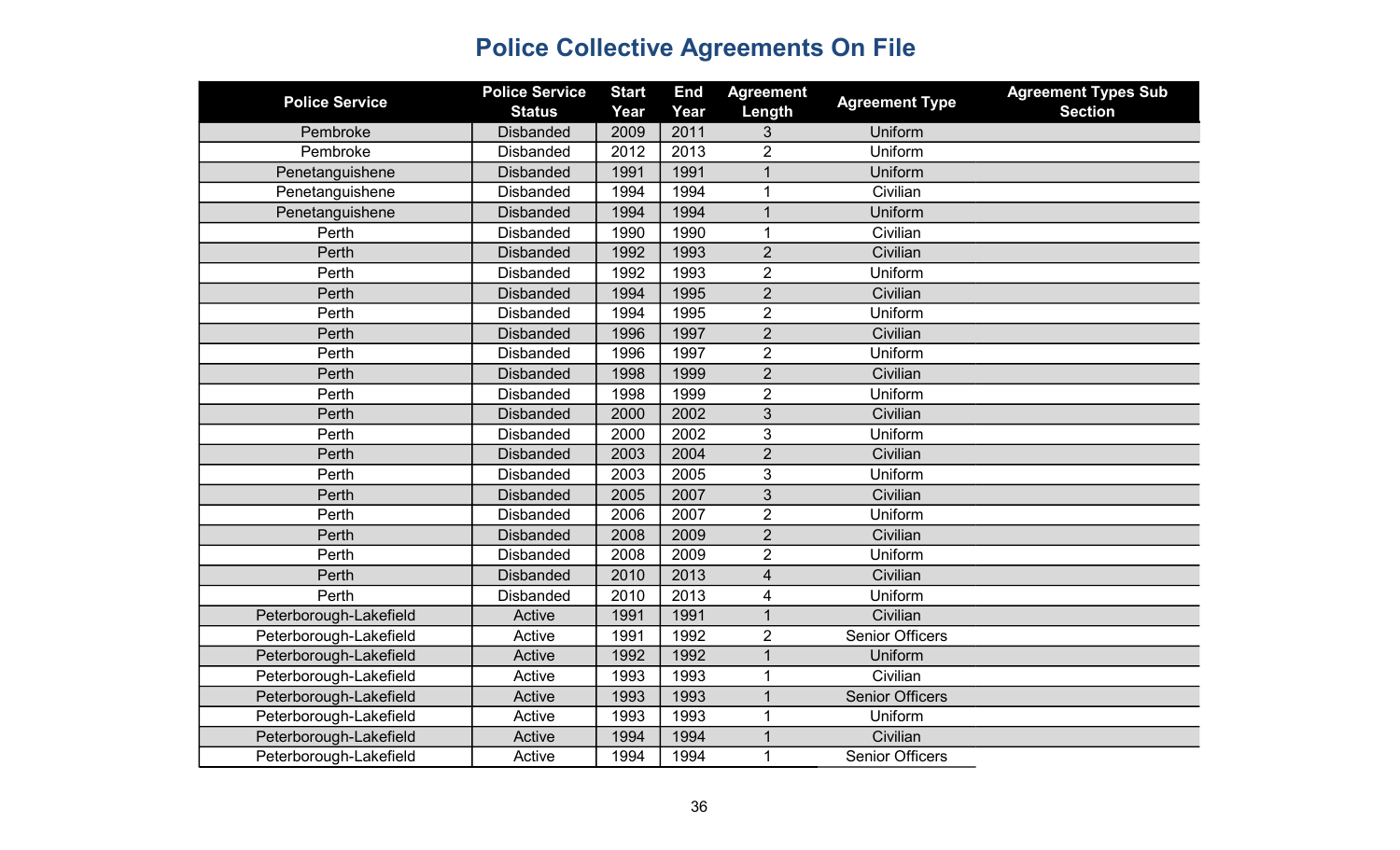| <b>Police Service</b>  | <b>Police Service</b><br><b>Status</b> | <b>Start</b><br>Year | <b>End</b><br>Year | <b>Agreement</b><br>Length | <b>Agreement Type</b>  | <b>Agreement Types Sub</b><br><b>Section</b> |
|------------------------|----------------------------------------|----------------------|--------------------|----------------------------|------------------------|----------------------------------------------|
| Peterborough-Lakefield | Active                                 | 1994                 | 1994               |                            | Uniform                |                                              |
| Peterborough-Lakefield | Active                                 | 1995                 | 1995               | 1                          | Civilian               |                                              |
| Peterborough-Lakefield | Active                                 | 1995                 | 1995               | $\mathbf{1}$               | <b>Senior Officers</b> |                                              |
| Peterborough-Lakefield | Active                                 | 1996                 | 1997               | $\overline{2}$             | Civilian               |                                              |
| Peterborough-Lakefield | Active                                 | 1996                 | 1997               | $\overline{2}$             | Uniform                |                                              |
| Peterborough-Lakefield | Active                                 | 1998                 | 1999               | $\overline{2}$             | Civilian               |                                              |
| Peterborough-Lakefield | Active                                 | 1998                 | 2000               | 3                          | Uniform                |                                              |
| Peterborough-Lakefield | Active                                 | 1999                 | 2001               | 3                          | <b>Senior Officers</b> |                                              |
| Peterborough-Lakefield | Active                                 | 2000                 | 2000               | $\mathbf{1}$               | Civilian               |                                              |
| Peterborough-Lakefield | Active                                 | 2001                 | 2003               | 3                          | Civilian               |                                              |
| Peterborough-Lakefield | Active                                 | 2001                 | 2003               | $\overline{3}$             | Uniform                |                                              |
| Peterborough-Lakefield | Active                                 | 2002                 | 2002               | $\mathbf{1}$               | <b>Senior Officers</b> |                                              |
| Peterborough-Lakefield | Active                                 | 2004                 | 2005               | $\overline{2}$             | Civilian               |                                              |
| Peterborough-Lakefield | Active                                 | 2004                 | 2005               | $\overline{2}$             | <b>Senior Officers</b> |                                              |
| Peterborough-Lakefield | Active                                 | 2004                 | 2005               | $\overline{2}$             | Uniform                |                                              |
| Peterborough-Lakefield | Active                                 | 2006                 | 2007               | $\overline{2}$             | Civilian               |                                              |
| Peterborough-Lakefield | Active                                 | 2008                 | 2009               | $\overline{2}$             | Civilian               |                                              |
| Peterborough-Lakefield | Active                                 | 2008                 | 2009               | $\overline{2}$             | Uniform                |                                              |
| Peterborough-Lakefield | Active                                 | 2010                 | 2012               | 3                          | Civilian               |                                              |
| Peterborough-Lakefield | Active                                 | 2010                 | 2012               | 3                          | <b>Senior Officers</b> |                                              |
| Peterborough-Lakefield | Active                                 | 2010                 | 2012               | 3                          | Uniform                |                                              |
| Peterborough-Lakefield | Active                                 | 2013                 | 2015               | 3                          | Civilian               |                                              |
| Peterborough-Lakefield | Active                                 | 2013                 | 2015               | 3                          | <b>Senior Officers</b> |                                              |
| Peterborough-Lakefield | Active                                 | 2013                 | 2015               | 3                          | Uniform                |                                              |
| Peterborough-Lakefield | Active                                 | 2015                 | 2018               | $\overline{4}$             | Civilian               |                                              |
| Peterborough-Lakefield | Active                                 | 2015                 | 2018               | 4                          | Uniform                |                                              |
| Peterborough-Lakefield | Active                                 | 2016                 | 2019               | $\overline{\mathbf{4}}$    | <b>Senior Officers</b> |                                              |
| Peterborough-Lakefield | Active                                 | 2016                 | 2019               | $\overline{\mathbf{4}}$    | Civilian               |                                              |
| Peterborough-Lakefield | Active                                 | 2016                 | 2019               | 4                          | Uniform                |                                              |
| Peterborough-Lakefield | Active                                 | 2020                 | 2020               | 1                          | Civilian               |                                              |
| Peterborough-Lakefield | Active                                 | 2020                 | 2020               | $\mathbf{1}$               | Uniform                |                                              |
| Peterborough-Lakefield | Active                                 | 2020                 | 2023               | 4                          | <b>Senior Officers</b> |                                              |
| Peterborough-Lakefield | Active                                 | 2021                 | 2023               | 3                          | Civilian               |                                              |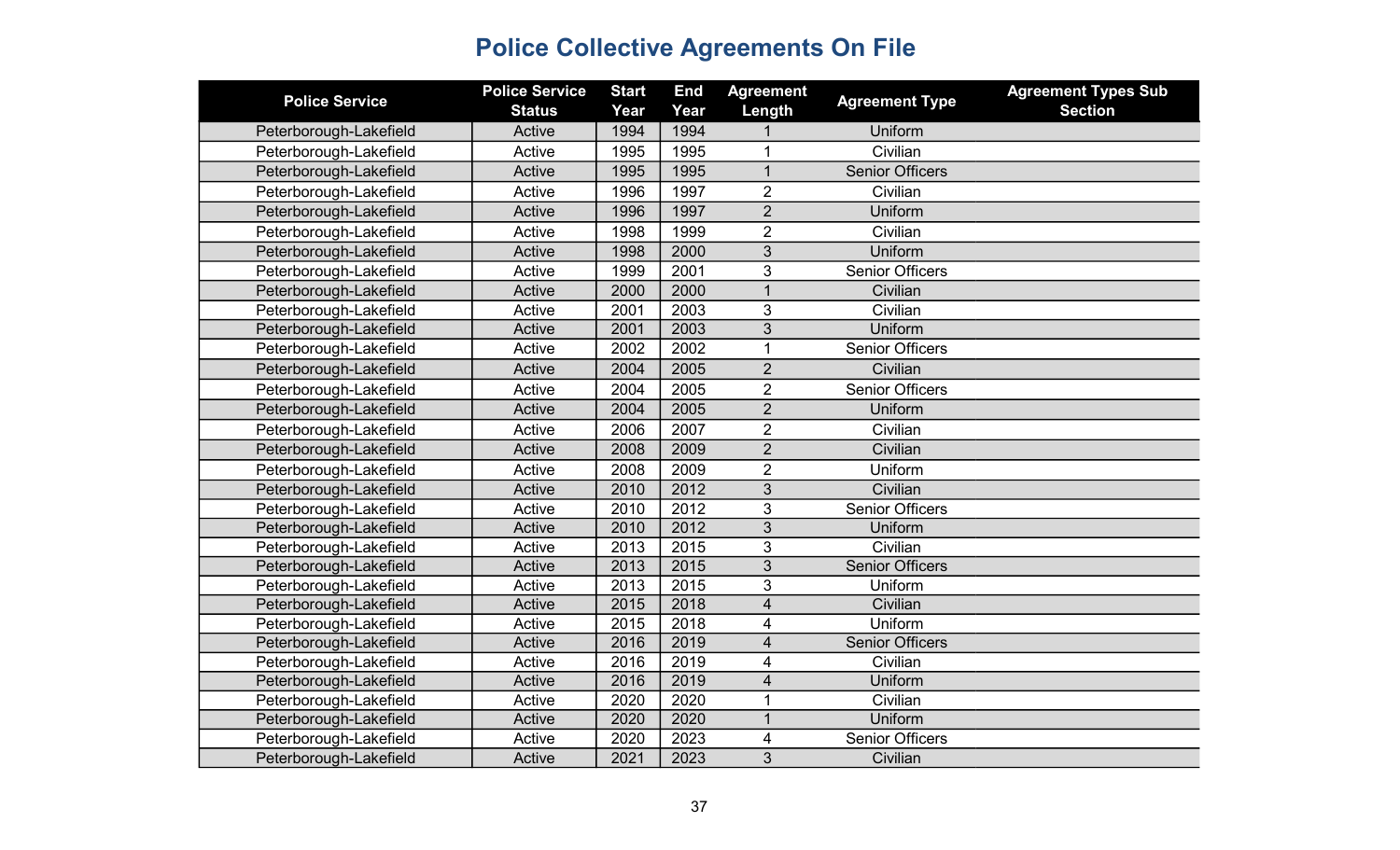| <b>Police Service</b>  | <b>Police Service</b> | <b>Start</b> | <b>End</b> | <b>Agreement</b> | <b>Agreement Type</b> | <b>Agreement Types Sub</b> |
|------------------------|-----------------------|--------------|------------|------------------|-----------------------|----------------------------|
|                        | <b>Status</b>         | Year         | Year       | Length           |                       | <b>Section</b>             |
| Peterborough-Lakefield | Active                | 2021         | 2023       | 3                | Uniform               |                            |
| Petrolia               | <b>Disbanded</b>      | 1992         | 1993       | $\overline{2}$   | Civilian              |                            |
| Petrolia               | <b>Disbanded</b>      | 1992         | 1992       | 1                | <b>Members</b>        |                            |
| Petrolia               | <b>Disbanded</b>      | 1993         | 1993       | $\mathbf{1}$     | <b>Members</b>        |                            |
| Petrolia               | <b>Disbanded</b>      | 1994         | 1995       | $\overline{2}$   | <b>Members</b>        |                            |
| <b>Point Edward</b>    | <b>Disbanded</b>      | 1990         | 1990       | $\mathbf{1}$     | Uniform               |                            |
| <b>Point Edward</b>    | <b>Disbanded</b>      | 1991         | 1991       | $\mathbf{1}$     | Civilian              |                            |
| <b>Point Edward</b>    | <b>Disbanded</b>      | 1991         | 1992       | $\overline{2}$   | Uniform               |                            |
| <b>Point Edward</b>    | <b>Disbanded</b>      | 1992         | 1992       | $\mathbf{1}$     | Civilian              |                            |
| <b>Point Edward</b>    | <b>Disbanded</b>      | 1993         | 1994       | $\overline{2}$   | Civilian              |                            |
| <b>Point Edward</b>    | <b>Disbanded</b>      | 1993         | 1994       | $\overline{2}$   | Uniform               |                            |
| <b>Point Edward</b>    | <b>Disbanded</b>      | 1995         | 1995       | $\mathbf 1$      | Civilian              |                            |
| <b>Point Edward</b>    | <b>Disbanded</b>      | 1995         | 1995       | 1                | Uniform               |                            |
| <b>Point Edward</b>    | <b>Disbanded</b>      | 1996         | 1996       | $\mathbf{1}$     | Civilian              |                            |
| <b>Point Edward</b>    | <b>Disbanded</b>      | 1996         | 1996       | 1                | Uniform               |                            |
| <b>Point Edward</b>    | <b>Disbanded</b>      | 1997         | 1998       | $\overline{2}$   | Civilian              |                            |
| <b>Point Edward</b>    | <b>Disbanded</b>      | 1997         | 1998       | $\overline{2}$   | Uniform               |                            |
| <b>Point Edward</b>    | <b>Disbanded</b>      | 1999         | 1999       | $\overline{1}$   | <b>Members</b>        |                            |
| Port Elgin             | <b>Disbanded</b>      | 1990         | 1990       | 1                | Civilian              |                            |
| Port Elgin             | <b>Disbanded</b>      | 1990         | 1990       | $\mathbf{1}$     | Uniform               |                            |
| Port Hope              | Active                | 1989         | 1990       | $\overline{2}$   | Uniform               |                            |
| Port Hope              | Active                | 1991         | 1991       | $\mathbf 1$      | Civilian              |                            |
| Port Hope              | Active                | 1991         | 1991       | 1                | Uniform               |                            |
| Port Hope              | Active                | 1992         | 1992       | $\mathbf{1}$     | Civilian              |                            |
| Port Hope              | Active                | 1992         | 1992       | $\mathbf 1$      | Uniform               |                            |
| Port Hope              | Active                | 1993         | 1993       | $\mathbf{1}$     | Memorandums           | <b>Civilian MOS</b>        |
| Port Hope              | Active                | 1993         | 1993       | 1                | Memorandums           | <b>Uniform MOS</b>         |
| Port Hope              | Active                | 1993         | 1993       | $\overline{1}$   | Civilian              |                            |
| Port Hope              | Active                | 1994         | 1995       | $\overline{2}$   | Civilian              |                            |
| Port Hope              | Active                | 1994         | 1995       | $\overline{2}$   | Uniform               |                            |
| Port Hope              | Active                | 1996         | 1996       | 1                | Civilian              |                            |
| Port Hope              | Active                | 2002         | 2004       | 3                | Civilian              |                            |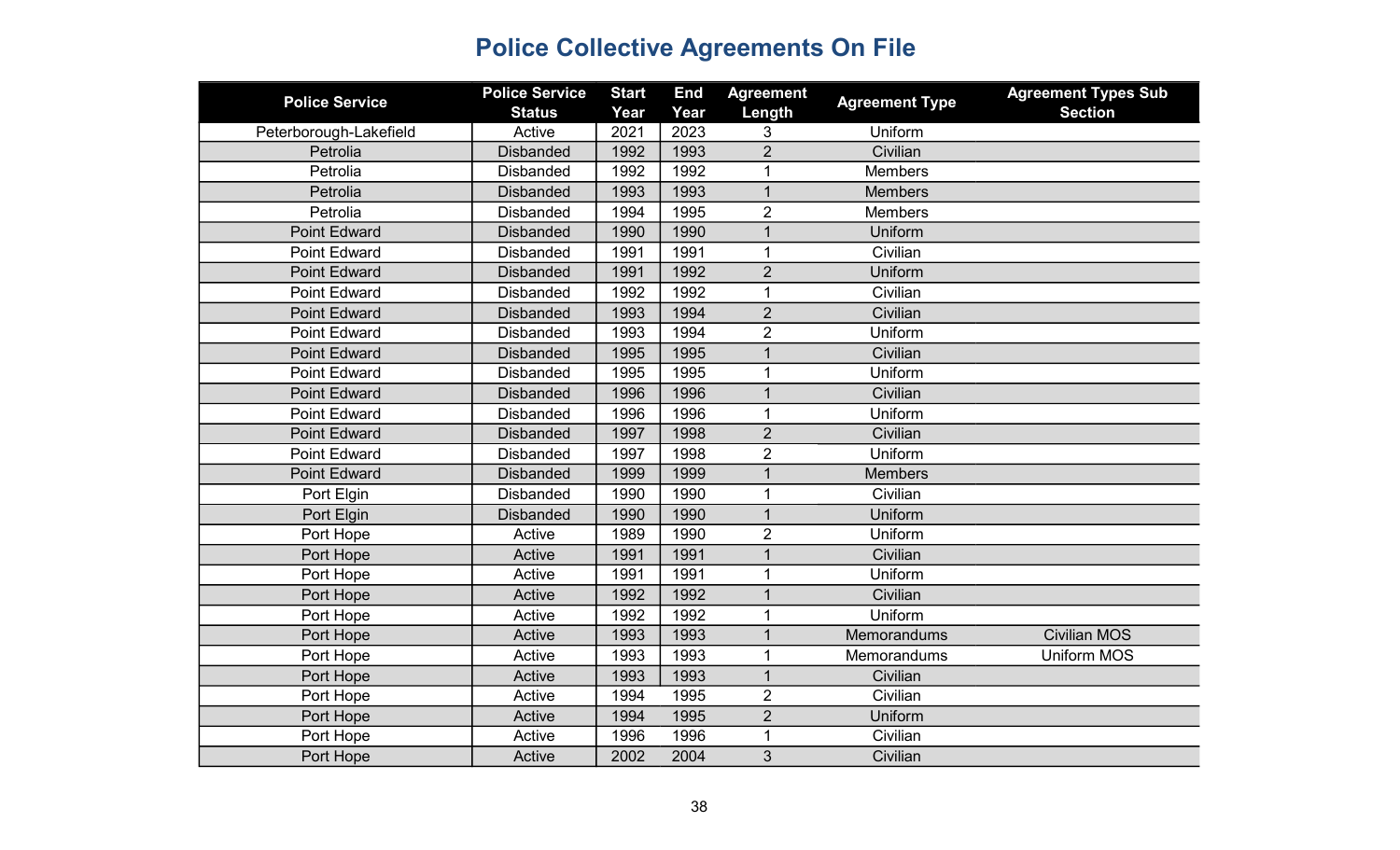| <b>Police Service</b> | <b>Police Service</b><br><b>Status</b> | <b>Start</b><br>Year | <b>End</b><br>Year | <b>Agreement</b><br>Length | <b>Agreement Type</b>  | <b>Agreement Types Sub</b><br><b>Section</b> |
|-----------------------|----------------------------------------|----------------------|--------------------|----------------------------|------------------------|----------------------------------------------|
| Port Hope             | Active                                 | 2002                 | 2004               | 3                          | Uniform                |                                              |
| Port Hope             | Active                                 | 2005                 | 2007               | 3                          | Uniform                |                                              |
| Port Hope             | Active                                 | 2008                 | 2010               | 3                          | Civilian               |                                              |
| Port Hope             | Active                                 | 2008                 | 2010               | 3                          | Uniform                |                                              |
| Port Hope             | Active                                 | 2011                 | 2013               | 3                          | Civilian               |                                              |
| Port Hope             | Active                                 | 2011                 | 2013               | 3                          | Uniform                |                                              |
| Port Hope             | Active                                 | 2017                 | 2020               | $\overline{4}$             | Civilian               |                                              |
| Port Hope             | Active                                 | 2017                 | 2020               | $\overline{4}$             | Uniform                |                                              |
| Port Hope             | Active                                 | 2018                 | 2020               | 3                          | <b>Senior Officers</b> |                                              |
| Prescott              | <b>Disbanded</b>                       | 1992                 | 1992               | $\overline{1}$             | Civilian               |                                              |
| Prescott              | <b>Disbanded</b>                       | 1992                 | 1992               | 1                          | Uniform                |                                              |
| Prescott              | <b>Disbanded</b>                       | 1993                 | 1995               | 3                          | Civilian               |                                              |
| Prescott              | <b>Disbanded</b>                       | 1993                 | 1995               | 3                          | Uniform                |                                              |
| Prescott              | <b>Disbanded</b>                       | 1995                 | 1995               | $\mathbf 1$                | Memorandums            | <b>MOS</b>                                   |
| Prescott              | <b>Disbanded</b>                       | 1996                 | 1998               | 3                          | Uniform                |                                              |
| Prescott              | <b>Disbanded</b>                       | 1998                 | 1999               | $\overline{2}$             | Civilian               |                                              |
| Prescott              | <b>Disbanded</b>                       | 1998                 | 1999               | $\overline{2}$             | Uniform                |                                              |
| Prescott              | <b>Disbanded</b>                       | 2000                 | 2000               | $\overline{1}$             | Civilian               |                                              |
| Prescott              | <b>Disbanded</b>                       | 2000                 | 2000               | $\mathbf{1}$               | Uniform                |                                              |
| Prescott              | <b>Disbanded</b>                       | 2001                 | 2002               | $\overline{2}$             | Civilian               |                                              |
| Prescott              | <b>Disbanded</b>                       | 2001                 | 2002               | $\overline{2}$             | Uniform                |                                              |
| Prescott              | <b>Disbanded</b>                       | 2003                 | 2004               | $\overline{2}$             | Civilian               |                                              |
| Prescott              | <b>Disbanded</b>                       | 2003                 | 2004               | $\overline{2}$             | Uniform                |                                              |
| <b>Quinte West</b>    | <b>Disbanded</b>                       | 1998                 | 2001               | $\overline{4}$             | Uniform                |                                              |
| <b>Quinte West</b>    | <b>Disbanded</b>                       | 2002                 | 2004               | $\mathfrak{B}$             | Civilian               |                                              |
| <b>Quinte West</b>    | <b>Disbanded</b>                       | 2002                 | 2004               | 3                          | <b>Senior Officers</b> |                                              |
| <b>Quinte West</b>    | <b>Disbanded</b>                       | 2002                 | 2004               | 3                          | Uniform                |                                              |
| <b>Red Rock</b>       | <b>Disbanded</b>                       | 1991                 | 1991               | $\overline{1}$             | Uniform                |                                              |
| <b>Red Rock</b>       | <b>Disbanded</b>                       | 1992                 | 1992               | $\mathbf 1$                | Uniform                |                                              |
| <b>Red Rock</b>       | <b>Disbanded</b>                       | 1993                 | 1994               | $\overline{2}$             | Uniform                |                                              |
| <b>Red Rock</b>       | <b>Disbanded</b>                       | 1995                 | 1996               | $\overline{2}$             | Uniform                |                                              |
| <b>Red Rock</b>       | <b>Disbanded</b>                       | 1996                 | 1998               | 3                          | Uniform                |                                              |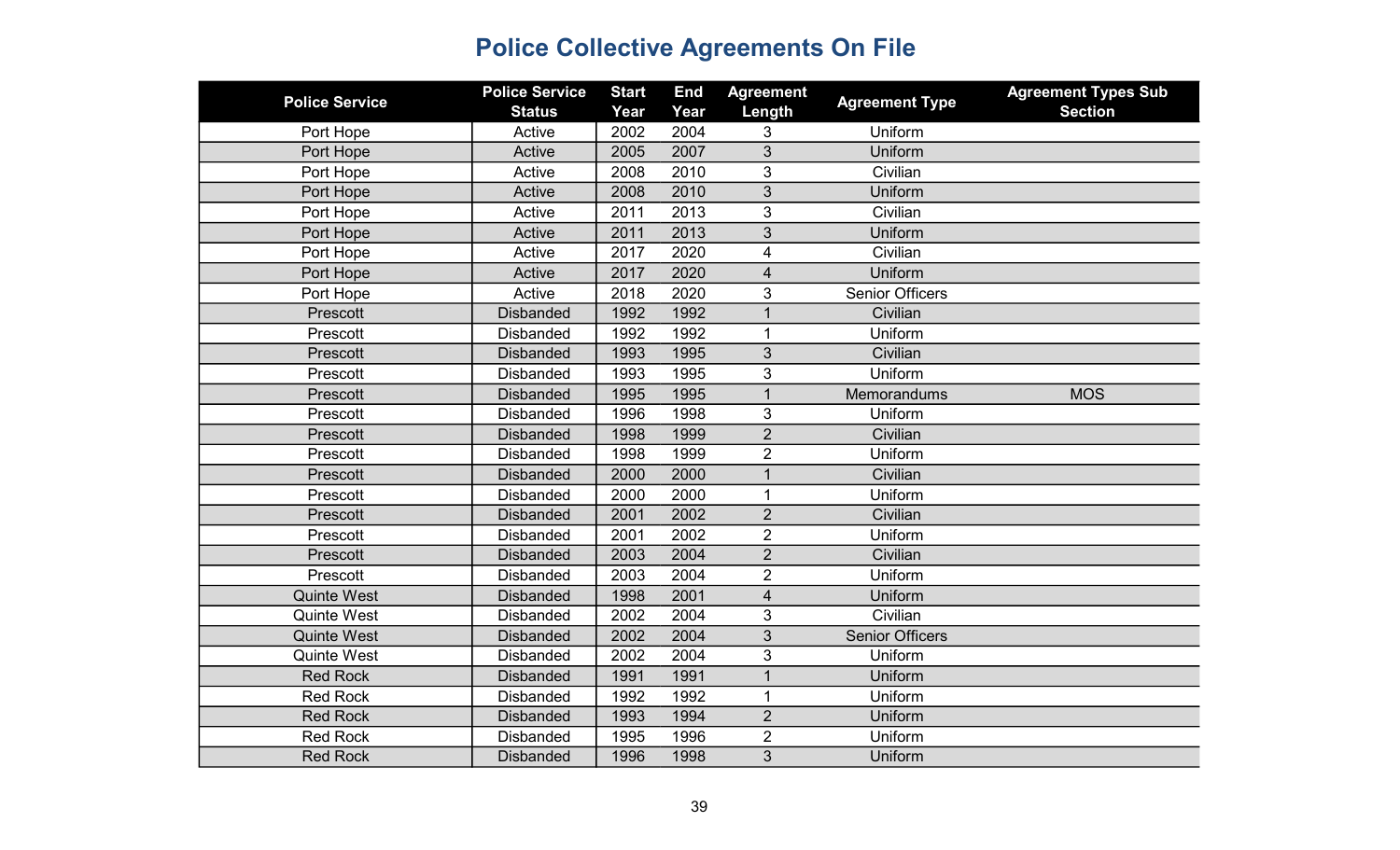| <b>Police Service</b> | <b>Police Service</b> | <b>Start</b> | <b>End</b> | <b>Agreement</b> | <b>Agreement Type</b> | <b>Agreement Types Sub</b>            |
|-----------------------|-----------------------|--------------|------------|------------------|-----------------------|---------------------------------------|
|                       | <b>Status</b>         | Year         | Year       | Length           |                       | <b>Section</b>                        |
| Renfrew               | <b>Disbanded</b>      | 1995         | 1995       |                  | <b>Members</b>        |                                       |
| Renfrew               | <b>Disbanded</b>      | 1996         | 1997       | $\overline{2}$   | <b>Members</b>        |                                       |
| Renfrew               | <b>Disbanded</b>      | 1999         | 2000       | $\overline{2}$   | <b>Members</b>        |                                       |
| <b>Sandwich West</b>  | <b>Disbanded</b>      | 1991         | 1991       | $\mathbf{1}$     | Civilian              | <b>Civilian and Special Constable</b> |
| Sandwich West         | <b>Disbanded</b>      | 1991         | 1991       | 1                | Uniform               |                                       |
| Sarnia                | Active                | 1990         | 1990       | 1                | Civilian              |                                       |
| Sarnia                | Active                | 1990         | 1990       | 1                | Uniform               |                                       |
| Sarnia                | Active                | 1991         | 1991       | $\mathbf 1$      | Civilian              |                                       |
| Sarnia                | Active                | 1991         | 1991       | 1                | Uniform               |                                       |
| Sarnia                | Active                | 1992         | 1992       |                  | Civilian              |                                       |
| Sarnia                | Active                | 1992         | 1992       | 1                | Uniform               |                                       |
| Sarnia                | Active                | 1994         | 1995       | $\overline{2}$   | Civilian              |                                       |
| Sarnia                | Active                | 1994         | 1995       | $\overline{2}$   | Uniform               |                                       |
| Sarnia                | Active                | 1996         | 1996       | $\overline{1}$   | Civilian              |                                       |
| Sarnia                | Active                | 1996         | 1996       | 1                | Uniform               |                                       |
| Sarnia                | Active                | 1997         | 1999       | 3                | Civilian              |                                       |
| Sarnia                | Active                | 1997         | 1999       | $\mathfrak{B}$   | Uniform               |                                       |
| Sarnia                | Active                | 2000         | 2001       | $\overline{2}$   | Civilian              |                                       |
| Sarnia                | Active                | 2000         | 2001       | $\overline{2}$   | Uniform               |                                       |
| Sarnia                | Active                | 2002         | 2003       | $\overline{2}$   | Civilian              |                                       |
| Sarnia                | Active                | 2002         | 2003       | $\overline{2}$   | Uniform               |                                       |
| Sarnia                | Active                | 2004         | 2005       | $\overline{2}$   | Civilian              |                                       |
| Sarnia                | Active                | 2004         | 2005       | $\overline{2}$   | Uniform               |                                       |
| Sarnia                | Active                | 2006         | 2008       | $\mathfrak{S}$   | Civilian              |                                       |
| Sarnia                | Active                | 2006         | 2008       | $\mathbf{3}$     | Uniform               |                                       |
| Sarnia                | Active                | 2009         | 2010       | $\overline{2}$   | Civilian              |                                       |
| Sarnia                | Active                | 2009         | 2010       | $\overline{2}$   | Uniform               |                                       |
| Sarnia                | Active                | 2011         | 2013       | 3                | Civilian              |                                       |
| Sarnia                | Active                | 2011         | 2013       | 3                | Uniform               |                                       |
| Sarnia                | Active                | 2014         | 2016       | 3                | Civilian              |                                       |
| Sarnia                | Active                | 2014         | 2016       | 3                | Uniform               |                                       |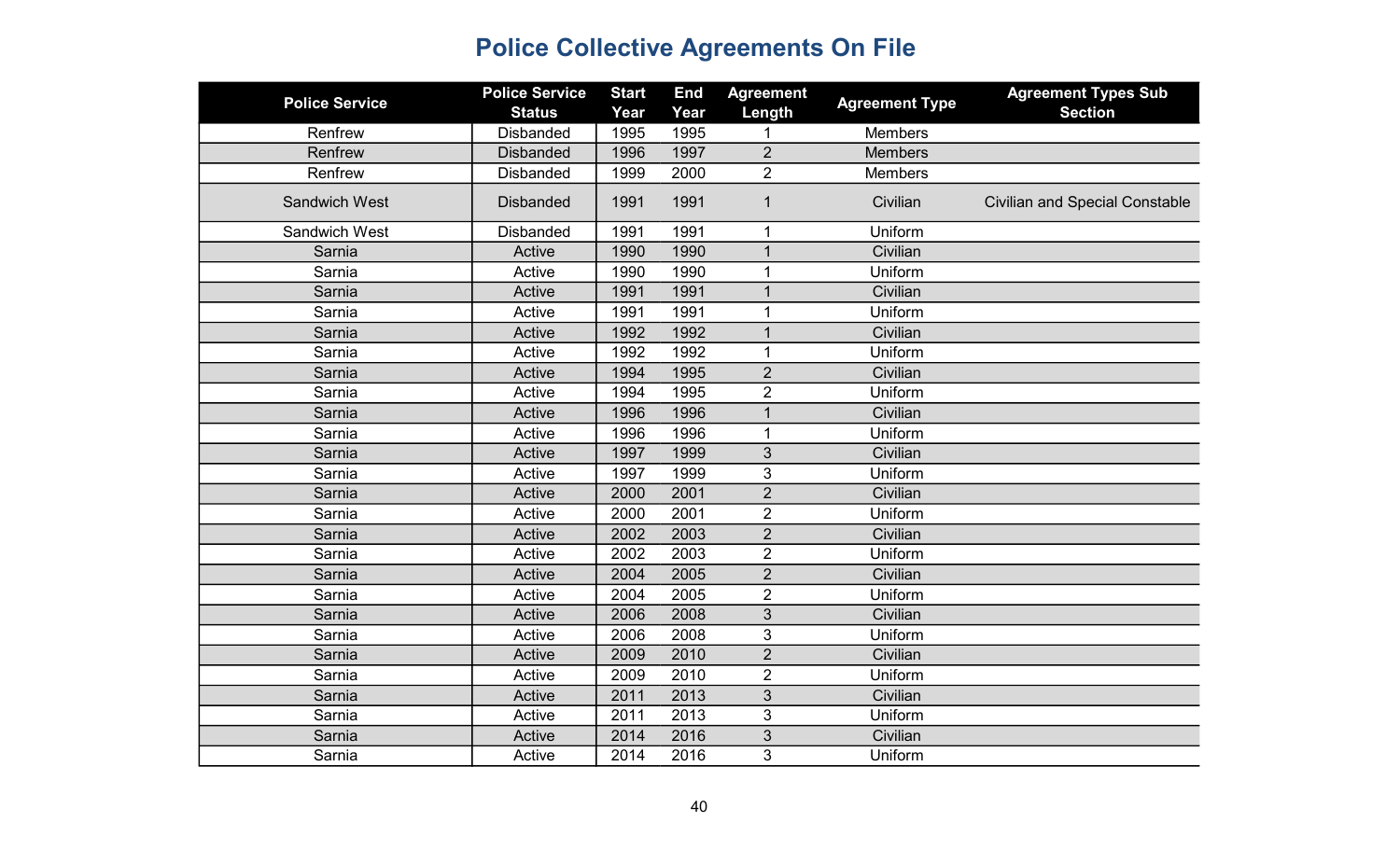| <b>Police Service</b> | <b>Police Service</b><br><b>Status</b> | <b>Start</b><br>Year | <b>End</b><br>Year | <b>Agreement</b><br>Length | <b>Agreement Type</b>  | <b>Agreement Types Sub</b><br><b>Section</b> |
|-----------------------|----------------------------------------|----------------------|--------------------|----------------------------|------------------------|----------------------------------------------|
| Sarnia                | Active                                 | 2017                 | 2019               | 3                          | Civilian               |                                              |
| Sarnia                | Active                                 | 2017                 | 2019               | 3                          | Uniform                |                                              |
| Sarnia                | Active                                 | 2020                 | 2023               | $\overline{\mathcal{A}}$   | Civilian               |                                              |
| Sarnia                | Active                                 | 2020                 | 2023               | 4                          | Uniform                |                                              |
| Saugeen Shores        | Active                                 | 2000                 | 2001               | $\overline{2}$             | Civilian               |                                              |
| Saugeen Shores        | Active                                 | 2000                 | 2001               | $\overline{2}$             | Uniform                |                                              |
| Saugeen Shores        | Active                                 | 2002                 | 2004               | 3                          | Uniform                | <b>Part-Time Constables</b>                  |
| Saugeen Shores        | Active                                 | 2002                 | 2004               | 3                          | Civilian               |                                              |
| Saugeen Shores        | Active                                 | 2002                 | 2004               | 3                          | Uniform                |                                              |
| Saugeen Shores        | Active                                 | 2005                 | 2006               | $\overline{2}$             | Uniform                | <b>Part-Time Constables</b>                  |
| Saugeen Shores        | Active                                 | 2005                 | 2006               | $\overline{2}$             | Civilian               |                                              |
| Saugeen Shores        | Active                                 | 2005                 | 2006               | $\overline{2}$             | Uniform                |                                              |
| Saugeen Shores        | Active                                 | 2007                 | 2009               | 3                          | Uniform                | <b>Part-Time Constables</b>                  |
| Saugeen Shores        | Active                                 | 2007                 | 2009               | 3                          | Civilian               |                                              |
| Saugeen Shores        | Active                                 | 2007                 | 2009               | 3                          | Uniform                |                                              |
| Saugeen Shores        | Active                                 | 2010                 | 2012               | 3                          | Civilian               |                                              |
| Saugeen Shores        | Active                                 | 2010                 | 2012               | 3                          | Uniform                |                                              |
| Saugeen Shores        | Active                                 | 2013                 | 2014               | $\overline{2}$             | Civilian               |                                              |
| Saugeen Shores        | Active                                 | 2013                 | 2014               | $\overline{2}$             | Uniform                |                                              |
| Saugeen Shores        | Active                                 | 2015                 | 2017               | 3                          | Civilian               |                                              |
| Saugeen Shores        | Active                                 | 2015                 | 2017               | 3                          | Uniform                |                                              |
| Saugeen Shores        | Active                                 | 2018                 | 2019               | $\overline{2}$             | Civilian               |                                              |
| Saugeen Shores        | Active                                 | 2018                 | 2019               | $\overline{2}$             | Uniform                |                                              |
| Sault Ste. Marie      | Active                                 | 1989                 | 1989               | 1                          | Memorandums            | Letter of Agreement                          |
| Sault Ste. Marie      | Active                                 | 1991                 | 1991               | $\mathbf{1}$               | Civilian               |                                              |
| Sault Ste. Marie      | Active                                 | 1991                 | 1991               | $\mathbf{1}$               | Uniform                |                                              |
| Sault Ste. Marie      | Active                                 | 1991                 | 1992               | $\overline{2}$             | <b>Senior Officers</b> |                                              |
| Sault Ste. Marie      | Active                                 | 1992                 | 1993               | $\overline{2}$             | Civilian               |                                              |
| Sault Ste. Marie      | Active                                 | 1992                 | 1993               | $\overline{2}$             | Uniform                |                                              |
| Sault Ste. Marie      | Active                                 | 1993                 | 1995               | 3                          | <b>Senior Officers</b> |                                              |
| Sault Ste. Marie      | Active                                 | 1994                 | 1995               | $\overline{2}$             | Civilian               |                                              |
| Sault Ste. Marie      | Active                                 | 1994                 | 1995               | $\overline{2}$             | Uniform                |                                              |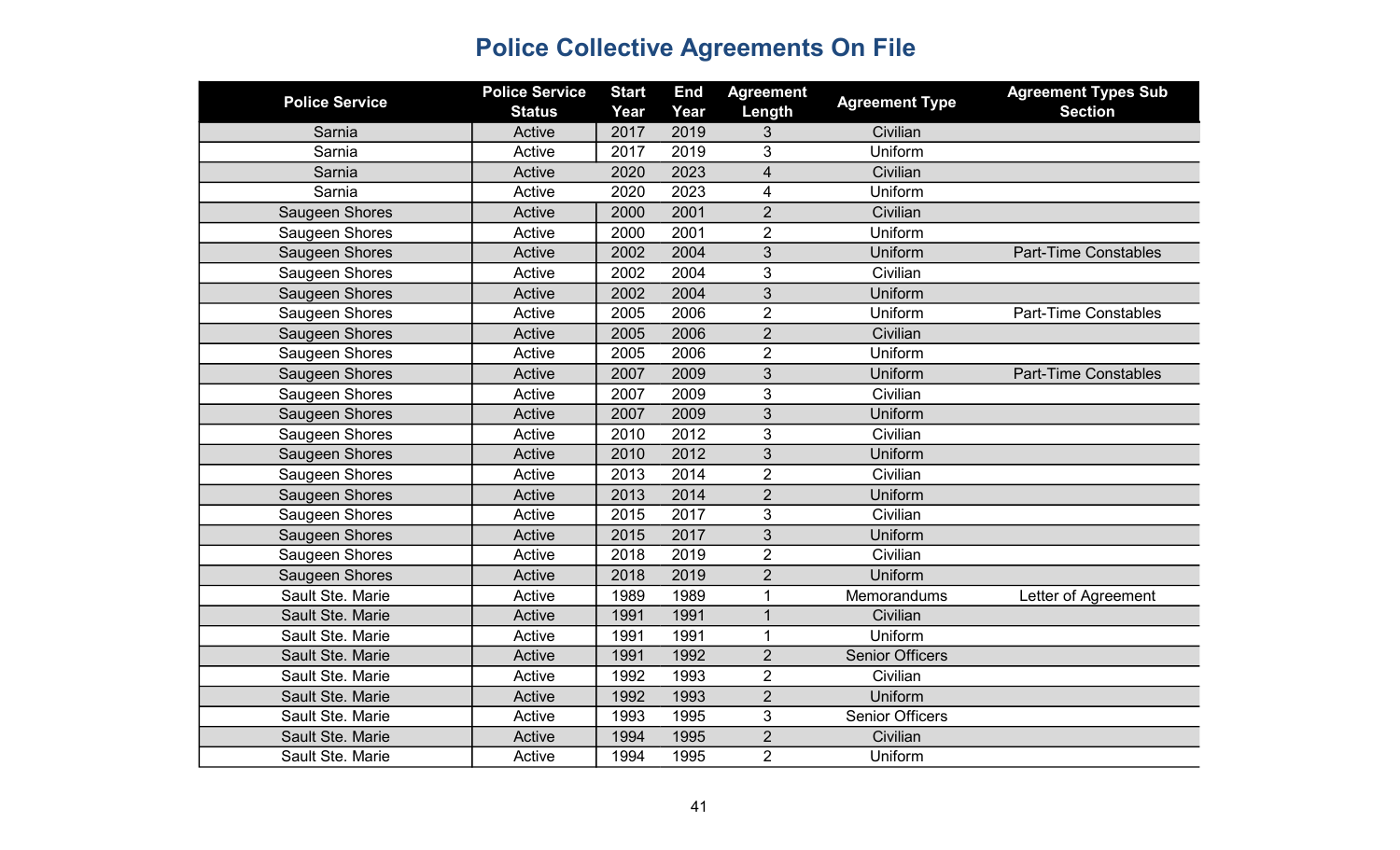| <b>Police Service</b> | <b>Police Service</b><br><b>Status</b> | <b>Start</b><br>Year | <b>End</b><br>Year | <b>Agreement</b><br>Length | <b>Agreement Type</b>  | <b>Agreement Types Sub</b><br><b>Section</b> |
|-----------------------|----------------------------------------|----------------------|--------------------|----------------------------|------------------------|----------------------------------------------|
| Sault Ste. Marie      | Active                                 | 1996                 | 1998               | 3                          | <b>Senior Officers</b> |                                              |
| Sault Ste. Marie      | Active                                 | 1996                 | 1998               | 3                          | Uniform                |                                              |
| Sault Ste. Marie      | Active                                 | 1999                 | 1999               | $\mathbf 1$                | <b>Senior Officers</b> |                                              |
| Sault Ste. Marie      | Active                                 | 1999                 | 2001               | 3                          | Civilian               |                                              |
| Sault Ste. Marie      | Active                                 | 1999                 | 2001               | 3                          | Uniform                |                                              |
| Sault Ste. Marie      | Active                                 | 2000                 | 2002               | 3                          | <b>Senior Officers</b> |                                              |
| Sault Ste. Marie      | Active                                 | 2002                 | 2003               | $\overline{2}$             | Civilian               |                                              |
| Sault Ste. Marie      | Active                                 | 2002                 | 2003               | $\overline{2}$             | Uniform                |                                              |
| Sault Ste. Marie      | Active                                 | 2003                 | 2003               | $\mathbf{1}$               | <b>Senior Officers</b> |                                              |
| Sault Ste. Marie      | Active                                 | 2004                 | 2005               | $\overline{2}$             | Civilian               |                                              |
| Sault Ste. Marie      | Active                                 | 2004                 | 2005               | $\overline{2}$             | <b>Senior Officers</b> |                                              |
| Sault Ste. Marie      | Active                                 | 2004                 | 2005               | $\overline{2}$             | Uniform                |                                              |
| Sault Ste. Marie      | Active                                 | 2006                 | 2007               | $\overline{2}$             | Civilian               |                                              |
| Sault Ste. Marie      | Active                                 | 2006                 | 2007               | $\overline{2}$             | Uniform                |                                              |
| Sault Ste. Marie      | Active                                 | 2006                 | 2008               | 3                          | <b>Senior Officers</b> |                                              |
| Sault Ste. Marie      | Active                                 | 2008                 | 2010               | 3                          | Civilian               |                                              |
| Sault Ste. Marie      | Active                                 | 2008                 | 2010               | 3                          | Uniform                |                                              |
| Sault Ste. Marie      | Active                                 | 2009                 | 2011               | 3                          | <b>Senior Officers</b> |                                              |
| Sault Ste. Marie      | Active                                 | 2011                 | 2013               | 3                          | Civilian               |                                              |
| Sault Ste. Marie      | Active                                 | 2011                 | 2013               | 3                          | Uniform                |                                              |
| Sault Ste. Marie      | Active                                 | 2011                 | 2014               | $\overline{4}$             | Civilian               |                                              |
| Sault Ste. Marie      | Active                                 | 2011                 | 2014               | 4                          | Uniform                |                                              |
| Sault Ste. Marie      | Active                                 | 2012                 | 2014               | 3                          | <b>Senior Officers</b> |                                              |
| Sault Ste. Marie      | Active                                 | 2015                 | 2017               | 3                          | Civilian               |                                              |
| Sault Ste. Marie      | Active                                 | 2015                 | 2017               | 3                          | Uniform                |                                              |
| Sault Ste. Marie      | Active                                 | 2015                 | 2018               | 4                          | <b>Senior Officers</b> |                                              |
| Sault Ste. Marie      | Active                                 | 2018                 | 2019               | $\overline{2}$             | Civilian               |                                              |
| Sault Ste. Marie      | Active                                 | 2018                 | 2019               | $\overline{2}$             | Uniform                |                                              |
| Seaforth              | <b>Disbanded</b>                       | 1991                 | 1991               | $\overline{1}$             | Uniform                |                                              |
| Shelburne             | <b>Disbanded</b>                       | 1991                 | 1991               | $\mathbf{1}$               | Uniform                |                                              |
| Shelburne             | <b>Disbanded</b>                       | 1992                 | 1992               |                            | Uniform                |                                              |
| Shelburne             | <b>Disbanded</b>                       | 1993                 | 1993               | $\mathbf 1$                | Uniform                |                                              |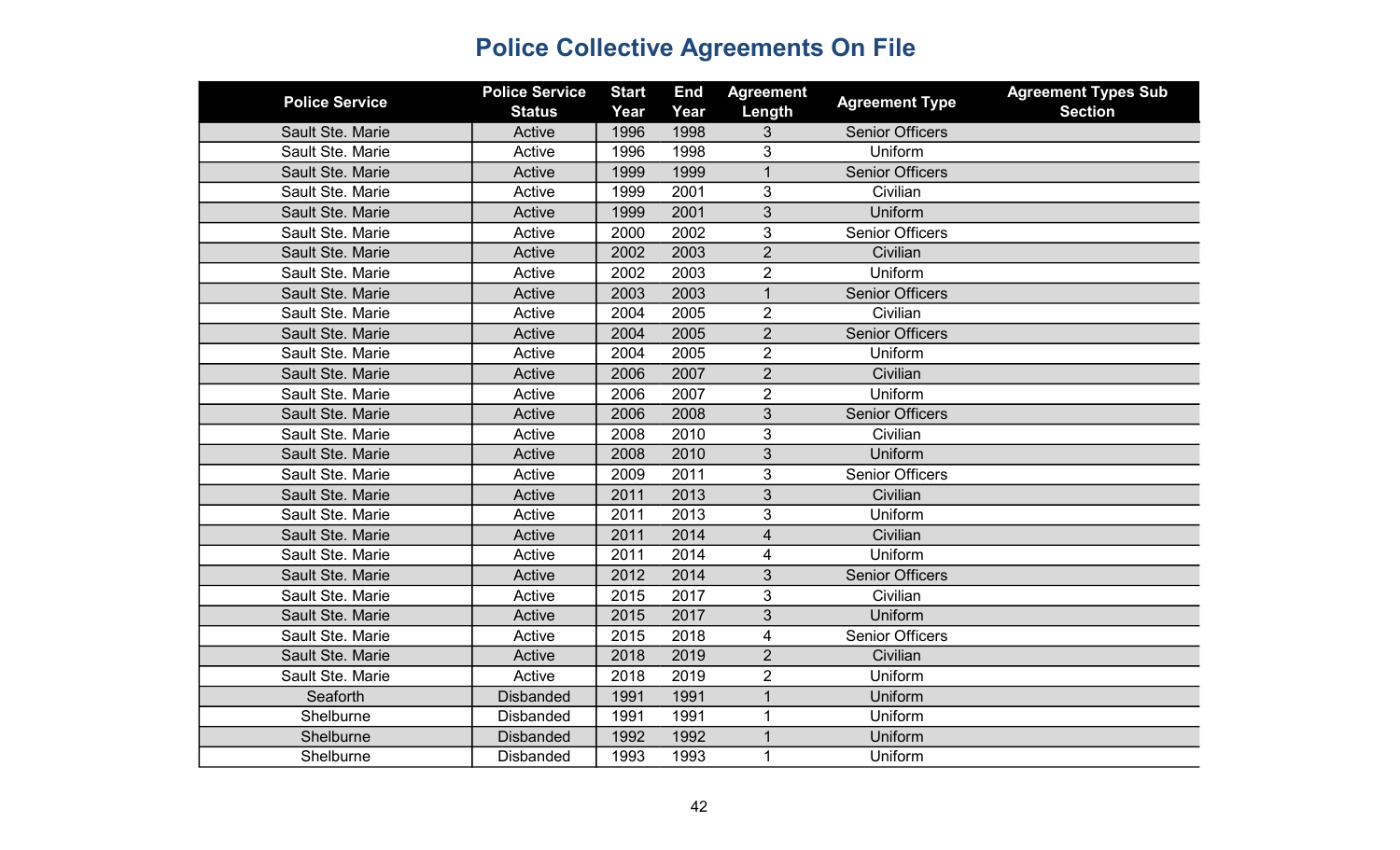| <b>Police Service</b> | <b>Police Service</b><br><b>Status</b> | <b>Start</b><br>Year | <b>End</b><br>Year | <b>Agreement</b><br>Length | <b>Agreement Type</b> | <b>Agreement Types Sub</b><br><b>Section</b> |
|-----------------------|----------------------------------------|----------------------|--------------------|----------------------------|-----------------------|----------------------------------------------|
| Shelburne             | <b>Disbanded</b>                       | 1994                 | 1994               |                            | Uniform               |                                              |
| Shelburne             | <b>Disbanded</b>                       | 1995                 | 1995               | $\mathbf{1}$               | Memorandums           | <b>Uniform MOA</b>                           |
| Shelburne             | <b>Disbanded</b>                       | 1996                 | 1997               | $\overline{2}$             | Uniform               |                                              |
| Shelburne             | <b>Disbanded</b>                       | 1998                 | 2000               | 3                          | Uniform               |                                              |
| Shelburne             | <b>Disbanded</b>                       | 2001                 | 2003               | 3                          | Uniform               |                                              |
| Shelburne             | <b>Disbanded</b>                       | 2004                 | 2006               | 3                          | Uniform               |                                              |
| Shelburne             | <b>Disbanded</b>                       | 2007                 | 2009               | 3                          | Civilian              |                                              |
| Shelburne             | <b>Disbanded</b>                       | 2007                 | 2009               | 3                          | Uniform               |                                              |
| Shelburne             | <b>Disbanded</b>                       | 2010                 | 2012               | $\overline{3}$             | Civilian              |                                              |
| Shelburne             | <b>Disbanded</b>                       | 2010                 | 2012               | 3                          | Uniform               |                                              |
| Shelburne             | <b>Disbanded</b>                       | 2013                 | 2015               | 3                          | Civilian              |                                              |
| Shelburne             | <b>Disbanded</b>                       | 2013                 | 2015               | 3                          | Uniform               |                                              |
| Shelburne             | <b>Disbanded</b>                       | 2016                 | 2019               | $\overline{4}$             | Civilian              |                                              |
| Shelburne             | <b>Disbanded</b>                       | 2016                 | 2019               | $\overline{\mathbf{4}}$    | Uniform               |                                              |
| <b>Smiths Falls</b>   | Active                                 | 1989                 | 1990               | $\overline{2}$             | Uniform               |                                              |
| <b>Smiths Falls</b>   | Active                                 | 1991                 | 1991               | $\mathbf 1$                | Civilian              |                                              |
| <b>Smiths Falls</b>   | Active                                 | 1991                 | 1991               | $\mathbf{1}$               | Uniform               |                                              |
| <b>Smiths Falls</b>   | Active                                 | 1992                 | 1993               | $\overline{2}$             | Civilian              |                                              |
| <b>Smiths Falls</b>   | Active                                 | 1992                 | 1993               | $\overline{2}$             | Uniform               |                                              |
| <b>Smiths Falls</b>   | Active                                 | 1994                 | 1995               | $\overline{2}$             | Civilian              |                                              |
| <b>Smiths Falls</b>   | Active                                 | 1994                 | 1995               | $\overline{2}$             | Uniform               |                                              |
| <b>Smiths Falls</b>   | Active                                 | 1995                 | 1996               | $\overline{2}$             | Civilian              |                                              |
| <b>Smiths Falls</b>   | Active                                 | 1996                 | 1997               | $\overline{2}$             | Civilian              |                                              |
| <b>Smiths Falls</b>   | Active                                 | 1996                 | 1997               | $\overline{2}$             | Uniform               |                                              |
| <b>Smiths Falls</b>   | Active                                 | 1998                 | 1998               | 1                          | Civilian              |                                              |
| <b>Smiths Falls</b>   | Active                                 | 1998                 | 1998               | $\mathbf{1}$               | Uniform               |                                              |
| <b>Smiths Falls</b>   | Active                                 | 1999                 | 2000               | $\overline{2}$             | Civilian              |                                              |
| <b>Smiths Falls</b>   | Active                                 | 1999                 | 2000               | $\overline{2}$             | Uniform               |                                              |
| <b>Smiths Falls</b>   | Active                                 | 2001                 | 2002               | $\overline{2}$             | Civilian              |                                              |
| <b>Smiths Falls</b>   | Active                                 | 2001                 | 2002               | $\overline{2}$             | Uniform               |                                              |
| <b>Smiths Falls</b>   | Active                                 | 2003                 | 2004               | $\overline{2}$             | Civilian              |                                              |
| <b>Smiths Falls</b>   | Active                                 | 2003                 | 2004               | $\overline{2}$             | Uniform               |                                              |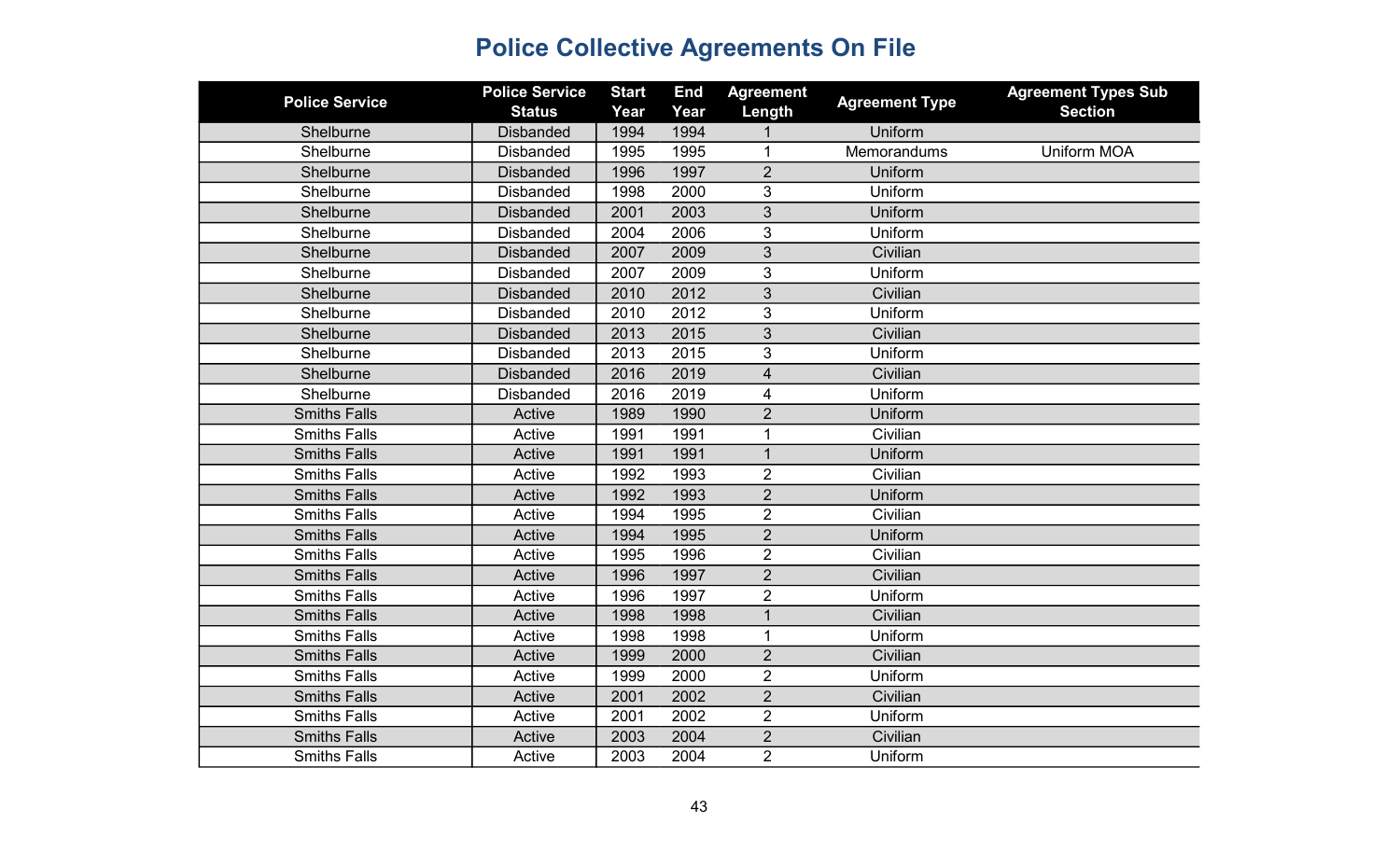| <b>Police Service</b>  | <b>Police Service</b><br><b>Status</b> | <b>Start</b><br>Year | <b>End</b><br>Year | <b>Agreement</b><br>Length | <b>Agreement Type</b>  | <b>Agreement Types Sub</b><br><b>Section</b> |
|------------------------|----------------------------------------|----------------------|--------------------|----------------------------|------------------------|----------------------------------------------|
| <b>Smiths Falls</b>    | Active                                 | 2005                 | 2008               | 4                          | Civilian               |                                              |
| <b>Smiths Falls</b>    | Active                                 | 2005                 | 2008               | 4                          | Uniform                |                                              |
| <b>Smiths Falls</b>    | Active                                 | 2009                 | 2011               | 3                          | Civilian               |                                              |
| <b>Smiths Falls</b>    | Active                                 | 2009                 | 2011               | 3                          | Uniform                |                                              |
| <b>Smiths Falls</b>    | Active                                 | 2012                 | 2014               | 3                          | Civilian               |                                              |
| <b>Smiths Falls</b>    | Active                                 | 2012                 | 2014               | 3                          | Uniform                |                                              |
| <b>Smiths Falls</b>    | Active                                 | 2015                 | 2017               | 3                          | Civilian               |                                              |
| <b>Smiths Falls</b>    | Active                                 | 2015                 | 2017               | 3                          | Uniform                |                                              |
| <b>Smiths Falls</b>    | Active                                 | 2018                 | 2020               | 3                          | Civilian               |                                              |
| <b>Smiths Falls</b>    | Active                                 | 2018                 | 2020               | 3                          | Uniform                |                                              |
| South Bruce Grey       | <b>Disbanded</b>                       | 1995                 | 1996               | $\overline{2}$             | Civilian               |                                              |
| South Bruce Grey       | <b>Disbanded</b>                       | 1998                 | 1999               | $\overline{2}$             | Civilian               |                                              |
| South Bruce Grey       | <b>Disbanded</b>                       | 1998                 | 1999               | $\overline{2}$             | Uniform                |                                              |
| South Bruce Grey       | <b>Disbanded</b>                       | 2000                 | 2002               | 3                          | Civilian               |                                              |
| South Bruce Grey       | <b>Disbanded</b>                       | 2000                 | 2002               | 3                          | Uniform                |                                              |
| South Bruce Grey       | <b>Disbanded</b>                       | 2003                 | 2004               | $\overline{2}$             | Civilian               |                                              |
| South Bruce Grey       | <b>Disbanded</b>                       | 2003                 | 2004               | $\overline{2}$             | Uniform                |                                              |
| South Simcoe           | Active                                 | 2003                 | 2004               | $\overline{2}$             | <b>Members</b>         |                                              |
| South Simcoe           | Active                                 | 2003                 | 2004               | $\overline{2}$             | <b>Senior Officers</b> |                                              |
| South Simcoe           | Active                                 | 2005                 | 2006               | $\overline{2}$             | <b>Members</b>         |                                              |
| South Simcoe           | Active                                 | 2007                 | 2010               | $\overline{\mathbf{4}}$    | <b>Members</b>         |                                              |
| South Simcoe           | Active                                 | 2011                 | 2013               | 3                          | <b>Members</b>         |                                              |
| South Simcoe           | Active                                 | 2011                 | 2013               | 3                          | <b>Senior Officers</b> |                                              |
| South Simcoe           | Active                                 | 2016                 | 2019               | 4                          | <b>Members</b>         |                                              |
| <b>South Simcoe</b>    | Active                                 | 2016                 | 2019               | $\overline{4}$             | <b>Senior Officers</b> |                                              |
| Southampton Port Elgin | <b>Disbanded</b>                       | 1991                 | 1991               | 1                          | Civilian               | Secretary                                    |
| Southampton Port Elgin | <b>Disbanded</b>                       | 1992                 | 1993               | $\overline{2}$             | Civilian               |                                              |
| Southampton Port Elgin | <b>Disbanded</b>                       | 1992                 | 1992               | $\mathbf{1}$               | Uniform                |                                              |
| Southampton Port Elgin | <b>Disbanded</b>                       | 1995                 | 1996               | $\overline{2}$             | Civilian               |                                              |
| St. Clair Beach        | <b>Disbanded</b>                       | 1992                 | 1993               | $\overline{2}$             | Uniform                |                                              |
| St. Clair Beach        | <b>Disbanded</b>                       | 1995                 | 1995               | $\mathbf 1$                | Uniform                |                                              |
| St. Clair Beach        | <b>Disbanded</b>                       | 1996                 | 1998               | 3                          | Civilian               | <b>Civilian Clerical</b>                     |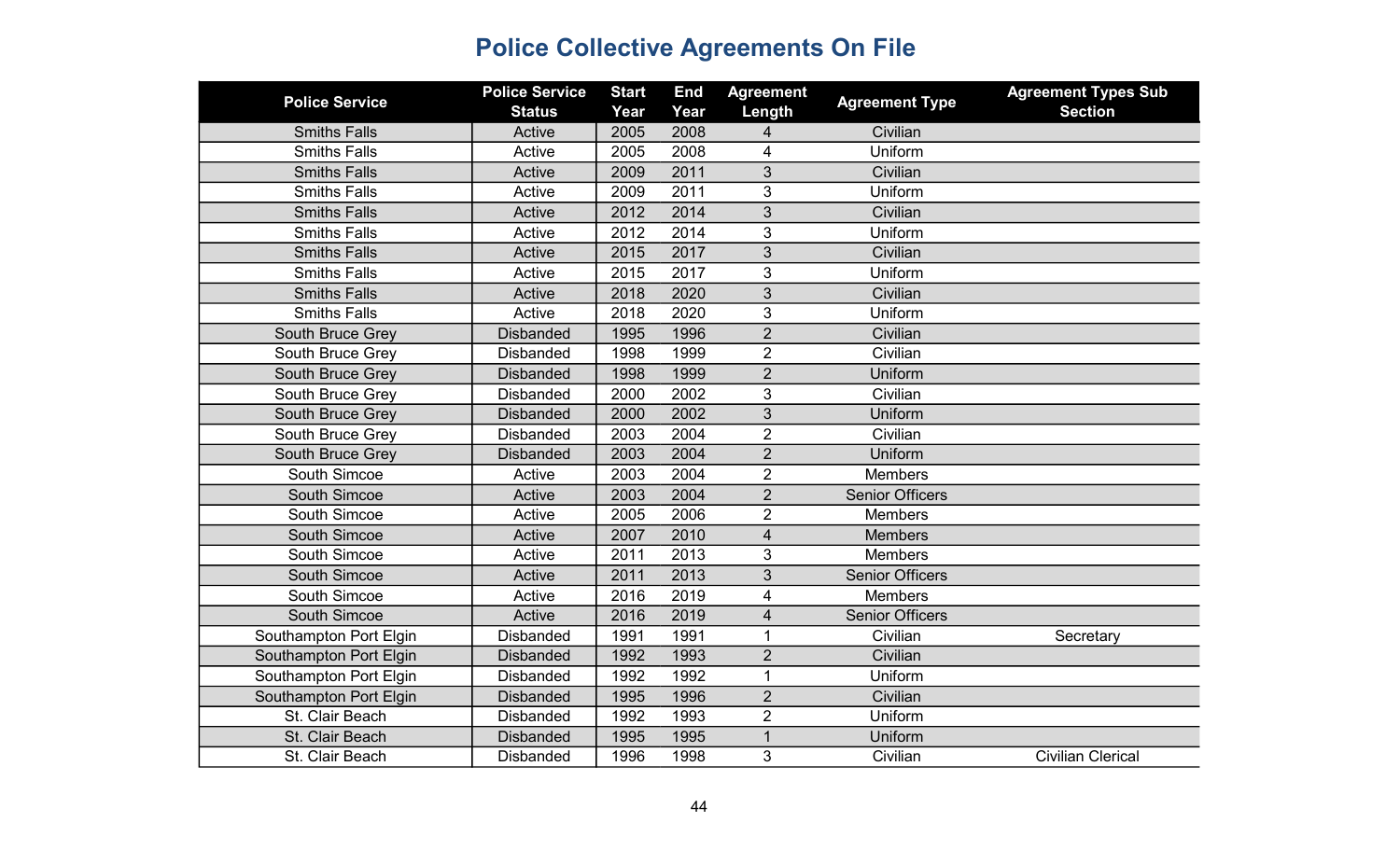| <b>Police Service</b> | <b>Police Service</b><br><b>Status</b> | <b>Start</b><br>Year | <b>End</b><br>Year | <b>Agreement</b><br>Length | <b>Agreement Type</b> | <b>Agreement Types Sub</b><br><b>Section</b> |
|-----------------------|----------------------------------------|----------------------|--------------------|----------------------------|-----------------------|----------------------------------------------|
| St. Clair Beach       | <b>Disbanded</b>                       | 1996                 | 1998               | 3                          | Uniform               |                                              |
| St. Clair Beach       | <b>Disbanded</b>                       | 1998                 | 1998               | 1                          | Uniform               |                                              |
| St. Mary's            | <b>Disbanded</b>                       | 1991                 | 1991               | $\mathbf{1}$               | Uniform               |                                              |
| St. Mary's            | <b>Disbanded</b>                       | 1992                 | 1992               | $\mathbf{1}$               | Uniform               |                                              |
| St. Thomas            | Active                                 | 1991                 | 1992               | $\overline{2}$             | Civilian              |                                              |
| St. Thomas            | Active                                 | 1993                 | 1994               | $\overline{2}$             | Civilian              |                                              |
| St. Thomas            | Active                                 | 1993                 | 1994               | $\overline{2}$             | Uniform               |                                              |
| St. Thomas            | Active                                 | 1998                 | 1999               | $\overline{2}$             | Civilian              |                                              |
| St. Thomas            | Active                                 | 1998                 | 1999               | $\overline{2}$             | Uniform               |                                              |
| St. Thomas            | Active                                 | 2002                 | 2004               | 3                          | Civilian              |                                              |
| St. Thomas            |                                        | 2002                 | 2004               | 3                          | Uniform               |                                              |
|                       | Active                                 |                      |                    |                            |                       |                                              |
| St. Thomas            | Active                                 | 2005                 | 2006               | $\overline{2}$             | Civilian              |                                              |
| St. Thomas            | Active                                 | 2005                 | 2006               | $\overline{2}$             | Uniform               |                                              |
| St. Thomas            | Active                                 | 2007                 | 2008               | $\overline{2}$             | Civilian              |                                              |
| St. Thomas            | Active                                 | 2007                 | 2008               | $\overline{2}$             | Uniform               |                                              |
| St. Thomas            | Active                                 | 2008                 | 2008               | $\mathbf{1}$               | Memorandums           | Letter of Agreement Civilian                 |
| St. Thomas            | Active                                 | 2009                 | 2010               | $\overline{2}$             | Civilian              |                                              |
| St. Thomas            | Active                                 | 2009                 | 2010               | $\overline{2}$             | Uniform               |                                              |
| St. Thomas            | Active                                 | 2011                 | 2013               | 3                          | Civilian              |                                              |
| St. Thomas            | Active                                 | 2011                 | 2013               | 3                          | Uniform               |                                              |
| St. Thomas            | Active                                 | 2014                 | 2016               | 3                          | Civilian              |                                              |
| St. Thomas            | Active                                 | 2014                 | 2016               | 3                          | Uniform               |                                              |
| St. Thomas            | Active                                 | 2017                 | 2019               | 3                          | Civilian              |                                              |
| St. Thomas            | Active                                 | 2017                 | 2019               | 3                          | Uniform               |                                              |
| St. Thomas            | Active                                 | 2020                 | 2023               | 4                          | Civilian              |                                              |
| St. Thomas            | Active                                 | 2020                 | 2023               | $\overline{\mathbf{4}}$    | Uniform               |                                              |
| <b>Stirling</b>       | <b>Disbanded</b>                       | 1990                 | 1990               | $\mathbf{1}$               | <b>Members</b>        |                                              |
| <b>Stirling</b>       | <b>Disbanded</b>                       | 1991                 | 1991               | 1                          | <b>Members</b>        |                                              |
| <b>Stirling</b>       | <b>Disbanded</b>                       | 1992                 | 1992               | $\mathbf{1}$               | <b>Members</b>        |                                              |
| Stirling              | <b>Disbanded</b>                       | 1993                 | 1993               | $\mathbf 1$                | <b>Members</b>        |                                              |
| <b>Stirling</b>       | <b>Disbanded</b>                       | 1993                 | 1996               | 4                          | Uniform               |                                              |
| Stirling              | <b>Disbanded</b>                       | 1996                 | 1996               | $\mathbf{1}$               | Chief                 | <b>Social Contract</b>                       |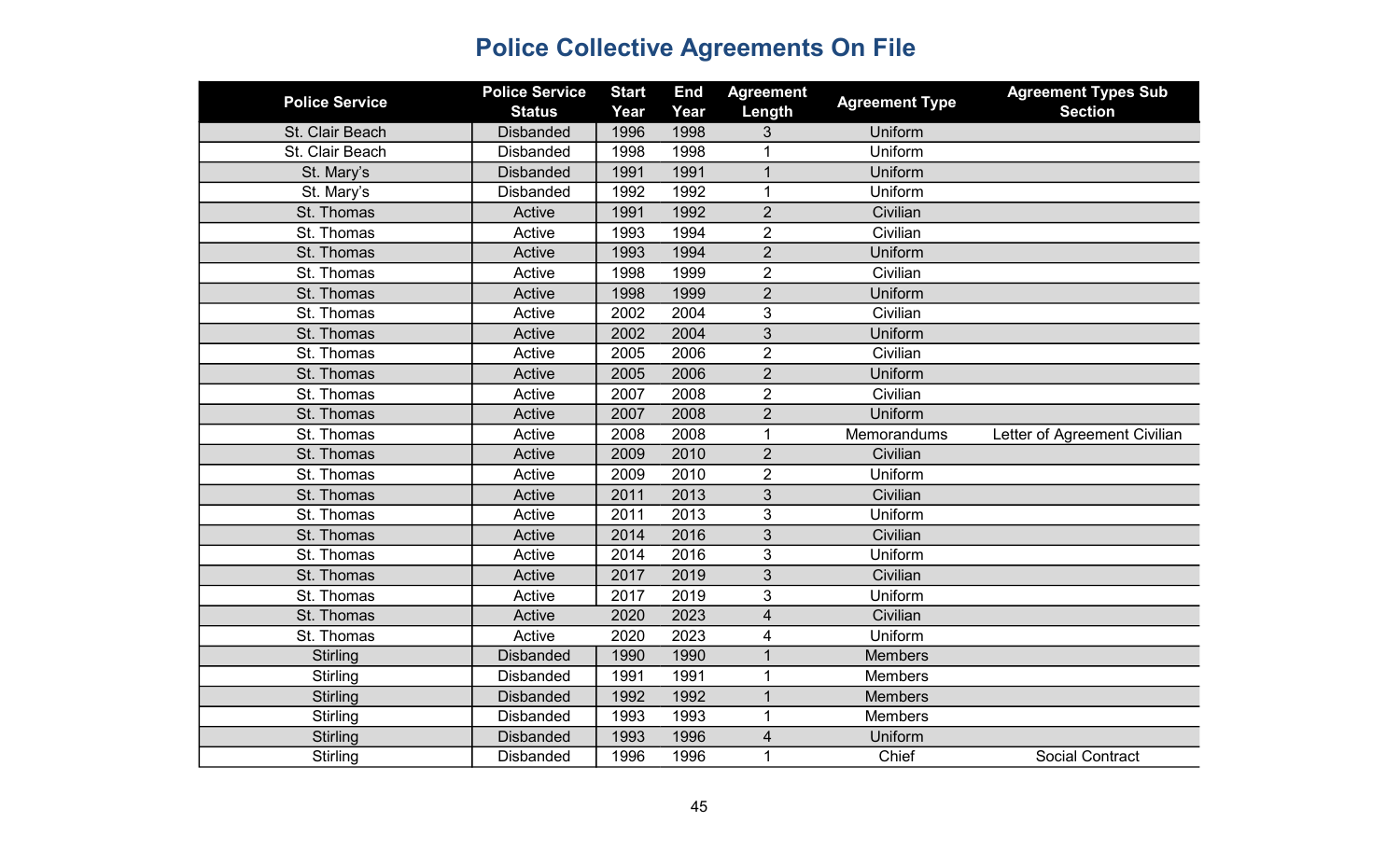| <b>Police Service</b>  | <b>Police Service</b><br><b>Status</b> | <b>Start</b><br>Year | <b>End</b><br>Year | <b>Agreement</b><br>Length | <b>Agreement Type</b>  | <b>Agreement Types Sub</b><br><b>Section</b> |
|------------------------|----------------------------------------|----------------------|--------------------|----------------------------|------------------------|----------------------------------------------|
| Stirling               | <b>Disbanded</b>                       | 1996                 | 1996               |                            | <b>Members</b>         |                                              |
| Stirling               | <b>Disbanded</b>                       | 1997                 | 1997               | 1                          | <b>Members</b>         |                                              |
| <b>Stirling</b>        | <b>Disbanded</b>                       | 1999                 | 1999               | $\mathbf 1$                | Uniform                |                                              |
| Stirling-Rawdon        | <b>Disbanded</b>                       | 1991                 | 1991               | $\mathbf{1}$               | <b>Members</b>         |                                              |
| Stirling-Rawdon        | <b>Disbanded</b>                       | 1992                 | 1992               |                            | <b>Members</b>         |                                              |
| Stirling-Rawdon        | <b>Disbanded</b>                       | 1993                 | 1993               | 1                          | <b>Members</b>         |                                              |
| Stirling-Rawdon        | <b>Disbanded</b>                       | 1993                 | 1996               | 4                          | <b>Members</b>         |                                              |
| Stirling-Rawdon        | <b>Disbanded</b>                       | 1997                 | 1997               | 1                          | <b>Members</b>         |                                              |
| Stirling-Rawdon        | <b>Disbanded</b>                       | 1998                 | 1998               | $\overline{1}$             | <b>Members</b>         |                                              |
| Stirling-Rawdon        | <b>Disbanded</b>                       | 1999                 | 1999               | 1                          | <b>Members</b>         |                                              |
| Stirling-Rawdon        | <b>Disbanded</b>                       | 2000                 | 2000               | $\mathbf 1$                | <b>Members</b>         |                                              |
| Stirling-Rawdon        | <b>Disbanded</b>                       | 2001                 | 2002               | $\overline{2}$             | <b>Members</b>         |                                              |
| Stirling-Rawdon        | <b>Disbanded</b>                       | 2003                 | 2004               | $\overline{2}$             | <b>Members</b>         |                                              |
| Stirling-Rawdon        | <b>Disbanded</b>                       | 2005                 | 2006               | $\overline{2}$             | <b>Members</b>         |                                              |
| Stirling-Rawdon        | <b>Disbanded</b>                       | 2007                 | 2008               | $\overline{2}$             | <b>Members</b>         |                                              |
| Stirling-Rawdon        | <b>Disbanded</b>                       | 2009                 | 2010               | $\overline{2}$             | <b>Members</b>         |                                              |
| <b>Stirling-Rawdon</b> | <b>Disbanded</b>                       | 2011                 | 2015               | 5                          | Chief                  |                                              |
| Stirling-Rawdon        | <b>Disbanded</b>                       | 2011                 | 2012               | $\overline{2}$             | <b>Members</b>         |                                              |
| Stirling-Rawdon        | <b>Disbanded</b>                       | 2013                 | 2013               | $\mathbf{1}$               | <b>Members</b>         |                                              |
| Stirling-Rawdon        | <b>Disbanded</b>                       | 2014                 | 2019               | 6                          | Chief                  |                                              |
| Stratford              | Active                                 | 1989                 | 1990               | $\overline{2}$             | <b>Members</b>         |                                              |
| Stratford              | Active                                 | 1991                 | 1992               | $\overline{2}$             | Members                |                                              |
| <b>Stratford</b>       | Active                                 | 1991                 | 1992               | $\overline{2}$             | <b>Senior Officers</b> |                                              |
| Stratford              | Active                                 | 1993                 | 1993               | 1                          | Members                |                                              |
| <b>Stratford</b>       | Active                                 | 1994                 | 1994               | $\mathbf 1$                | <b>Members</b>         |                                              |
| <b>Stratford</b>       | Active                                 | 1995                 | 1995               | $\mathbf 1$                | Members                |                                              |
| <b>Stratford</b>       | Active                                 | 1996                 | 1996               | $\overline{1}$             | <b>Members</b>         |                                              |
| Stratford              | Active                                 | 1996                 | 1997               | $\overline{2}$             | <b>Senior Officers</b> |                                              |
| <b>Stratford</b>       | Active                                 | 1997                 | 1998               | $\overline{2}$             | <b>Members</b>         |                                              |
| Stratford              | Active                                 | 1998                 | 1998               | $\mathbf{1}$               | <b>Senior Officers</b> |                                              |
| Stratford              | Active                                 | 1999                 | 2001               | 3                          | <b>Members</b>         |                                              |
| Stratford              | Active                                 | 1999                 | 2001               | 3                          | <b>Senior Officers</b> |                                              |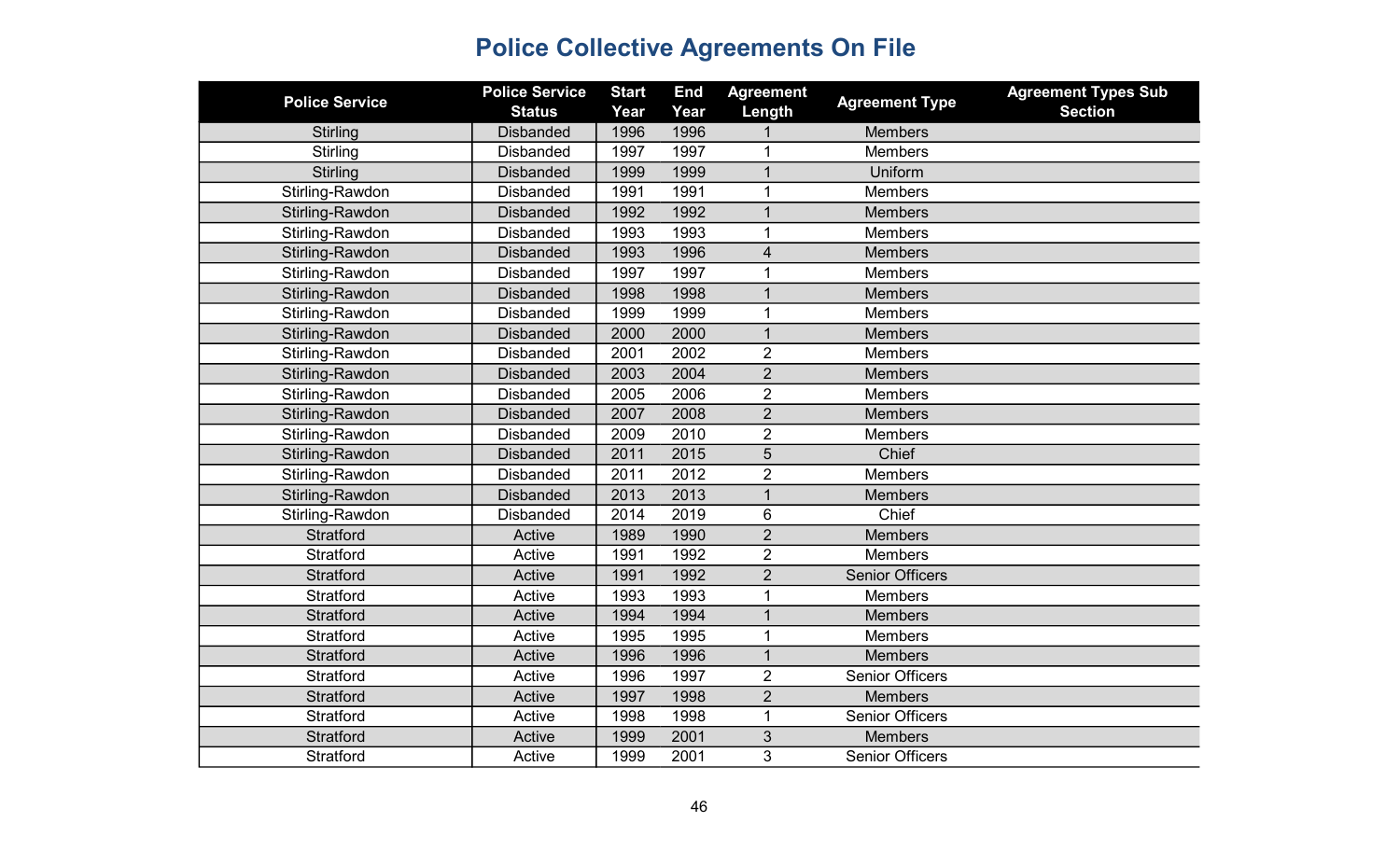| <b>Police Service</b> | <b>Police Service</b><br><b>Status</b> | <b>Start</b><br>Year | <b>End</b><br>Year | <b>Agreement</b><br>Length | <b>Agreement Type</b>  | <b>Agreement Types Sub</b><br><b>Section</b> |
|-----------------------|----------------------------------------|----------------------|--------------------|----------------------------|------------------------|----------------------------------------------|
| Stratford             | Active                                 | 2002                 | 2004               | 3                          | <b>Members</b>         |                                              |
| Stratford             | Active                                 | 2002                 | 2004               | 3                          | <b>Senior Officers</b> |                                              |
| <b>Stratford</b>      | Active                                 | 2005                 | 2006               | $\overline{2}$             | <b>Members</b>         |                                              |
| Stratford             | Active                                 | 2005                 | 2006               | $\overline{2}$             | <b>Senior Officers</b> |                                              |
| Stratford             | Active                                 | 2007                 | 2009               | 3                          | <b>Members</b>         |                                              |
| Stratford             | Active                                 | 2007                 | 2010               | $\overline{\mathbf{4}}$    | <b>Senior Officers</b> |                                              |
| <b>Stratford</b>      | Active                                 | 2010                 | 2012               | 3                          | <b>Members</b>         |                                              |
| Stratford             | Active                                 | 2010                 | 2012               | 3                          | <b>Senior Officers</b> |                                              |
| <b>Stratford</b>      | Active                                 | 2013                 | 2014               | $\overline{2}$             | <b>Members</b>         |                                              |
| Stratford             | Active                                 | 2013                 | 2014               | $\overline{2}$             | <b>Senior Officers</b> |                                              |
| Stratford             | Active                                 | 2015                 | 2018               | 4                          | <b>Members</b>         |                                              |
| Stratford             | Active                                 | 2015                 | 2018               | 4                          | <b>Senior Officers</b> |                                              |
| <b>Stratford</b>      | Active                                 | 2019                 | 2022               | $\overline{4}$             | <b>Members</b>         |                                              |
| Stratford             | Active                                 | 2019                 | 2022               | 4                          | <b>Senior Officers</b> |                                              |
| Strathroy             | <b>Disbanded</b>                       | 1993                 | 1993               | $\mathbf{1}$               | Civilian               |                                              |
| Strathroy             | <b>Disbanded</b>                       | 1993                 | 1993               | 1                          | Uniform                |                                              |
| Strathroy             | <b>Disbanded</b>                       | 1994                 | 1994               | $\overline{1}$             | Civilian               |                                              |
| Strathroy             | <b>Disbanded</b>                       | 1994                 | 1994               | $\mathbf{1}$               | Uniform                |                                              |
| Strathroy             | <b>Disbanded</b>                       | 1995                 | 1995               | $\mathbf{1}$               | Civilian               |                                              |
| Strathroy             | <b>Disbanded</b>                       | 1995                 | 1995               | $\mathbf{1}$               | Uniform                |                                              |
| Strathroy             | <b>Disbanded</b>                       | 1996                 | 1997               | $\overline{2}$             | Civilian               |                                              |
| Strathroy             | <b>Disbanded</b>                       | 1998                 | 2000               | 3                          | Civilian               |                                              |
| Strathroy             | <b>Disbanded</b>                       | 1998                 | 2000               | 3                          | <b>Senior Officers</b> |                                              |
| Strathroy             | <b>Disbanded</b>                       | 1999                 | 2000               | $\overline{2}$             | Uniform                |                                              |
| Strathroy-Caradoc     | Active                                 | 2001                 | 2002               | $\overline{2}$             | Civilian               |                                              |
| Strathroy-Caradoc     | Active                                 | 2001                 | 2002               | $\overline{2}$             | Uniform                |                                              |
| Strathroy-Caradoc     | Active                                 | 2003                 | 2004               | $\overline{2}$             | Civilian               |                                              |
| Strathroy-Caradoc     | Active                                 | 2003                 | 2004               | $\overline{2}$             | <b>Senior Officers</b> |                                              |
| Strathroy-Caradoc     | Active                                 | 2003                 | 2004               | $\overline{2}$             | Uniform                |                                              |
| Strathroy-Caradoc     | Active                                 | 2005                 | 2006               | $\overline{2}$             | Civilian               |                                              |
| Strathroy-Caradoc     | Active                                 | 2005                 | 2006               | $\overline{2}$             | <b>Senior Officers</b> |                                              |
| Strathroy-Caradoc     | Active                                 | 2005                 | 2006               | $\overline{2}$             | Uniform                |                                              |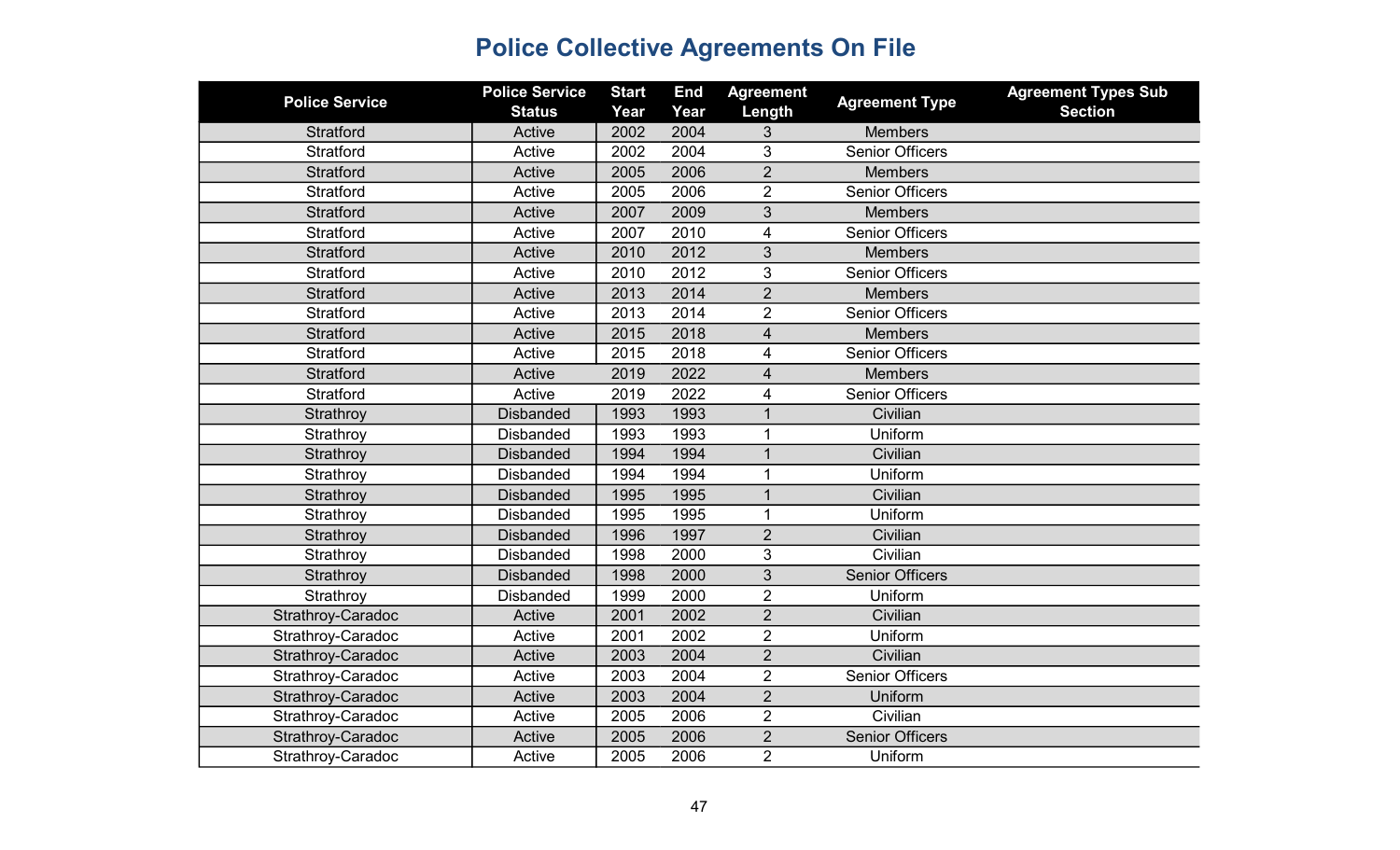| <b>Police Service</b> | <b>Police Service</b> | <b>Start</b> | <b>End</b> | <b>Agreement</b>         | <b>Agreement Type</b>  | <b>Agreement Types Sub</b>    |
|-----------------------|-----------------------|--------------|------------|--------------------------|------------------------|-------------------------------|
|                       | <b>Status</b>         | Year         | Year       | Length                   |                        | <b>Section</b>                |
| Strathroy-Caradoc     | Active                | 2007         | 2008       | $\overline{2}$           | Civilian               |                               |
| Strathroy-Caradoc     | Active                | 2007         | 2008       | $\overline{2}$           | <b>Senior Officers</b> |                               |
| Strathroy-Caradoc     | Active                | 2007         | 2008       | $\overline{2}$           | Uniform                |                               |
| Strathroy-Caradoc     | Active                | 2009         | 2011       | 3                        | <b>Memorandums</b>     | Uniform and Civilian Addendum |
| Strathroy-Caradoc     | Active                | 2009         | 2011       | 3                        | Civilian               |                               |
| Strathroy-Caradoc     | Active                | 2009         | 2011       | 3                        | Uniform                |                               |
| Strathroy-Caradoc     | Active                | 2012         | 2014       | 3                        | Civilian               |                               |
| Strathroy-Caradoc     | Active                | 2012         | 2014       | 3                        | Uniform                |                               |
| Strathroy-Caradoc     | Active                | 2015         | 2018       | $\overline{\mathbf{4}}$  | Civilian               |                               |
| Strathroy-Caradoc     | Active                | 2015         | 2018       | 4                        | Uniform                |                               |
| Strathroy-Caradoc     | Active                | 2019         | 2022       | $\overline{\mathcal{L}}$ | Civilian               |                               |
| Strathroy-Caradoc     | Active                | 2019         | 2022       | 4                        | Uniform                |                               |
| Sudbury               | Active                | 1990         | 1990       | $\mathbf{1}$             | Civilian               |                               |
| Sudbury               | Active                | 1991         | 1992       | $\overline{2}$           | <b>Senior Officers</b> | Civilian                      |
| Sudbury               | Active                | 1991         | 1992       | $\overline{2}$           | <b>Senior Officers</b> |                               |
| Sudbury               | Active                | 1991         | 1992       | $\overline{2}$           | Uniform                |                               |
| Sudbury               | Active                | 1992         | 1992       | $\overline{1}$           | Civilian               |                               |
| Sudbury               | Active                | 1996         | 1998       | 3                        | <b>Senior Officers</b> | Civilian                      |
| Sudbury               | Active                | 1996         | 1998       | 3                        | Civilian               |                               |
| Sudbury               | Active                | 1996         | 1998       | 3                        | Uniform                |                               |
| Sudbury               | Active                | 1996         | 1999       | $\overline{4}$           | <b>Senior Officers</b> |                               |
| Sudbury               | Active                | 1999         | 2000       | $\overline{2}$           | <b>Senior Officers</b> | Civilian                      |
| Sudbury               | Active                | 2000         | 2000       | $\mathbf{1}$             | Civilian               |                               |
| Sudbury               | Active                | 2000         | 2000       | 1                        | Uniform                |                               |
| Sudbury               | Active                | 2002         | 2002       | $\mathbf{1}$             | Uniform                |                               |
| Sudbury               | Active                | 2002         | 2003       | $\overline{2}$           | <b>Senior Officers</b> |                               |
| Sudbury               | Active                | 2003         | 2006       | $\overline{\mathbf{4}}$  | <b>Senior Officers</b> | Uniform                       |
| Sudbury               | Active                | 2003         | 2005       | 3                        | Civilian               |                               |
| Sudbury               | Active                | 2003         | 2005       | 3                        | Uniform                |                               |
| Sudbury               | Active                | 2004         | 2006       | 3                        | <b>Senior Officers</b> | Civilian                      |
| Sudbury               | Active                | 2005         | 2005       | $\overline{1}$           | Civilian               |                               |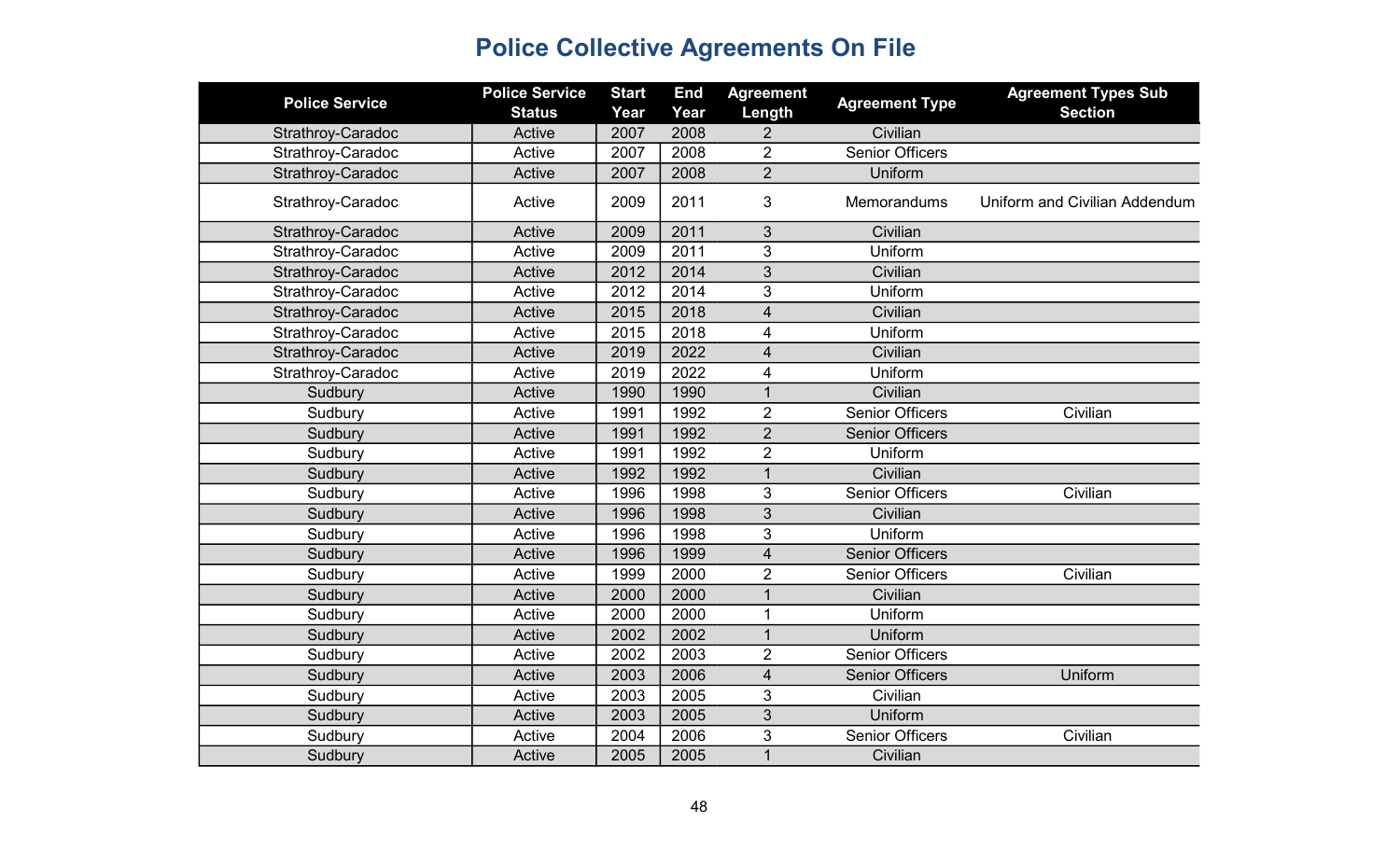| <b>Police Service</b>     | <b>Police Service</b><br><b>Status</b> | <b>Start</b><br>Year | <b>End</b><br>Year | <b>Agreement</b><br>Length | <b>Agreement Type</b>  | <b>Agreement Types Sub</b><br><b>Section</b> |
|---------------------------|----------------------------------------|----------------------|--------------------|----------------------------|------------------------|----------------------------------------------|
| Sudbury                   | Active                                 | 2006                 | 2008               | 3                          | <b>Memorandums</b>     | <b>MOS Uniform</b>                           |
| Sudbury                   | Active                                 | 2006                 | 2008               | 3                          | Memorandums            | <b>MOU Uniform</b>                           |
| Sudbury                   | Active                                 | 2006                 | 2008               | 3                          | Civilian               |                                              |
| Sudbury                   | Active                                 | 2006                 | 2008               | 3                          | Uniform                |                                              |
| Sudbury                   | Active                                 | 2009                 | 2009               | $\mathbf 1$                | <b>Senior Officers</b> | Uniform                                      |
| Sudbury                   | Active                                 | 2010                 | 2011               | $\overline{2}$             | <b>Senior Officers</b> | Civilian                                     |
| Sudbury                   | Active                                 | 2010                 | 2011               | $\overline{2}$             | <b>Senior Officers</b> | Uniform                                      |
| Sudbury                   | Active                                 | 2010                 | 2011               | $\overline{2}$             | Civilian               |                                              |
| Sudbury                   | Active                                 | 2010                 | 2011               | $\overline{2}$             | Uniform                |                                              |
| Sudbury                   | Active                                 | 2012                 | 2014               | 3                          | Civilian               |                                              |
| Sudbury                   | Active                                 | 2012                 | 2014               | 3                          | Uniform                |                                              |
| Sudbury                   | Active                                 | 2015                 | 2019               | 5                          | <b>Senior Officers</b> | Uniform                                      |
| Sudbury                   | Active                                 | 2016                 | 2019               | 4                          | Uniform                |                                              |
| Sudbury                   | Active                                 | 2016                 | 2019               | 4                          | Uniform                |                                              |
| <b>Tavistock</b>          | <b>Disbanded</b>                       | 1993                 | 1993               | 1                          | Uniform                |                                              |
| <b>Tavistock</b>          | <b>Disbanded</b>                       | 1994                 | 1994               | $\mathbf{1}$               | Uniform                |                                              |
| Tavistock                 | <b>Disbanded</b>                       | 1995                 | 1995               | 1                          | Uniform                |                                              |
| <b>Tavistock</b>          | <b>Disbanded</b>                       | 1996                 | 1997               | $\overline{2}$             | Uniform                |                                              |
| <b>Temiskaming Shores</b> | <b>Disbanded</b>                       | 2004                 | 2005               | $\overline{2}$             | <b>Members</b>         |                                              |
| <b>Temiskaming Shores</b> | <b>Disbanded</b>                       | 2006                 | 2007               | $\overline{2}$             | <b>Members</b>         |                                              |
| <b>Terrace Bay</b>        | <b>Disbanded</b>                       | 1991                 | 1991               | $\mathbf{1}$               | <b>Members</b>         |                                              |
| <b>Terrace Bay</b>        | <b>Disbanded</b>                       | 1992                 | 1992               | $\mathbf{1}$               | <b>Members</b>         |                                              |
| <b>Terrace Bay</b>        | <b>Disbanded</b>                       | 1993                 | 1993               | 1                          | <b>Members</b>         |                                              |
| <b>Terrace Bay</b>        | <b>Disbanded</b>                       | 1994                 | 1994               | $\mathbf{1}$               | <b>Members</b>         |                                              |
| <b>Terrace Bay</b>        | <b>Disbanded</b>                       | 1995                 | 1995               | 1                          | <b>Members</b>         |                                              |
| <b>Terrace Bay</b>        | <b>Disbanded</b>                       | 1996                 | 1996               | $\mathbf{1}$               | <b>Members</b>         |                                              |
| <b>Terrace Bay</b>        | <b>Disbanded</b>                       | 1997                 | 1997               | 1                          | <b>Members</b>         |                                              |
| <b>Terrace Bay</b>        | <b>Disbanded</b>                       | 1998                 | 2000               | 3                          | <b>Members</b>         |                                              |
| <b>Terrace Bay</b>        | <b>Disbanded</b>                       | 2001                 | 2001               | 1                          | Memorandums            | <b>Members MOS</b>                           |
| Thornbury                 | <b>Disbanded</b>                       | 1992                 | 1992               | $\mathbf 1$                | Uniform                |                                              |
| Thornbury                 | <b>Disbanded</b>                       | 1993                 | 1996               | 4                          | <b>Members</b>         |                                              |
| <b>Thunder Bay</b>        | Active                                 | 1990                 | 1991               | $\overline{2}$             | <b>Members</b>         |                                              |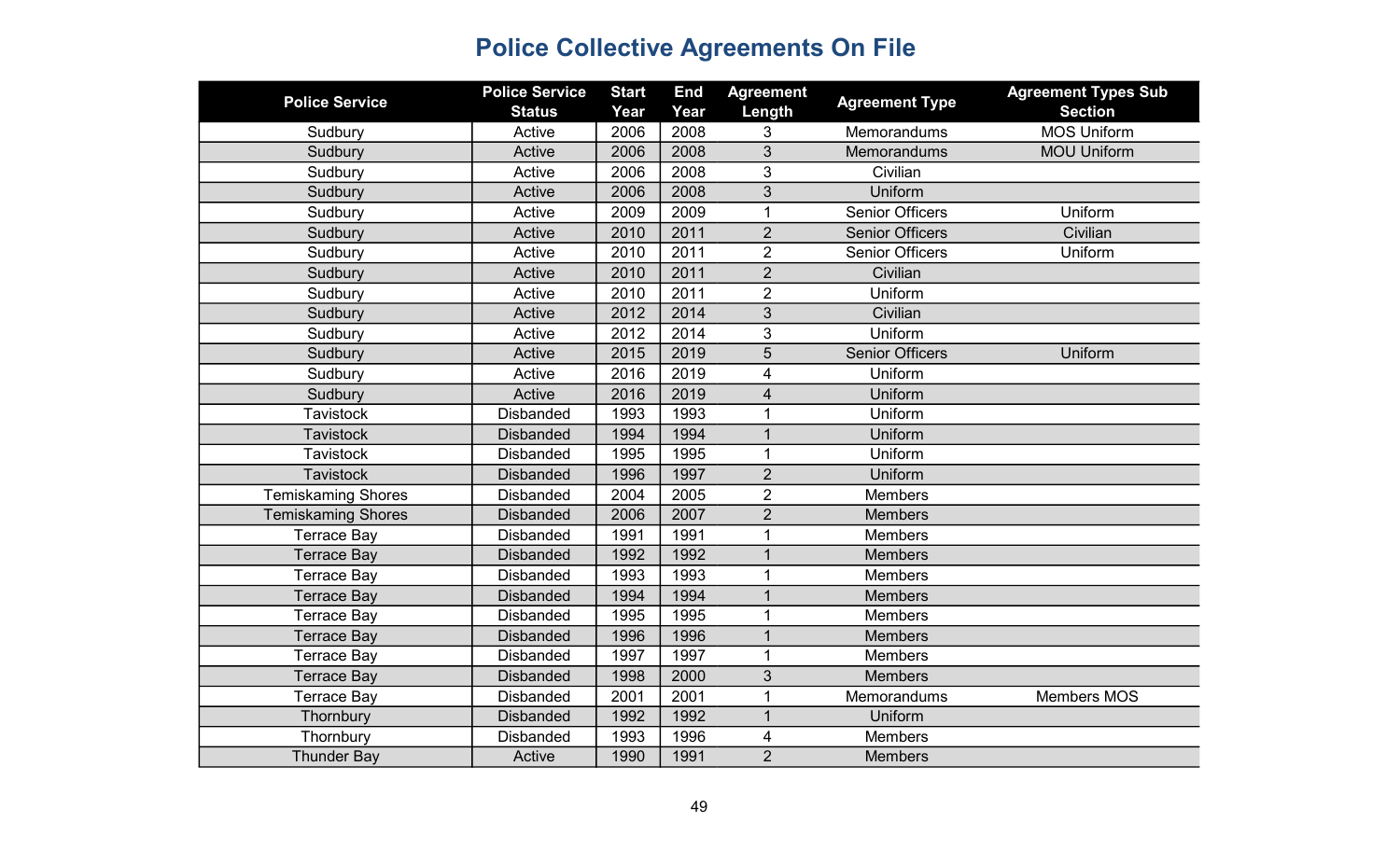| <b>Police Service</b> | <b>Police Service</b><br><b>Status</b> | <b>Start</b><br>Year | <b>End</b><br>Year | <b>Agreement</b><br>Length | <b>Agreement Type</b>  | <b>Agreement Types Sub</b><br><b>Section</b> |
|-----------------------|----------------------------------------|----------------------|--------------------|----------------------------|------------------------|----------------------------------------------|
| <b>Thunder Bay</b>    | Active                                 | 1992                 | 1992               |                            | <b>Members</b>         |                                              |
| <b>Thunder Bay</b>    | Active                                 | 1994                 | 1994               | $\mathbf{1}$               | <b>Members</b>         |                                              |
| <b>Thunder Bay</b>    | Active                                 | 1995                 | 1995               | $\mathbf{1}$               | Civilian               |                                              |
| <b>Thunder Bay</b>    | Active                                 | 1995                 | 1995               | $\mathbf{1}$               | Uniform                |                                              |
| <b>Thunder Bay</b>    | Active                                 | 1995                 | 1997               | 3                          | <b>Senior Officers</b> |                                              |
| <b>Thunder Bay</b>    | Active                                 | 1996                 | 1997               | $\overline{2}$             | Uniform                |                                              |
| <b>Thunder Bay</b>    | Active                                 | 1998                 | 1999               | $\overline{2}$             | Civilian               |                                              |
| <b>Thunder Bay</b>    | Active                                 | 1998                 | 2000               | 3                          | <b>Senior Officers</b> |                                              |
| <b>Thunder Bay</b>    | Active                                 | 1998                 | 2000               | 3                          | Uniform                |                                              |
| <b>Thunder Bay</b>    | Active                                 | 2000                 | 2000               | $\mathbf{1}$               | Civilian               |                                              |
| <b>Thunder Bay</b>    | Active                                 | 2001                 | 2003               | 3                          | Civilian               |                                              |
| <b>Thunder Bay</b>    | Active                                 | 2001                 | 2003               | 3                          | <b>Senior Officers</b> |                                              |
| Thunder Bay           | Active                                 | 2001                 | 2003               | 3                          | Uniform                |                                              |
| <b>Thunder Bay</b>    | Active                                 | 2004                 | 2006               | 3                          | Civilian               |                                              |
| <b>Thunder Bay</b>    | Active                                 | 2004                 | 2006               | 3                          | <b>Senior Officers</b> |                                              |
| <b>Thunder Bay</b>    | Active                                 | 2004                 | 2006               | 3                          | Uniform                |                                              |
| <b>Thunder Bay</b>    | Active                                 | 2007                 | 2007               | $\mathbf{1}$               | Memorandums            | Memorandum of Settlement                     |
| <b>Thunder Bay</b>    | Active                                 | 2007                 | 2010               | $\overline{4}$             | Civilian               |                                              |
| <b>Thunder Bay</b>    | Active                                 | 2007                 | 2010               | 4                          | <b>Senior Officers</b> |                                              |
| <b>Thunder Bay</b>    | Active                                 | 2007                 | 2010               | $\overline{\mathbf{4}}$    | Uniform                |                                              |
| <b>Thunder Bay</b>    | Active                                 | 2011                 | 2014               | 4                          | <b>Senior Officers</b> |                                              |
| <b>Thunder Bay</b>    | Active                                 | 2012                 | 2014               | 3                          | Civilian               |                                              |
| <b>Thunder Bay</b>    | Active                                 | 2012                 | 2014               | 3                          | Uniform                |                                              |
| <b>Thunder Bay</b>    | Active                                 | 2015                 | 2019               | 5                          | Civilian               |                                              |
| <b>Thunder Bay</b>    | Active                                 | 2015                 | 2019               | 5                          | Uniform                |                                              |
| <b>Thunder Bay</b>    | Active                                 | 2015                 | 2019               | 5                          | <b>Senior Officers</b> |                                              |
| <b>Thunder Bay</b>    | Active                                 | 2020                 | 2023               | 4                          | Civilian               |                                              |
| <b>Thunder Bay</b>    | Active                                 | 2020                 | 2023               | $\overline{4}$             | Uniform                |                                              |
| <b>Thunder Bay</b>    | Active                                 | 2020                 | 2023               | 4                          | <b>Senior Officers</b> |                                              |
| <b>Tilbury</b>        | <b>Disbanded</b>                       | 1990                 | 1990               | $\mathbf{1}$               | <b>Members</b>         |                                              |
| <b>Tilbury</b>        | <b>Disbanded</b>                       | 1991                 | 1991               | 1                          | <b>Members</b>         |                                              |
| <b>Tilbury</b>        | <b>Disbanded</b>                       | 1992                 | 1992               | $\overline{1}$             | <b>Members</b>         |                                              |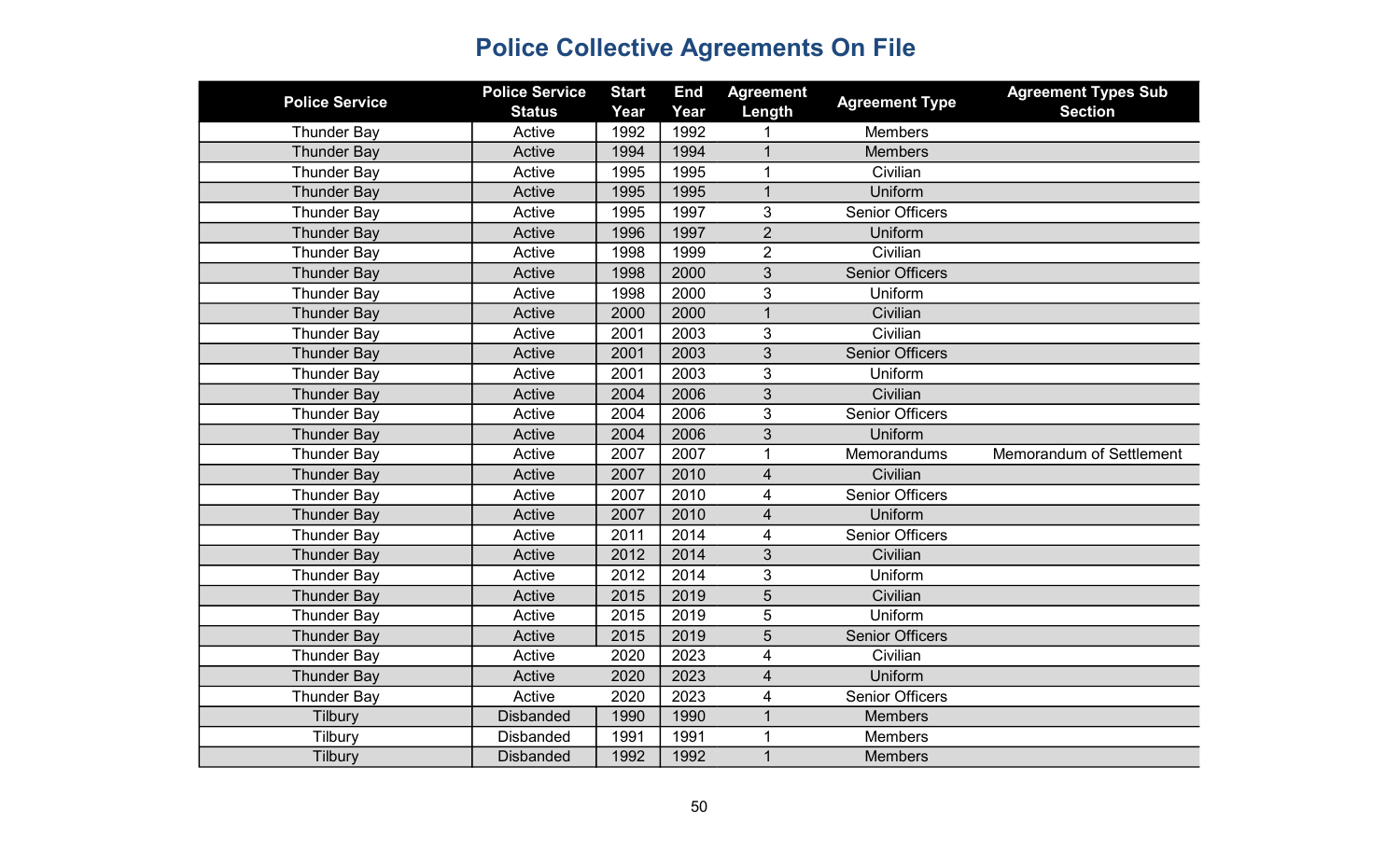| <b>Police Service</b> | <b>Police Service</b> | <b>Start</b> | <b>End</b> | <b>Agreement</b>        | <b>Agreement Type</b>  | <b>Agreement Types Sub</b> |
|-----------------------|-----------------------|--------------|------------|-------------------------|------------------------|----------------------------|
|                       | <b>Status</b>         | Year         | Year       | Length                  |                        | <b>Section</b>             |
| Tilbury               | <b>Disbanded</b>      | 1993         | 1994       | 2                       | <b>Members</b>         |                            |
| Tillsonburg           | <b>Disbanded</b>      | 1991         | 1992       | $\overline{2}$          | <b>Members</b>         |                            |
| Tillsonburg           | <b>Disbanded</b>      | 1993         | 1993       |                         | <b>Members</b>         |                            |
| Tillsonburg           | <b>Disbanded</b>      | 1994         | 1994       | $\overline{1}$          | <b>Members</b>         |                            |
| Tillsonburg           | <b>Disbanded</b>      | 1995         | 1995       |                         | <b>Members</b>         |                            |
| Tillsonburg           | <b>Disbanded</b>      | 1996         | 1998       | 3                       | <b>Members</b>         |                            |
| <b>Timmins</b>        | Active                | 1990         | 1991       | $\overline{2}$          | Civilian               |                            |
| <b>Timmins</b>        | Active                | 1990         | 1991       | $\overline{2}$          | <b>Senior Officers</b> |                            |
| <b>Timmins</b>        | Active                | 1990         | 1991       | $\overline{2}$          | Uniform                |                            |
| <b>Timmins</b>        | Active                | 1992         | 1993       | $\overline{2}$          | Civilian               |                            |
| <b>Timmins</b>        | Active                | 1992         | 1993       | $\overline{2}$          | <b>Senior Officers</b> |                            |
| <b>Timmins</b>        | Active                | 1992         | 1993       | $\overline{2}$          | Uniform                |                            |
| <b>Timmins</b>        | Active                | 1993         | 1996       | $\overline{4}$          | <b>Senior Officers</b> |                            |
| <b>Timmins</b>        | Active                | 1996         | 1997       | $\overline{2}$          | Civilian               |                            |
| <b>Timmins</b>        | Active                | 1996         | 1997       | $\overline{2}$          | <b>Senior Officers</b> |                            |
| <b>Timmins</b>        | Active                | 1998         | 1998       | 1                       | Civilian               |                            |
| <b>Timmins</b>        | Active                | 1998         | 1998       | 1                       | <b>Senior Officers</b> |                            |
| <b>Timmins</b>        | Active                | 1998         | 1998       | $\mathbf 1$             | Uniform                |                            |
| <b>Timmins</b>        | Active                | 1999         | 1999       | $\mathbf 1$             | <b>Senior Officers</b> |                            |
| <b>Timmins</b>        | Active                | 1999         | 2001       | 3                       | Civilian               |                            |
| <b>Timmins</b>        | Active                | 1999         | 2003       | 5                       | Uniform                |                            |
| <b>Timmins</b>        | Active                | 2001         | 2001       | $\mathbf{1}$            | <b>Senior Officers</b> |                            |
| <b>Timmins</b>        | Active                | 2002         | 2003       | $\overline{2}$          | Civilian               |                            |
| <b>Timmins</b>        | Active                | 2002         | 2003       | $\overline{2}$          | <b>Senior Officers</b> |                            |
| <b>Timmins</b>        | Active                | 2004         | 2005       | $\overline{2}$          | Uniform                |                            |
| <b>Timmins</b>        | Active                | 2004         | 2006       | 3                       | <b>Senior Officers</b> |                            |
| <b>Timmins</b>        | Active                | 2005         | 2007       | 3                       | Civilian               |                            |
| <b>Timmins</b>        | Active                | 2006         | 2008       | 3                       | Uniform                |                            |
| <b>Timmins</b>        | Active                | 2007         | 2010       | $\overline{\mathbf{4}}$ | <b>Senior Officers</b> |                            |
| <b>Timmins</b>        | Active                | 2008         | 2011       | $\overline{4}$          | Civilian               |                            |
| <b>Timmins</b>        | Active                | 2009         | 2011       | 3                       | Uniform                |                            |
| <b>Timmins</b>        | Active                | 2011         | 2013       | 3                       | <b>Senior Officers</b> |                            |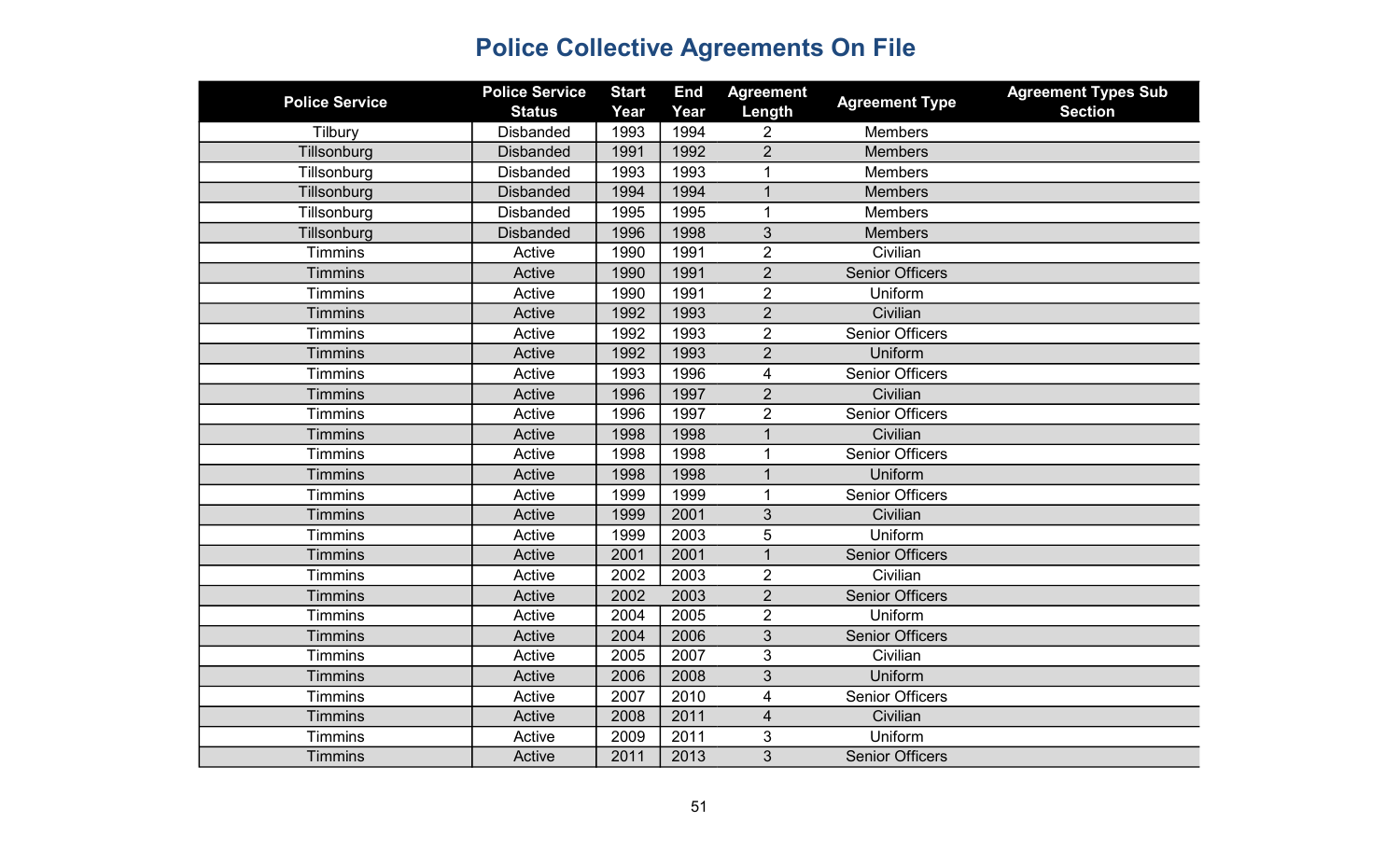| <b>Police Service</b> | <b>Police Service</b><br><b>Status</b> | <b>Start</b><br>Year | <b>End</b><br>Year | <b>Agreement</b><br>Length | <b>Agreement Type</b>  | <b>Agreement Types Sub</b><br><b>Section</b> |
|-----------------------|----------------------------------------|----------------------|--------------------|----------------------------|------------------------|----------------------------------------------|
| Timmins               | Active                                 | 2011                 | 2014               | 4                          | Uniform                |                                              |
| <b>Timmins</b>        | Active                                 | 2012                 | 2014               | 3                          | Civilian               |                                              |
| <b>Timmins</b>        | Active                                 | 2014                 | 2016               | 3                          | <b>Senior Officers</b> |                                              |
| <b>Timmins</b>        | Active                                 | 2015                 | 2017               | $\overline{3}$             | Civilian               |                                              |
| <b>Timmins</b>        | Active                                 | 2015                 | 2018               | $\overline{\mathbf{4}}$    | Uniform                |                                              |
| <b>Timmins</b>        | Active                                 | 2017                 | 2021               | 5                          | <b>Senior Officers</b> |                                              |
| <b>Timmins</b>        | Active                                 | 2018                 | 2020               | 3                          | Civilian               |                                              |
| <b>Timmins</b>        | Active                                 | 2019                 | 2022               | $\overline{4}$             | Uniform                |                                              |
| <b>Timmins</b>        | Active                                 | 2021                 | 2024               | $\overline{4}$             | Civilian               |                                              |
| <b>Timmins</b>        | Active                                 | 2022                 | 2026               | $\overline{5}$             | <b>Senior Officers</b> |                                              |
| Toronto               | Active                                 | 1984                 | 1984               | 1                          | Uniform                |                                              |
| Toronto               | Active                                 | 1989                 | 1990               | $\overline{2}$             | Uniform                | Metro                                        |
| Toronto               | Active                                 | 1989                 | 1990               | $\overline{2}$             | Civilian               | Unit B Civilian                              |
| Toronto               | Active                                 | 1989                 | 1990               | $\overline{2}$             | Civilian               | Unit C Civilian                              |
| Toronto               | Active                                 | 1989                 | 1990               | $\overline{2}$             | Uniform                |                                              |
| Toronto               | Active                                 | 1990                 | 1990               | $\mathbf{1}$               | Civilian               | Unit D Part-Time Civilian                    |
| Toronto               | Active                                 | 1991                 | 1991               | 1                          | Civilian               | Unit E Part-Time Civilian                    |
| Toronto               | Active                                 | 1991                 | 1991               | $\mathbf{1}$               | Civilian               |                                              |
| Toronto               | Active                                 | 1991                 | 1991               | 1                          | Uniform                |                                              |
| Toronto               | Active                                 | 1992                 | 1992               |                            | Civilian               | Unit A Civilian                              |
| Toronto               | Active                                 | 1993                 | 1993               | 1                          | Civilian               | Unit A Civilian                              |
| Toronto               | Active                                 | 1993                 | 1993               | $\mathbf 1$                | Civilian               | Unit E Part-Time Civilian                    |
| Toronto               | Active                                 | 1993                 | 1993               | 1                          | Uniform                |                                              |
| Toronto               | Active                                 | 1994                 | 1996               | 3                          | <b>Senior Officers</b> | Civilian                                     |
| Toronto               | Active                                 | 1994                 | 1994               | 1                          | <b>Memorandums</b>     | <b>Communications Officer MOA</b>            |
| Toronto               | Active                                 | 1994                 | 1994               | $\mathbf{1}$               | Civilian               | Unit D Part-Time Civilian                    |
| Toronto               | Active                                 | 1995                 | 1995               | 1                          | Civilian               | Unit B Civilian                              |
| Toronto               | Active                                 | 1995                 | 1995               | $\mathbf{1}$               | Civilian               | Unit C Civilian                              |
| Toronto               | Active                                 | 1996                 | 1996               | 1                          | <b>Senior Officers</b> | Uniform                                      |
| Toronto               | Active                                 | 1996                 | 1996               |                            | <b>Senior Officers</b> |                                              |
| Toronto               | Active                                 | 1997                 | 1997               | 1                          | Memorandums            | <b>MOS</b>                                   |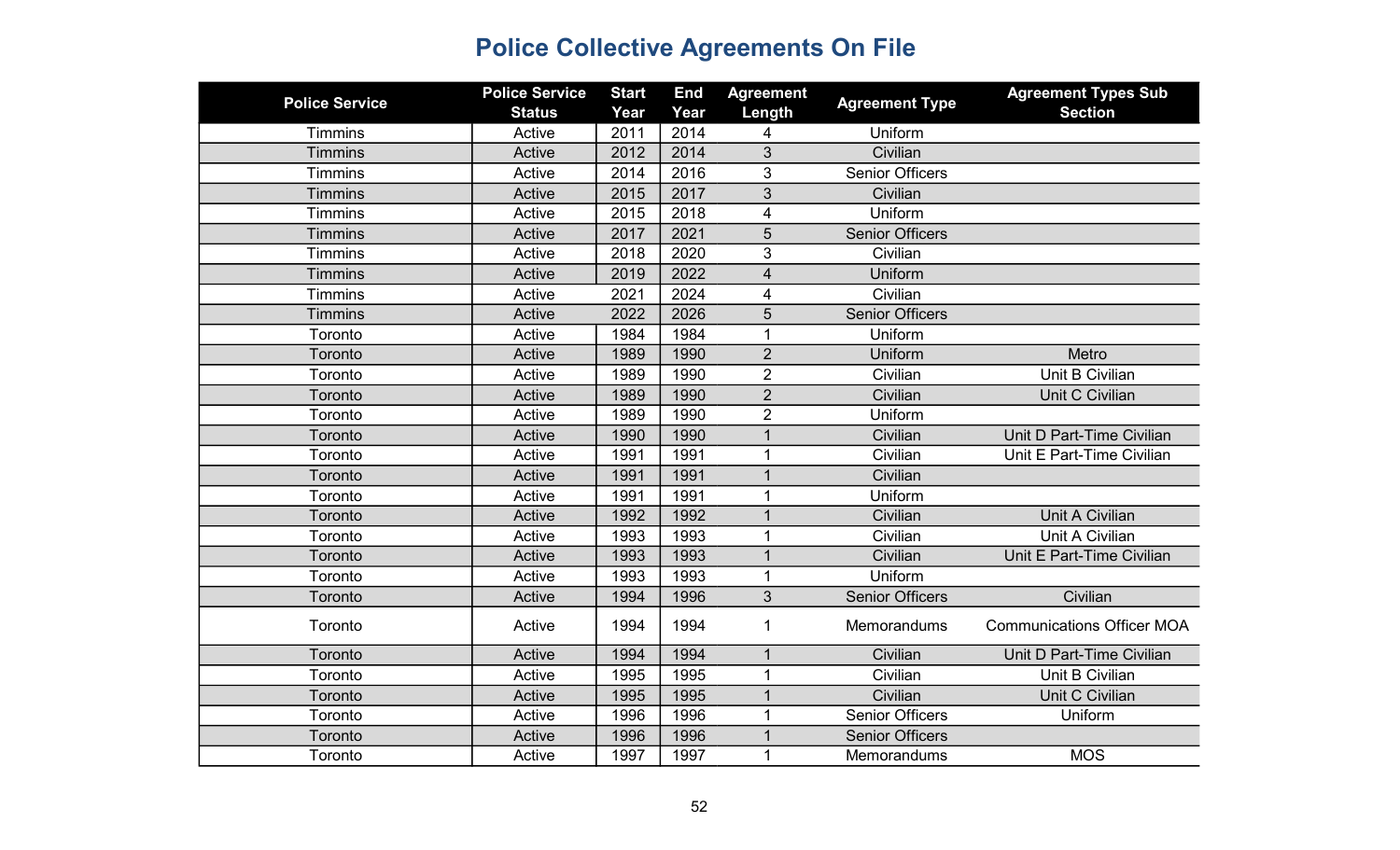| <b>Police Service</b> | <b>Police Service</b><br><b>Status</b> | <b>Start</b><br>Year | <b>End</b><br>Year | <b>Agreement</b><br>Length | <b>Agreement Type</b>  | <b>Agreement Types Sub</b><br><b>Section</b> |
|-----------------------|----------------------------------------|----------------------|--------------------|----------------------------|------------------------|----------------------------------------------|
| Toronto               | Active                                 | 1998                 | 1998               |                            | Civilian               | <b>Unit A Civilian</b>                       |
| Toronto               | Active                                 | 1998                 | 1998               | 1                          | Civilian               | Unit B Civilian                              |
| Toronto               | Active                                 | 1998                 | 1998               | $\mathbf{1}$               | Civilian               | Unit C Civilian                              |
| Toronto               | Active                                 | 1998                 | 1998               | 1                          | Civilian               | Unit D Part-Time Civilian                    |
| Toronto               | Active                                 | 1998                 | 1998               | $\mathbf{1}$               | Civilian               | Unit E Part-Time Civilian                    |
| Toronto               | Active                                 | 1998                 | 1998               | $\mathbf 1$                | Uniform                |                                              |
| Toronto               | Active                                 | 1999                 | 2001               | 3                          | <b>Senior Officers</b> | Civilian                                     |
| Toronto               | Active                                 | 1999                 | 2001               | 3                          | Civilian               | Unit A Civilian                              |
| Toronto               | Active                                 | 1999                 | 2001               | 3                          | Civilian               | Unit B Civilian                              |
| Toronto               | Active                                 | 1999                 | 2001               | 3                          | Civilian               | Unit C Civilian                              |
| Toronto               | Active                                 | 1999                 | 2001               | 3                          | Civilian               | Unit D Part-Time Civilian                    |
| Toronto               | Active                                 | 1999                 | 2001               | 3                          | Civilian               | Unit E Part-Time Civilian                    |
| Toronto               | Active                                 | 1999                 | 2001               | 3                          | Uniform                |                                              |
| Toronto               | Active                                 | 2002                 | 2004               | 3                          | <b>Senior Officers</b> | Civilian                                     |
| Toronto               | Active                                 | 2002                 | 2004               | 3                          | <b>Senior Officers</b> | Uniform                                      |
| Toronto               | Active                                 | 2002                 | 2004               | 3                          | Civilian               | Unit A                                       |
| Toronto               | Active                                 | 2002                 | 2004               | 3                          | Civilian               | Unit B                                       |
| Toronto               | Active                                 | 2002                 | 2004               | 3                          | Civilian               | Unit C                                       |
| Toronto               | Active                                 | 2002                 | 2004               | 3                          | Civilian               | Unit D                                       |
| Toronto               | Active                                 | 2002                 | 2004               | 3                          | Civilian               | Unit E                                       |
| Toronto               | Active                                 | 2002                 | 2004               | 3                          | Uniform                |                                              |
| Toronto               | Active                                 | 2005                 | 2007               | 3                          | <b>Senior Officers</b> | Civilian                                     |
| Toronto               | Active                                 | 2005                 | 2007               | 3                          | <b>Senior Officers</b> | Uniform                                      |
| Toronto               | Active                                 | 2005                 | 2007               | 3                          | Civilian               | Unit A                                       |
| Toronto               | Active                                 | 2005                 | 2007               | 3                          | Civilian               | Unit B                                       |
| Toronto               | Active                                 | 2005                 | 2007               | 3                          | Civilian               | Unit C                                       |
| Toronto               | Active                                 | 2005                 | 2007               | 3                          | Civilian               | Unit D                                       |
| Toronto               | Active                                 | 2005                 | 2007               | 3                          | Civilian               | Unit E                                       |
| Toronto               | Active                                 | 2005                 | 2007               | 3                          | Uniform                |                                              |
| Toronto               | Active                                 | 2008                 | 2010               | 3                          | <b>Senior Officers</b> | Civilian                                     |
| Toronto               | Active                                 | 2008                 | 2010               | 3                          | <b>Senior Officers</b> | Uniform                                      |
| Toronto               | Active                                 | 2008                 | 2010               | 3                          | Civilian               | Unit A                                       |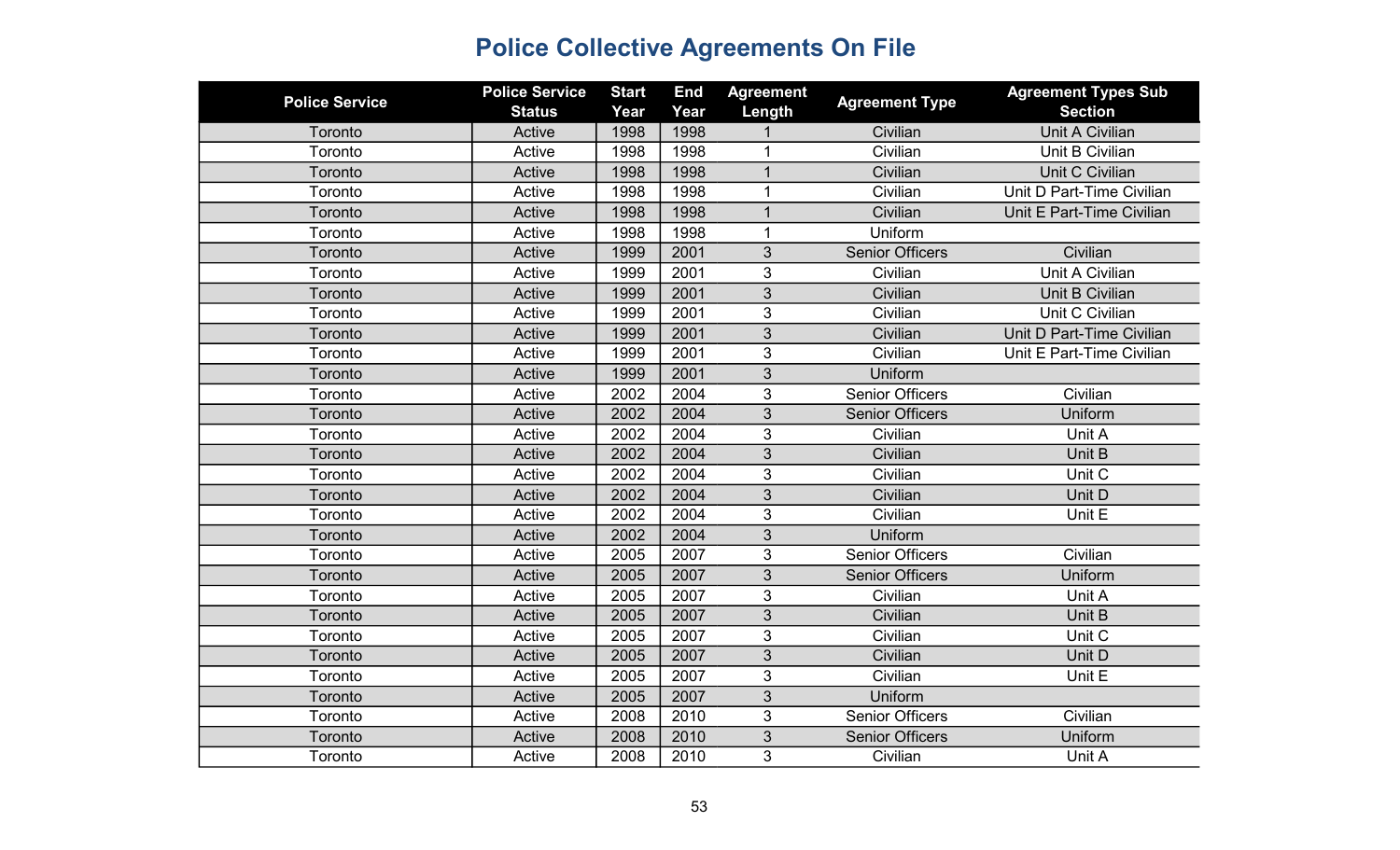| <b>Police Service</b> | <b>Police Service</b><br><b>Status</b> | <b>Start</b><br>Year | <b>End</b><br>Year | <b>Agreement</b><br>Length | <b>Agreement Type</b>  | <b>Agreement Types Sub</b><br><b>Section</b> |
|-----------------------|----------------------------------------|----------------------|--------------------|----------------------------|------------------------|----------------------------------------------|
| Toronto               | Active                                 | 2008                 | 2010               | 3                          | Civilian               | Unit B                                       |
| Toronto               | Active                                 | 2008                 | 2010               | 3                          | Civilian               | Unit C                                       |
| Toronto               | Active                                 | 2008                 | 2010               | 3                          | Civilian               | Unit D                                       |
| Toronto               | Active                                 | 2008                 | 2010               | 3                          | Civilian               | Unit E                                       |
| Toronto               | Active                                 | 2008                 | 2010               | 3                          | Uniform                |                                              |
| Toronto               | Active                                 | 2011                 | 2012               | $\overline{2}$             | <b>Senior Officers</b> | Civilian                                     |
| Toronto               | Active                                 | 2011                 | 2012               | $\overline{2}$             | <b>Senior Officers</b> | Uniform                                      |
| Toronto               | Active                                 | 2011                 | 2014               | 4                          | Civilian               | Unit A                                       |
| Toronto               | Active                                 | 2011                 | 2014               | $\overline{\mathbf{4}}$    | Civilian               | Unit B                                       |
| Toronto               | Active                                 | 2011                 | 2014               | 4                          | Civilian               | Unit C                                       |
| Toronto               | Active                                 | 2011                 | 2014               | 4                          | Civilian               | Unit D                                       |
| Toronto               | Active                                 | 2011                 | 2014               | 4                          | Civilian               | Unit E                                       |
| Toronto               | Active                                 | 2011                 | 2014               | $\overline{4}$             | Uniform                |                                              |
| Toronto               | Active                                 | 2013                 | 2014               | $\overline{2}$             | <b>Senior Officers</b> | Uniform                                      |
| Toronto               | Active                                 | 2013                 | 2014               | $\overline{2}$             | <b>Senior Officers</b> | Uniform                                      |
| Toronto               | Active                                 | 2015                 | 2018               | 4                          | <b>Senior Officers</b> | Civilian                                     |
| Toronto               | Active                                 | 2015                 | 2018               | 4                          | <b>Senior Officers</b> | Uniform                                      |
| Toronto               | Active                                 | 2015                 | 2018               | $\overline{4}$             | Civilian               | Unit A                                       |
| Toronto               | Active                                 | 2015                 | 2018               | 4                          | Civilian               | Unit B                                       |
| Toronto               | Active                                 | 2015                 | 2018               | 4                          | Civilian               | Unit C                                       |
| Toronto               | Active                                 | 2015                 | 2018               | 4                          | Civilian               | Unit D                                       |
| Toronto               | Active                                 | 2015                 | 2018               | 4                          | Civilian               | Unit E                                       |
| Toronto               | Active                                 | 2015                 | 2018               | $\overline{4}$             | Uniform                |                                              |
| Toronto               | Active                                 | 2019                 | 2023               | 5                          | Memorandums            | <b>Uniform and Civilian</b>                  |
| Toronto               | Active                                 | 2019                 | 2023               | 5                          | Civilian               | Unit A                                       |
| Toronto               | Active                                 | 2019                 | 2023               | 5                          | Civilian               | Unit B                                       |
| Toronto               | Active                                 | 2019                 | 2023               | 5                          | Civilian               | Unit C                                       |
| Toronto               | Active                                 | 2019                 | 2023               | 5                          | Civilian               | Unit D                                       |
| Toronto               | Active                                 | 2019                 | 2023               | 5                          | Civilian               | Unit E                                       |
| Toronto               | Active                                 | 2019                 | 2023               | 5                          | Uniform                |                                              |
| Trenton               | <b>Disbanded</b>                       | 1991                 | 1992               | $\overline{2}$             | Civilian               |                                              |
| Trenton               | <b>Disbanded</b>                       | 1991                 | 1992               | $\overline{2}$             | Uniform                |                                              |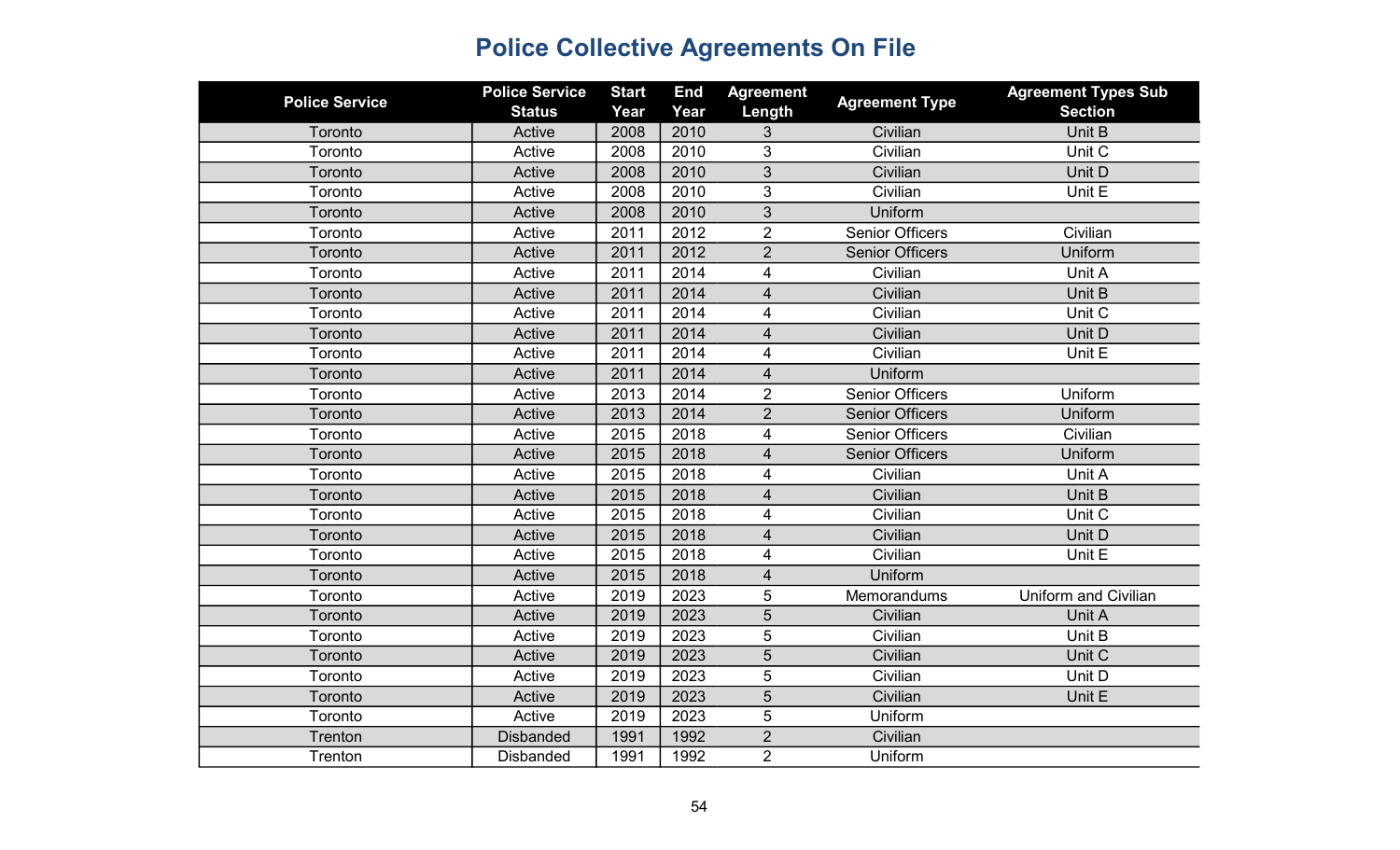| <b>Police Service</b> | <b>Police Service</b> | <b>Start</b> | <b>End</b> | <b>Agreement</b> | <b>Agreement Type</b> | <b>Agreement Types Sub</b> |
|-----------------------|-----------------------|--------------|------------|------------------|-----------------------|----------------------------|
|                       | <b>Status</b>         | Year         | Year       | Length           |                       | <b>Section</b>             |
| Trenton               | <b>Disbanded</b>      | 1994         | 1994       |                  | Civilian              |                            |
| Trenton               | <b>Disbanded</b>      | 1994         | 1994       | 1                | Uniform               |                            |
| Walkerton             | <b>Disbanded</b>      | 1990         | 1991       | $\overline{2}$   | Uniform               |                            |
| Walkerton             | <b>Disbanded</b>      | 1992         | 1992       | 1                | Civilian              |                            |
| Walkerton             | <b>Disbanded</b>      | 1992         | 1992       | $\mathbf 1$      | Uniform               |                            |
| Walkerton             | <b>Disbanded</b>      | 1993         | 1993       | $\mathbf 1$      | Civilian              |                            |
| Walkerton             | <b>Disbanded</b>      | 1993         | 1994       | $\overline{2}$   | Civilian              |                            |
| Walkerton             | <b>Disbanded</b>      | 1993         | 1994       | $\overline{2}$   | Uniform               |                            |
| Walkerton             | <b>Disbanded</b>      | 1995         | 1996       | $\overline{2}$   | Civilian              |                            |
| Walkerton             | <b>Disbanded</b>      | 1997         | 1997       | 1                | Civilian              |                            |
| Wallaceburg           | <b>Disbanded</b>      | 1992         | 1993       | $\overline{2}$   | Uniform               |                            |
| Waterloo              | Active                | 1989         | 1990       | $\overline{2}$   | Civilian              |                            |
| Waterloo              | Active                | 1989         | 1990       | $\overline{2}$   | Uniform               |                            |
| Waterloo              | Active                | 1991         | 1991       | $\mathbf 1$      | Civilian              |                            |
| Waterloo              | Active                | 1991         | 1991       | $\mathbf 1$      | Uniform               |                            |
| Waterloo              | Active                | 1992         | 1992       | 1                | Civilian              |                            |
| Waterloo              | Active                | 1992         | 1992       | $\mathbf{1}$     | Uniform               |                            |
| Waterloo              | Active                | 1993         | 1994       | $\overline{2}$   | Civilian              |                            |
| Waterloo              | Active                | 1993         | 1994       | $\overline{2}$   | Uniform               |                            |
| Waterloo              | Active                | 1995         | 1995       | $\mathbf 1$      | Memorandums           | <b>Civilian MOA</b>        |
| Waterloo              | Active                | 1995         | 1995       | $\mathbf 1$      | Uniform               |                            |
| Waterloo              | Active                | 1996         | 1999       | 4                | Uniform               |                            |
| Waterloo              | Active                | 1999         | 2001       | 3                | Civilian              |                            |
| Waterloo              | Active                | 1999         | 2001       | 3                | Uniform               |                            |
| Waterloo              | Active                | 2002         | 2004       | 3                | Civilian              |                            |
| Waterloo              | Active                | 2002         | 2004       | 3                | Uniform               |                            |
| Waterloo              | Active                | 2005         | 2006       | $\overline{2}$   | Civilian              |                            |
| Waterloo              | Active                | 2005         | 2006       | $\overline{2}$   | Uniform               |                            |
| Waterloo              | Active                | 2007         | 2009       | 3                | Civilian              |                            |
| Waterloo              | Active                | 2007         | 2009       | 3                | Uniform               |                            |
| Waterloo              | Active                | 2010         | 2011       | $\overline{2}$   | Civilian              |                            |
| Waterloo              | Active                | 2010         | 2011       | $\overline{2}$   | Uniform               |                            |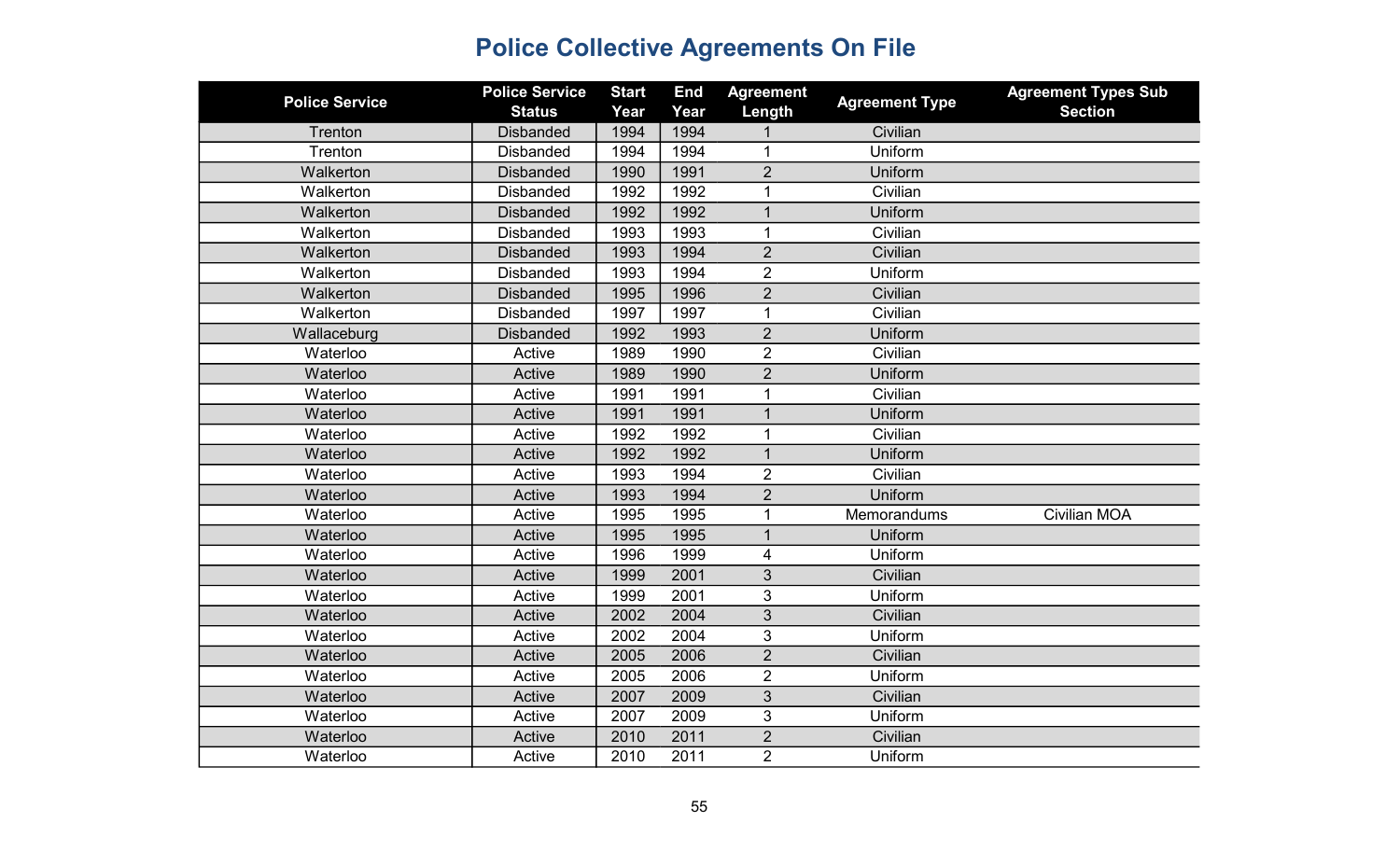| <b>Police Service</b> | <b>Police Service</b><br><b>Status</b> | <b>Start</b><br>Year | <b>End</b><br>Year | <b>Agreement</b><br>Length | <b>Agreement Type</b>  | <b>Agreement Types Sub</b><br><b>Section</b> |
|-----------------------|----------------------------------------|----------------------|--------------------|----------------------------|------------------------|----------------------------------------------|
| Waterloo              | Active                                 | 2012                 | 2014               | 3                          | Civilian               |                                              |
| Waterloo              | Active                                 | 2012                 | 2014               | 3                          | Uniform                |                                              |
| Waterloo              | Active                                 | 2012                 | 2014               | 3                          | <b>Senior Officers</b> |                                              |
| Waterloo              | Active                                 | 2015                 | 2019               | $\overline{5}$             | Civilian               |                                              |
| Waterloo              | Active                                 | 2015                 | 2019               | $\overline{5}$             | <b>Senior Officers</b> |                                              |
| Waterloo              | Active                                 | 2015                 | 2019               | 5                          | Uniform                |                                              |
| <b>West Grey</b>      | Active                                 | 2001                 | 2002               | $\overline{2}$             | <b>Members</b>         |                                              |
| <b>West Grey</b>      | Active                                 | 2003                 | 2005               | 3                          | <b>Members</b>         |                                              |
| <b>West Grey</b>      | Active                                 | 2006                 | 2008               | 3                          | <b>Members</b>         |                                              |
| <b>West Grey</b>      | Active                                 | 2009                 | 2010               | $\overline{2}$             | Members                |                                              |
| <b>West Grey</b>      | Active                                 | 2011                 | 2013               | 3                          | <b>Members</b>         |                                              |
| <b>West Grey</b>      | Active                                 | 2014                 | 2014               | 1                          | <b>Members</b>         |                                              |
| <b>West Grey</b>      | Active                                 | 2015                 | 2019               | 5                          | <b>Members</b>         |                                              |
| <b>West Grey</b>      | Active                                 | 2020                 | 2023               | $\overline{4}$             | <b>Members</b>         |                                              |
| <b>West Nipissing</b> | <b>Disbanded</b>                       | 1999                 | 2001               | $\mathfrak{S}$             | Uniform                |                                              |
| <b>West Nipissing</b> | <b>Disbanded</b>                       | 2001                 | 2004               | $\overline{\mathbf{4}}$    | Civilian               |                                              |
| <b>West Nipissing</b> | <b>Disbanded</b>                       | 2001                 | 2004               | $\overline{\mathbf{4}}$    | Uniform                |                                              |
| <b>West Nipissing</b> | <b>Disbanded</b>                       | 2005                 | 2007               | $\mathfrak{B}$             | Civilian               |                                              |
| <b>West Nipissing</b> | <b>Disbanded</b>                       | 2005                 | 2007               | $\mathfrak{S}$             | Uniform                |                                              |
| <b>West Nipissing</b> | <b>Disbanded</b>                       | 2006                 | 2007               | $\overline{2}$             | <b>Senior Officers</b> |                                              |
| <b>West Nipissing</b> | <b>Disbanded</b>                       | 2008                 | 2010               | 3                          | Civilian               |                                              |
| <b>West Nipissing</b> | <b>Disbanded</b>                       | 2008                 | 2010               | 3                          | Uniform                |                                              |
| <b>West Nipissing</b> | <b>Disbanded</b>                       | 2011                 | 2013               | 3                          | Civilian               |                                              |
| <b>West Nipissing</b> | <b>Disbanded</b>                       | 2011                 | 2013               | 3                          | Uniform                |                                              |
| <b>West Nipissing</b> | <b>Disbanded</b>                       | 2015                 | 2019               | 5                          | <b>Senior Officers</b> |                                              |
| <b>West Nipissing</b> | <b>Disbanded</b>                       | 2018                 | 2018               | 1                          | Civilian               |                                              |
| <b>West Nipissing</b> | <b>Disbanded</b>                       | 2018                 | 2018               | $\mathbf 1$                | Uniform                |                                              |
| Windsor               | Active                                 | 1986                 | 1987               | $\overline{2}$             | Uniform                |                                              |
| Windsor               | Active                                 | 1989                 | 1990               | $\overline{2}$             | Uniform                |                                              |
| Windsor               | Active                                 | 1991                 | 1991               | $\mathbf{1}$               | Uniform                |                                              |
| <b>Windsor</b>        | Active                                 | 1992                 | 1993               | $\overline{2}$             | Civilian               |                                              |
| Windsor               | Active                                 | 1992                 | 1993               | $\overline{2}$             | Uniform                |                                              |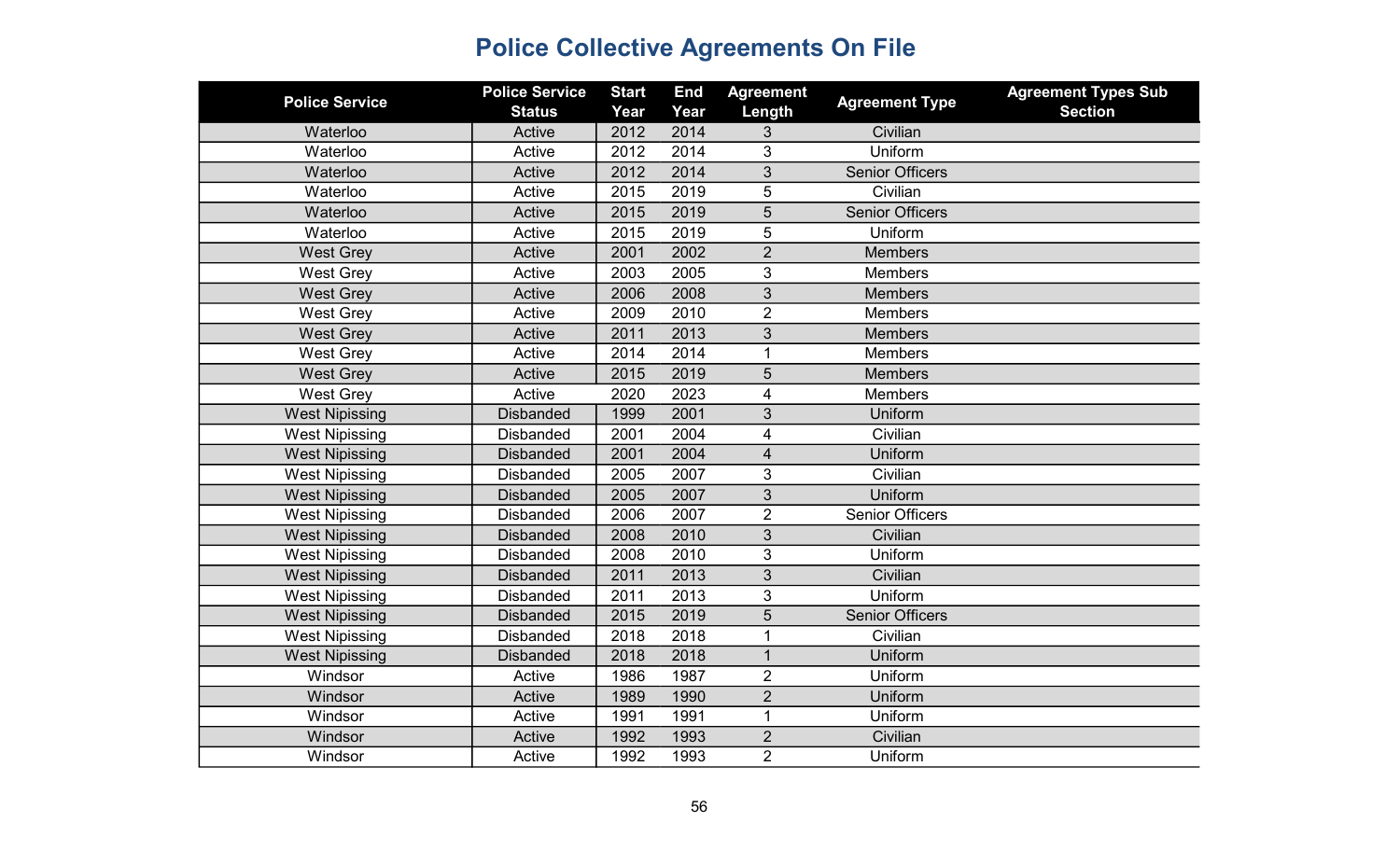| <b>Police Service</b> | <b>Police Service</b><br><b>Status</b> | <b>Start</b><br>Year | <b>End</b><br>Year | <b>Agreement</b><br>Length | <b>Agreement Type</b> | <b>Agreement Types Sub</b><br><b>Section</b> |
|-----------------------|----------------------------------------|----------------------|--------------------|----------------------------|-----------------------|----------------------------------------------|
| Windsor               | Active                                 | 1994                 | 1994               |                            | Civilian              |                                              |
| Windsor               | Active                                 | 1994                 | 1994               | $\mathbf 1$                | Uniform               |                                              |
| Windsor               | Active                                 | 1995                 | 1995               | $\mathbf{1}$               | Memorandums           | <b>Civilian MOA</b>                          |
| Windsor               | Active                                 | 1995                 | 1995               | $\mathbf{1}$               | Memorandums           | <b>Uniform MOA</b>                           |
| Windsor               | Active                                 | 1996                 | 1998               | 3                          | Civilian              |                                              |
| Windsor               | Active                                 | 1996                 | 1998               | 3                          | Uniform               |                                              |
| Windsor               | Active                                 | 1999                 | 2000               | $\overline{2}$             | Civilian              |                                              |
| Windsor               | Active                                 | 1999                 | 2000               | $\overline{2}$             | Uniform               |                                              |
| Windsor               | Active                                 | 2001                 | 2002               | $\overline{2}$             | Memorandums           | <b>Uniform MOA</b>                           |
| Windsor               | Active                                 | 2001                 | 2002               | $\overline{2}$             | Civilian              |                                              |
| Windsor               | Active                                 | 2001                 | 2002               | $\overline{2}$             | Uniform               |                                              |
| Windsor               | Active                                 | 2003                 | 2005               | 3                          | Civilian              |                                              |
| Windsor               | Active                                 | 2003                 | 2005               | 3                          | Uniform               |                                              |
| Windsor               | Active                                 | 2006                 | 2009               | 4                          | Civilian              |                                              |
| Windsor               | Active                                 | 2006                 | 2009               | 4                          | Uniform               |                                              |
| Windsor               | Active                                 | 2011                 | 2014               | 4                          | Civilian              |                                              |
| Windsor               | Active                                 | 2011                 | 2014               | 4                          | Uniform               |                                              |
| Windsor               | Active                                 | 2015                 | 2019               | 5                          | Civilian              |                                              |
| Windsor               | Active                                 | 2015                 | 2019               | 5                          | Uniform               |                                              |
| Wingham               | <b>Disbanded</b>                       | 1991                 | 1993               | 3                          | <b>Members</b>        |                                              |
| Wingham               | <b>Disbanded</b>                       | 1995                 | 1996               | $\overline{2}$             | Uniform               |                                              |
| Wingham               | <b>Disbanded</b>                       | 1997                 | 1997               | 1                          | Uniform               |                                              |
| Wingham               | <b>Disbanded</b>                       | 1998                 | 1999               | $\overline{2}$             | Uniform               |                                              |
| Wingham               | <b>Disbanded</b>                       | 2002                 | 2002               | $\mathbf{1}$               | Uniform               |                                              |
| Wingham               | <b>Disbanded</b>                       | 2003                 | 2005               | 3                          | Uniform               |                                              |
| Wingham               | <b>Disbanded</b>                       | 2006                 | 2008               | 3                          | Uniform               |                                              |
| Wingham               | <b>Disbanded</b>                       | 2009                 | 2011               | 3                          | Uniform               |                                              |
| Wingham               | <b>Disbanded</b>                       | 2012                 | 2012               | 1                          | <b>Members</b>        |                                              |
| Wingham               | <b>Disbanded</b>                       | 2013                 | 2014               | $\overline{2}$             | <b>Members</b>        |                                              |
| Wingham               | <b>Disbanded</b>                       | 2015                 | 2017               | 3                          | <b>Members</b>        |                                              |
| Woodstock             | Active                                 | 1989                 | 1990               | $\overline{2}$             | Uniform               |                                              |
| Woodstock             | Active                                 | 1991                 | 1991               | 1                          | Civilian              |                                              |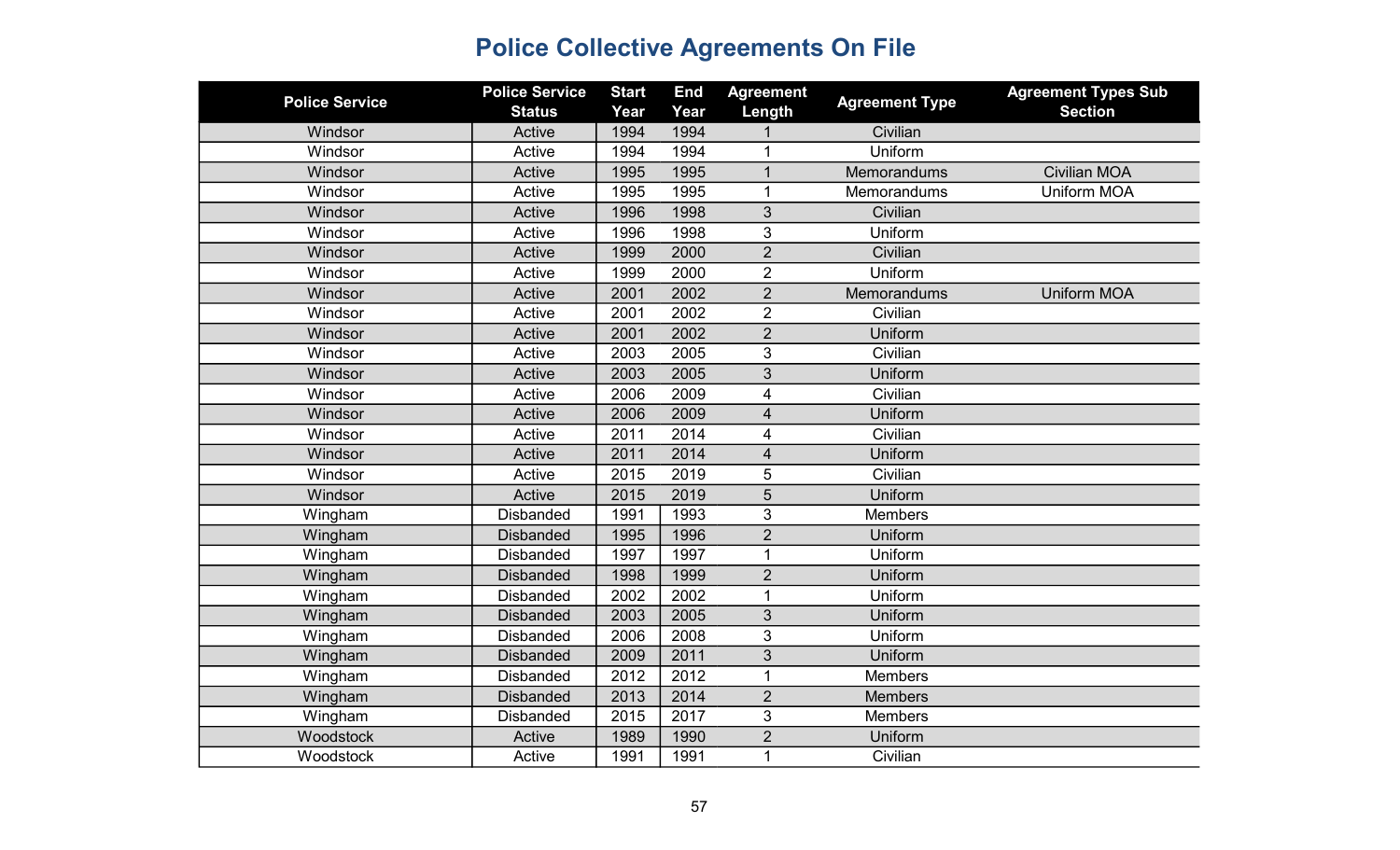| <b>Police Service</b> | <b>Police Service</b> | <b>Start</b> | <b>End</b> | <b>Agreement</b>        | <b>Agreement Type</b>  | <b>Agreement Types Sub</b> |
|-----------------------|-----------------------|--------------|------------|-------------------------|------------------------|----------------------------|
|                       | <b>Status</b>         | Year         | Year       | Length                  |                        | <b>Section</b>             |
| Woodstock             | Active                | 1991         | 1991       |                         | <b>Senior Officers</b> |                            |
| Woodstock             | Active                | 1991         | 1991       | 1                       | Uniform                |                            |
| Woodstock             | Active                | 1992         | 1993       | $\overline{2}$          | Civilian               |                            |
| Woodstock             | Active                | 1992         | 1993       | $\overline{2}$          | <b>Senior Officers</b> |                            |
| Woodstock             | Active                | 1992         | 1993       | $\overline{2}$          | Uniform                |                            |
| Woodstock             | Active                | 1994         | 1995       | $\overline{2}$          | Civilian               |                            |
| Woodstock             | Active                | 1994         | 1995       | $\overline{2}$          | Uniform                |                            |
| Woodstock             | Active                | 1994         | 1995       | $\overline{2}$          | <b>Senior Officers</b> |                            |
| Woodstock             | Active                | 1996         | 1998       | 3                       | Civilian               |                            |
| Woodstock             | Active                | 1996         | 1998       | 3                       | Uniform                |                            |
| Woodstock             | Active                | 2010         | 2014       | 5                       | Civilian               |                            |
| Woodstock             | Active                | 2010         | 2014       | 5                       | <b>Senior Officers</b> |                            |
| Woodstock             | Active                | 2010         | 2014       | $\sqrt{5}$              | Uniform                |                            |
| Woodstock             | Active                | 2015         | 2017       | 3                       | Civilian               |                            |
| Woodstock             | Active                | 2015         | 2017       | 3                       | Uniform                |                            |
| Woodstock             | Active                | 2018         | 2019       | $\overline{2}$          | Civilian               |                            |
| Woodstock             | Active                | 2018         | 2019       | $\overline{2}$          | <b>Senior Officers</b> |                            |
| Woodstock             | Active                | 2018         | 2019       | $\overline{2}$          | Uniform                |                            |
| Woodstock             | Active                | 2020         | 2024       | 5                       | Civilian               |                            |
| Woodstock             | Active                | 2020         | 2024       | 5                       | Uniform                |                            |
| Woodstock             | Active                | 2020         | 2024       | 5                       | <b>Senior Officers</b> |                            |
| York                  | Active                | 1989         | 1990       | $\overline{2}$          | Civilian               |                            |
| York                  | Active                | 1991         | 1991       | $\mathbf{1}$            | Civilian               |                            |
| York                  | Active                | 1992         | 1992       | 1                       | Uniform                |                            |
| York                  | Active                | 1992         | 1993       | $\overline{2}$          | Civilian               |                            |
| York                  | Active                | 1993         | 1995       | 3                       | Civilian               |                            |
| York                  | Active                | 1993         | 1995       | 3                       | <b>Senior Officers</b> |                            |
| York                  | Active                | 1993         | 1995       | 3                       | Uniform                |                            |
| York                  | Active                | 1996         | 1999       | $\overline{\mathbf{4}}$ | Civilian               |                            |
| York                  | Active                | 1996         | 1999       | 4                       | <b>Senior Officers</b> |                            |
| York                  | Active                | 1996         | 1999       | 4                       | Uniform                |                            |
| York                  | Active                | 1997         | 1999       | 3                       | Civilian               |                            |